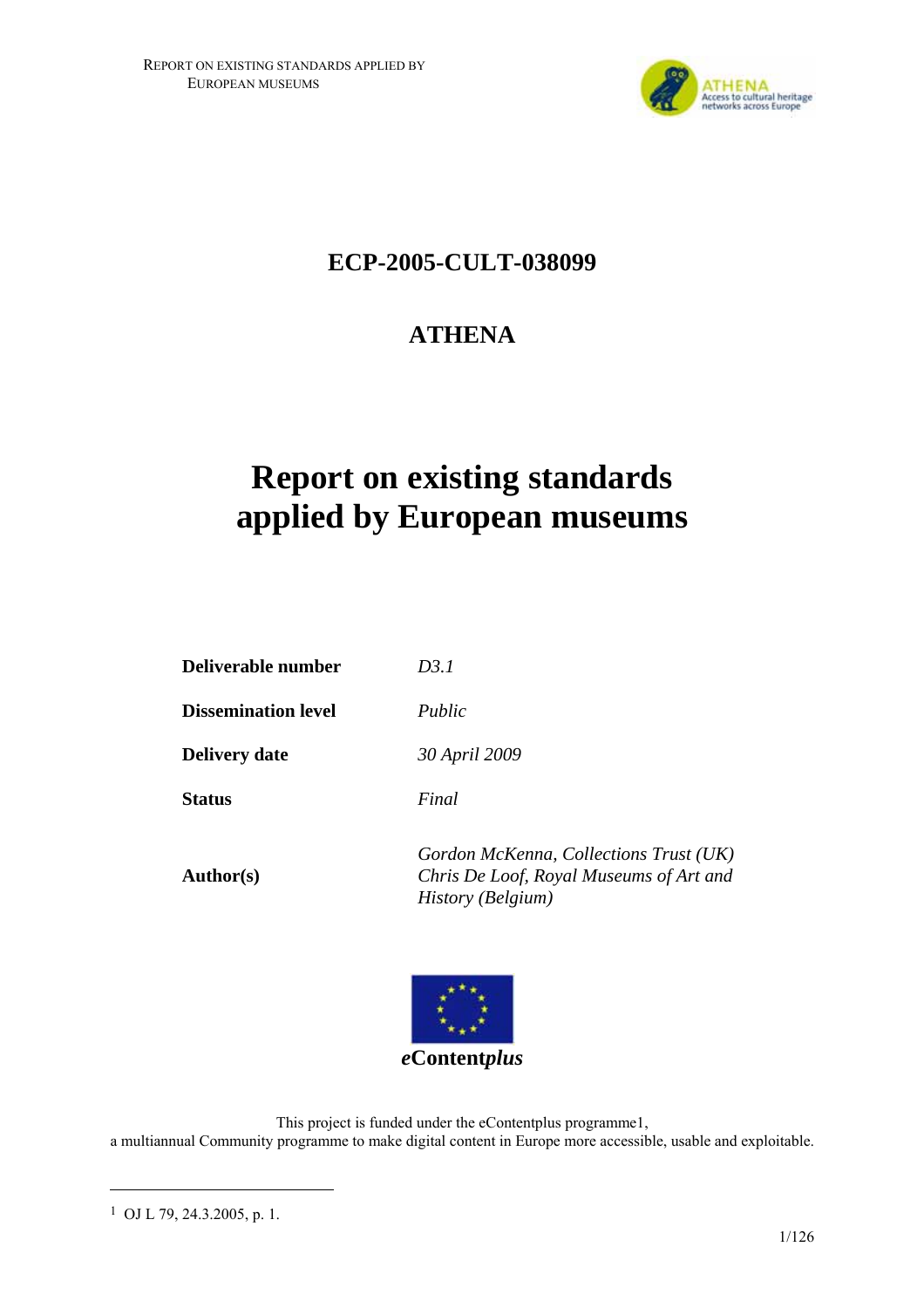

# **Table of Contents**

| 1. |                                        |                                           |            |
|----|----------------------------------------|-------------------------------------------|------------|
|    | 1.1                                    | THE PURPOSE OF WORK PACKAGE 3             |            |
|    | 1.2                                    | <b>OVERVIEW OF THE DELIVERABLE</b>        | 3          |
| 2. |                                        |                                           |            |
|    | 2.1<br><b>STANDARD</b>                 |                                           | 4          |
|    | 2.2<br><b>DIGITISATION</b>             |                                           | 6          |
|    | 2.3<br><b>INTEROPERABILITY</b>         |                                           | 6          |
|    | 2.4<br><b>METADATA</b>                 |                                           | 7          |
| 3. |                                        |                                           |            |
|    | 3.1                                    | <b>DESCRIBING STANDARDS</b>               | 10         |
|    | 3.2                                    | INFORMATION SCHEMES (METADATA)            | 10         |
|    | 3.3                                    | MULTIMEDIA FORMATS                        | 23         |
|    | 3.4                                    | <b>OTHER TECHNICAL STANDARDS</b>          | 42         |
| 4. |                                        |                                           |            |
|    | 4.1                                    | HOW THE SURVEY WAS CARRIED OUT            | 48         |
|    | 4.2<br><b>PROVIDER TYPES</b>           |                                           | 49         |
|    | 4.3                                    | <b>COLLECTION CONTENT</b>                 | 50         |
|    | 4.4                                    | MICHAEL SYSTEM USE                        | 53         |
|    | 4.5                                    | DIGITAL OBJECT METADATA                   | 54         |
|    | 4.6                                    | INFORMATION SCHEMES (METADATA)            | 57         |
|    | 4.7<br><b>IPR</b>                      |                                           | 61         |
|    | 4.8                                    | <b>TERMINOLOGY AND DATA STANDARDS</b>     | 63         |
|    | 4.9                                    | CONTRIBUTING TO EUROPEANA                 | 72         |
| 5. |                                        |                                           |            |
|    | 5.1                                    | <b>CULTURAL METADATA STANDARDS</b>        | 75         |
|    | 5.2                                    | <b>TECHNICAL STANDARDS</b>                | 75         |
|    | 5.3<br><b>IPR STANDARDS</b>            |                                           | 76         |
|    | 5.4                                    | TERMINOLOGY STANDARDS AND MULTILINGUALISM | 76         |
|    |                                        |                                           |            |
|    |                                        |                                           |            |
|    | <b>BELGIUM</b>                         |                                           | 99         |
|    | <b>CYPRUS</b>                          |                                           | 101        |
|    | <b>ESTONIA</b>                         |                                           | 102        |
|    | FINLAND                                |                                           | 102        |
|    | FRANCE                                 |                                           | 104        |
|    | <b>GERMANY</b>                         |                                           | 105        |
|    | <b>GREECE</b>                          |                                           | 106        |
|    | <b>HUNGARY</b>                         |                                           | 115        |
|    | <b>ISRAEL</b>                          |                                           | 116        |
|    | <b>ITALY</b><br>LUXEMBOURG [NO SURVEY] |                                           | 119<br>120 |
|    | LATVIA                                 |                                           | 120        |
|    | <b>POLAND</b>                          |                                           | 121        |
|    | ROMANIA                                |                                           | 122        |
|    | <b>SLOVENIA</b>                        |                                           | 123        |
|    | <b>SWEDEN</b>                          |                                           | 124        |
|    |                                        |                                           |            |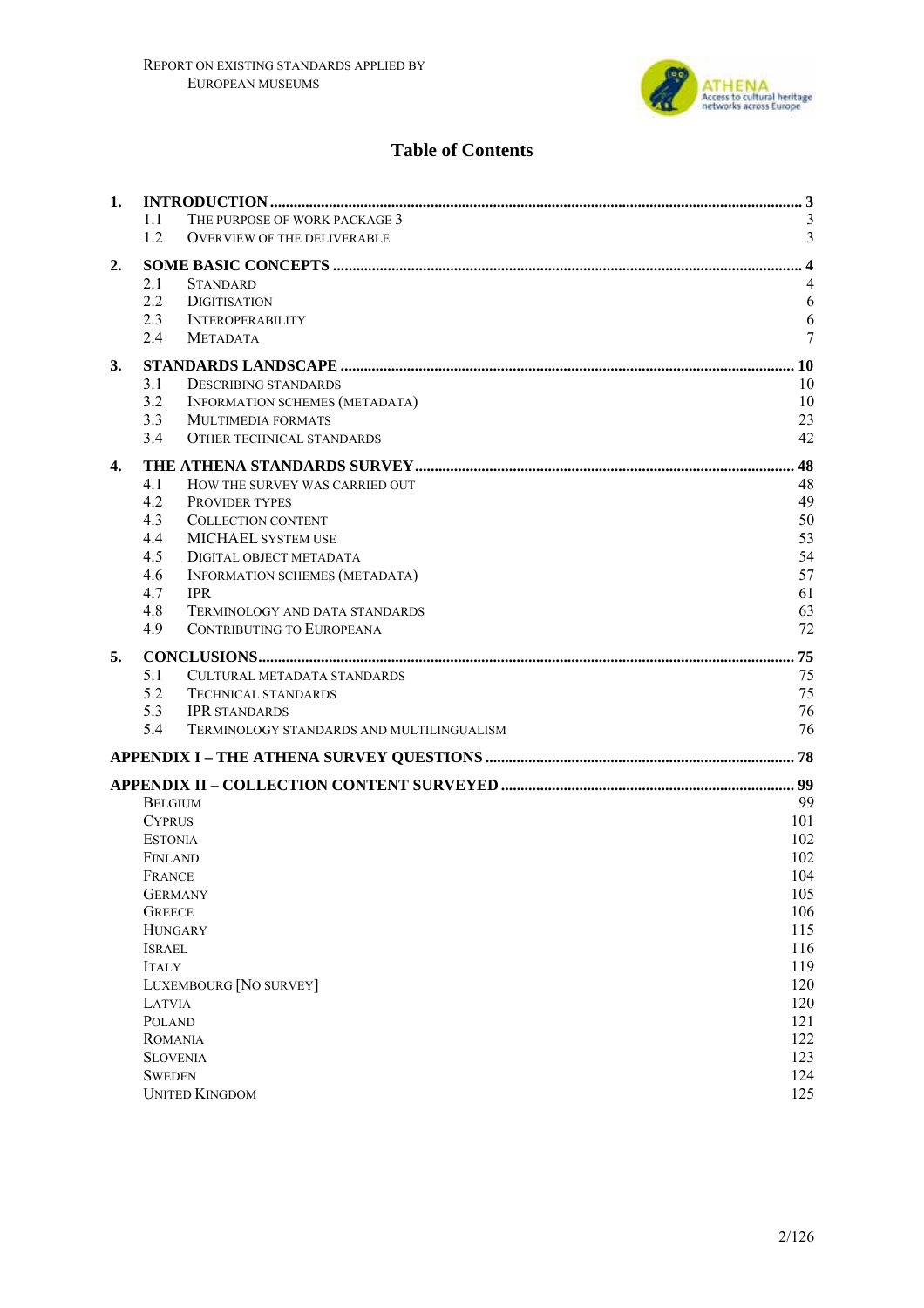

# **1. Introduction**

### **1.1 The purpose of work package 3**

Work package 3 of the ATHENA project (WP3) is tasked with:

- 1.Reviewing the different standards in use by museums;
- 2.Facilitating the mapping of those standards to a common metadata standard;
- 3.Assessing the requirements for the persistent identification of digital objects and collections;
- 4.Producing tools to support the conversion of museums' data into the common harvesting format for ingestion into the main Europeana service.

WP3 also works together with other work packages in the project. In particular WP3 works closely with WP4 and WP7: feeding information about standards for their work. Also the survey which is the basis of this deliverable was extended to include collecting information on IPR issues for use within WP6.

### **1.2 Overview of the deliverable**

This deliverable is the first outcome of this work and is based on a survey of the content that partners contracted to provide to Europeana through the ATHENA project. These collections are described, in outline, in the *Description of Work* for the project (pp10-33).

The first part looks at *Some basic concepts*, a familiarity with these will be useful for the understanding of the rest of the deliverable.

Next we give an exposition of the range key standards being used by museums in a *Standards landscape*. This is done in order to provide a kind of 'snap shot' of the current situation. As with any landscape the view may vary over time, some standards may become more popular, others might disappear, but we believe that the major features will remain.

The next section looks at the results of the ATHENA *Standards Survey*. The analysis will answer a set of questions about the standards use in museums in Europe as *exemplified* by the collections in the survey.

Finally we draw some *Conclusions* about the use of standards in European museums with its implications for the ATHENA project and for Europeana in general.

Two appendices contain the:

- ATHENA survey questions;
- ATHENA content surveyed for this deliverable.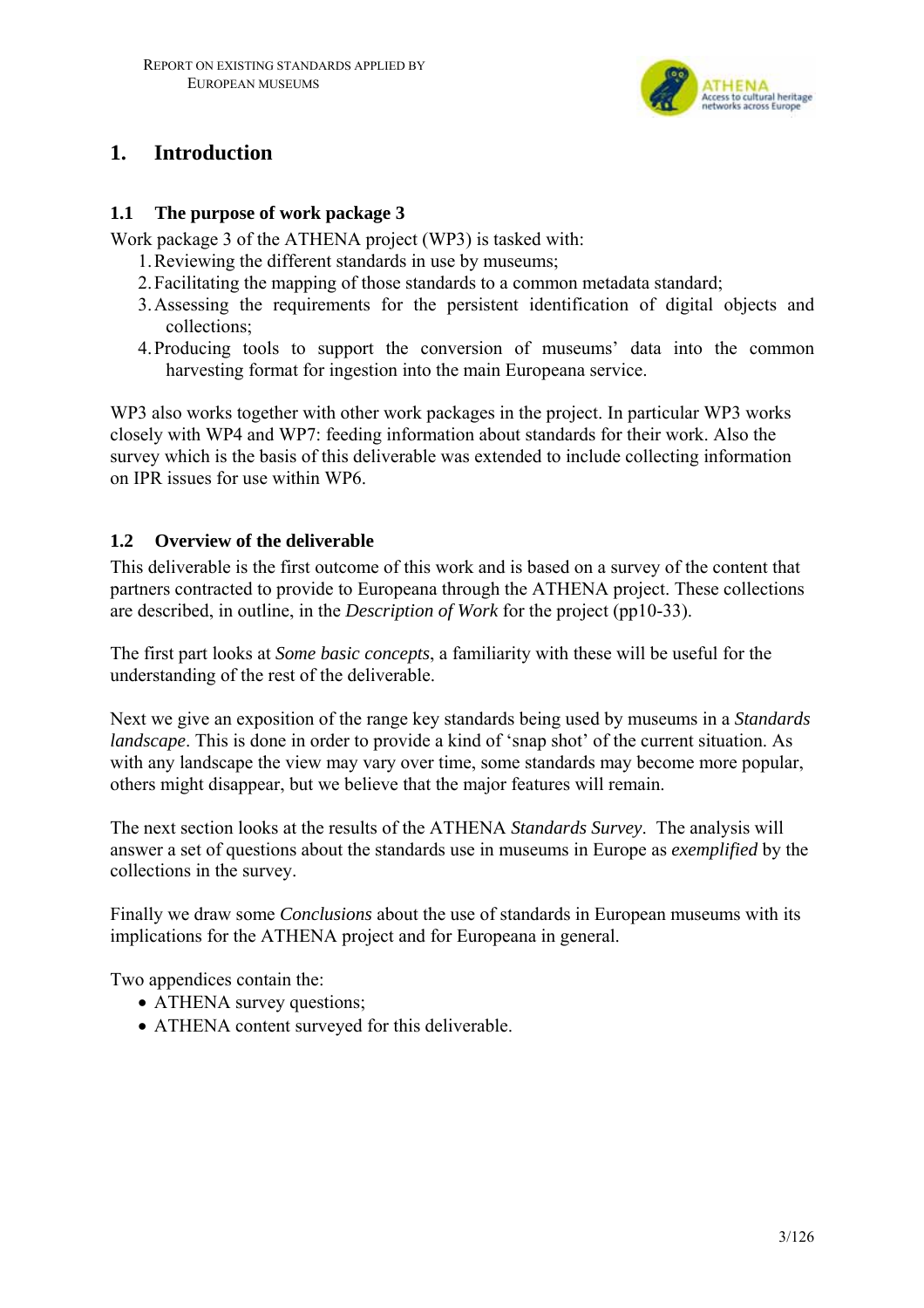

# **2. Some basic concepts**

### **2.1 Standard**

The British Standards Institution (BSI), the world's oldest standards setting organisation (1901), says:

Put at its simplest, a standard is an agreed, repeatable way of doing something. It is a published document that contains a technical specification or other precise criteria designed to be **used consistently as a rule, guideline, or definition**. Standards help **to make life simpler** and to increase the reliability and the effectiveness of many goods and services we use. Standards are created by **bringing together the experience and expertise of all interested parties** such as the producers, sellers, buyers, users and regulators of a particular material, product, process or service." (our **Bolding**)

To the advantages given above can be added: *delivering interoperability* (see below).

### *2.1.1 Types of standards*

There are a number of standards typologies. A common one has:

• *De facto* 

Standards not formally recognised by a standards setting body, but is widely used and is recognised by the sector using it as a standard. These are quite common in the IT industry where the dominance of Microsoft, for good or ill, has led to some of its products becoming *de facto* standards (e.g. *Word for Widows*). They may not be the best solution to a situation but they are often the most economically successful;

• *De jure* 

Standards formally recognised by a standards setting body (e.g. ISO). They are developed by the common consent of a group of interested parties, with no one party being dominant. However they take a significant amount to time to develop and establish, sometimes leading to them being over taken by technological developments.

Standards can also be looked at with regard to the environment they were produced and used:

• *In-house*

Standards developed and used in a particular organisation, for a particular purpose. An example of this is a local place name terminology. This would extend an existing national which only covers geography at a level of granularity too coarse to be useful at the local level;

• *Community*

Standards developed by a set of organisations in the same sector for use within that sector. The UK museum documentation standard *SPECTRUM* was developed with domain experts with the aim to benefit from their experience;

• *National*

Standards developed for use within a single country and recognised at a national level. Nationally recognised terminologies are examples of such standards;

• *International*

Standards recognised and used throughout the world, nearly always approved by an international standards setting body, e.g. ISO 8601 is an international standard for date and time.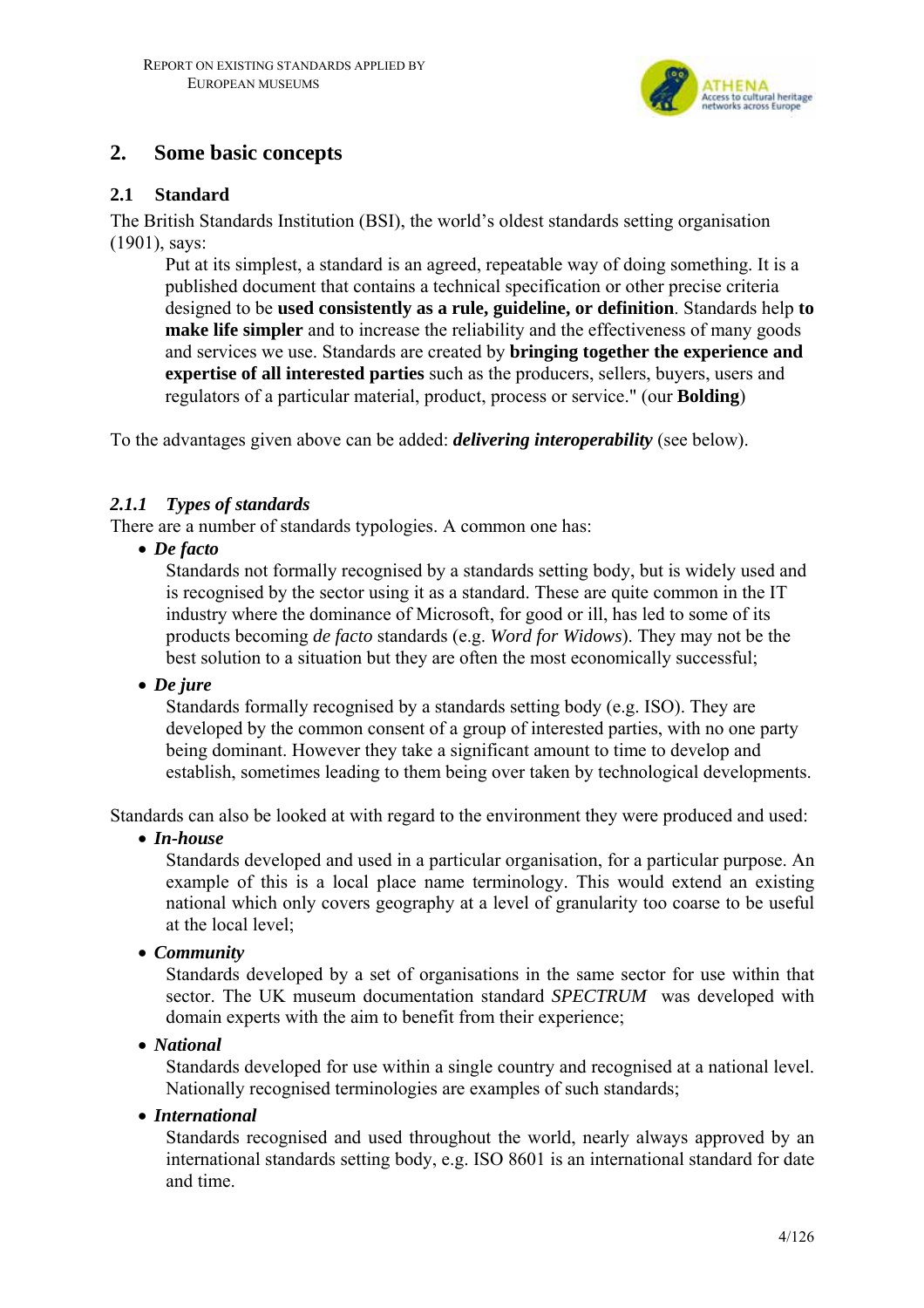

For some standards it is possible for them to begin as one type and then, with further work and taking part in an approval process, become another type. For example the *CIDOC Conceptual Reference Model (CRM)*, was originally developed by the CIDOC Documentation Standards Working Group as a community standard it is now an ISO standard (ISO 21127:2006).

Another type of standard that is worth examining in detail is the *open standard*.

### *2.1.2 Open standards*

 $\overline{a}$ 

Kenneth Krechmer gives ten requirements for open standards<sup>1</sup>:

- 1.*Open Meeting* all may participate in the standards development process.
- 2.*Consensus* all interests are discussed and agreement found, no domination.
- 3.*Due Process* balloting and an appeals process may be used to find resolution.
- 4.*Open IPR* how holders of IPR related to the standard make available their IPR.
- 5.*One World* same standard for the same capability, world-wide.
- 6.*Open Change* all changes are presented and agreed in a forum supporting the five requirements above.
- 7.*Open Documents* committee drafts and completed standards documents are easily available for implementation and use.
- 8.*Open Interface* supports proprietary advantage (implementation); each interface is not hidden or controlled (implementation); each interface of the implementation supports migration (use).
- 9.*Open Access* objective conformance mechanisms for implementation testing and user evaluation.
- 10. *On-going Support* standards are supported until user interest ceases rather than when implementer interest declines.

Most of the requirements are about the development of a standard. The aim is to make this process transparent and democratic.

It is not clear if any standards conform to all the requirements. However formal national and international standards are more likely to adhere to most of them, at least to some extent.

*Open IPR*, *Open Access and On-going Support* are the most important considerations for a potential user of a standard. Therefore in our descriptions of standards we have indicated which we consider 'open' in these three areas.

<sup>1</sup> **Krechmer, Kenneth**. "Open Standards Requirements" in *The International Journal of IT Standards and Standardization Research*, Vol. 4 No. 1, January – June 2006. See: http://www.csrstds.com/openstds.pdf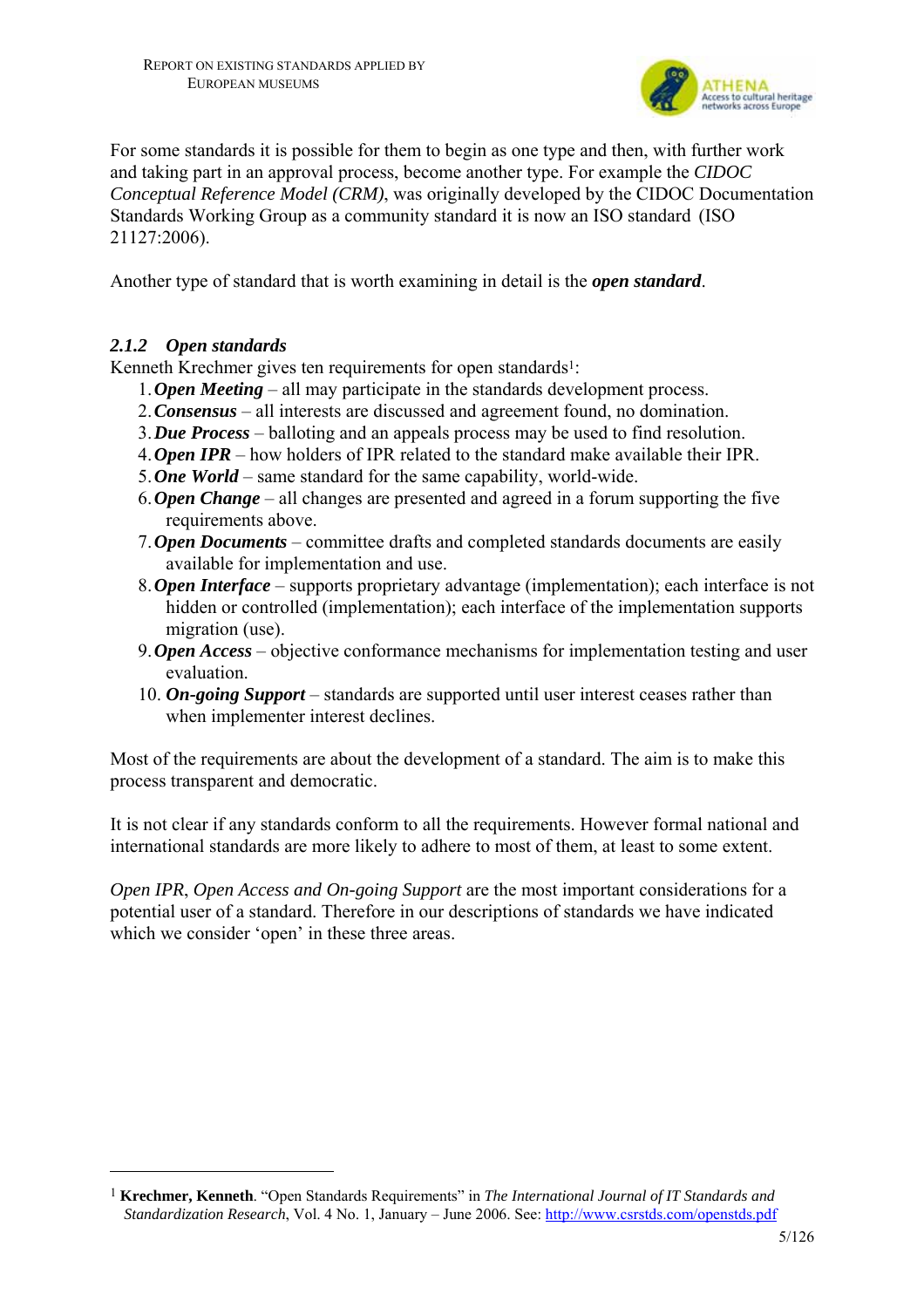

# **2.2 Digitisation**

Digitisation is the process of transformation of original (analogue) material into digital form. There are three distinct types of digitisation:

• *Reproduction*

Digitisation with the aim to reproduce the original material in digital form as accurately as possible. This category includes images, sound, and video;

• *Retrieval*

Digitisation with the aim to find and retrieve original material. This category includes scanned and indexed documents, for example contracts, letters etc. The purpose is not an accurate reproduction, but to increase usage of the material;

• *Procedural*

Digitisation with the aim of capturing information from analogue (paper) museum catalogue systems with the aim to implement automated collection management.

This deliverable will mainly look at the standards associated with reproduction digitisation. However it will also discuss some of the standards associated with the other two.

# **2.3 Interoperability**

 $\overline{a}$ 

Interoperability can be defined as:

*"The ability of the systems, procedures and culture of an organisation to be managed in such a way as to maximised opportunities for exchange and re-use of information, whether internally or externally"*<sup>1</sup>

This definition was written in the context of maximising the sharing of the collective knowledge of an organisation. Here we are attempting to maximise the opportunities for European cultural organisations to share their content with IST projects (and therefore benefit from that process).

Paul Miller further divides interoperability into 6 types<sup>2</sup>:

- *Technical interoperability* facilitated by using common technical standards (e.g. file types, metadata, etc.);
- *Semantic interoperability* facilitated by using common vocabularies for the terminologies used in data (e.g. thesauri);
- *Political/ Human interoperability* facilitated by understanding and overcoming the barriers caused by the different experiences and agendas of users and information providers;
- *Inter-community interoperability* facilitated by recognising differences between discipline communities and overcoming them by working together (e.g. museums, archives and libraries);
- *Legal interoperability* facilitated by following the legal restraints imposed on information providers (e.g. *Freedom of Information* and *Data Protection* legislation);

<sup>1</sup> **Ashby, Helen, McKenna, Gordon and Stiff, Matthew**. *SPECTRUM Knowledge*. mda. 2001, p63

<sup>2</sup> **Miller, Paul** 'Interoperability. What is it and Why should I want it?' in *Ariadne*, 21. UK Office for Library and Information Networking (UKOLN). June 2000. See: http://www.ariadne.ac.uk/issue24/interoperability/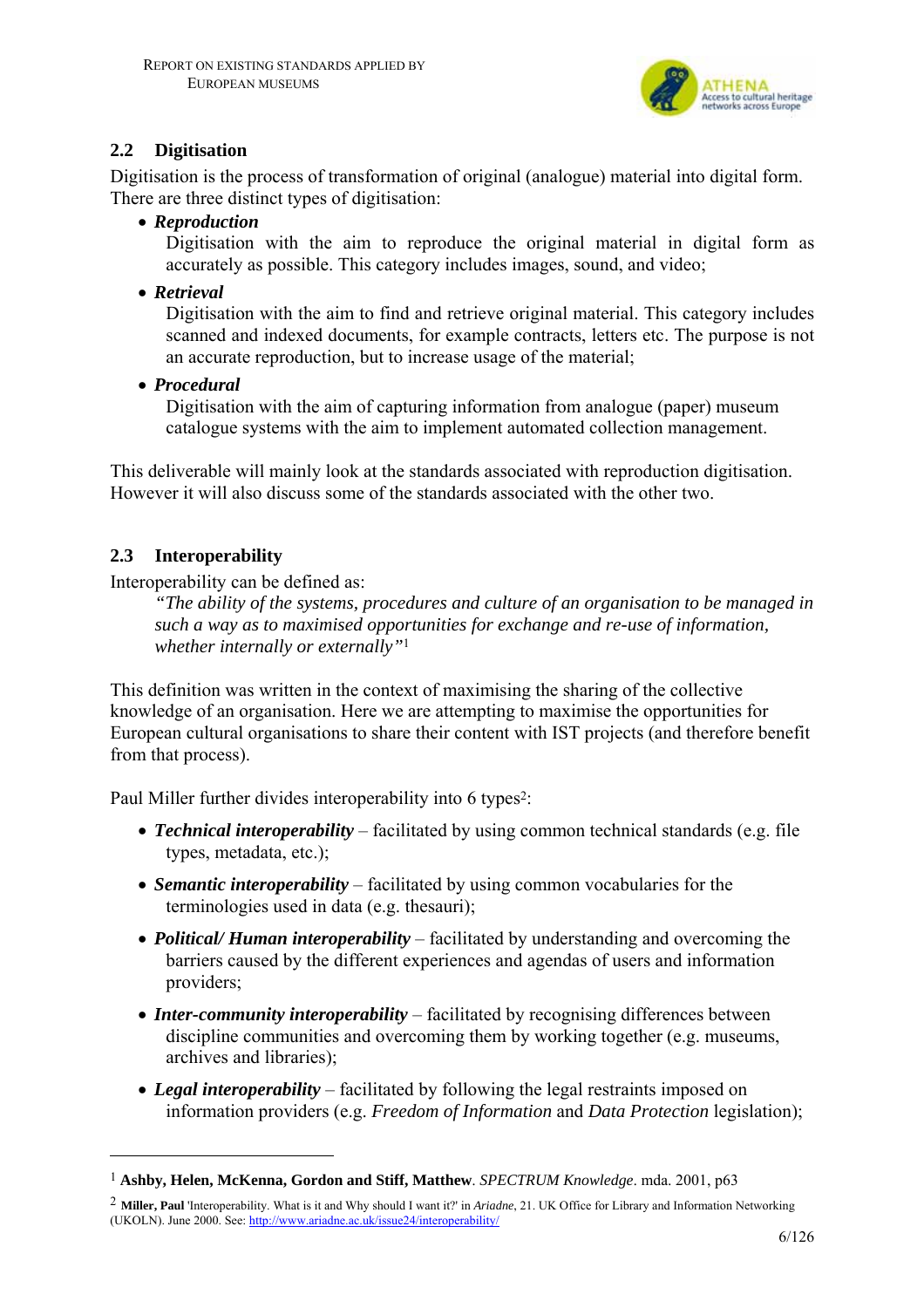

• *International Interoperability* – facilitated by recognising and overcoming the barriers caused by cultural and linguistic differences.

This deliverable is concerned mainly with the facilitation of technical and semantic interoperability. The other four types may be the subject of other projects.

# **2.4 Metadata**

Metadata has become such a popular term it is worth examining its use in more detail.

# *2.4.1 Definition difficulties*

In its origin it is clear that the metadata has taken as its model words like *metaphysics*, *metalanguage*, where the 'meta' element of the word indicates:

*"2. (of an academic discipline) concerned with the concepts and results of the discipline"*<sup>1</sup>

The use of 'data' element has led to the tendency to restrict its usage to digital 'objects'. For example an often quoted definition is that its: 'Data about data'2. This implies that metadata is concerned solely with world of text and multimedia on the Internet or on computers.

Metadata has emerged in recent years as a new 'buzz-word' for information professionals, causing confusion and/or unease in some quarters. For example Tony Gill writes:

*"… the term 'metadata' is now increasingly used in contexts where the term 'data' would have sufficed just a few short years ago (for example, descriptions of people, objects and events).."*<sup>3</sup>

In this wider context metadata can be data usually known in the cultural heritage sector as: collections management data, catalogue records and exhibition texts. In fact any 'data' can be thought of as 'metadata'.

So why use the term 'metadata' at all? Perhaps looking at some of the key aspects of metadata is the best way to find an answer.

# *2.4.2 Aspects of metadata*

A key idea in metadata is that of a *resource*. This is the entity that the metadata is about. A danger here is to restrict the idea of a resource to texts and multimedia 'objects' accessible over the Internet and in particular on the Web. *A resource is anything one wishes to describe and give access to in some way*. A resource can be:

- Texts (electronic **or** paper-based);
- Physical objects;
- Multimedia (image, sound, and video, etc.);
- Software;
- Persons;

 $\overline{a}$ 

<sup>1</sup> *Collins Concise Dictionary. Third Edition*. (1995), p835.

<sup>2</sup> See: http://www.webopedia.com/TERM/m/metadata.html

<sup>3</sup> **Gill, Tony**. 'Metadata and the Web', in Baca, M. (ed.) *Introduction to Metadata: Pathways to Digital Information. 3rd rev*. Getty Information Institute. 2008. See http://www.getty.edu/research/conducting\_research/standards/intrometadata/metadata.html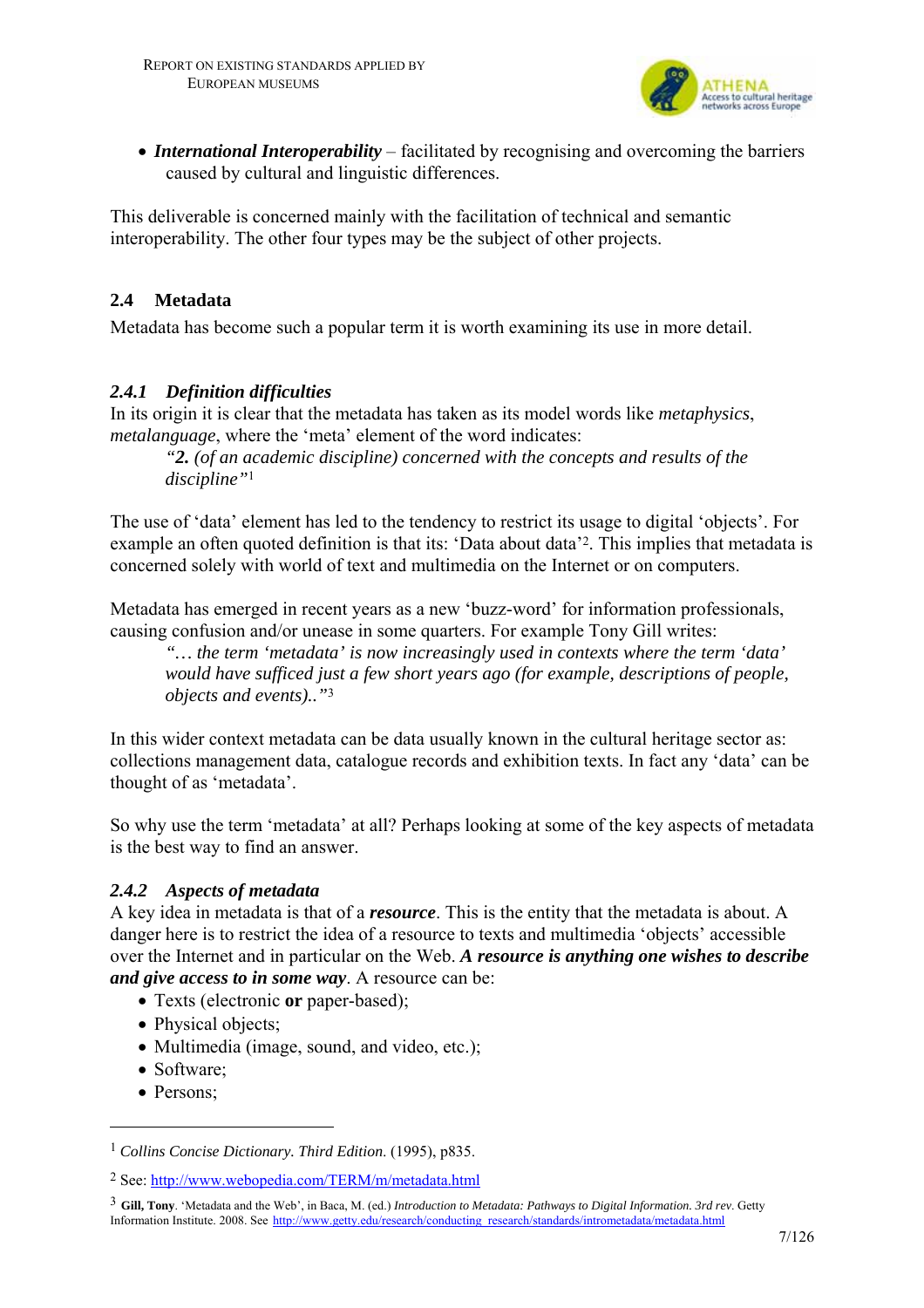

- Organisations:
- Places;
- Events:
- Concepts:
- Collections of all the above.

Also some resources are *surrogates* for another resource. A surrogate is a representation of resource in some other form. For example: a digital image or photograph of an artwork, or a virtual reality representation of a place, or a facsimile of an object.

It is important to distinguish between a resource and its surrogate when creating metadata for the two entities. Metadata for a surrogate should not describe the original resource. For example, an original artwork might but out of copyright, but a photograph of it might not be.

Resources can also be *related* to each in ways other than of original and surrogate. Examples include: creation, making available (e.g. publication), and use.

A number of different typologies for metadata have been proposed. For example Anne Gilliland-Swetland<sup>1</sup> gives:

- *Administrative* Managing and administering resources (e.g. acquisition, rights, location);
- *Descriptive* Describing or identifying resources (e.g. catalogue records);
- *Preservation* Preservation management of resources (condition, and migration data);
- *Technical* How a system functions or metadata behave (e.g. formats, encryption, passwords);
- *Use* The level and type of use of resources (user and use tacking information).

The relationships between different resources and their associated metadata can be summarised in the diagram below:



 $\overline{a}$ 

<sup>1</sup> **Gilliland-Swetland, Anne J**. 'Setting the stage', in Baca, M. (ed.) *Introduction to Metadata: Pathways to Digital Information. 3rd rev*. Getty Information Institute. 2008.

See: http://www.getty.edu/research/conducting\_research/standards/intrometadata/setting.html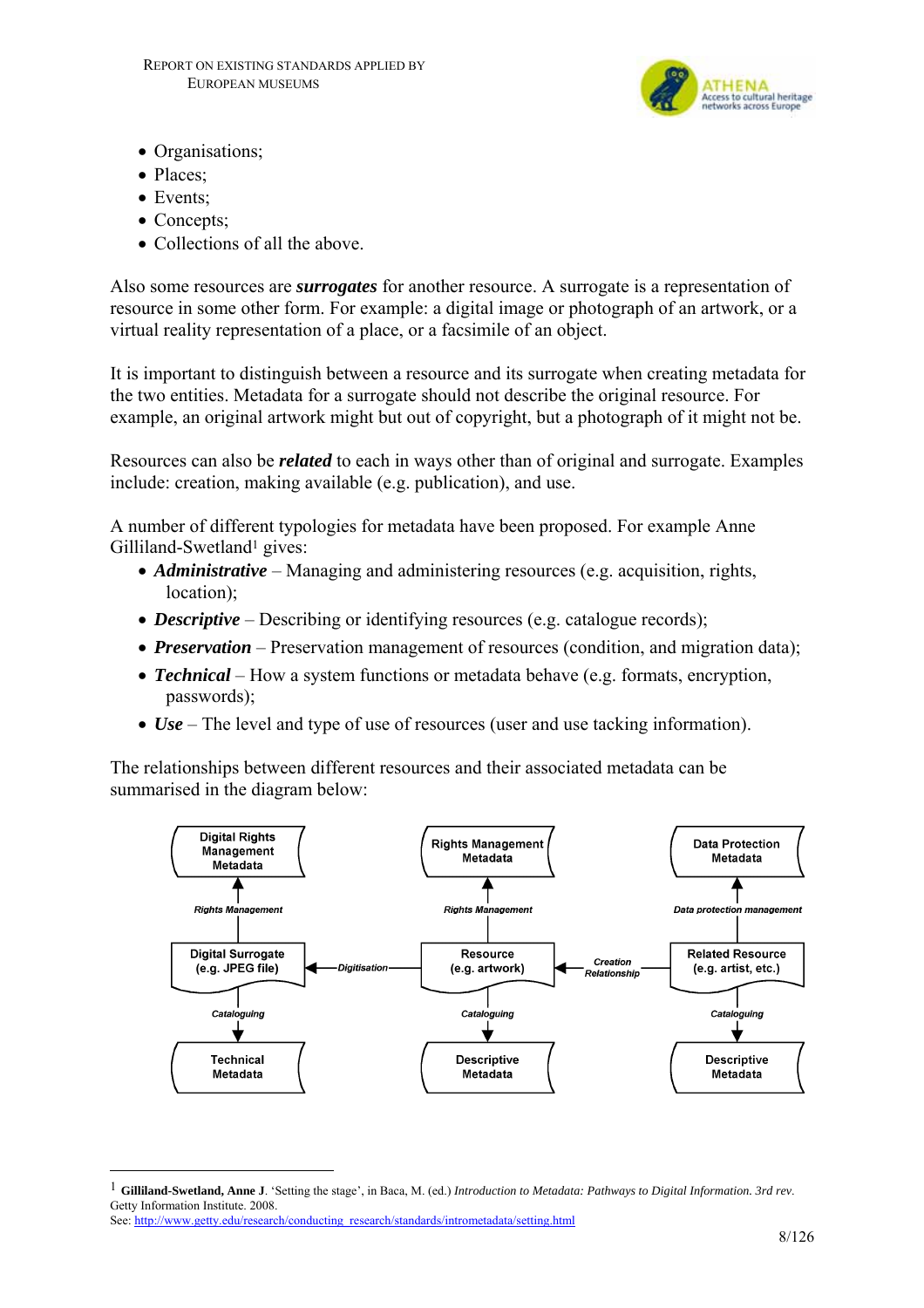

Another type of metadata is that of *resource discovery*. This is metadata aimed at allowing potential user of a resource to find information they need in order to decide whether or not they want to have access to a resource itself. This is a similar situation to putting a term into a Web search engine, viewing the results, and deciding to 'click' on the link. The aim of resource discovery is to give a more accurate and relevant search result for the user.

The most well know resource discovery metadata is *Dublin Core*. This gives information on a resource, gives its *identifier*, and uses the identifier to give *access* to that resource. Access is direct if the identifier is an URL or similar, or indirect in the case of an ISBN (for example).

Finally there is a sense of there being a *metadata movement* taking place with large effort being put into the open development of metadata *schema*s. Schemas are the description of a metadata *element* set, together with a description of how the elements are structured. In turn these schemas are being tested and indeed adopted by organisations and governments. The metadata 'bandwagon' is impossible to ignore!

### *2.4.3 A 'better' definition?*

Metadata is much more than the simple definition given above. Perhaps a more comprehensive one is:

> *Structured information about any kind of resource, which is used to identify, describe, manage or give access to that resource.*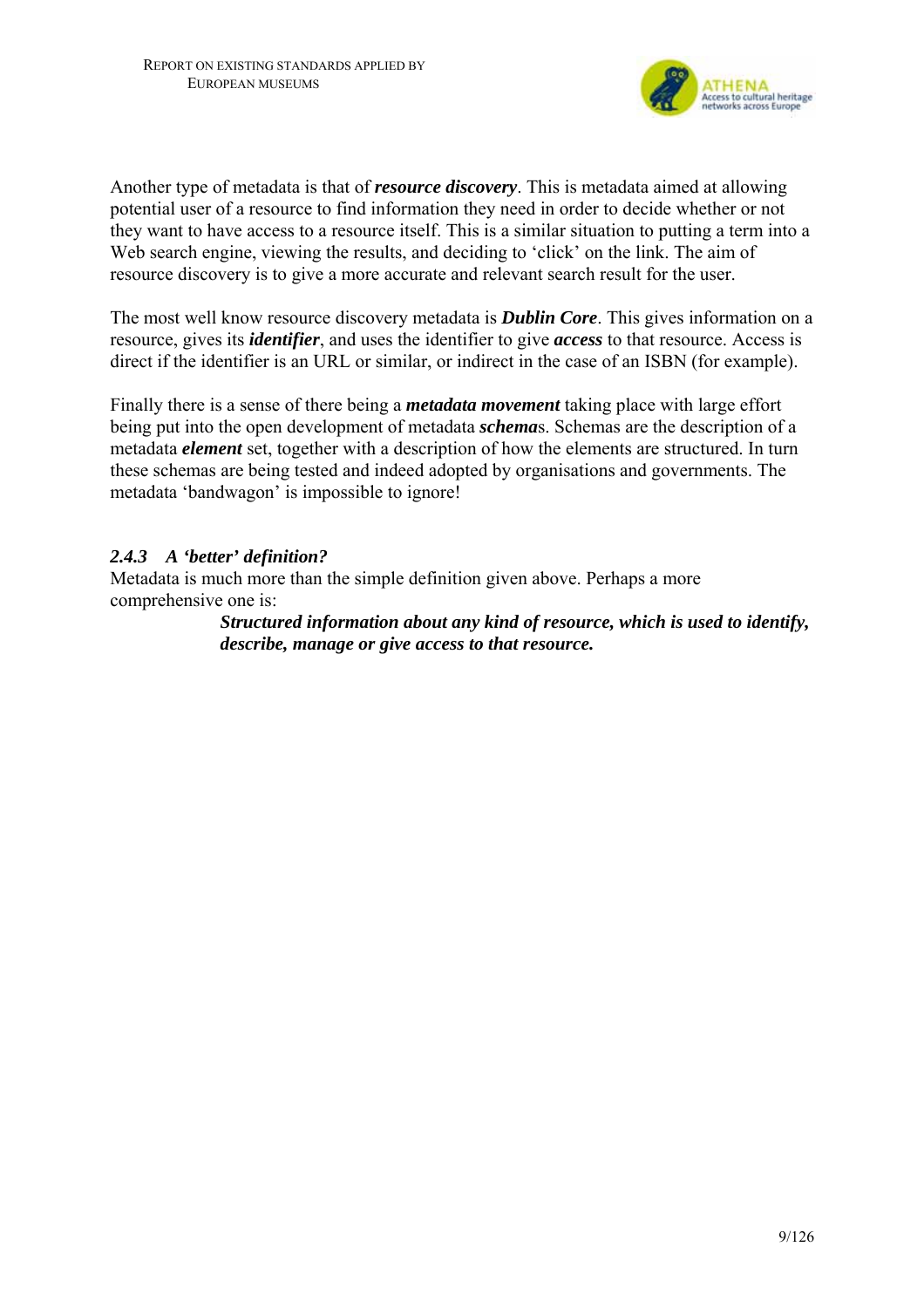

# **3. Standards landscape**

### **3.1 Describing standards**

Taking the idea of the use of standards to heart, we describe each standard in a Dublin Core (DC) derived format. 9 out of the 15 DC elements are used in the descriptions.

These elements are:

| <b>Title</b>       | The name (or names) under which the standard is known. In most cases both                                                  |
|--------------------|----------------------------------------------------------------------------------------------------------------------------|
|                    | the abbreviated and the full name is listed.                                                                               |
| <b>Creator</b>     | The name of the organisation or individual who originally created the standard.                                            |
| <b>Publisher</b>   | The name of the organisation that makes the standard publicly available.                                                   |
| <b>Date</b>        | The date on which the standard was <i>originally</i> published.                                                            |
| <b>Identifier</b>  | A number or other identifier under which standard is published or a URL<br>which points to the definition of the standard. |
| <b>Rights</b>      | Whether rights restrictions, e.g. patents, apply to the standard.                                                          |
| <b>Description</b> | A textual description explaining the standard and its usage.                                                               |
| <b>Subject</b>     | Keywords that identify the nature of the standard.                                                                         |
| <b>Relation</b>    | Other standards that this standard relates to, and associated websites.                                                    |

The descriptions are aimed at a general reader. More technical details for the majority of standards discussed can be found in various places on the Web.

The purpose of this section is to allow the reader to have an easy reference to the range of relevant standards in one place.

### **3.2 Information schemes (metadata)**

Most of the standards listed below define descriptive metadata. They focus on recording information about resources: books; archives; museum objects; people, places; and organisations.

In addition SPECTRUM is also a procedural standard. This type of standard defines the activities and the information requirements (a type of administrative metadata) needed to manage a specific area of the cultural sector practise. The standards do not necessarily give guidance about its technical implementation. They can be seen as defining 'good-practice' in a specific field.

The descriptions here have been divided into those created for recording information about material from a particular cultural domain:

- Museum specific;
- Archive specific;
- Library specific:
- Historic environment specific;
- General heritage.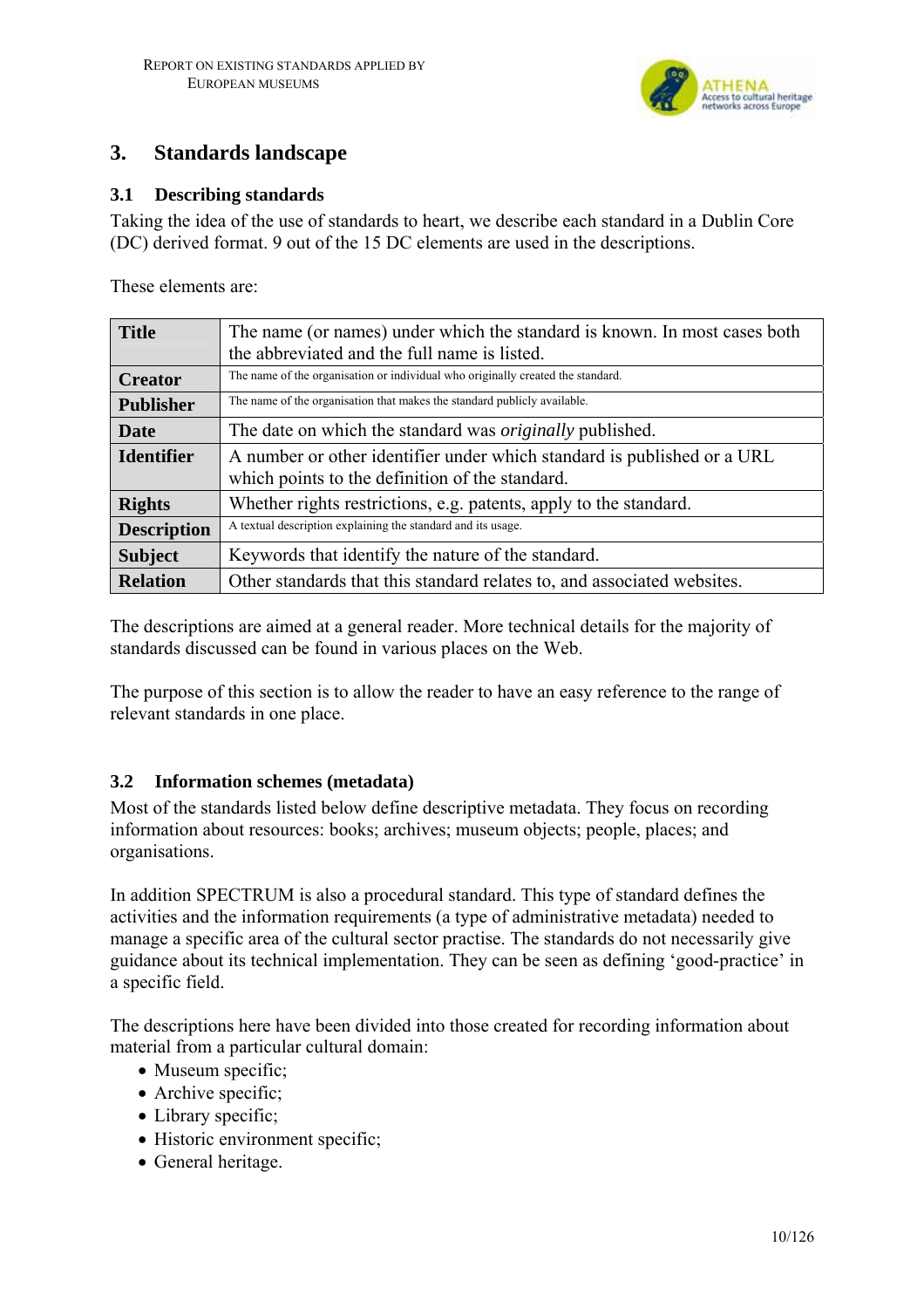

or for a particular purpose:

- Resource discovery;
- Document encoding.

EAD and TEI are also *tagging* standards for the encoding of documents. They were originally based on the text encoding standard SGML, but more recently have been 'updated' to use XML (both of these are described later).

### **3.2.1 Museum specific**

#### *CDWA*

| <b>Title</b>       | <b>CDWA</b>                                                                                                                                                                                                                                                                                                                                                                                                                                                      |
|--------------------|------------------------------------------------------------------------------------------------------------------------------------------------------------------------------------------------------------------------------------------------------------------------------------------------------------------------------------------------------------------------------------------------------------------------------------------------------------------|
|                    | Categories for the Description of works of Art                                                                                                                                                                                                                                                                                                                                                                                                                   |
| <b>Creator</b>     | <b>Art Information Task Force</b>                                                                                                                                                                                                                                                                                                                                                                                                                                |
| <b>Publisher</b>   | <b>Getty Research Institute</b>                                                                                                                                                                                                                                                                                                                                                                                                                                  |
| <b>Date</b>        | 1990                                                                                                                                                                                                                                                                                                                                                                                                                                                             |
| <b>Identifier</b>  | http://www.getty.edu/research/institute/standards/cdwa/index.html                                                                                                                                                                                                                                                                                                                                                                                                |
| <b>Rights</b>      | Getty Research Institute.                                                                                                                                                                                                                                                                                                                                                                                                                                        |
| <b>Description</b> | Describes the content of art databases by articulating a conceptual framework<br>for describing and accessing information about objects and images. They<br>identify vocabulary resources and descriptive practices that will make<br>information residing in diverse systems both more compatible and more<br>accessible. They also provide a framework to which existing art information<br>systems can be mapped and upon which new systems can be developed. |
| <b>Subject</b>     | documentation (museum)                                                                                                                                                                                                                                                                                                                                                                                                                                           |
| <b>Relation</b>    | http://www.getty.edu/research/conducting_research/standards/cdwa/cdw<br>alite.html (CDWA Lite)                                                                                                                                                                                                                                                                                                                                                                   |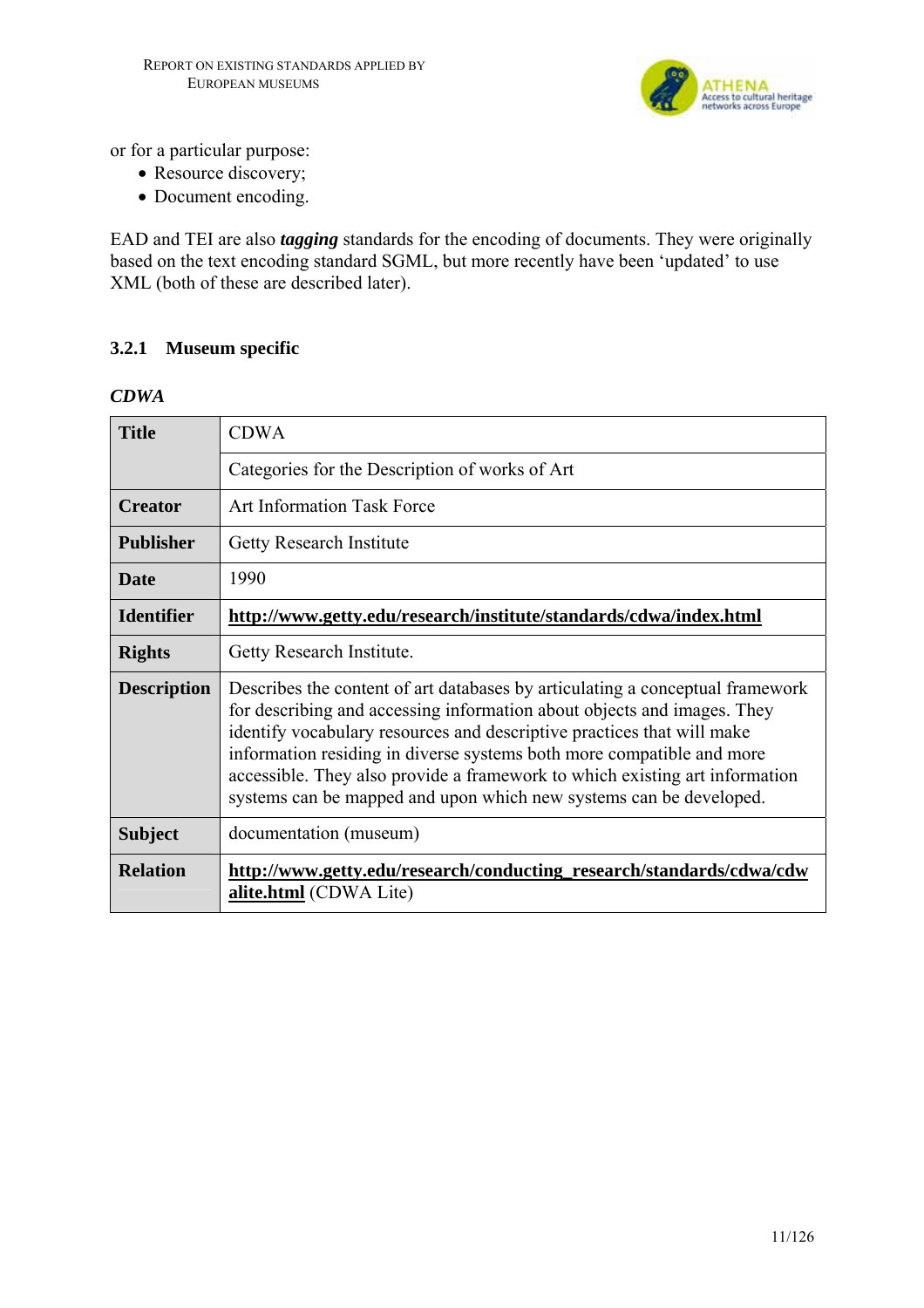

### *museumdat*

| <b>Title</b>       | museumdat                                                                                                                                |
|--------------------|------------------------------------------------------------------------------------------------------------------------------------------|
| <b>Creator</b>     | Fachgruppe Dokumentation im Deutschen Museumsbund                                                                                        |
|                    | Institut für Museumsforschung SMB-PK                                                                                                     |
|                    | Zuse-Institut Berlin                                                                                                                     |
| <b>Publisher</b>   | Fachgruppe Dokumentation im Deutschen Museumsbund / Institut für<br>Museumsforschung SMB-PK / Zuse-Institut Berlin                       |
| <b>Date</b>        | 2006-2007                                                                                                                                |
| <b>Identifier</b>  | http://museum.zib.de/museumdat/museumdat-v1.0.xsd                                                                                        |
| <b>Rights</b>      | Copyright FG Dokumentation im Deutschen Museumsbund / Institut für<br>Museumsforschung SMB-PK /Zuse-Institut Berlin                      |
| <b>Description</b> | A harvesting format (XML schema) optimized for retrieval and publication, meant to deliver<br>automatically core data to museum portals. |
| <b>Subject</b>     | description (cultural object)                                                                                                            |
| <b>Relation</b>    | http://museum.zib.de/museumdat/museumdat-v1.0-en.pdf<br>(documentation)                                                                  |
|                    | http://www.museumdat.org/index.php?ln=de&t=home (German website)                                                                         |
|                    | http://www.museumdat.org/index.php?ln=en (English website)                                                                               |

# *Object ID*

| <b>Title</b>       | Object ID                                                                                                                                                                                                     |
|--------------------|---------------------------------------------------------------------------------------------------------------------------------------------------------------------------------------------------------------|
| <b>Creator</b>     | Thornes, Robin (et al)                                                                                                                                                                                        |
| <b>Publisher</b>   | J. Paul Getty Trust                                                                                                                                                                                           |
| Date               | 1999                                                                                                                                                                                                          |
| <b>Identifier</b>  | http://www.object-id.com/guide/guide_index.html                                                                                                                                                               |
| <b>Rights</b>      | Copyright The J. Paul Getty Trust. All rights reserved                                                                                                                                                        |
| <b>Description</b> | Standard for describing cultural objects. Developed through the collaboration of the museum<br>community, police and customs agencies, the art trade, insurance industry, and valuers of art<br>and antiques. |
| <b>Subject</b>     | description (cultural object)                                                                                                                                                                                 |
| <b>Relation</b>    | http://www.object-id.com/checklist/check_eng.html (checklist)                                                                                                                                                 |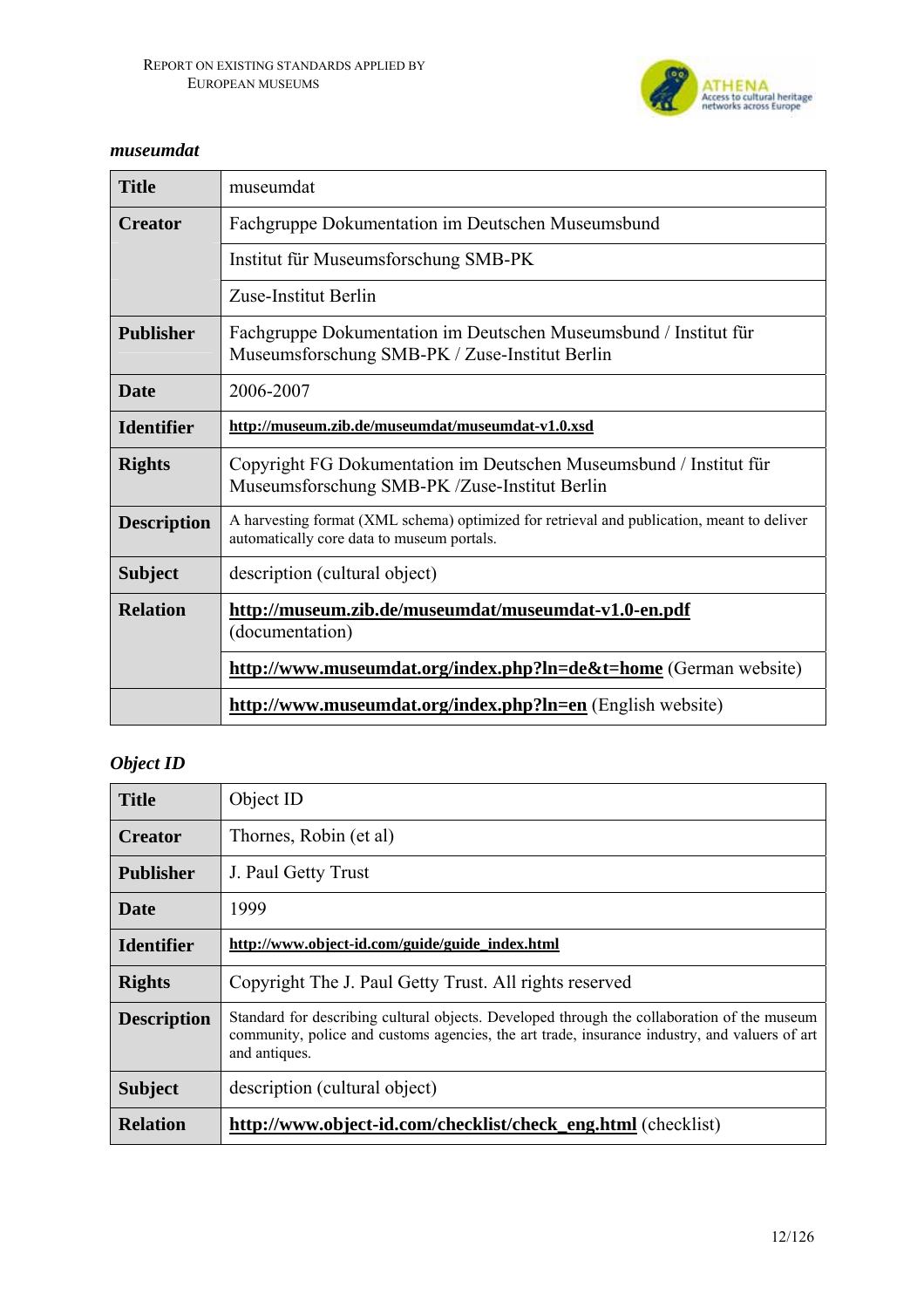

# *SPECTRUM*

| <b>Title</b>       | <b>SPECTRUM</b>                                                                                                                                                                                                                                                                                                               |
|--------------------|-------------------------------------------------------------------------------------------------------------------------------------------------------------------------------------------------------------------------------------------------------------------------------------------------------------------------------|
|                    | SPECTRUM: The UK Museum Documentation Standard, 3rd Edition (Version<br>3.1)                                                                                                                                                                                                                                                  |
| <b>Creator</b>     | McKenna, Gordon (ed)                                                                                                                                                                                                                                                                                                          |
|                    | Patsatzi, Efthymia (ed)                                                                                                                                                                                                                                                                                                       |
| <b>Publisher</b>   | Collections Trust [MDA]                                                                                                                                                                                                                                                                                                       |
| Date               | 2007                                                                                                                                                                                                                                                                                                                          |
| <b>Identifier</b>  | 1 900642 14 X (ISBN)                                                                                                                                                                                                                                                                                                          |
| <b>Rights</b>      | Copyright Collections Trust. All rights reserved.                                                                                                                                                                                                                                                                             |
|                    | [Open Standard]                                                                                                                                                                                                                                                                                                               |
| <b>Description</b> | Standard for the collections management documentation. Built around 21<br>procedures that commonly occur in museums. Supported by definitions of<br>'units of information' – the data needed to support the procedures. There are<br>Dutch language versions for Flanders and the Netherlands. An XML schema<br>is available. |
| <b>Subject</b>     | documentation (museum)                                                                                                                                                                                                                                                                                                        |
| <b>Relation</b>    | http://www.collectionstrust.org.uk/spectrum (UK version)                                                                                                                                                                                                                                                                      |
|                    | http://www.collectionstrust.org.uk/spectrum-nl (Netherlands version)                                                                                                                                                                                                                                                          |
|                    | http://www.collectionstrust.org.uk/spectrum-nl-be (Flanders version)                                                                                                                                                                                                                                                          |
|                    | http://www.collectionstrust.org.uk/schema (XML schema)                                                                                                                                                                                                                                                                        |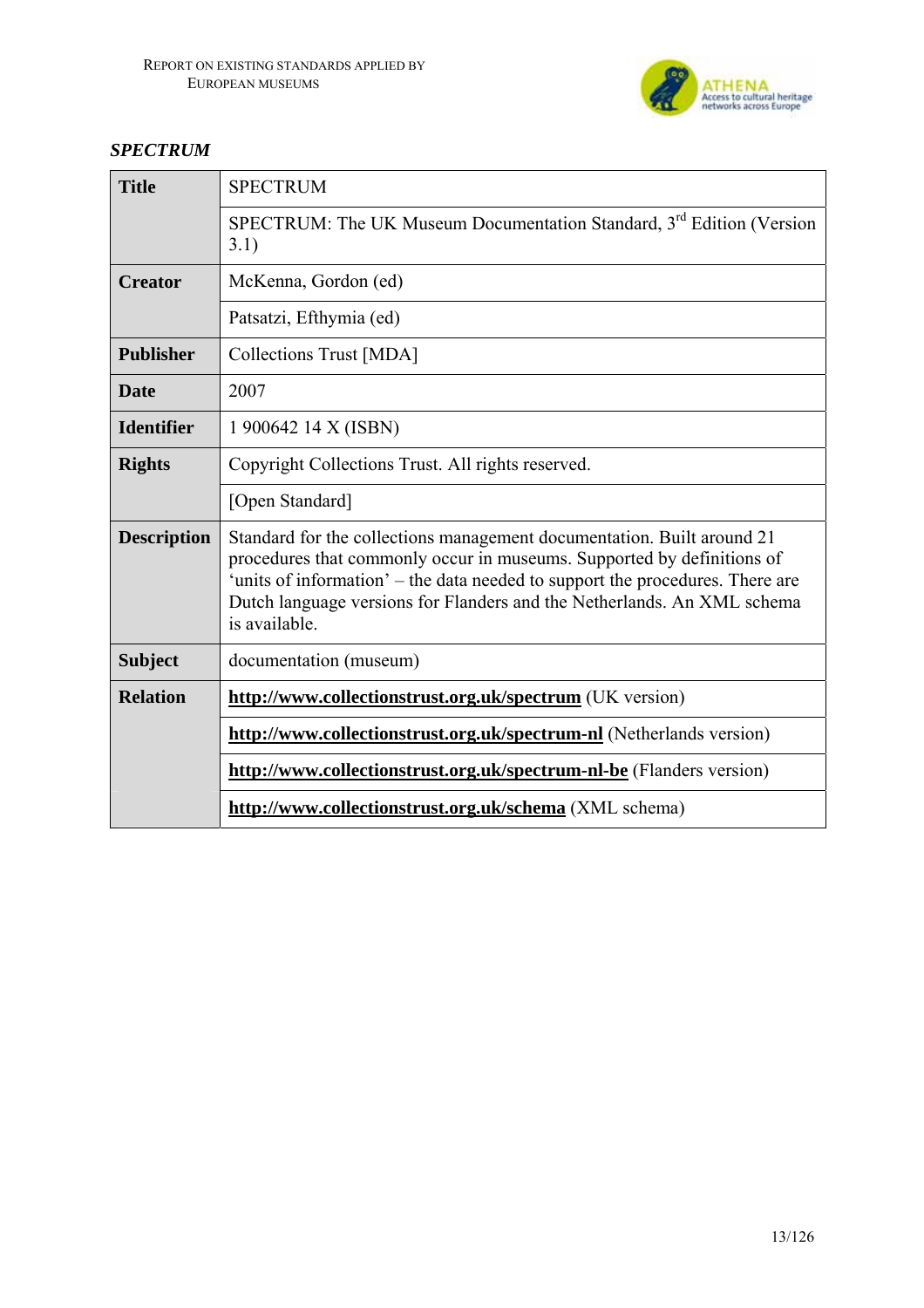

# **3.2.2 Archive specific**

# *EAD*

| <b>Title</b>       | <b>EAD</b>                                                                                                            |
|--------------------|-----------------------------------------------------------------------------------------------------------------------|
|                    | <b>Encoded Archival Description</b>                                                                                   |
| <b>Creator</b>     | Encoded Archival Description Working Group of the Society of American<br>Archivists                                   |
|                    | Network Development and MARC Standards Office of the Library of<br>Congress                                           |
| <b>Publisher</b>   | Society of American Archivists                                                                                        |
| <b>Date</b>        | 2002                                                                                                                  |
| <b>Identifier</b>  | ftp://ftp.loc.gov/pub/ead/ead.dtd (DTD)                                                                               |
|                    | http://www.loc.gov/ead/ead.xsd (W3C schema)                                                                           |
|                    |                                                                                                                       |
| <b>Rights</b>      | Copyright Society of American Archivists.                                                                             |
|                    | [Open Standard]                                                                                                       |
| <b>Description</b> | DTD and schema for the encoding archival finding aids. Also used to describe<br>collections (collection description). |
| <b>Subject</b>     | archive description                                                                                                   |
|                    | collection description                                                                                                |
|                    | document encoding                                                                                                     |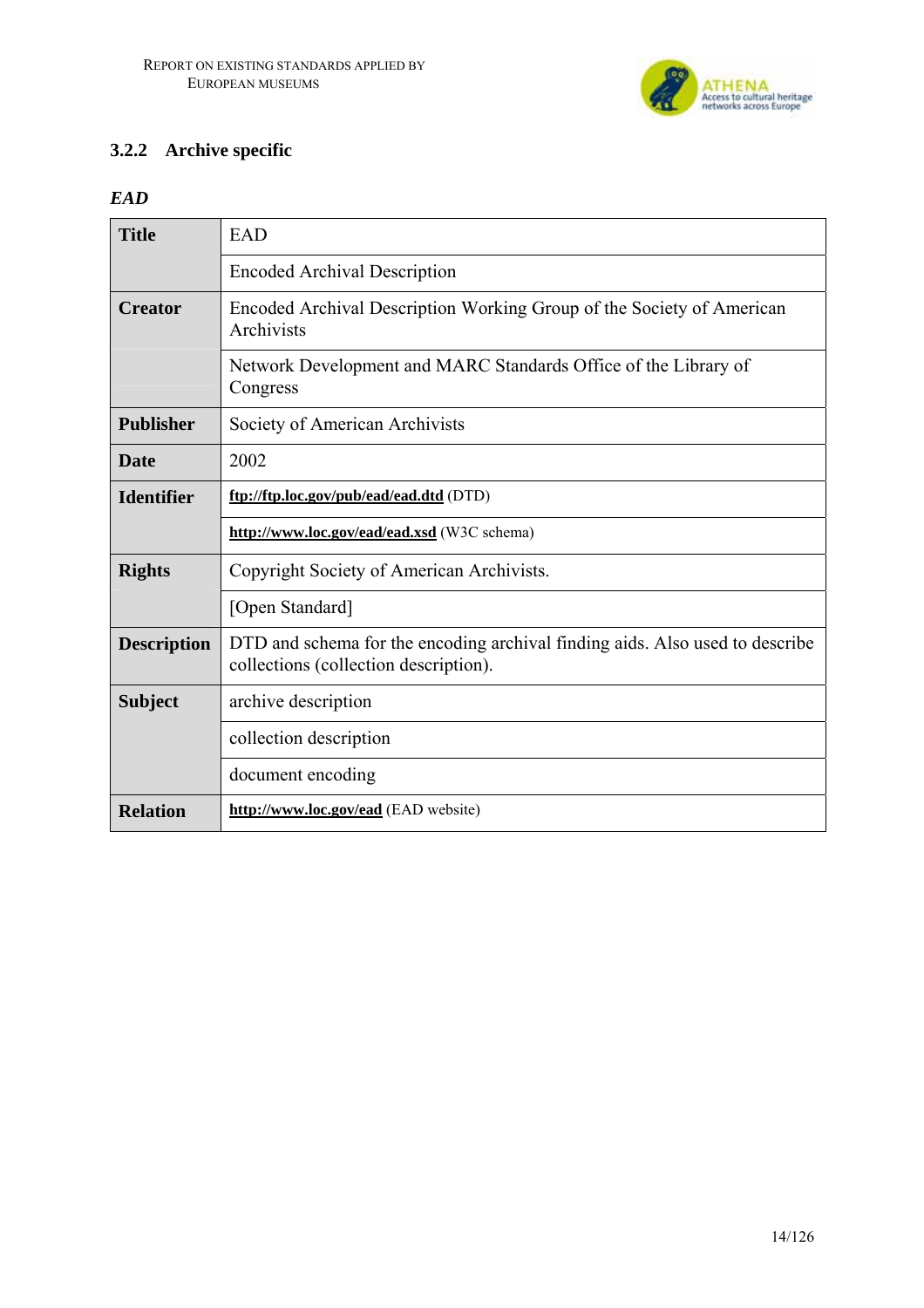

# *ISAD(G)*

| <b>Title</b>       | ISAD(G)                                                                                                                                                                                                                                                                                             |
|--------------------|-----------------------------------------------------------------------------------------------------------------------------------------------------------------------------------------------------------------------------------------------------------------------------------------------------|
|                    | ISAD(G): General International Standard Archival Description, Second<br>Edition                                                                                                                                                                                                                     |
| <b>Creator</b>     | Committee on Descriptive Standards (ICA/CDS) (adopter)                                                                                                                                                                                                                                              |
| <b>Publisher</b>   | International Congress on Archives (ICA)                                                                                                                                                                                                                                                            |
| <b>Date</b>        | 2000                                                                                                                                                                                                                                                                                                |
| <b>Identifier</b>  | $0-9696035-5-X (ISBN)$                                                                                                                                                                                                                                                                              |
|                    | http://www.ica.org/sites/default/files/isad_g_2e.pdf                                                                                                                                                                                                                                                |
| <b>Rights</b>      | Copyright International Congress on Archives                                                                                                                                                                                                                                                        |
| <b>Description</b> | General rules for archival description that may be applied irrespective of the<br>form or medium of the archival material. The rules accomplish these purposes<br>by identifying and defining twenty-six (26) elements that may be combined to<br>constitute the description of an archival entity. |
| <b>Subject</b>     | archive description                                                                                                                                                                                                                                                                                 |
|                    |                                                                                                                                                                                                                                                                                                     |

# *ISAAR (CPF)*

| <b>Title</b>       | <b>ISAAR (CPF)</b>                                                                                                                                                                                     |
|--------------------|--------------------------------------------------------------------------------------------------------------------------------------------------------------------------------------------------------|
|                    | ISAAR (CPF): International standard archival authority record for corporate bodies,<br>persons and families, Second Edition                                                                            |
| <b>Creator</b>     | ICA Committee on Descriptive Standard (preparer)                                                                                                                                                       |
| <b>Publisher</b>   | International Congress on Archives (ICA)                                                                                                                                                               |
| <b>Date</b>        | 2004                                                                                                                                                                                                   |
| <b>Identifier</b>  | 2-9521932-2-3 (ISBN)                                                                                                                                                                                   |
|                    | http://www.ica.org/sites/default/files/ISAAR2EN.pdf                                                                                                                                                    |
| <b>Rights</b>      | Copyright International Congress on Archives                                                                                                                                                           |
| <b>Description</b> | General rules for the establishment of archival authority records that describe the<br>corporate bodies, persons, and families that may be named as creators in<br>descriptions of archival documents. |
| <b>Subject</b>     | archive description                                                                                                                                                                                    |
| <b>Relation</b>    | http://www.ica.org (ica website)                                                                                                                                                                       |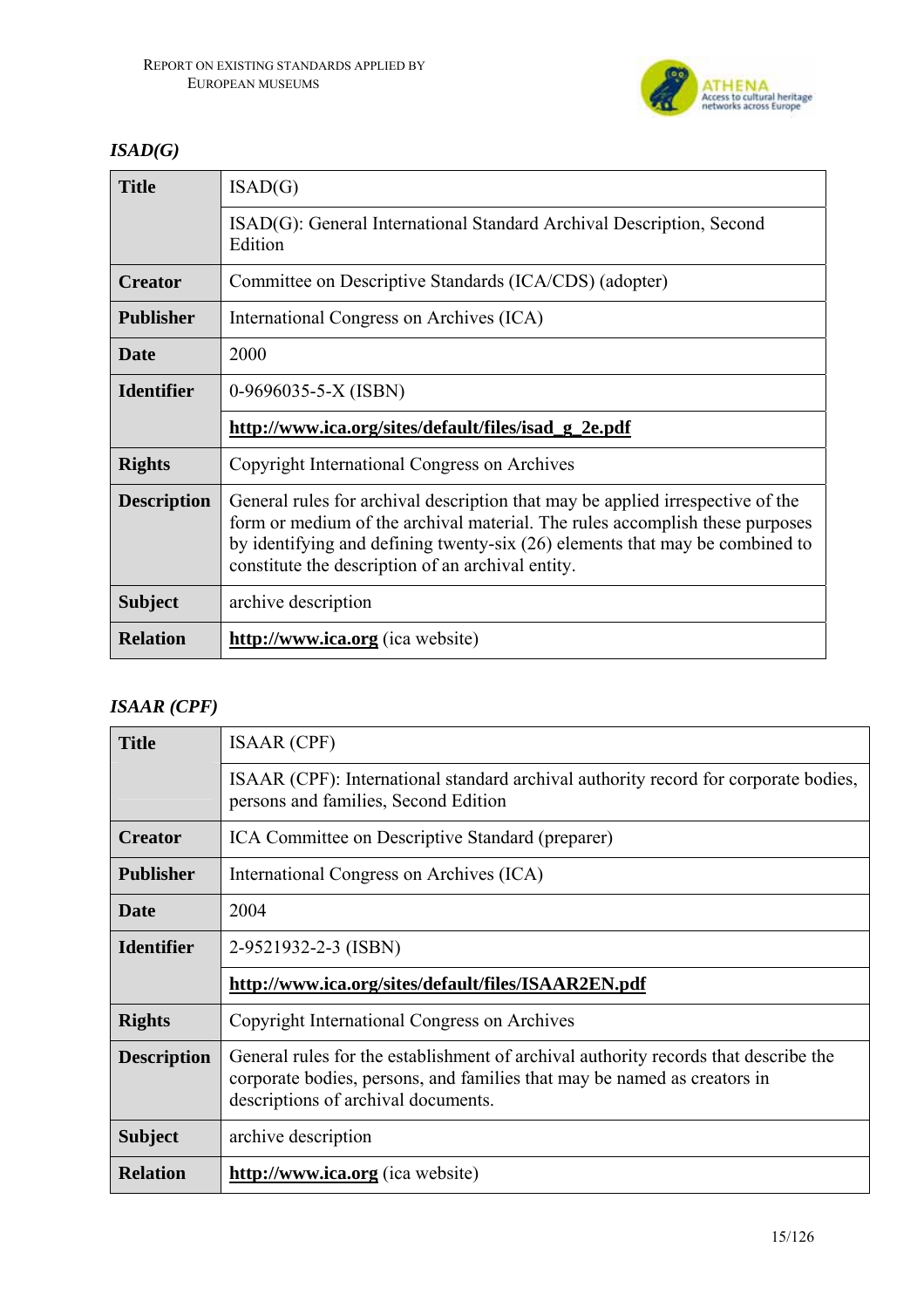

# **3.2.3 Library specific**

# *FRBR*

| <b>Title</b>       | <b>FRBR</b>                                                                                                                                                                   |
|--------------------|-------------------------------------------------------------------------------------------------------------------------------------------------------------------------------|
|                    | <b>Functional Requirements for Bibliographic Records</b>                                                                                                                      |
| <b>Creator</b>     | IFLA Study Group on the Functional Requirements for Bibliographic Records<br>International                                                                                    |
| <b>Publisher</b>   | International Federation of Library Associations and Institutions (IFLA)                                                                                                      |
| <b>Date</b>        | 1998                                                                                                                                                                          |
| <b>Identifier</b>  | ISBN 3-598-11382-X                                                                                                                                                            |
| <b>Rights</b>      | Copyright International Federation of Library Associations and Institutions                                                                                                   |
| <b>Description</b> | A conceptual entity-relationship model that relates user tasks of retrieval and access in online<br>library catalogues and bibliographic databases from a user's perspective. |
| <b>Subject</b>     | bibliographic description                                                                                                                                                     |
| <b>Relation</b>    | http://www.ifla.org/VII/s13/frbr/frbr.pdf (Final report)                                                                                                                      |

#### *MAB2*

| <b>Title</b>       | MAB <sub>2</sub>                                                                                                   |
|--------------------|--------------------------------------------------------------------------------------------------------------------|
|                    | Maschinelles Austauschformat für Bibliotheken<br>(Automated Library Exchange Format)                               |
| <b>Creator</b>     | Deutsche National bibliothek                                                                                       |
| <b>Publisher</b>   | Deutsche National bibliothek                                                                                       |
| Date               | 2001                                                                                                               |
| <b>Identifier</b>  | http://www.d-nb.de/standardisierung/txt/titelmab.txt [bibliographic data (MAB-TITEL)]                              |
| <b>Rights</b>      | Deutsche National bibliothek                                                                                       |
| <b>Description</b> | The machine exchange all data generated within a library environment (bibliographic,<br>authority and local data). |
| <b>Subject</b>     | bibliographic description                                                                                          |
| <b>Relation</b>    | http://www.d-nb.de/eng/standardisierung/formate/mab.htm<br>(German National Library MAB web page)                  |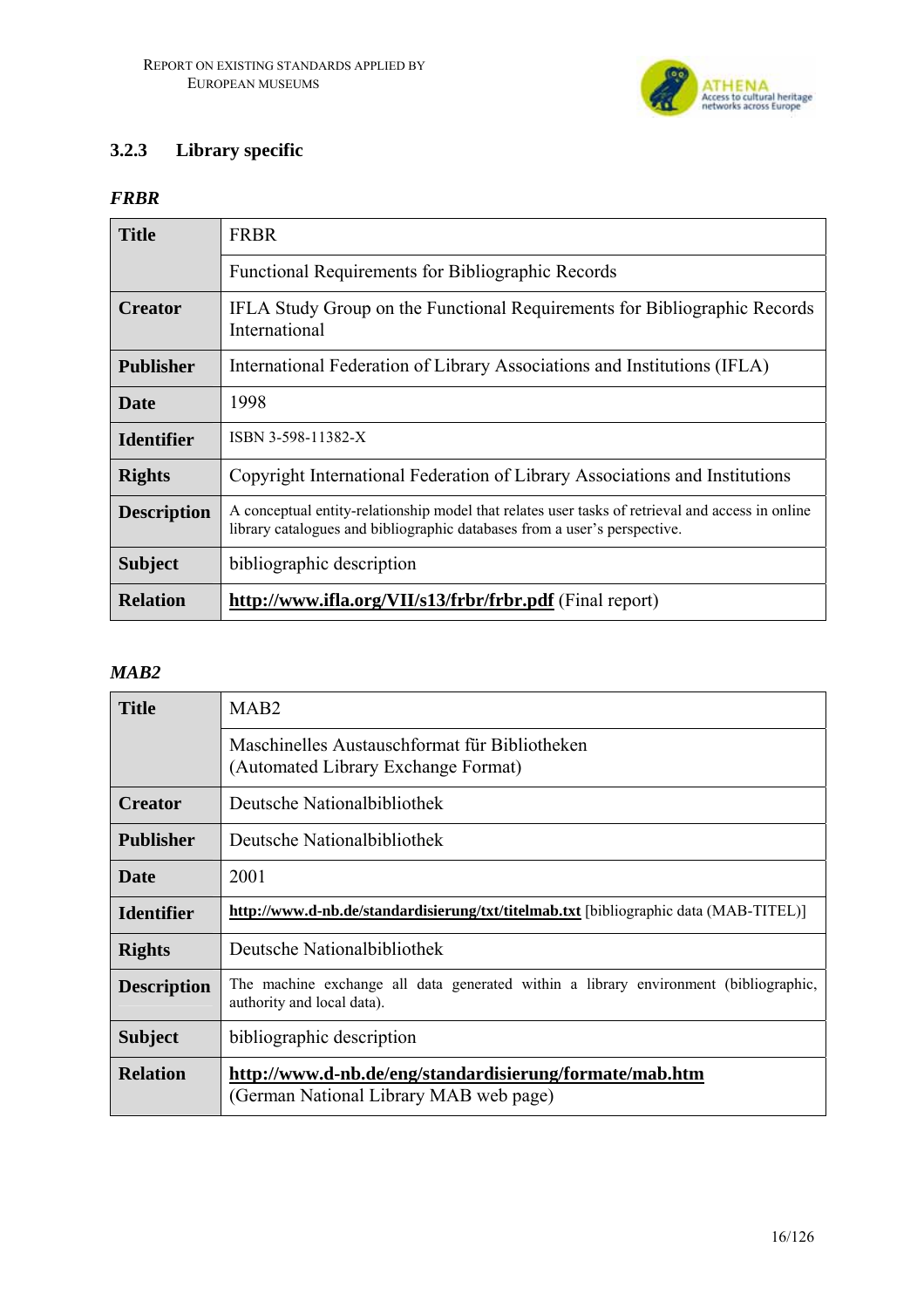

# *MARC*

| <b>Title</b>       | <b>MARC</b>                                                                                                 |
|--------------------|-------------------------------------------------------------------------------------------------------------|
|                    | MAchine-Readable Cataloguing                                                                                |
|                    | MARC 21 Concise Format for Bibliographic Data                                                               |
| <b>Creator</b>     | Network Development and MARC Standards Office of the Library of<br>Congress                                 |
| <b>Publisher</b>   | Library of Congress                                                                                         |
| <b>Date</b>        | 2002 (updated)                                                                                              |
| <b>Identifier</b>  | http://www.loc.gov/marc/bibliographic/ecbdhome.html                                                         |
| <b>Rights</b>      | [Open Standard]                                                                                             |
| <b>Description</b> | Standard for the representation and communication of bibliographic<br>information in machine-readable form. |
| <b>Subject</b>     | bibliographic description                                                                                   |
| <b>Relation</b>    | http://www.loc.gov/marc/authority/ecadhome.html (authority information)                                     |
|                    | http://www.loc.gov/marc/holdings/echdhome.html (holdings data)                                              |
|                    | http://www.loc.gov/marc/classification/eccdhome.html (classification data)                                  |
|                    | http://www.loc.gov/marc/community/eccihome.html (community data)                                            |
|                    | <b>ISO 2709</b>                                                                                             |

# *Information and documentation -- Format for Information Exchange*

| <b>Title</b>       | Information and documentation -- Format for Information Exchange                                                                                                                                                   |
|--------------------|--------------------------------------------------------------------------------------------------------------------------------------------------------------------------------------------------------------------|
| <b>Creator</b>     | International Organization for Standardization (ISO)                                                                                                                                                               |
| <b>Publisher</b>   | International Organization for Standardization (ISO)                                                                                                                                                               |
| <b>Date</b>        | 1996                                                                                                                                                                                                               |
| <b>Identifier</b>  | ISO 2709:1996                                                                                                                                                                                                      |
| <b>Rights</b>      | [Open Standard]                                                                                                                                                                                                    |
| <b>Description</b> | Specifies the requirements for a generalized exchange format suitable for<br>bibliographic descriptions. Describes a framework for communications<br>between data processing systems. Replaces the second edition. |
| <b>Subject</b>     | bibliographic description                                                                                                                                                                                          |
| <b>Relation</b>    | <b>MARC</b>                                                                                                                                                                                                        |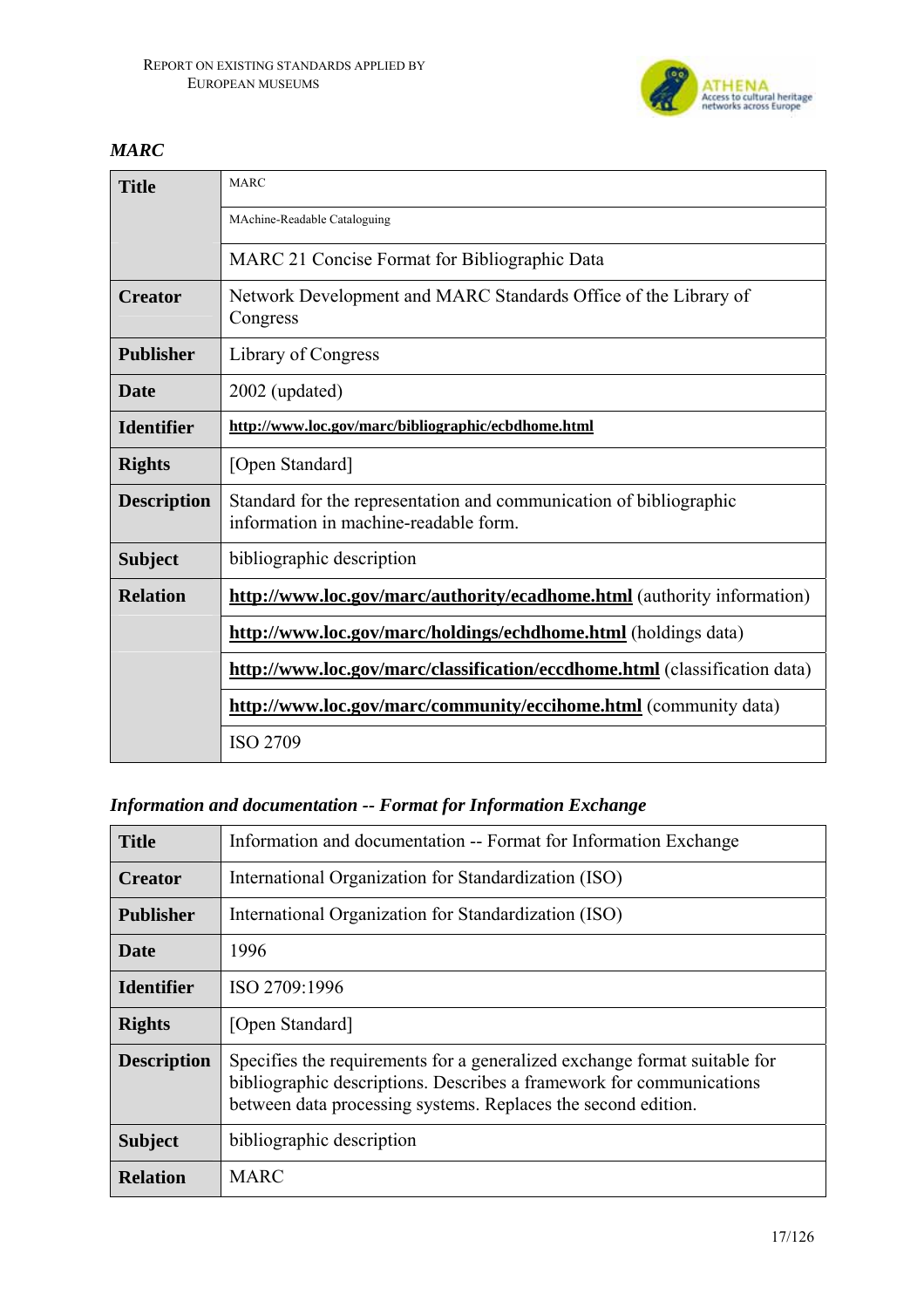

# *METS*

| <b>Title</b>       | <b>METS</b>                                                                                                                               |
|--------------------|-------------------------------------------------------------------------------------------------------------------------------------------|
|                    | Metadata Encoding and Transmission Standard                                                                                               |
| <b>Creator</b>     | McDonough, Jerome (et al)                                                                                                                 |
| <b>Publisher</b>   | Digital Library Federation                                                                                                                |
| <b>Date</b>        | 2007 (Version 1.7)                                                                                                                        |
| <b>Identifier</b>  | http://www.loc.gov/standards/mets/mets.xsd                                                                                                |
| <b>Rights</b>      | Copyright Digital Library Federation                                                                                                      |
| <b>Description</b> | XML schema is a standard for encoding descriptive, administrative, and structural metadata<br>regarding objects within a digital library. |
| <b>Subject</b>     | digital library                                                                                                                           |
| <b>Relation</b>    | http://www.loc.gov/standards/mets/mets-schemadocs.html (METS<br>website)                                                                  |

# *MODS*

| <b>Title</b>       | <b>MODS</b>                                                                                                                         |
|--------------------|-------------------------------------------------------------------------------------------------------------------------------------|
|                    | Metadata Object Description Schema                                                                                                  |
| <b>Creator</b>     | Library of Congress' Network Development                                                                                            |
|                    | <b>MARC</b> Standards Office                                                                                                        |
| <b>Publisher</b>   | Library of Congress                                                                                                                 |
| <b>Date</b>        | 2008 (version 3.3)                                                                                                                  |
| <b>Identifier</b>  | http://www.loc.gov/standards/mods/v3/mods-3-3.xsd                                                                                   |
| <b>Rights</b>      | [?]                                                                                                                                 |
| <b>Description</b> | XML schema for a bibliographic element set that may be used for a variety of purposes, and<br>particularly for library applications |
| <b>Subject</b>     | bibliographic description                                                                                                           |
| <b>Relation</b>    | http://www.loc.gov/standards/mods/ (website)                                                                                        |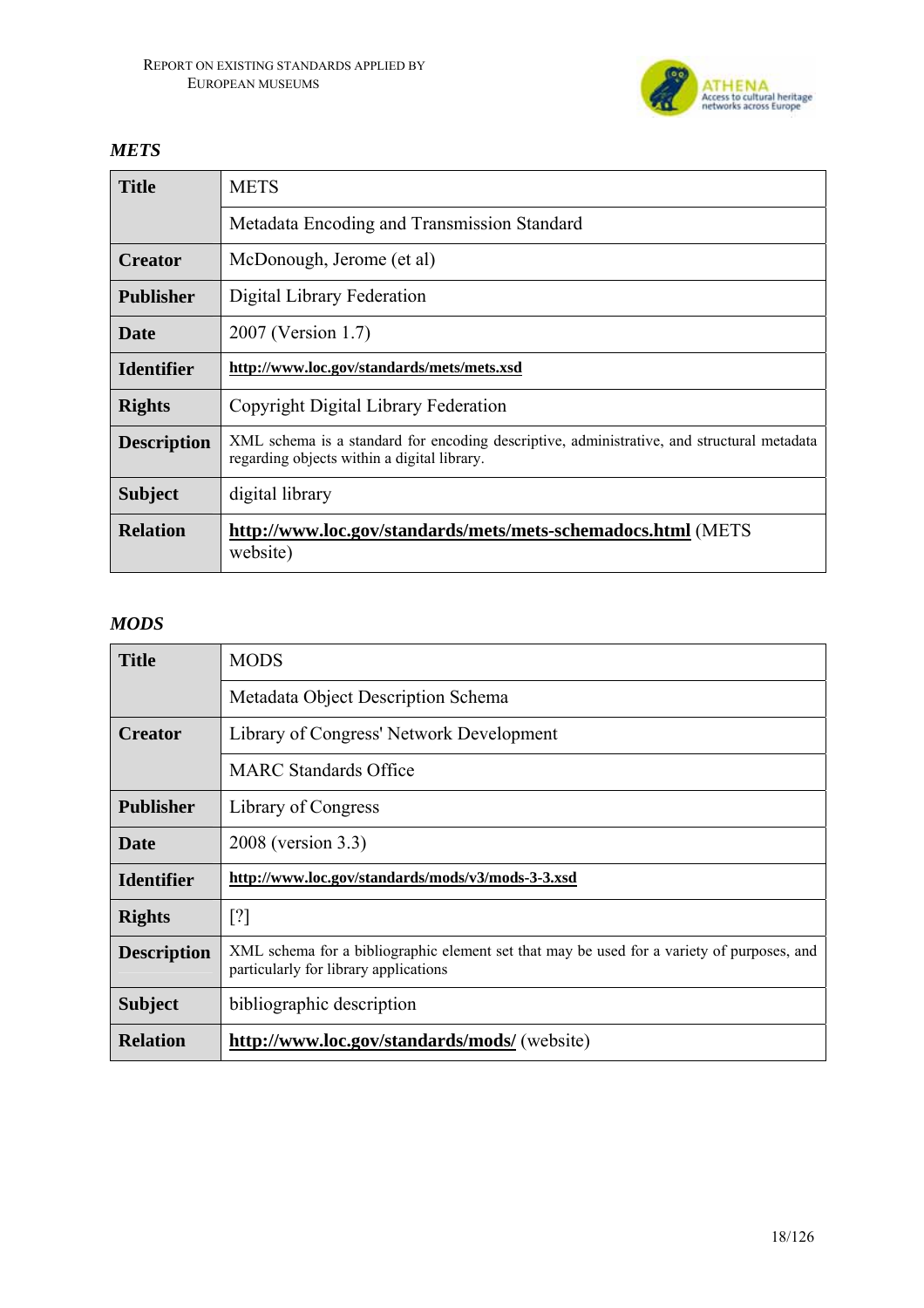

# **3.2.4 Historic environment specific**

### *MIDAS*

| <b>Title</b>       | <b>MIDAS</b>                                                                                                                                                                                                                                                                                                                                                                                                                                                                                               |
|--------------------|------------------------------------------------------------------------------------------------------------------------------------------------------------------------------------------------------------------------------------------------------------------------------------------------------------------------------------------------------------------------------------------------------------------------------------------------------------------------------------------------------------|
|                    | <b>MIDAS</b> Heritage                                                                                                                                                                                                                                                                                                                                                                                                                                                                                      |
| <b>Creator</b>     | English Heritage                                                                                                                                                                                                                                                                                                                                                                                                                                                                                           |
|                    | Forum on Information Standards in Heritage (FISH)                                                                                                                                                                                                                                                                                                                                                                                                                                                          |
| <b>Publisher</b>   | English Heritage                                                                                                                                                                                                                                                                                                                                                                                                                                                                                           |
| <b>Date</b>        | 2008                                                                                                                                                                                                                                                                                                                                                                                                                                                                                                       |
| <b>Identifier</b>  | http://www.english-heritage.org.uk/upload/pdf/MIDAS Heritage Part One.pdf                                                                                                                                                                                                                                                                                                                                                                                                                                  |
|                    | http://www.english-heritage.org.uk/upload/pdf/MIDAS Heritage Part Two.pdf                                                                                                                                                                                                                                                                                                                                                                                                                                  |
|                    | http://www.english-heritage.org.uk/upload/pdf/MIDAS_Heritage_Part_Three.pdf                                                                                                                                                                                                                                                                                                                                                                                                                                |
| <b>Rights</b>      | Copyright Forum on Information Standards in Heritage (FISH)                                                                                                                                                                                                                                                                                                                                                                                                                                                |
| <b>Description</b> | The UK data standard for information about the historic environment. It states<br>what information should be recorded to support effective sharing of the<br>knowledge of the historic environment, and the long-term preservation of<br>those records. It covers: the individual assets that form the historic<br>environment (buildings, archaeological sites, shipwrecks, areas of interest and<br>artefacts); the work that is undertaken to understand, protect and manage<br>change to those assets. |
| <b>Subject</b>     | documentation (historic environment)                                                                                                                                                                                                                                                                                                                                                                                                                                                                       |
| <b>Relation</b>    | http://www.fish-forum.info (FISH website)                                                                                                                                                                                                                                                                                                                                                                                                                                                                  |
| <b>Relation</b>    | http://www.heritage-standards.org.uk (FISH Interoperability Toolkit)                                                                                                                                                                                                                                                                                                                                                                                                                                       |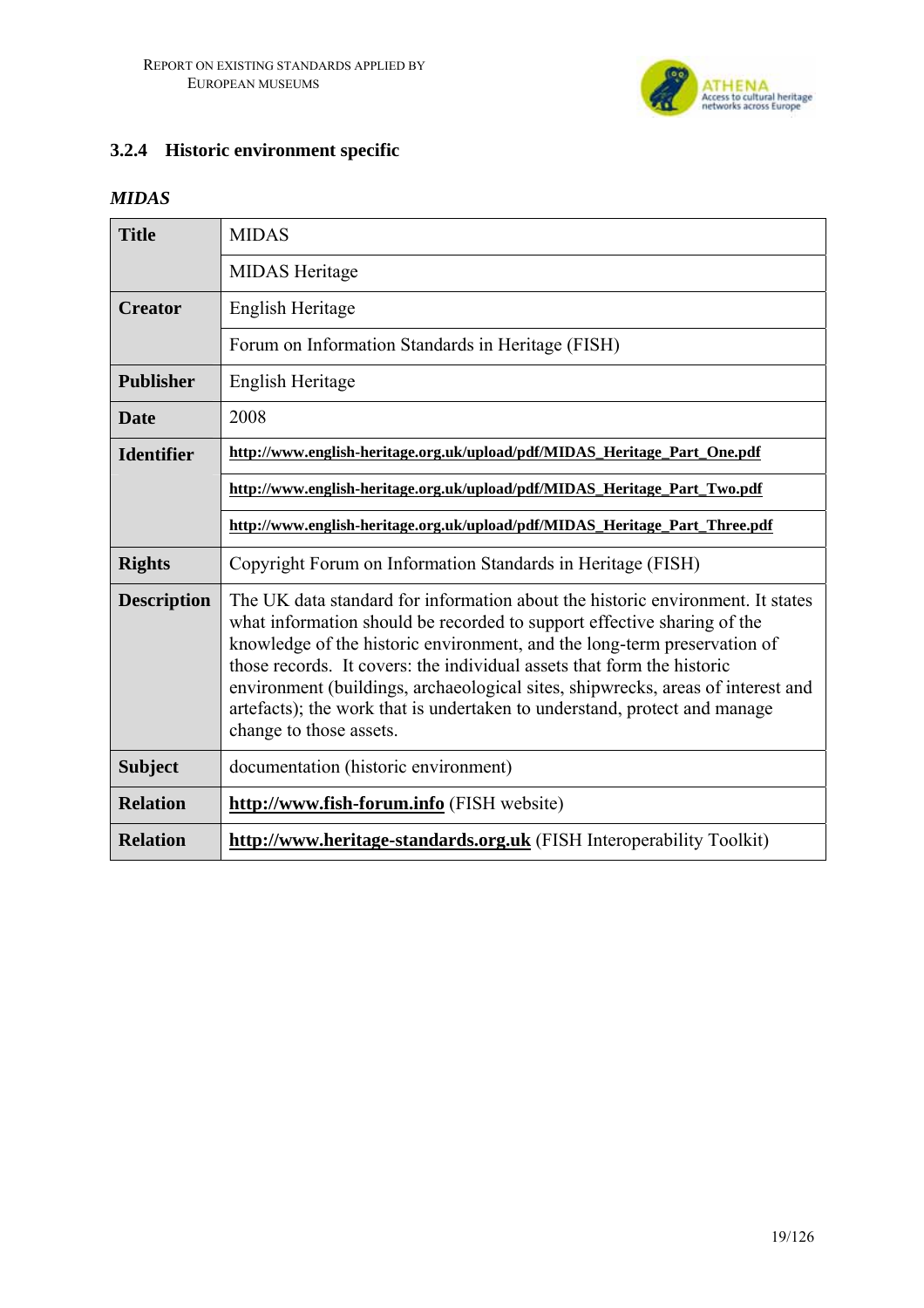

# **3.2.5 General heritage**

These standards are not 'tied' to any of the domains but can be used by any of them.

### *CIDOC-CRM*

| <b>Title</b>       | <b>CIDOC-CRM</b>                                                                                                                                        |
|--------------------|---------------------------------------------------------------------------------------------------------------------------------------------------------|
|                    | <b>CIDOC</b> Conceptual Reference Model                                                                                                                 |
| <b>Creator</b>     | <b>CIDOC</b> Documentation Standards Working Group                                                                                                      |
| <b>Publisher</b>   | International Organization for Standardization (ISO)                                                                                                    |
| <b>Date</b>        | 2006                                                                                                                                                    |
| <b>Identifier</b>  | ISO 21127:2006.                                                                                                                                         |
| <b>Rights</b>      | [Open Standard]                                                                                                                                         |
| <b>Description</b> | A conceptual object-oriented model that provides the extensible ontology for concepts and<br>information in cultural heritage and museum documentation. |
| <b>Subject</b>     | documentation (museum)                                                                                                                                  |
| <b>Relation</b>    | http://www.iso.org (ISO website)                                                                                                                        |
|                    | http://cidoc.ics.forth.gr (CRM website)                                                                                                                 |

### *VRA*

| <b>Title</b>       | <b>VRA</b>                                                                                                                                                                                                                                                                                                                        |
|--------------------|-----------------------------------------------------------------------------------------------------------------------------------------------------------------------------------------------------------------------------------------------------------------------------------------------------------------------------------|
|                    | VRA Core (Version 4.0)                                                                                                                                                                                                                                                                                                            |
| <b>Creator</b>     | Visual Resources Association's Data Standards Committee                                                                                                                                                                                                                                                                           |
| <b>Publisher</b>   | <b>Visual Resources Association</b>                                                                                                                                                                                                                                                                                               |
| <b>Date</b>        | 2007                                                                                                                                                                                                                                                                                                                              |
| <b>Identifier</b>  | http://www.vraweb.org/projects/vracore4/VRA Core4 Element Description.pdf                                                                                                                                                                                                                                                         |
| <b>Rights</b>      | Copyright Visual Resources Association [?]                                                                                                                                                                                                                                                                                        |
| <b>Description</b> | A metadata element set (units of information such as title, location, date, etc.), as well as an<br>initial blueprint for how those elements can be hierarchically structured. The element set<br>provides a categorical organization for the description of works of visual culture as well as<br>the images that document them. |
| <b>Subject</b>     | visual culture                                                                                                                                                                                                                                                                                                                    |
| <b>Relation</b>    | http://www.vraweb.org/projects/vracore4/index.html (website)                                                                                                                                                                                                                                                                      |
|                    | http://www.vraweb.org/projects/vracore4/vra-4.0.xsd (XML schema)                                                                                                                                                                                                                                                                  |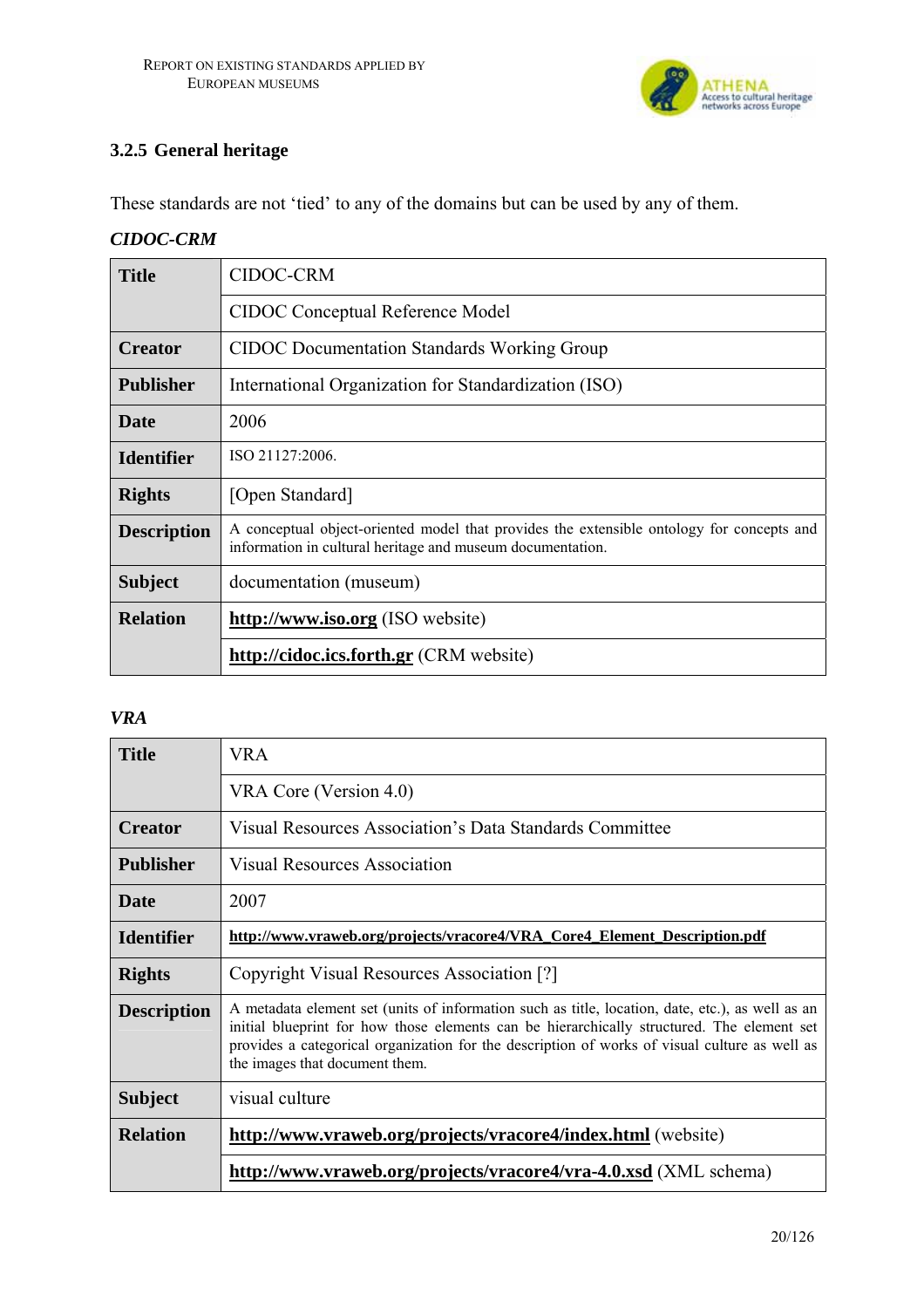

# **3.2.6 Resource discovery**

### *Dublin Core*

| <b>Title</b>       | Dublin Core                                                                                                                                                                                                                                                                                                                                                                                                                                                                                |
|--------------------|--------------------------------------------------------------------------------------------------------------------------------------------------------------------------------------------------------------------------------------------------------------------------------------------------------------------------------------------------------------------------------------------------------------------------------------------------------------------------------------------|
|                    | The Dublin Core Element Set Version 1.1                                                                                                                                                                                                                                                                                                                                                                                                                                                    |
| <b>Creator</b>     | Dublin Core Metadata Initiative                                                                                                                                                                                                                                                                                                                                                                                                                                                            |
| <b>Publisher</b>   | Dublin Core Metadata Initiative                                                                                                                                                                                                                                                                                                                                                                                                                                                            |
| Date               | 1999                                                                                                                                                                                                                                                                                                                                                                                                                                                                                       |
| <b>Identifier</b>  | http://dublincore.org/documents/1999/07/02/dces/                                                                                                                                                                                                                                                                                                                                                                                                                                           |
| <b>Rights</b>      | [Open Standard]                                                                                                                                                                                                                                                                                                                                                                                                                                                                            |
| <b>Description</b> | The Dublin Core is a simple metadata element set intended to facilitate discovery of<br>electronic resources. Elements can be grouped into those having data on: Content – Coverage,<br>Description, Type, Relation, Source, Subject, Title; Intellectual Property – Contributor,<br>Creator, Publisher, Rights; Instantiation – Date, Format, Identifier, Language. Its use has been<br>mandated by several governments in Europe (e.g. UK) and throughout the world (e.g.<br>Australia). |
| <b>Subject</b>     | resource discovery                                                                                                                                                                                                                                                                                                                                                                                                                                                                         |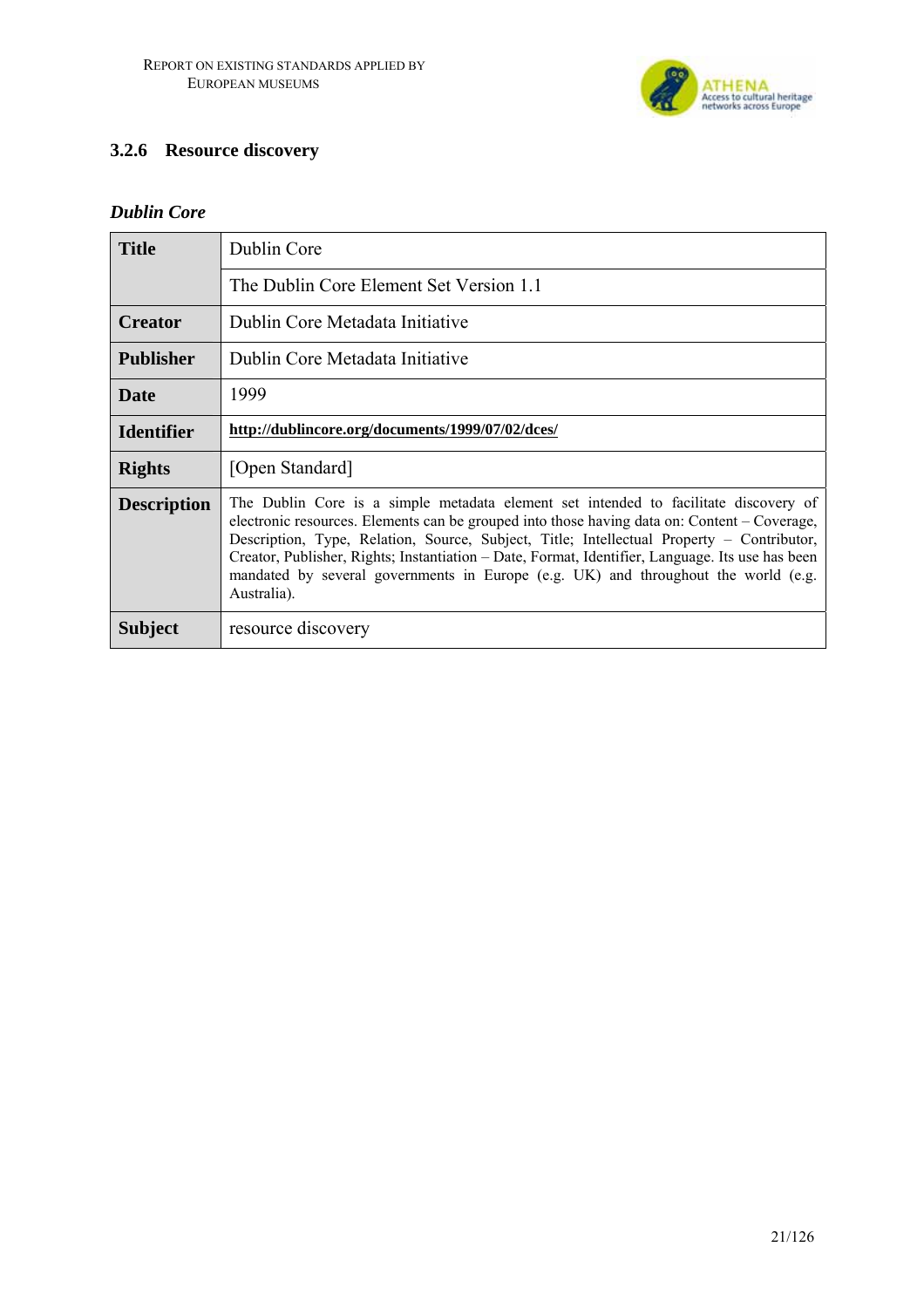

# **3.2.7 Document encoding**

### *TEI*

| <b>Title</b>       | <b>TEI</b>                                                                                                                                                                                                                                                                                                                                                                            |
|--------------------|---------------------------------------------------------------------------------------------------------------------------------------------------------------------------------------------------------------------------------------------------------------------------------------------------------------------------------------------------------------------------------------|
|                    | TEI P5: Guidelines for Electronic Text Encoding and Interchange                                                                                                                                                                                                                                                                                                                       |
| <b>Creator</b>     | Burnard, Lou (ed)                                                                                                                                                                                                                                                                                                                                                                     |
|                    | Bauman, Syd (ed)                                                                                                                                                                                                                                                                                                                                                                      |
| <b>Publisher</b>   | <b>Text Encoding Initiative Consortium</b>                                                                                                                                                                                                                                                                                                                                            |
| <b>Date</b>        | 2007                                                                                                                                                                                                                                                                                                                                                                                  |
| <b>Identifier</b>  | http://www.tei-c.org/P5X/                                                                                                                                                                                                                                                                                                                                                             |
| <b>Rights</b>      | Copyright TEI Consortium 2007 Licensed under the GPL. Copying and<br>redistribution is permitted and encouraged.                                                                                                                                                                                                                                                                      |
|                    | [Open Standard]                                                                                                                                                                                                                                                                                                                                                                       |
| <b>Description</b> | Defines a set of tags (markers) for inserting into the electronic form of a<br>document (a text) in order to identify the structure and other features of that<br>document. The aim of these tags is to allow the processing of the text by<br>computer. They are aimed at use with texts in any 'natural' language, of any<br>date and of any genre. This version is XML-compatible. |
| <b>Subject</b>     | document encoding                                                                                                                                                                                                                                                                                                                                                                     |
| <b>Relation</b>    | <b>XML</b>                                                                                                                                                                                                                                                                                                                                                                            |
|                    | <b>SGML</b>                                                                                                                                                                                                                                                                                                                                                                           |
|                    | <b>http://www.tei-c.org</b> (Text Encoding Initiative Consortium website)                                                                                                                                                                                                                                                                                                             |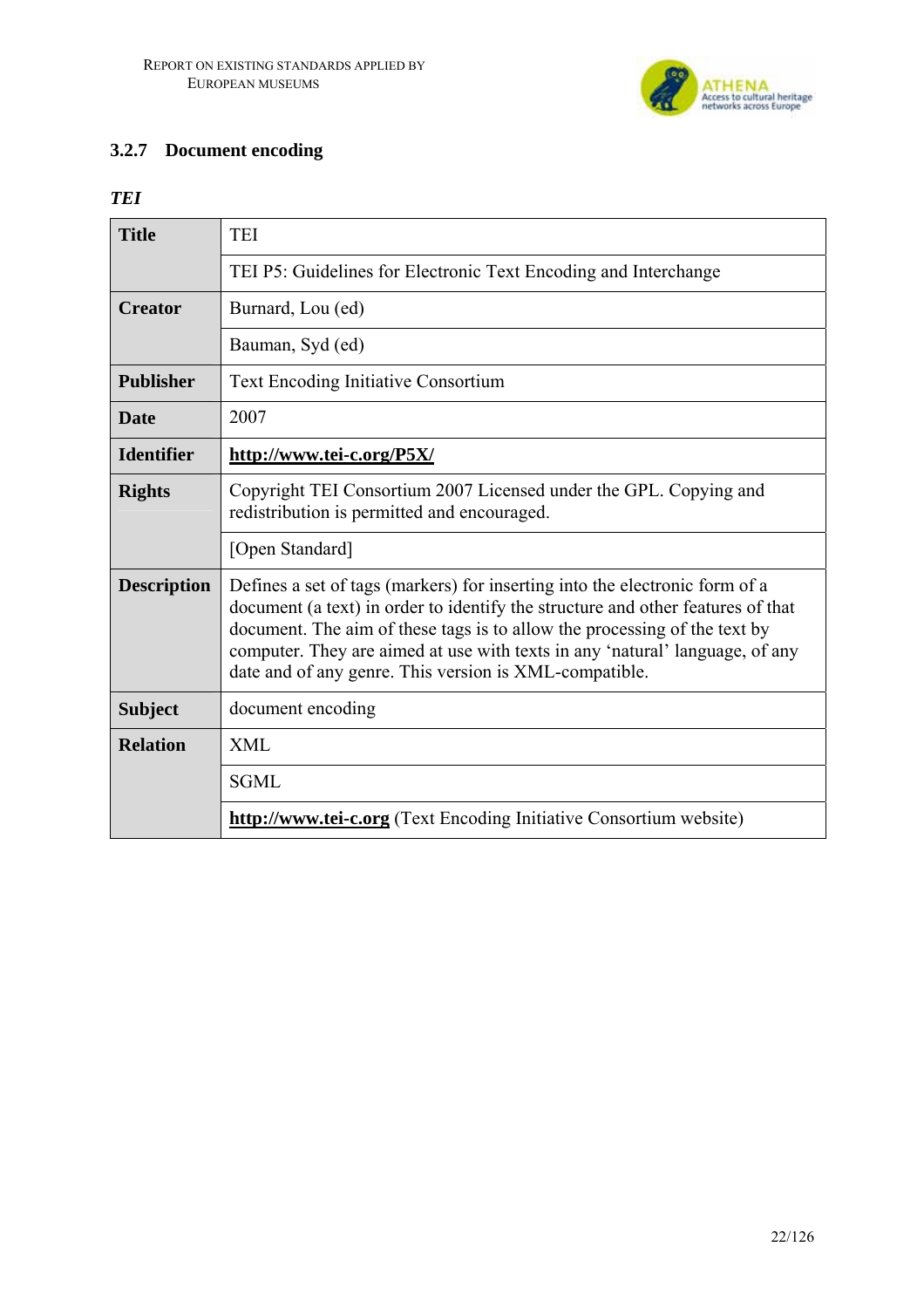

# **3.3 Multimedia formats**

### **3.3.1 Text**

Text encoding standards deal with how texts are stored in computer systems. They vary from industry standards (*de facto*) standards, such as Microsoft Word, to World Wide Web Consortium (W3C) endorsed standards, such as XML.

# *DjVu*

| <b>Title</b>       | DjVu                                                                                            |
|--------------------|-------------------------------------------------------------------------------------------------|
| <b>Creator</b>     | AT&T Labs                                                                                       |
| <b>Publisher</b>   | LizardTech Incorporated                                                                         |
| Date               | 1996 onwards                                                                                    |
| <b>Identifier</b>  | http://djvu.org/docs/DjVu3Spec.djvu [version 3]                                                 |
| <b>Rights</b>      | [Open Standard]                                                                                 |
| <b>Description</b> | Designed mainly to store scanned images, especially those containing text and<br>line drawings. |
| <b>Subject</b>     | document rendering                                                                              |
|                    | document structure                                                                              |
| <b>Relation</b>    | http://djvu.org [DjVu website]                                                                  |

### *HTML*

| <b>Title</b>       | <b>HTML</b>                                                                                                                                                                                                                                                                                                                                                                                                                                                                                                                                         |
|--------------------|-----------------------------------------------------------------------------------------------------------------------------------------------------------------------------------------------------------------------------------------------------------------------------------------------------------------------------------------------------------------------------------------------------------------------------------------------------------------------------------------------------------------------------------------------------|
|                    | HyperText Markup Language                                                                                                                                                                                                                                                                                                                                                                                                                                                                                                                           |
| <b>Creator</b>     | Berners-Lee, T                                                                                                                                                                                                                                                                                                                                                                                                                                                                                                                                      |
| <b>Publisher</b>   | World Wide Web Consortium (W3C)                                                                                                                                                                                                                                                                                                                                                                                                                                                                                                                     |
| <b>Date</b>        | 1989 onwards                                                                                                                                                                                                                                                                                                                                                                                                                                                                                                                                        |
| <b>Identifier</b>  | http://www.w3.org/TR/html4/ [version 4.01]                                                                                                                                                                                                                                                                                                                                                                                                                                                                                                          |
| <b>Rights</b>      | [Open Standard]                                                                                                                                                                                                                                                                                                                                                                                                                                                                                                                                     |
| <b>Description</b> | The Hypertext Markup Language was designed by Tim Berners Lee to create<br>a semantic network of documents. The markup language was based on SGML<br>(an SGML application). The emphasis of HTML is on rendering (display) of<br>documents rather than on representing document structure. The HTML<br>standard is maintained by the World Wide Web consortium. The Cascading<br>Style Sheet standard is an addition to HTML to facilitate the lay-out and<br>design of web pages. Version 4 of HTML uses Unicode as its standard<br>character set. |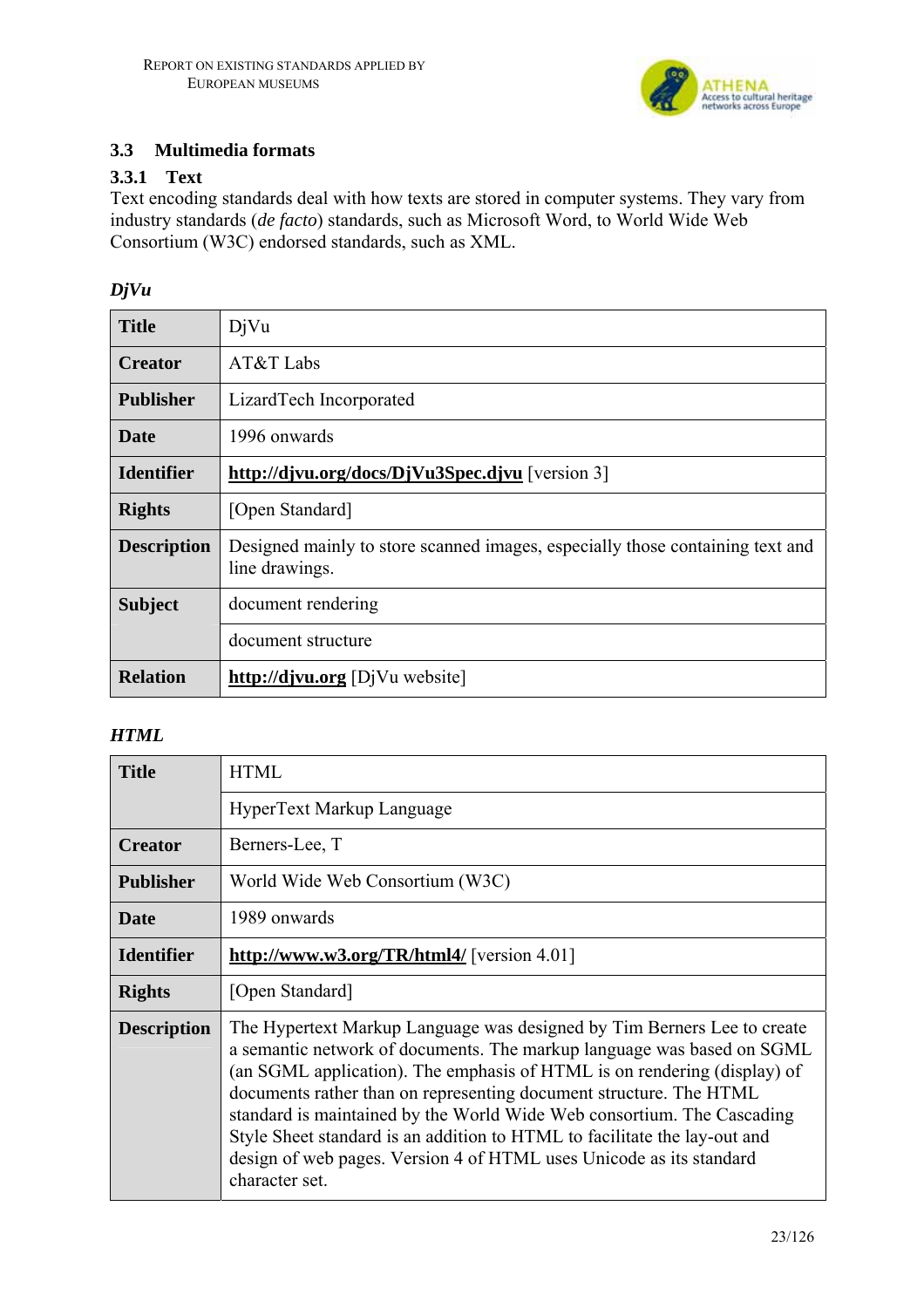

| <b>Subject</b>  | document rendering |
|-----------------|--------------------|
| <b>Relation</b> | SGML               |
|                 | <b>XML</b>         |
|                 | <b>XHTML</b>       |
|                 | Unicode            |

# *PDF*

| <b>Title</b>       | <b>PDF</b>                                                                                                                                                                                                                                                                                                                    |
|--------------------|-------------------------------------------------------------------------------------------------------------------------------------------------------------------------------------------------------------------------------------------------------------------------------------------------------------------------------|
|                    | <b>Portable Document Format</b>                                                                                                                                                                                                                                                                                               |
| <b>Creator</b>     | Adobe Systems Incorporated                                                                                                                                                                                                                                                                                                    |
| <b>Publisher</b>   | Adobe Systems Incorporated                                                                                                                                                                                                                                                                                                    |
| <b>Date</b>        | 1999                                                                                                                                                                                                                                                                                                                          |
| <b>Identifier</b>  | [not available]                                                                                                                                                                                                                                                                                                               |
| <b>Rights</b>      | Copyright Adobe Systems Incorporated. All rights reserved.                                                                                                                                                                                                                                                                    |
| <b>Description</b> | A <i>de facto</i> standard for documents. The portable document format was<br>designed by Adobe as a device independent way to represent document<br>structure and lay-out. It is based on the Postscript page rendering standard.<br>The pdf format is widely used to publish documents on the World Wide Web<br>and CD-ROM. |
| <b>Subject</b>     | document rendering                                                                                                                                                                                                                                                                                                            |
|                    | document structure                                                                                                                                                                                                                                                                                                            |
| <b>Relation</b>    | Postscript                                                                                                                                                                                                                                                                                                                    |
|                    | <b>RTF</b>                                                                                                                                                                                                                                                                                                                    |

#### *RTF*

| <b>Title</b>      | <b>RTF</b>                                                          |
|-------------------|---------------------------------------------------------------------|
|                   | <b>Rich Text Format</b>                                             |
| <b>Creator</b>    | Microsoft Corporation                                               |
| <b>Publisher</b>  | Microsoft Corporation                                               |
| <b>Date</b>       | 1999                                                                |
| <b>Identifier</b> | http://msdn.microsoft.com/en-us/library/aa140277.aspx [Version 6.1] |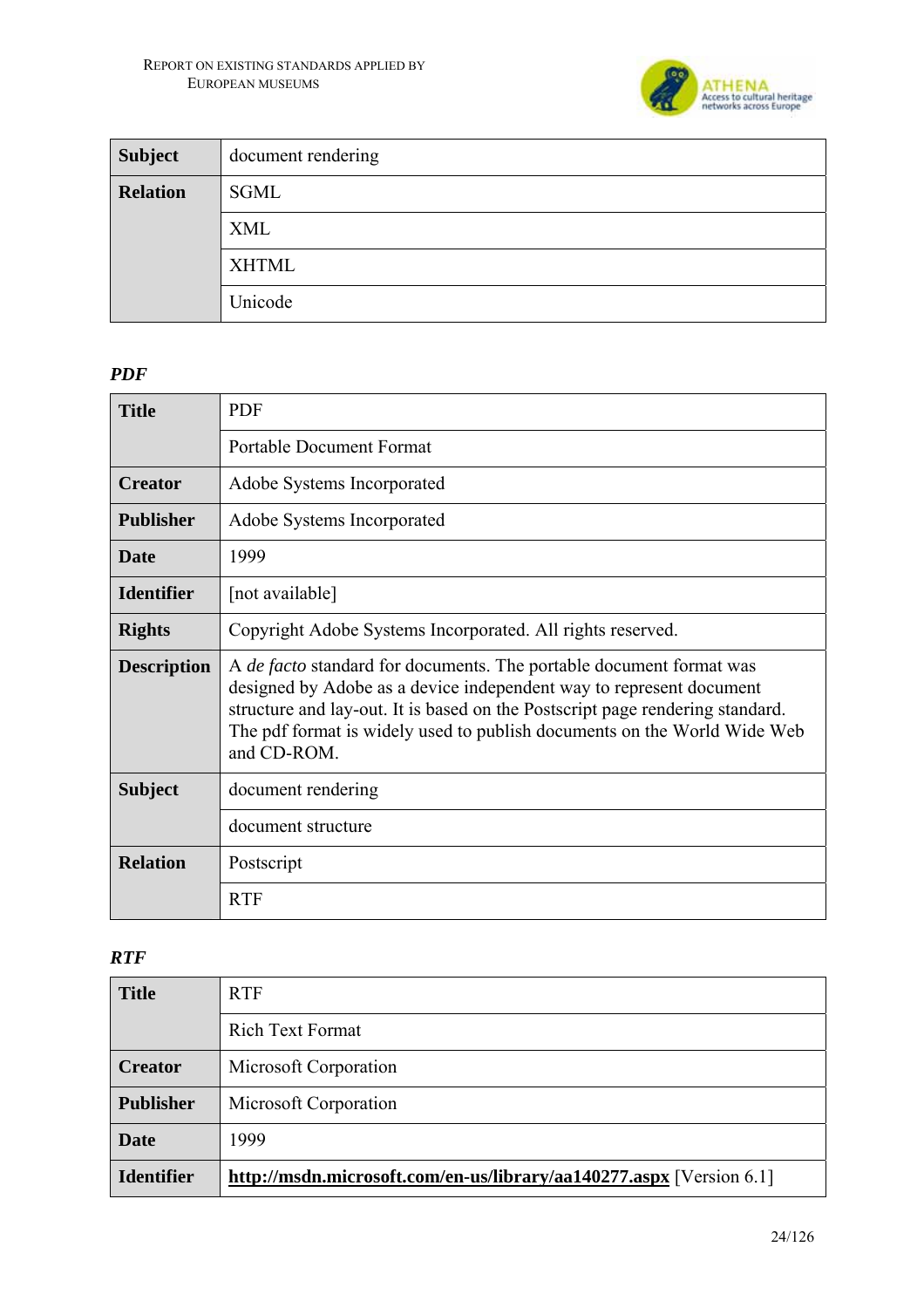

| <b>Rights</b>      | Copyright Microsoft Corporation.                                                                                                                                                                                                                                                                                                                                                                                                                                                                                                                                                             |
|--------------------|----------------------------------------------------------------------------------------------------------------------------------------------------------------------------------------------------------------------------------------------------------------------------------------------------------------------------------------------------------------------------------------------------------------------------------------------------------------------------------------------------------------------------------------------------------------------------------------------|
| <b>Description</b> | The RTF Specification provides a format for text and graphics interchange<br>that can be used with different output devices, operating environments, and<br>operating systems. RTF uses the American National Standards Institute<br>(ANSI), PC-8, Macintosh, or IBM PC character set to control the<br>representation and formatting of a document, both on the screen and in print.<br>With the RTF Specification, documents created under different operating<br>systems and with different software applications can be transferred between<br>those operating systems and applications. |
| <b>Subject</b>     | document rendering                                                                                                                                                                                                                                                                                                                                                                                                                                                                                                                                                                           |
|                    | document structure                                                                                                                                                                                                                                                                                                                                                                                                                                                                                                                                                                           |
| <b>Relation</b>    | <b>PDF</b>                                                                                                                                                                                                                                                                                                                                                                                                                                                                                                                                                                                   |

# *SGML*

| <b>Title</b>       | <b>SGML</b>                                                                                                                                                                                                                                                                                                                                   |
|--------------------|-----------------------------------------------------------------------------------------------------------------------------------------------------------------------------------------------------------------------------------------------------------------------------------------------------------------------------------------------|
|                    | <b>Standard Generalized Markup Language</b>                                                                                                                                                                                                                                                                                                   |
| <b>Creator</b>     | Goldfarb, Charles F                                                                                                                                                                                                                                                                                                                           |
| <b>Publisher</b>   | International Organization for Standardization (ISO)                                                                                                                                                                                                                                                                                          |
| <b>Date</b>        | 1986                                                                                                                                                                                                                                                                                                                                          |
| <b>Identifier</b>  | ISO 8879:1986                                                                                                                                                                                                                                                                                                                                 |
| <b>Rights</b>      | [Open Standard]                                                                                                                                                                                                                                                                                                                               |
| <b>Description</b> | SGML is the International Standard (ISO 8879) language for structured data<br>and document representation, the basis of HTML and XML. In the cultural<br>sector SGML itself is not widely in use. An early project was the CIMI CHIO<br>demonstrator project. Later projects often use XML, which originally started<br>as a simplified SGML. |
| <b>Subject</b>     | document structure                                                                                                                                                                                                                                                                                                                            |
|                    | document encoding                                                                                                                                                                                                                                                                                                                             |
| <b>Relation</b>    | XML                                                                                                                                                                                                                                                                                                                                           |
|                    | <b>HTML</b>                                                                                                                                                                                                                                                                                                                                   |
|                    | http://www.iso.org (ISO website)                                                                                                                                                                                                                                                                                                              |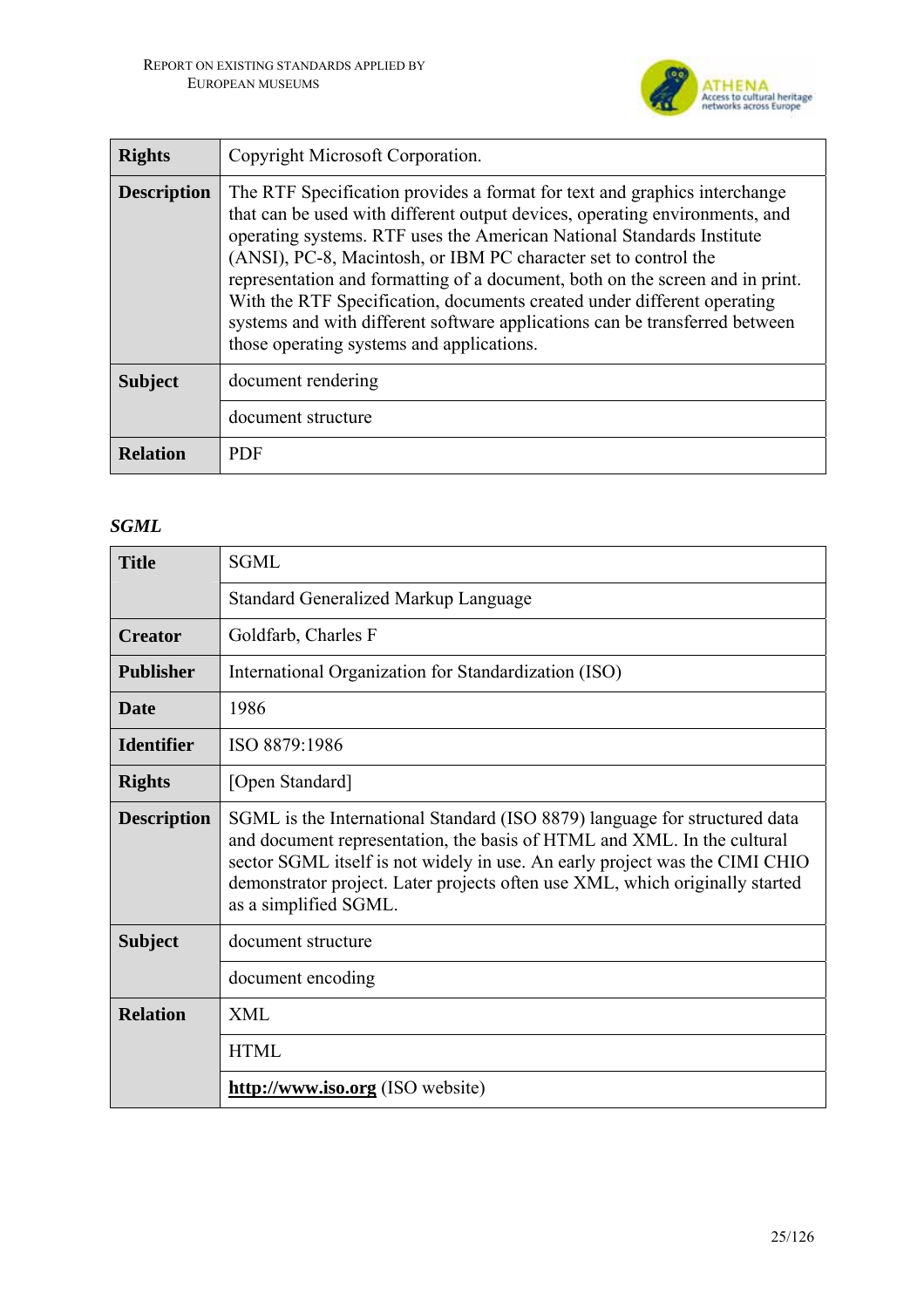

| <b>Title</b>       | Microsoft Word Document Format                                                                                                                                                                                                                                                     |
|--------------------|------------------------------------------------------------------------------------------------------------------------------------------------------------------------------------------------------------------------------------------------------------------------------------|
| <b>Creator</b>     | Microsoft Corporation                                                                                                                                                                                                                                                              |
| <b>Publisher</b>   | Microsoft Corporation                                                                                                                                                                                                                                                              |
| <b>Date</b>        | 1983 onwards                                                                                                                                                                                                                                                                       |
| <b>Identifier</b>  | [none available]                                                                                                                                                                                                                                                                   |
| <b>Rights</b>      | Proprietary format of Microsoft.                                                                                                                                                                                                                                                   |
| <b>Description</b> | A <i>de facto</i> standard for documents. The .doc format was designed by<br>Microsoft for their Word program and has gone through several version<br>changes. The format is widely in use for exchange of documents. The<br>specification of the format has not been made public. |
| <b>Subject</b>     | document rendering                                                                                                                                                                                                                                                                 |
|                    | document structure                                                                                                                                                                                                                                                                 |

### *Word*

### *XML*

| <b>Title</b>       | <b>XML</b>                                                                                                                                                                                                                                                           |
|--------------------|----------------------------------------------------------------------------------------------------------------------------------------------------------------------------------------------------------------------------------------------------------------------|
|                    | eXtensible Markup Language                                                                                                                                                                                                                                           |
| <b>Creator</b>     | World Wide Web Consortium (W3C)                                                                                                                                                                                                                                      |
| <b>Publisher</b>   | World Wide Web Consortium (W3C)                                                                                                                                                                                                                                      |
| <b>Date</b>        | 1996 onwards                                                                                                                                                                                                                                                         |
| <b>Identifier</b>  | http://www.w3.org/TR/xhtml1/ [revised 1 August 2002]                                                                                                                                                                                                                 |
| <b>Rights</b>      | [Open Standard]                                                                                                                                                                                                                                                      |
| <b>Description</b> | XML started as 'SGML light', to overcome some of its complexities and<br>terseness. Soon if overhauled its ancestor in popularity and is now the most<br>widely used structuring language for electronic documents. XML structures a<br>document by 'tagging' texts. |
|                    | The tags can be freely defined, but can be controlled by a Document Type<br>Definition (DTD) or an XML-schema. XML uses the Unicode character set,<br>so that it is very usable in multi-lingual and international applications.                                     |
|                    | Several XML derivates have been standardized, such as XSLT (eXtensible<br>Style Language and Transformation) and the xPath query syntax.                                                                                                                             |
| <b>Subject</b>     | document structure                                                                                                                                                                                                                                                   |
|                    | document encoding                                                                                                                                                                                                                                                    |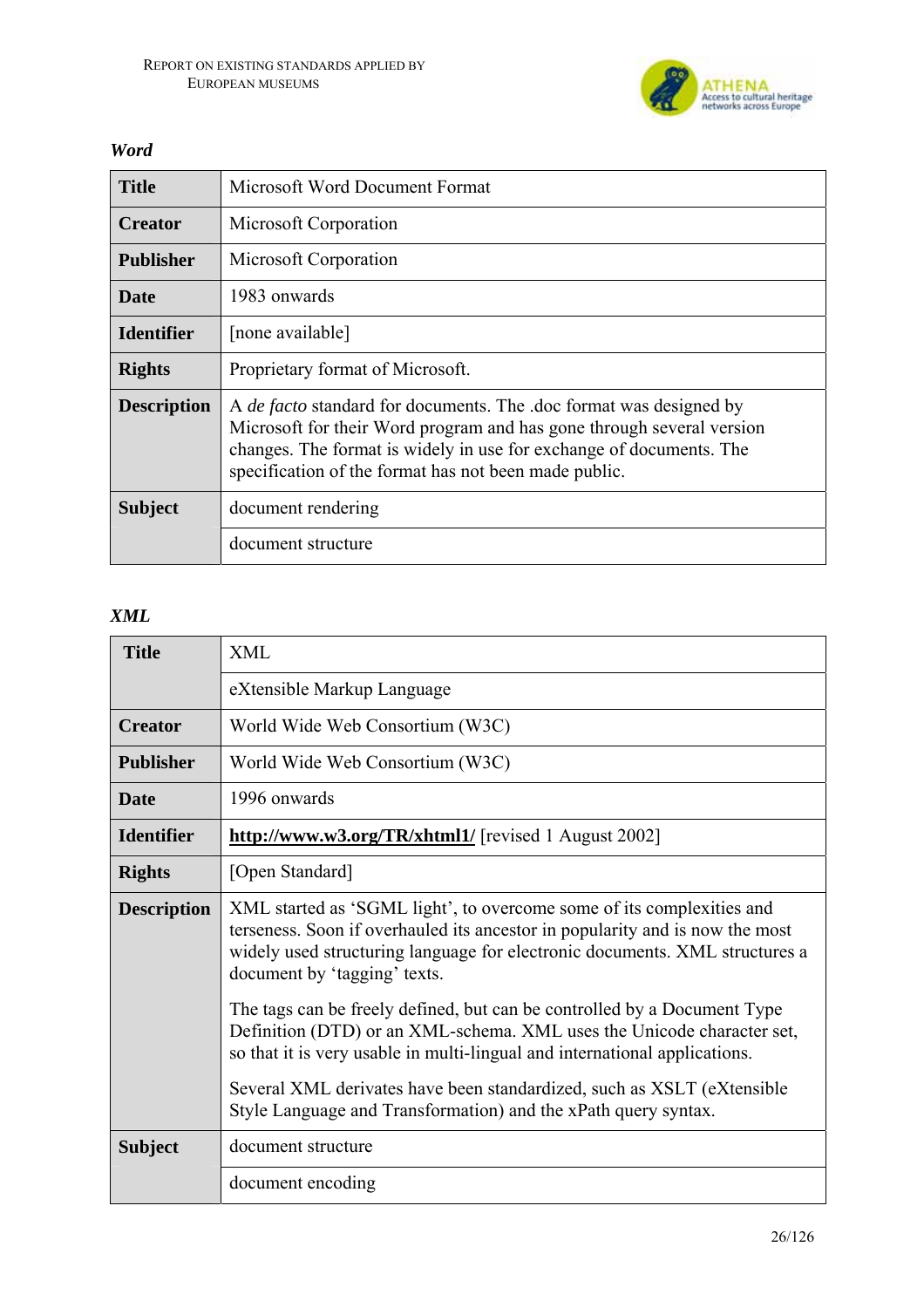

| <b>Relation</b> | SGML        |
|-----------------|-------------|
|                 | <b>HTML</b> |
|                 | Unicode     |

### **3.3.2 Image**

Still image encoding deals with how images are represented in digital form. In this section we are dealing with 'raster images' rather than 'vector images'. Raster images are usually 'photographic' images, where the image is represented by a number of horizontal and a number of vertical picture elements (pixels). Each element has its own colour representation. Raster graphics are produced by scanners and digital cameras. Eventually the individual pixels become visible if raster images are enlarged.

#### *BMP*

| <b>Title</b>       | BMP                                                                                                                                                                                                                                                |
|--------------------|----------------------------------------------------------------------------------------------------------------------------------------------------------------------------------------------------------------------------------------------------|
|                    | BitMap                                                                                                                                                                                                                                             |
| <b>Creator</b>     | Microsoft Corporation                                                                                                                                                                                                                              |
| <b>Publisher</b>   | Microsoft Corporation                                                                                                                                                                                                                              |
| <b>Date</b>        | 1987                                                                                                                                                                                                                                               |
| <b>Identifier</b>  | [not available]                                                                                                                                                                                                                                    |
| <b>Rights</b>      | Copyright Microsoft Corporation                                                                                                                                                                                                                    |
| <b>Description</b> | The bmp image format is the Microsoft Windows standard format. It holds<br>black and white-, 16-colour, 256-colour and Truecolor (24 bits) images. The<br>palletized 16-colour and 256-colour images may be compressed via run length<br>encoding. |
| <b>Subject</b>     | image format                                                                                                                                                                                                                                       |
|                    | raster graphics                                                                                                                                                                                                                                    |

### *DjVu*

| <b>Title</b>      | DiVu                                                           |
|-------------------|----------------------------------------------------------------|
| <b>Creator</b>    | AT&T Labs                                                      |
| <b>Publisher</b>  | Lizardtech                                                     |
| <b>Date</b>       | 1996 onwards                                                   |
| <b>Identifier</b> | http://djvu.org/docs/DjVu3Spec.djvu [a DjVu plug-in is needed] |
| <b>Rights</b>     | [Open Standard]                                                |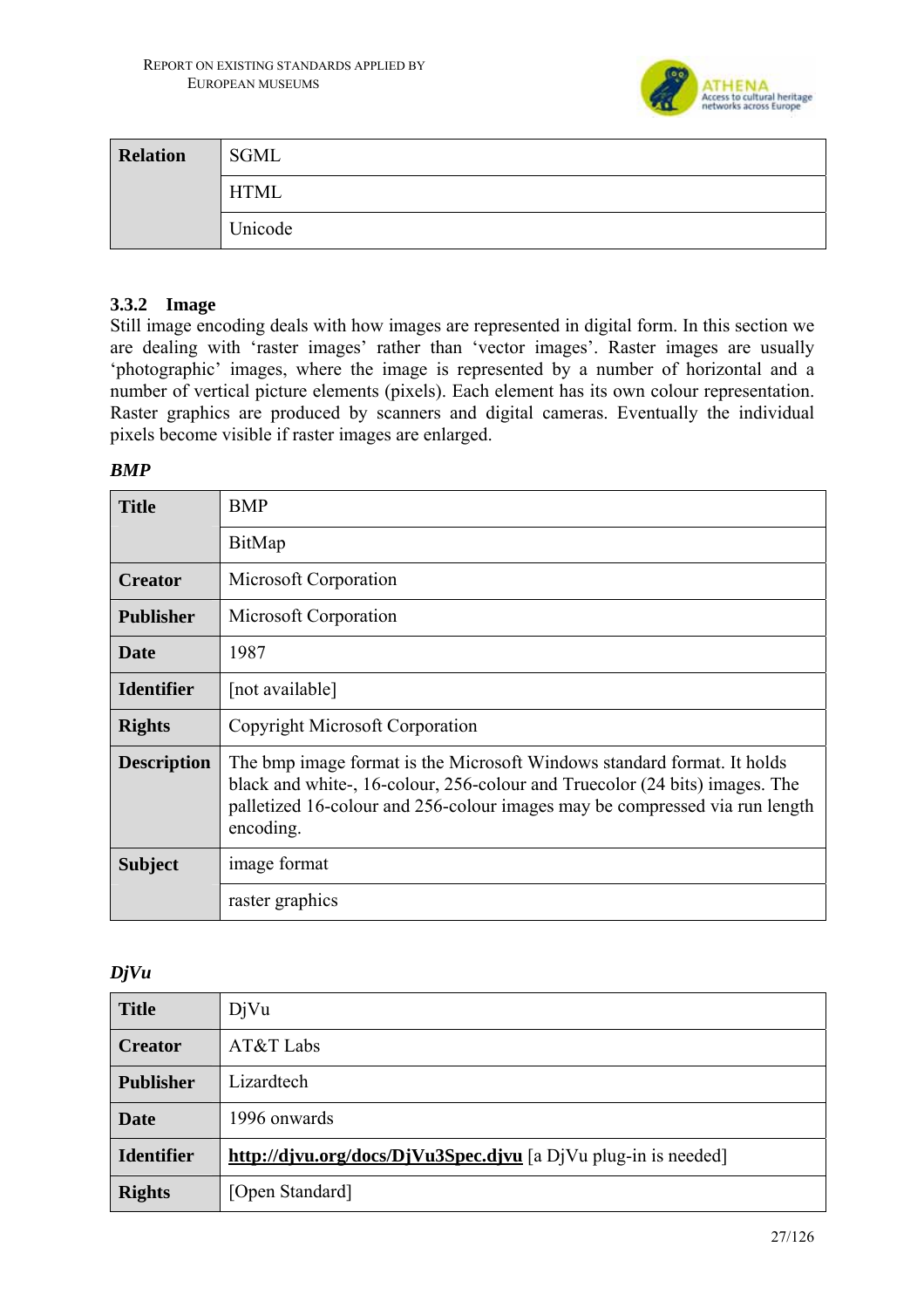

| <b>Description</b> | Designed mainly to store scanned images, especially those containing text and<br>line drawings. It offers advanced compression technology. |
|--------------------|--------------------------------------------------------------------------------------------------------------------------------------------|
| <b>Subject</b>     | document rendering                                                                                                                         |
|                    | document structure                                                                                                                         |
| <b>Relation</b>    | <b>PDF</b>                                                                                                                                 |
|                    | http://djvu.org [DjVu website]                                                                                                             |

#### *GIF*

| <b>Title</b>       | <b>GIF</b>                                                                                                                                                                                                                                                                                                                       |
|--------------------|----------------------------------------------------------------------------------------------------------------------------------------------------------------------------------------------------------------------------------------------------------------------------------------------------------------------------------|
|                    | Graphical Interchange Format                                                                                                                                                                                                                                                                                                     |
| <b>Creator</b>     | CompuServe Interactive Services Incorporated                                                                                                                                                                                                                                                                                     |
| <b>Publisher</b>   | CompuServe Interactive Services Incorporated                                                                                                                                                                                                                                                                                     |
| <b>Date</b>        | 1987                                                                                                                                                                                                                                                                                                                             |
| <b>Identifier</b>  | [not available]                                                                                                                                                                                                                                                                                                                  |
| <b>Rights</b>      | Patent on LZW compression by Unisys.                                                                                                                                                                                                                                                                                             |
| <b>Description</b> | GIF was created by Compuserve for their online service, but the specifications<br>were made publicly available. GIFs can hold multiple bitmaps of up to 256<br>colours, each using LZW compressed raster data to minimize file sizes. The<br>format uses Lempel Ziv Welch (LZW) compression that has been patented by<br>Unisys. |
| <b>Subject</b>     | image format                                                                                                                                                                                                                                                                                                                     |
|                    | raster graphics                                                                                                                                                                                                                                                                                                                  |

# *JPG*

| <b>Title</b>      | <b>JPG</b>                                           |
|-------------------|------------------------------------------------------|
|                   | <b>JPEG</b>                                          |
| <b>Creator</b>    | Joint Photographic Expert Group                      |
|                   | Independent JPEG Group                               |
| <b>Publisher</b>  | International Organization for Standardization (ISO) |
| <b>Date</b>       | 1990                                                 |
| <b>Identifier</b> | ISO/IEC 10918-1:1994                                 |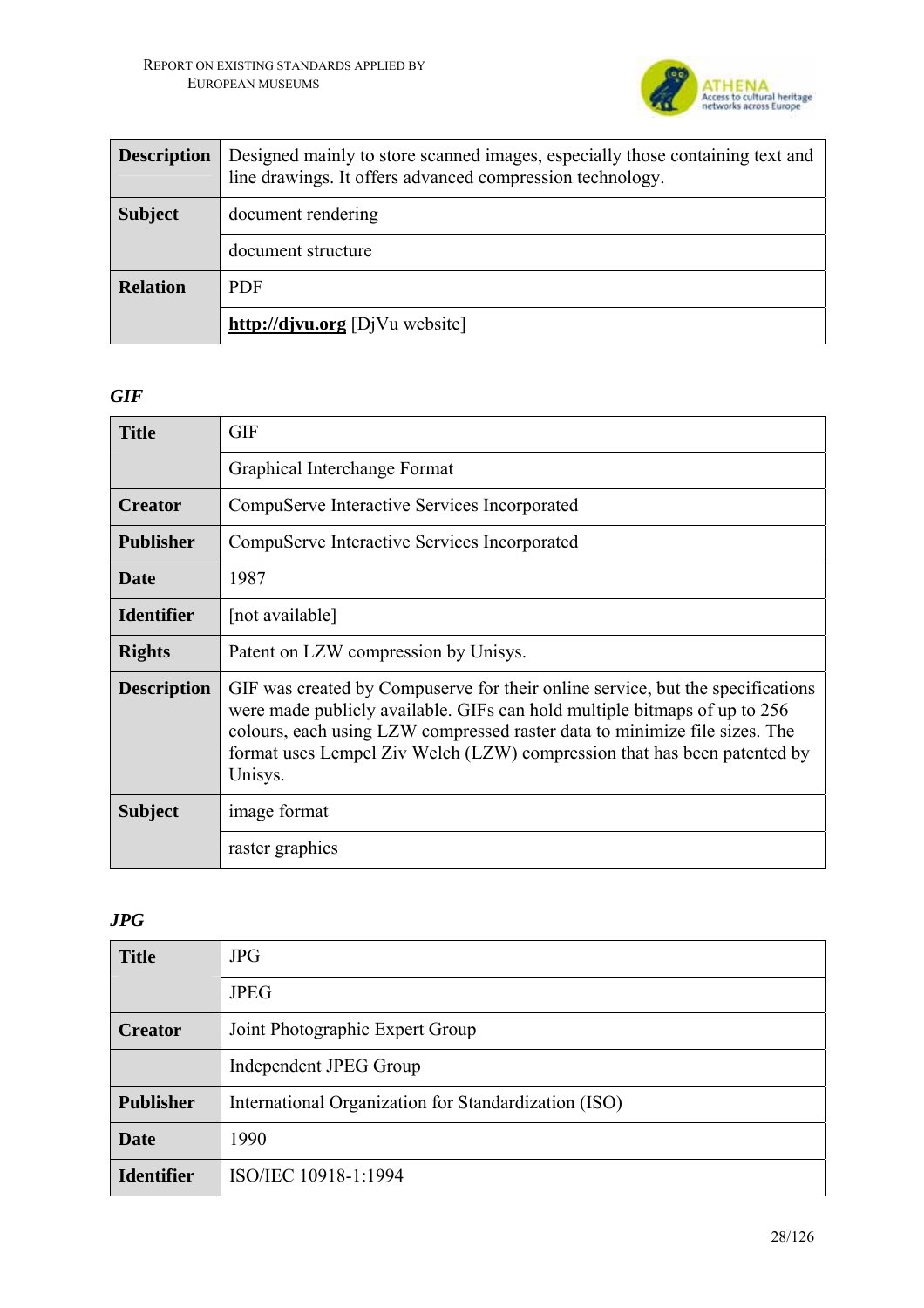

| <b>Rights</b>      | [Open Standard]                                                                                                                                                                                                                                                                                                                                                                                                                                                                             |
|--------------------|---------------------------------------------------------------------------------------------------------------------------------------------------------------------------------------------------------------------------------------------------------------------------------------------------------------------------------------------------------------------------------------------------------------------------------------------------------------------------------------------|
| <b>Description</b> | JPEG is a still image compression algorithm based on the fact that the human<br>eye cannot detect subtle differences in colour or contrast. JPEG is a lossy<br>algorithm: the higher the compression factor the more information gets lost.<br>An image that has been compressed using the JPEG algorithm cannot be<br>completely reconstructed. The file format for JPEG compressed images is<br>called JFIF. This file format is what people generally mean when they refer to<br>"JPEG". |
| <b>Subject</b>     | image format                                                                                                                                                                                                                                                                                                                                                                                                                                                                                |
|                    | raster graphics                                                                                                                                                                                                                                                                                                                                                                                                                                                                             |
| <b>Relation</b>    | http://www.iso.org (ISO website)                                                                                                                                                                                                                                                                                                                                                                                                                                                            |

### *PNG*

| <b>Title</b>       | <b>PNG</b>                                                                                                                                                                                                                                                                                                                                                         |
|--------------------|--------------------------------------------------------------------------------------------------------------------------------------------------------------------------------------------------------------------------------------------------------------------------------------------------------------------------------------------------------------------|
|                    | <b>Portable Network Graphics</b>                                                                                                                                                                                                                                                                                                                                   |
| <b>Creator</b>     | World Wide Web Consortium (W3C)                                                                                                                                                                                                                                                                                                                                    |
| <b>Publisher</b>   | International Organization for Standardization (ISO)                                                                                                                                                                                                                                                                                                               |
| <b>Date</b>        | 2003                                                                                                                                                                                                                                                                                                                                                               |
| <b>Identifier</b>  | ISO/IEC 15948:2003 (E)                                                                                                                                                                                                                                                                                                                                             |
| <b>Rights</b>      | [Open Standard]                                                                                                                                                                                                                                                                                                                                                    |
| <b>Description</b> | PNG is an extensible format for the lossless, portable, well-compressed<br>storage of raster images. PNG provides a patent-free replacement for GIF and<br>can also replace many common uses of TIFF. Indexed-colour, grayscale, and<br>Truecolor images are supported, plus an optional alpha channel for<br>transparency. Sample depths range from 1 to 32 bits. |
| <b>Subject</b>     | image format                                                                                                                                                                                                                                                                                                                                                       |
|                    | raster graphics                                                                                                                                                                                                                                                                                                                                                    |
| <b>Relation</b>    | http://www.w3.org/TR/PNG/                                                                                                                                                                                                                                                                                                                                          |
|                    | http://www.iso.org (ISO website)                                                                                                                                                                                                                                                                                                                                   |

# *TIFF*

| <b>Title</b> |                          |
|--------------|--------------------------|
|              | Tagged Image File Format |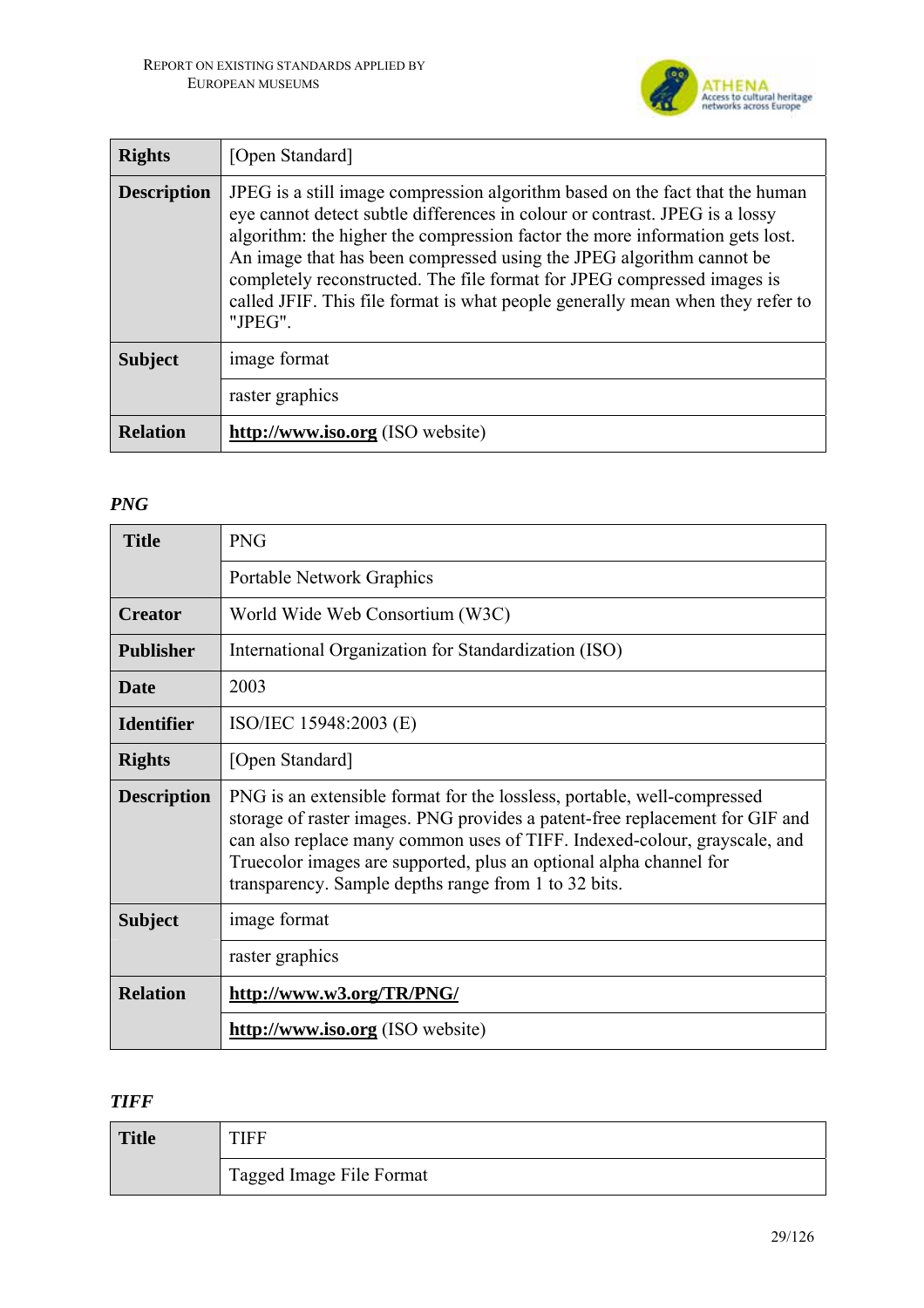

| <b>Creator</b>     | Aldus Corp                                                                                                                                                                                                                                                                                                                                                            |
|--------------------|-----------------------------------------------------------------------------------------------------------------------------------------------------------------------------------------------------------------------------------------------------------------------------------------------------------------------------------------------------------------------|
| <b>Publisher</b>   | Adobe Systems Inc.                                                                                                                                                                                                                                                                                                                                                    |
| <b>Date</b>        | 1992                                                                                                                                                                                                                                                                                                                                                                  |
| <b>Identifier</b>  | http://partners.adobe.com/public/developer/en/tiff/TIFF6.pdf [Version 6.0]                                                                                                                                                                                                                                                                                            |
| <b>Rights</b>      | [Open Standard]                                                                                                                                                                                                                                                                                                                                                       |
| <b>Description</b> | TIFF provides a general purpose data format and is compatible with a wide<br>range of scanners and image-processing applications. It is device independent<br>and is used in most operating environments. This non-proprietary industry<br>standard for data communication has been implemented by most scanner<br>manufacturers and desktop publishing applications. |
| <b>Subject</b>     | image format                                                                                                                                                                                                                                                                                                                                                          |
|                    | raster graphics                                                                                                                                                                                                                                                                                                                                                       |

# **3.3.3 Audio**

Digitisation of sound is achieved through a sound sampling process. During sampling the analogue signal strength is digitally measured at given time intervals. The obtained signal values are then stored in compressed or uncompressed form. The open standard for the use of compressed sound in this area is MP3. The proprietary standards tend to offer better performance, in terms of file size (speed of transmission) and quality of sound.

### *AIFF*

| <b>Title</b>       | <b>AIFF</b>                                                                                                                                                                     |
|--------------------|---------------------------------------------------------------------------------------------------------------------------------------------------------------------------------|
|                    | Audio Interchange File Format                                                                                                                                                   |
| <b>Creator</b>     | Apple Computer Incorporated                                                                                                                                                     |
|                    | <b>Electronic Arts</b>                                                                                                                                                          |
| <b>Publisher</b>   | Apple Computer Incorporated                                                                                                                                                     |
| Date               | 1988-1989                                                                                                                                                                       |
|                    |                                                                                                                                                                                 |
| <b>Identifier</b>  | http://www-<br>mmsp.ece.mcgill.ca/Documents/AudioFormats/AIFF/Docs/AIFF-1.3.pdf<br>[Version 1.3]                                                                                |
| <b>Rights</b>      | Apple Computer Incorporated [?]                                                                                                                                                 |
| <b>Description</b> | A non-compressed audio format most widely found on Apple Macintosh<br>computers. Lossless, it is commonly used with professional-level audio and<br>video software and systems. |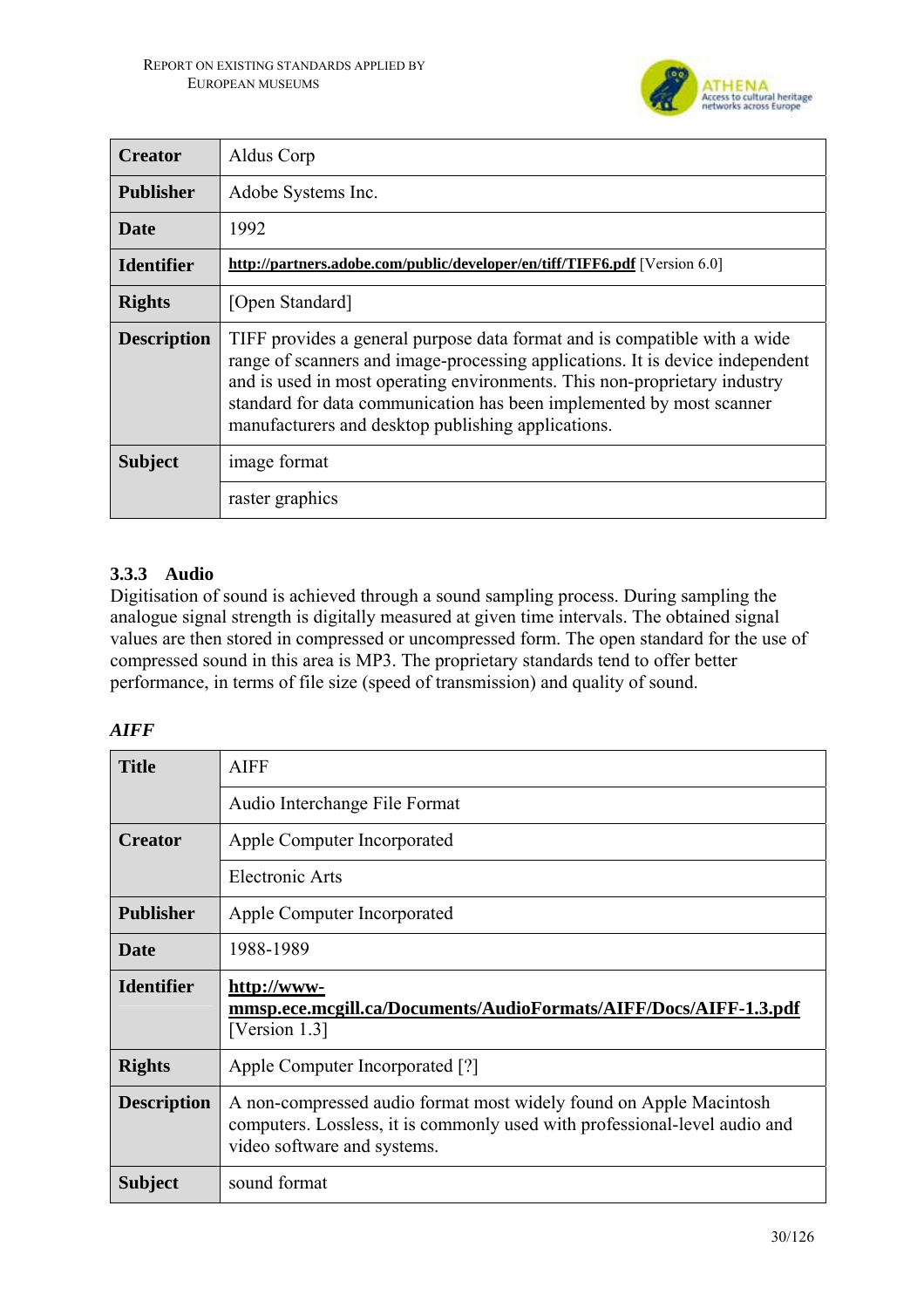

*MP3* 

| <b>Title</b>       | MP3                                                                                                                                                                                                                          |
|--------------------|------------------------------------------------------------------------------------------------------------------------------------------------------------------------------------------------------------------------------|
|                    | MPEG Layer 3                                                                                                                                                                                                                 |
|                    | Coding of Moving Pictures and Associated Audio for Digital Storage Media                                                                                                                                                     |
| <b>Creator</b>     | ITU-T (International Telecommunication Union Telecommunication Standardization Sector)                                                                                                                                       |
|                    | Moving Pictures Expert Group (ISO/IEC JTC1/SC29 WG11)                                                                                                                                                                        |
| <b>Publisher</b>   | International Organization for Standardization (ISO)                                                                                                                                                                         |
| Date               | 1993 onwards                                                                                                                                                                                                                 |
| <b>Identifier</b>  | ISO/IEC 11172:1993, Part 3: Audio                                                                                                                                                                                            |
|                    | ISO/IEC 13818, Part 3: Audio                                                                                                                                                                                                 |
|                    | ISO/IEC 14496, Part 3: Audio (Amendment 1: Audio extensions)                                                                                                                                                                 |
| <b>Rights</b>      | [Open Standard]                                                                                                                                                                                                              |
| <b>Description</b> | An audio compression format common on the Internet. Part of the MPEG<br>standards, it can take larger audio recordings and shrink them down to a<br>fraction of their size while losing little if any fidelity of the sound. |
| <b>Subject</b>     | sound format                                                                                                                                                                                                                 |
| <b>Relation</b>    | MPEG-1; MPEG-2; MPEG-3                                                                                                                                                                                                       |
|                    | http://www.iso.org (ISO website)                                                                                                                                                                                             |

#### *WAV*

| <b>Title</b>      | <b>WAV</b>                                                                                                                                                                         |
|-------------------|------------------------------------------------------------------------------------------------------------------------------------------------------------------------------------|
|                   | <b>RIFF</b>                                                                                                                                                                        |
|                   | Resource Interchange Format                                                                                                                                                        |
| <b>Creator</b>    | <b>IBM</b>                                                                                                                                                                         |
|                   | Microsoft Corporation                                                                                                                                                              |
| <b>Publisher</b>  | Microsoft Corporation                                                                                                                                                              |
| <b>Date</b>       | 1991                                                                                                                                                                               |
| <b>Identifier</b> | http://partners.adobe.com/asn/developer/pdfs/tn/TIFF6.pdf                                                                                                                          |
| <b>Rights</b>     | $[?] % \begin{subfigure}[t]{0.45\textwidth} \includegraphics[width=\textwidth]{figures/fig_10.pdf} \caption{The figure shows the results of the proposed method.} \label{fig:2} %$ |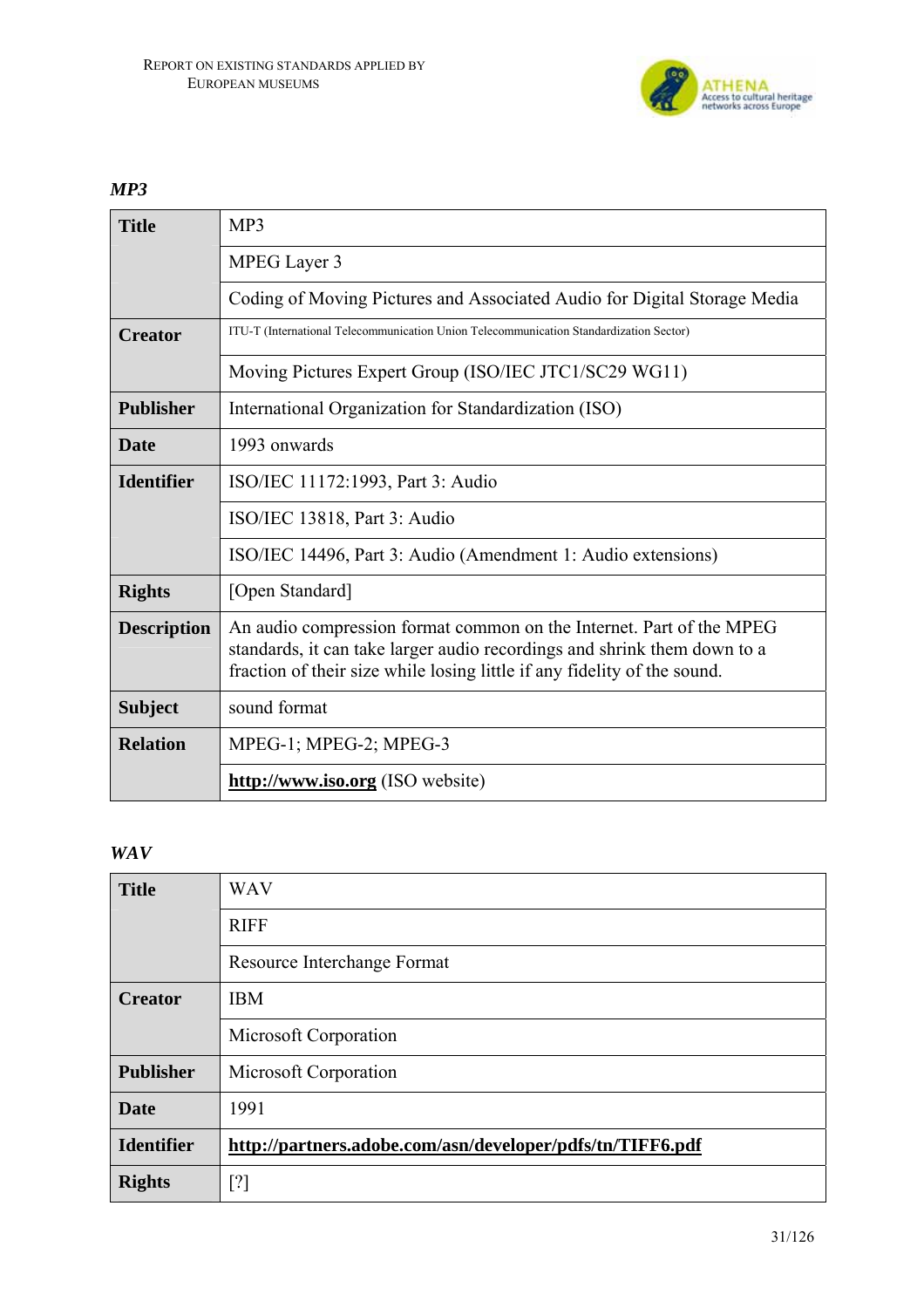

| <b>Description</b> | Contain sampled audio. The sound information itself it stored in a container<br>using the Resource Interchange File Format. The RIFF file stores data in<br>chunks, including metadata. A WAV file can contain sound clips with<br>different sample rates, number of channels etc. |
|--------------------|------------------------------------------------------------------------------------------------------------------------------------------------------------------------------------------------------------------------------------------------------------------------------------|
| <b>Subject</b>     | sound format                                                                                                                                                                                                                                                                       |
| <b>Relation</b>    | <b>AVI</b>                                                                                                                                                                                                                                                                         |

#### *WMA*

| <b>Title</b>       | <b>WMA</b>                                                                                                                                                                                                                                                                                                                                         |
|--------------------|----------------------------------------------------------------------------------------------------------------------------------------------------------------------------------------------------------------------------------------------------------------------------------------------------------------------------------------------------|
|                    | Windows Media Audio                                                                                                                                                                                                                                                                                                                                |
| <b>Creator</b>     | Microsoft Corporation                                                                                                                                                                                                                                                                                                                              |
| <b>Publisher</b>   | Microsoft Corporation                                                                                                                                                                                                                                                                                                                              |
| <b>Date</b>        | $\lceil$ ?]                                                                                                                                                                                                                                                                                                                                        |
| <b>Identifier</b>  | [not available]                                                                                                                                                                                                                                                                                                                                    |
| <b>Rights</b>      | Copyright Microsoft Corporation                                                                                                                                                                                                                                                                                                                    |
| <b>Description</b> | Microsoft's proprietary competition to MP3. Optimised to deliver audio over<br>the Web, particularly streaming, and using Microsoft products. Has integrated<br>rights management, the advantages of a smaller file size and therefore transfer<br>rates over other formats, including MP3. In addition the sound quality is said<br>to be better. |
| <b>Subject</b>     | sound format                                                                                                                                                                                                                                                                                                                                       |
| <b>Relation</b>    | WMV                                                                                                                                                                                                                                                                                                                                                |

# *RealAudio*

| <b>Title</b>       | RealAudio                                            |
|--------------------|------------------------------------------------------|
| <b>Creator</b>     | RealNetworks Incorporated                            |
| <b>Publisher</b>   | RealNetworks Incorporated                            |
| <b>Date</b>        | [?]                                                  |
| <b>Identifier</b>  | [not available]                                      |
| <b>Rights</b>      | <b>Copyright Real Networks</b>                       |
| <b>Description</b> | Format optimised for delivery of audio over the Web. |
| <b>Subject</b>     | sound format                                         |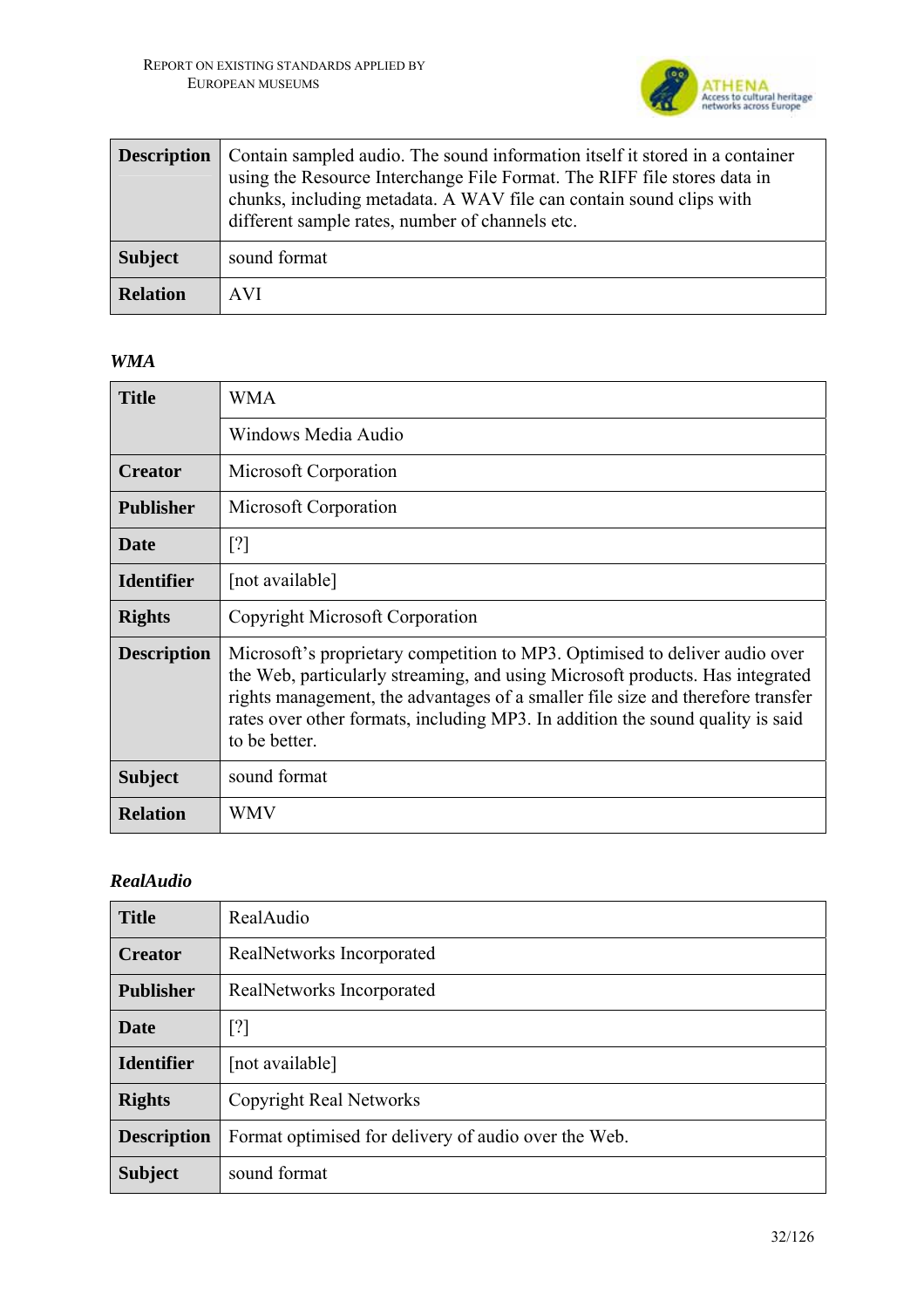

| <b>Relation</b> | RealVideo |
|-----------------|-----------|
| <b>Relation</b> | RealMedia |

### *AU*

| <b>Title</b>       | AU                                                                                   |
|--------------------|--------------------------------------------------------------------------------------|
| <b>Creator</b>     | Sun Microsystems Incorporated                                                        |
| <b>Publisher</b>   | Sun Microsystems Incorporated                                                        |
| <b>Date</b>        | $\lceil$ ?]                                                                          |
| <b>Identifier</b>  | [not available]                                                                      |
| <b>Rights</b>      | Copyright Sun Microsystems Incorporated                                              |
| <b>Description</b> | A sound format for Unix systems. It is the 'standard' audio file format for<br>Java. |
| <b>Subject</b>     | sound format                                                                         |

### **3.3.4 Video**

Digitisation of video adds the time dimension to the digitisation of still images. In principle the process is similar to producing raster images, but then produced in a very fast succession of images. The number of images per second is called the frame rate.

The quality if digitised video is defined by three factors: resolution, colour depth and frame rate. Digitised video can produce large quantities of data. Because of this compression is very important.

Compression relies on the fact that only small portions of the images tend to change between successive frames. With regards to encoding standards, the situation is similar to that with audio encoding, with the MPEG family of standards being open, and a set of proprietary standards, particularly on offer as well.

| <b>Title</b>      | <b>AVI</b>                        |
|-------------------|-----------------------------------|
|                   | Audio Video Interleave            |
| <b>Creator</b>    | Microsoft Corporation (for Intel) |
| <b>Publisher</b>  | Microsoft Corporation             |
| <b>Date</b>       | $\lceil$ ?]                       |
| <b>Identifier</b> | [not available]                   |

*AVI*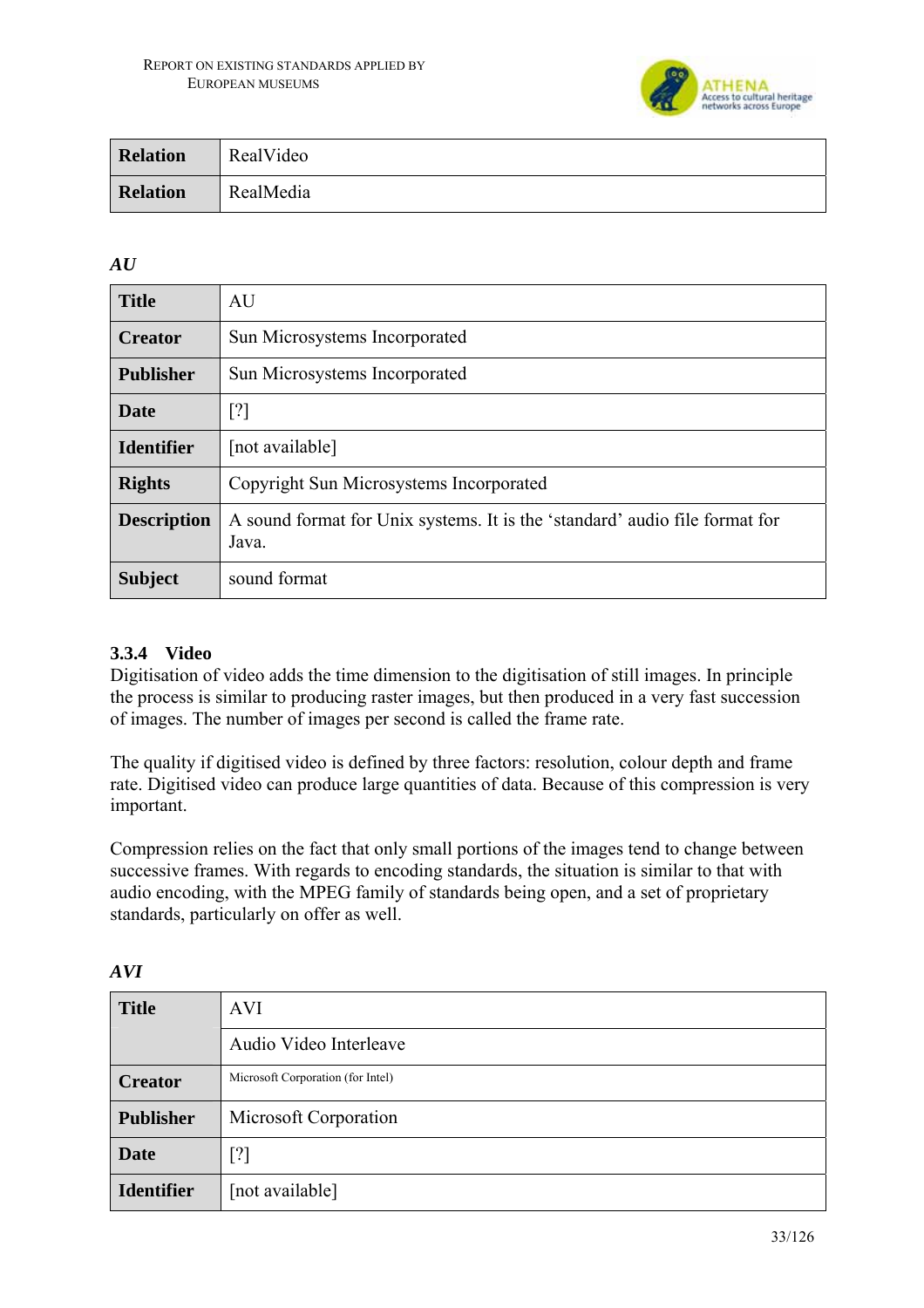

| <b>Rights</b>      | <b>Copyright Microsoft Corporation</b>                                                                                                                                                                                                                                                                                                                                                                            |
|--------------------|-------------------------------------------------------------------------------------------------------------------------------------------------------------------------------------------------------------------------------------------------------------------------------------------------------------------------------------------------------------------------------------------------------------------|
| <b>Description</b> | The earliest video format for PCs. The size of image that can be displayed is<br>dependent on the hardware being used. As compression and decompression<br>functionality is part of Microsoft's Video for Windows package, there is<br>support for this format in a range of hardware and software configurations.<br>File sizes are high and therefore this format ill-suited for delivery over the<br>Internet. |
| <b>Subject</b>     | video format                                                                                                                                                                                                                                                                                                                                                                                                      |

*FLV (Flash Video Format)* 

| <b>Title</b>       | <b>FLV</b>                                                                                                                                                                                                                 |
|--------------------|----------------------------------------------------------------------------------------------------------------------------------------------------------------------------------------------------------------------------|
|                    | Flash Video Format                                                                                                                                                                                                         |
| <b>Creator</b>     | Macromedia (now Adobe)                                                                                                                                                                                                     |
| <b>Publisher</b>   | Adobe Systems Incorporated                                                                                                                                                                                                 |
| <b>Date</b>        | 2002 onwards                                                                                                                                                                                                               |
| <b>Identifier</b>  | http://www.adobe.com/devnet/flv/pdf/video_file_format_spec_v10.pdf<br>[Version 10]                                                                                                                                         |
| <b>Rights</b>      | Copyright Adobe Systems Incorporated                                                                                                                                                                                       |
| <b>Description</b> | Used for the delivery of video over the Internet. It is viewed either using<br>separate 'player' software or using a web browser 'plug-in'. It is becoming the<br><i>de facto</i> standard of video embedded on web pages. |
| <b>Subject</b>     | video format                                                                                                                                                                                                               |

# *MOV (Quicktime)*

| <b>Title</b>       | QuickTime                                                                                                                                                                                                                                 |
|--------------------|-------------------------------------------------------------------------------------------------------------------------------------------------------------------------------------------------------------------------------------------|
| <b>Creator</b>     | Apple Computer Incorporated                                                                                                                                                                                                               |
| <b>Publisher</b>   | Apple Computer Incorporated                                                                                                                                                                                                               |
| <b>Date</b>        | 1991 onwards                                                                                                                                                                                                                              |
| <b>Identifier</b>  | [not available]                                                                                                                                                                                                                           |
| <b>Rights</b>      | Copyright Apple Computer Incorporated                                                                                                                                                                                                     |
| <b>Description</b> | Apple's proprietary video (and virtual reality) format and system. Built into<br>the Mac's operating system, can be viewed on a PC by using a free to<br>download player. Some of its technology was used in the development of<br>MPEG-4 |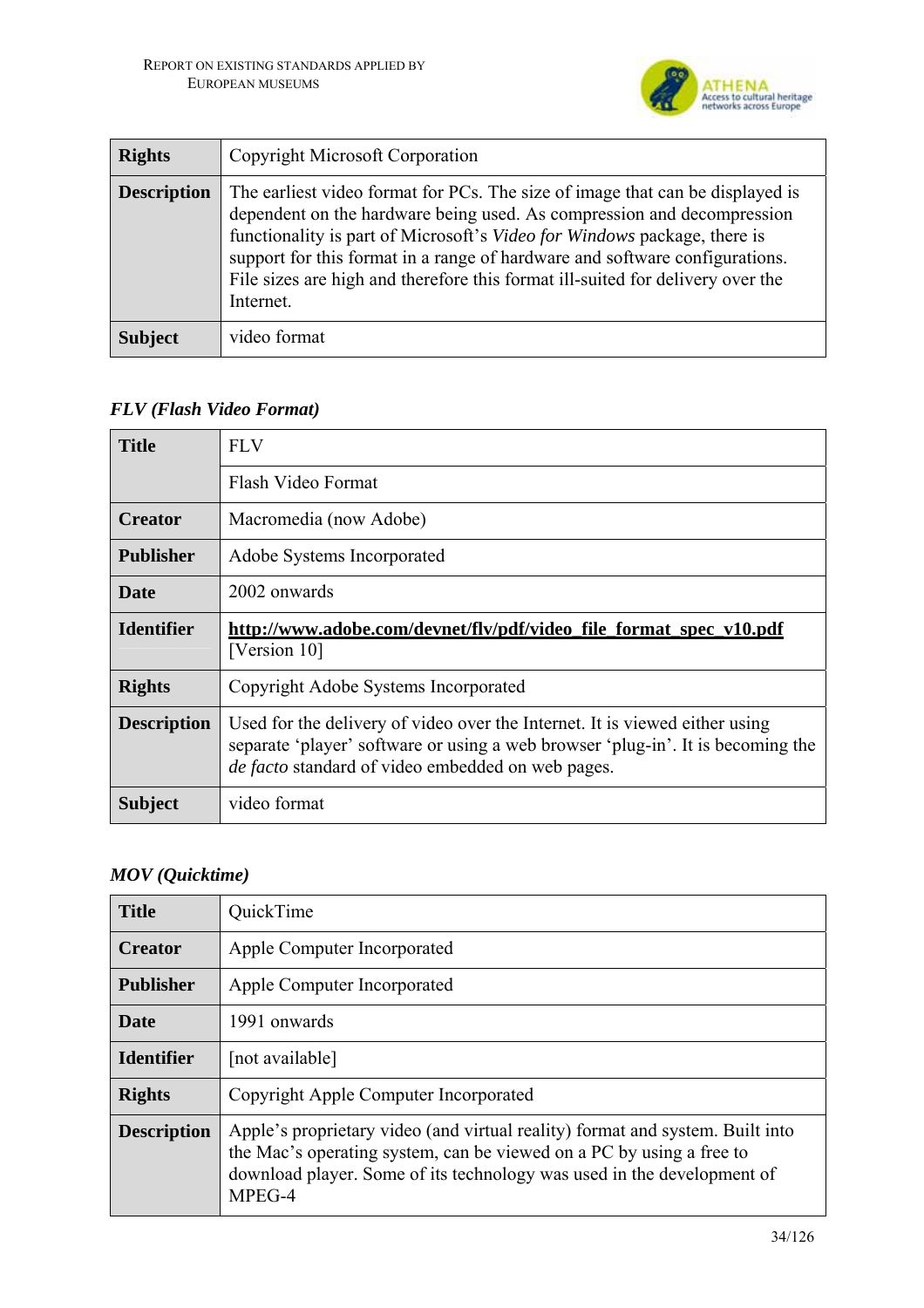

| <b>Subject</b>  | video format                         |
|-----------------|--------------------------------------|
| <b>Relation</b> | Quicktime VR                         |
|                 | MPEG-4                               |
|                 | http://www.apple.com (Apple website) |

### *MP4*

| <b>Title</b>       | MPEG-4                                                                          |
|--------------------|---------------------------------------------------------------------------------|
|                    | Very-low bitrate audio-visual coding                                            |
| <b>Creator</b>     | Moving Pictures Expert Group (ISO/IEC JTC1/SC29 WG11)                           |
| <b>Publisher</b>   | International Organization for Standardization (ISO)                            |
| Date               | 1999 (version 1)                                                                |
|                    | $2001$ (version 2)                                                              |
| <b>Identifier</b>  | ISO/IEC 14496 (Parts 1 to 10)                                                   |
| <b>Rights</b>      | [Open Standard]                                                                 |
| <b>Description</b> | A high compression version of MPEG-2. Version 2 has data protection and<br>IPR. |
| <b>Subject</b>     | video format                                                                    |
| <b>Relation</b>    | MPEG-2                                                                          |
|                    | MP3                                                                             |
|                    | QuickTime [used in development]                                                 |
|                    | http://www.iso.org (ISO website)                                                |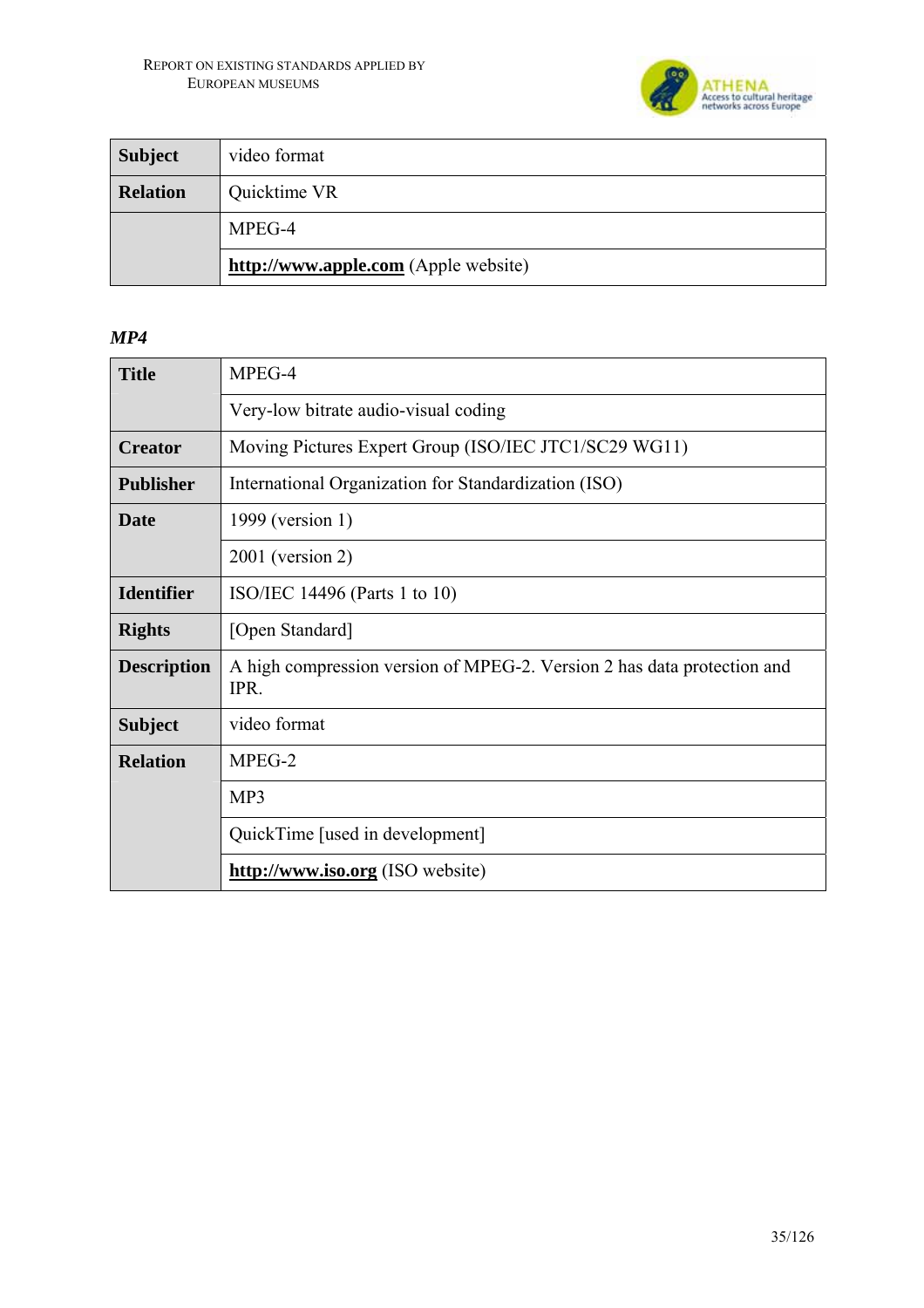

# *MPG*

| <b>Title</b>       | $MPEG-1$                                                                                                                                                                                                                       |
|--------------------|--------------------------------------------------------------------------------------------------------------------------------------------------------------------------------------------------------------------------------|
|                    | Coding of Moving Pictures and Associated Audio for Digital Storage Media                                                                                                                                                       |
| <b>Creator</b>     | Moving Pictures Expert Group (ISO/IEC JTC1/SC29 WG11)                                                                                                                                                                          |
| <b>Publisher</b>   | International Organization for Standardization (ISO)                                                                                                                                                                           |
| Date               | 1993                                                                                                                                                                                                                           |
| <b>Identifier</b>  | ISO/IEC 11172:1993 (Parts 1 to 5)                                                                                                                                                                                              |
| <b>Rights</b>      | [Open Standard]                                                                                                                                                                                                                |
| <b>Description</b> | Designed to be the equivalent of a video recorder format in the digital world,<br>and to make use of the early model CD-ROMs as a delivery method. Standard<br>television quality images, with a compression ratio of 50 to 1. |
| <b>Subject</b>     | video format                                                                                                                                                                                                                   |
| <b>Relation</b>    | MP3                                                                                                                                                                                                                            |
|                    | http://www.iso.org (ISO website)                                                                                                                                                                                               |

| <b>Title</b>       | MPEG-2                                                                                                                                                                                                         |
|--------------------|----------------------------------------------------------------------------------------------------------------------------------------------------------------------------------------------------------------|
|                    | Coding of Moving Pictures and Associated Audio for Digital Storage Media                                                                                                                                       |
| <b>Creator</b>     | ITU-T (International Telecommunication Union Telecommunication Standardization<br>Sector)                                                                                                                      |
|                    | Moving Pictures Expert Group (ISO/IEC JTC1/SC29 WG11)                                                                                                                                                          |
| <b>Publisher</b>   | International Organization for Standardization (ISO)                                                                                                                                                           |
| <b>Date</b>        | 2000                                                                                                                                                                                                           |
| <b>Identifier</b>  | ISO/IEC 13818:2000 (Parts 1 to 11)                                                                                                                                                                             |
| <b>Rights</b>      | [Open Standard]                                                                                                                                                                                                |
| <b>Description</b> | An improvement to MPEG-1, with encoding techniques to allow for higher<br>quality video and audio, and delivery from DVDs. High definition television<br>quality images, with a compression ratio of 150 to 1. |
| <b>Subject</b>     | video format                                                                                                                                                                                                   |
| <b>Relation</b>    | $MPEG-1$                                                                                                                                                                                                       |
|                    | MP3                                                                                                                                                                                                            |
|                    | http://www.iso.org (ISO website)                                                                                                                                                                               |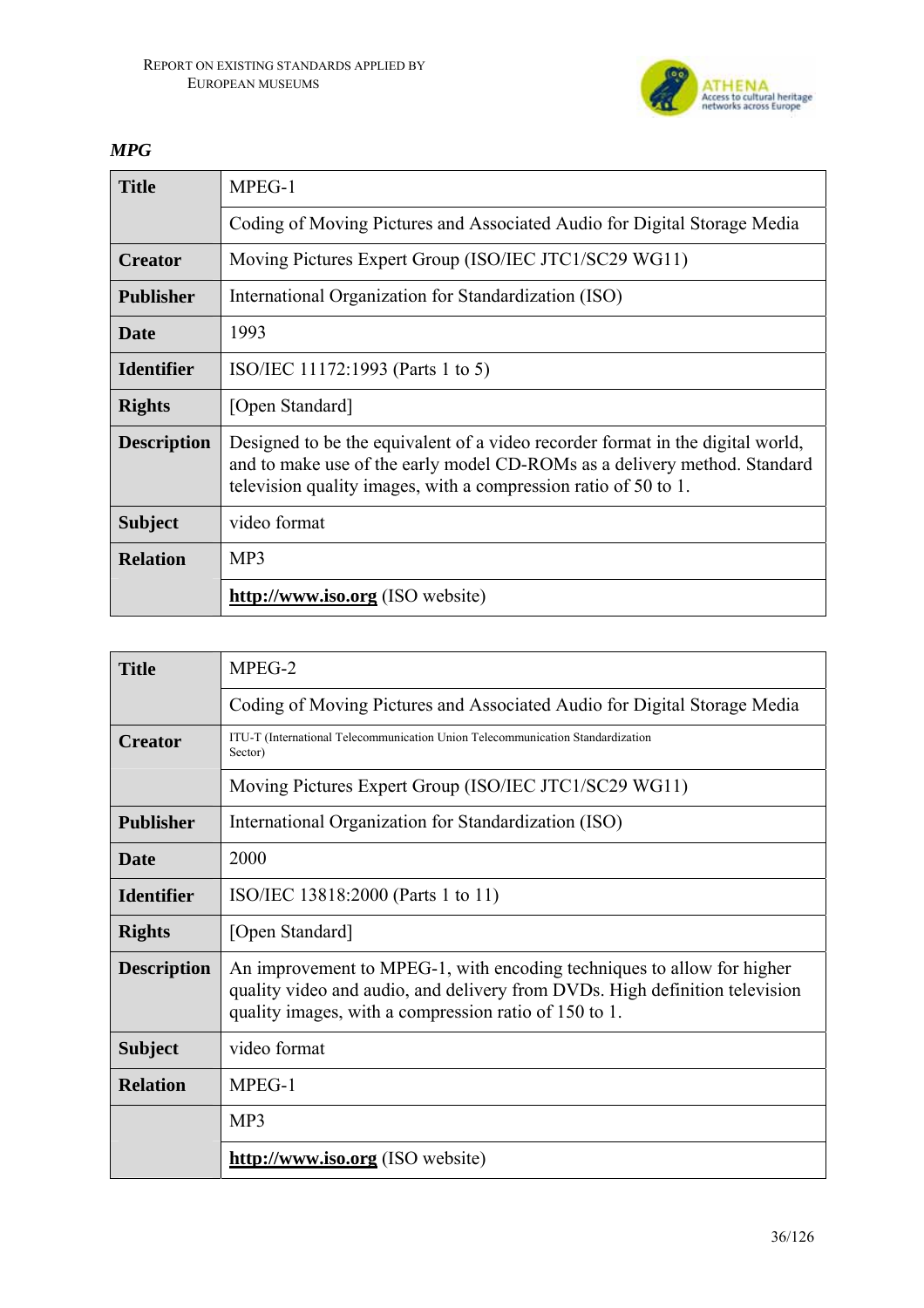

# *RM (Real Media)*

| <b>Title</b>       | <b>RM</b>                                            |
|--------------------|------------------------------------------------------|
|                    | Real Media                                           |
| <b>Creator</b>     | RealNetworks Incorporated                            |
| <b>Publisher</b>   | RealNetworks Incorporated                            |
| <b>Date</b>        | [?]                                                  |
| <b>Identifier</b>  | [not available]                                      |
| <b>Rights</b>      | <b>Copyright Real Networks</b>                       |
| <b>Description</b> | Format optimised for delivery of audio over the Web. |
| <b>Subject</b>     | multimedia                                           |
| <b>Relation</b>    | RealAudio                                            |
| <b>Relation</b>    | RealVideo                                            |

## *SWF (Flash Movie)*

| <b>Title</b>       | <b>SWF</b>                                                                                                                                                                                  |
|--------------------|---------------------------------------------------------------------------------------------------------------------------------------------------------------------------------------------|
|                    | Small Web Format                                                                                                                                                                            |
|                    | <b>Flash Movie</b>                                                                                                                                                                          |
| <b>Creator</b>     | Macromedia (now Adobe)                                                                                                                                                                      |
| <b>Publisher</b>   | Adobe Systems Incorporated                                                                                                                                                                  |
| <b>Date</b>        | 1996 onwards                                                                                                                                                                                |
| <b>Identifier</b>  | http://www.adobe.com/devnet/swf/pdf/swf_file_format_spec_v10.pdf<br>[version 10]                                                                                                            |
| <b>Rights</b>      | Copyright Adobe Systems Incorporated                                                                                                                                                        |
| <b>Description</b> | Originally just for the delivery of animated vector graphics it is now used for<br>interactive audio and video. It can be viewed using a standalone player or via<br>a web browser plug in. |
| <b>Subject</b>     | animated vector graphics                                                                                                                                                                    |
|                    | Interactivity                                                                                                                                                                               |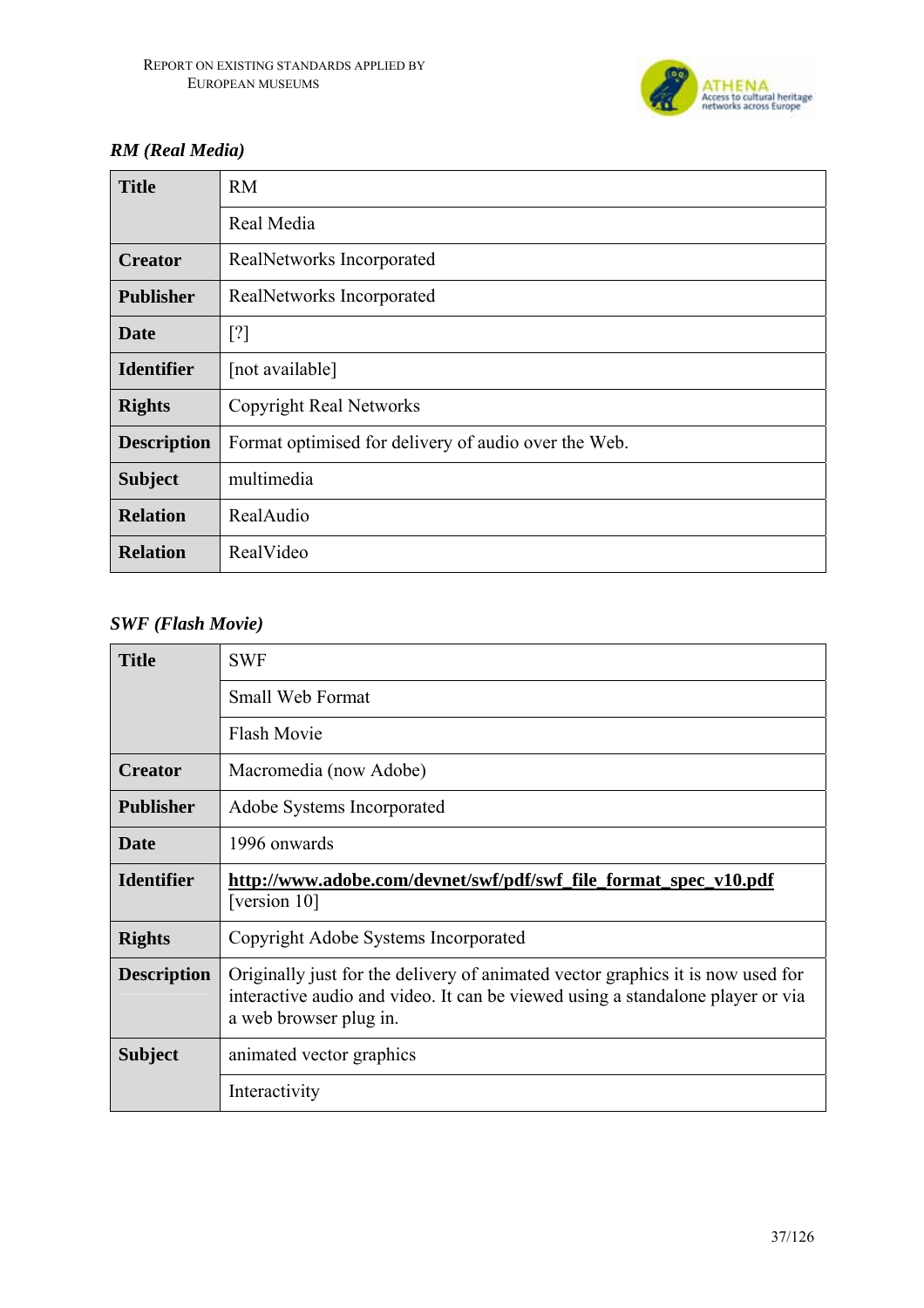

## *WMV (Windows Media Video)*

| <b>Title</b>       | WMV                                                                                                                                              |
|--------------------|--------------------------------------------------------------------------------------------------------------------------------------------------|
|                    | Windows Media Video                                                                                                                              |
| <b>Creator</b>     | Microsoft Corporation                                                                                                                            |
| <b>Publisher</b>   | Microsoft Corporation                                                                                                                            |
| <b>Date</b>        | [?]                                                                                                                                              |
| <b>Identifier</b>  | [not available]                                                                                                                                  |
| <b>Rights</b>      | <b>Copyright Microsoft Corporation</b>                                                                                                           |
| <b>Description</b> | Microsoft's proprietary competition to MPEG-4. Optimised to deliver video<br>over the Web, particularly streaming, and using Microsoft products. |
| <b>Subject</b>     | video format                                                                                                                                     |
| <b>Relation</b>    | WMA                                                                                                                                              |

#### *ASF*

| <b>Title</b>       | <b>ASF</b>                                                                                                   |
|--------------------|--------------------------------------------------------------------------------------------------------------|
|                    | <b>Advanced Streaming Format</b>                                                                             |
| <b>Creator</b>     | Microsoft Corporation                                                                                        |
|                    | RealNetworks Incorporated                                                                                    |
| <b>Publisher</b>   | Microsoft Corporation                                                                                        |
| <b>Date</b>        | 2004                                                                                                         |
| <b>Identifier</b>  | http://www.microsoft.com/windows/windowsmedia/forpros/format/asfspe<br>$c$ .aspx [Revision 01.20.03]         |
| <b>Rights</b>      | Copyright Microsoft Corporation. All rights reserved.                                                        |
| <b>Description</b> | A proprietary format, designed to deliver, compressed, streaming video /<br>audio content over the Internet. |
| <b>Subject</b>     | video format                                                                                                 |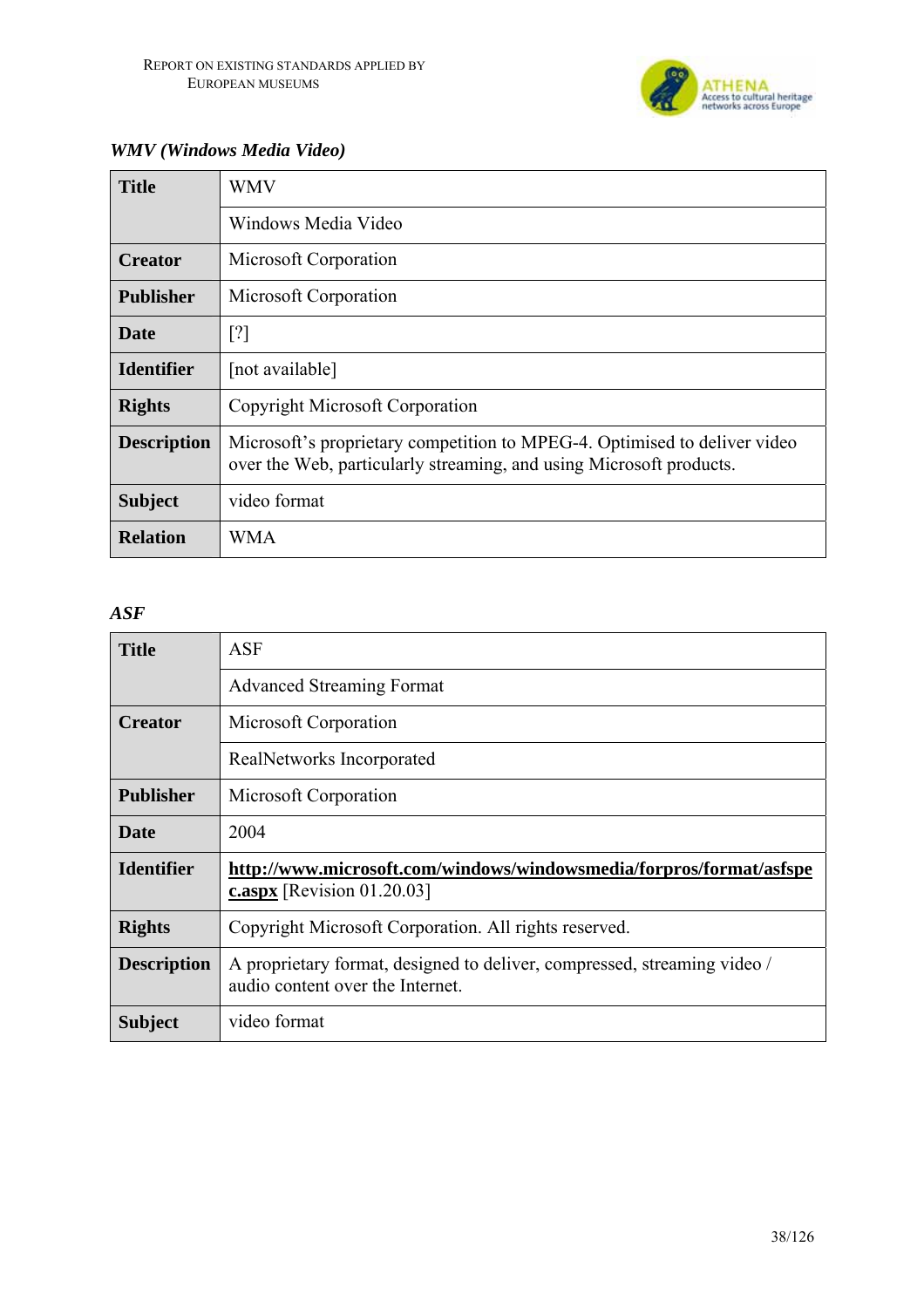

# **3.3.5 Virtual reality**

*VRML97* 

| <b>Title</b>       | VRML97                                                                                                                                                                                                                                                                                                                                   |
|--------------------|------------------------------------------------------------------------------------------------------------------------------------------------------------------------------------------------------------------------------------------------------------------------------------------------------------------------------------------|
|                    | Virtual Reality Modelling Language                                                                                                                                                                                                                                                                                                       |
| <b>Creator</b>     | <b>VRML Consortium Incorporated</b>                                                                                                                                                                                                                                                                                                      |
|                    | Joint Technical Committee ISO/IEC JTC 1, Information technology,<br>Subcommittee 24, Computer graphics and image processing                                                                                                                                                                                                              |
| <b>Publisher</b>   | International Organization for Standardization (ISO)                                                                                                                                                                                                                                                                                     |
| <b>Date</b>        | 1997                                                                                                                                                                                                                                                                                                                                     |
| <b>Identifier</b>  | ISO/IEC 14772-1:1997                                                                                                                                                                                                                                                                                                                     |
| <b>Rights</b>      | [Open Standard]                                                                                                                                                                                                                                                                                                                          |
| <b>Description</b> | A format for describing 3D objects and worlds. These are designed to be<br>interactive and accessible over the Internet as well as in other scenarios (e.g.<br>standalone computers). Is capable of representing static or dynamic 3D and<br>allowing links to other multimedia 'object' such as text, still images, audio<br>and video. |
| <b>Subject</b>     | virtual reality                                                                                                                                                                                                                                                                                                                          |
| <b>Relation</b>    | X3D                                                                                                                                                                                                                                                                                                                                      |
|                    | http://www.web3d.org (Web3D Consortium website)                                                                                                                                                                                                                                                                                          |
|                    | http://www.iso.org (ISO website)                                                                                                                                                                                                                                                                                                         |

### *X3D / Extensible 3D*

| <b>Title</b>       | X3D                                                                                                         |
|--------------------|-------------------------------------------------------------------------------------------------------------|
|                    | Extensible 3D                                                                                               |
| <b>Creator</b>     | Web3D Consortium                                                                                            |
| <b>Publisher</b>   | International Organization for Standardization (ISO) [in process]                                           |
| <b>Date</b>        | 2007                                                                                                        |
| <b>Identifier</b>  | ISO/IEC FDIS 19775-1.2:2008                                                                                 |
| <b>Rights</b>      | [Open Standard]                                                                                             |
| <b>Description</b> | An XML-based format expressing the functionality of VRM97. Currently<br>being developed as an ISO standard. |
| <b>Subject</b>     | virtual reality                                                                                             |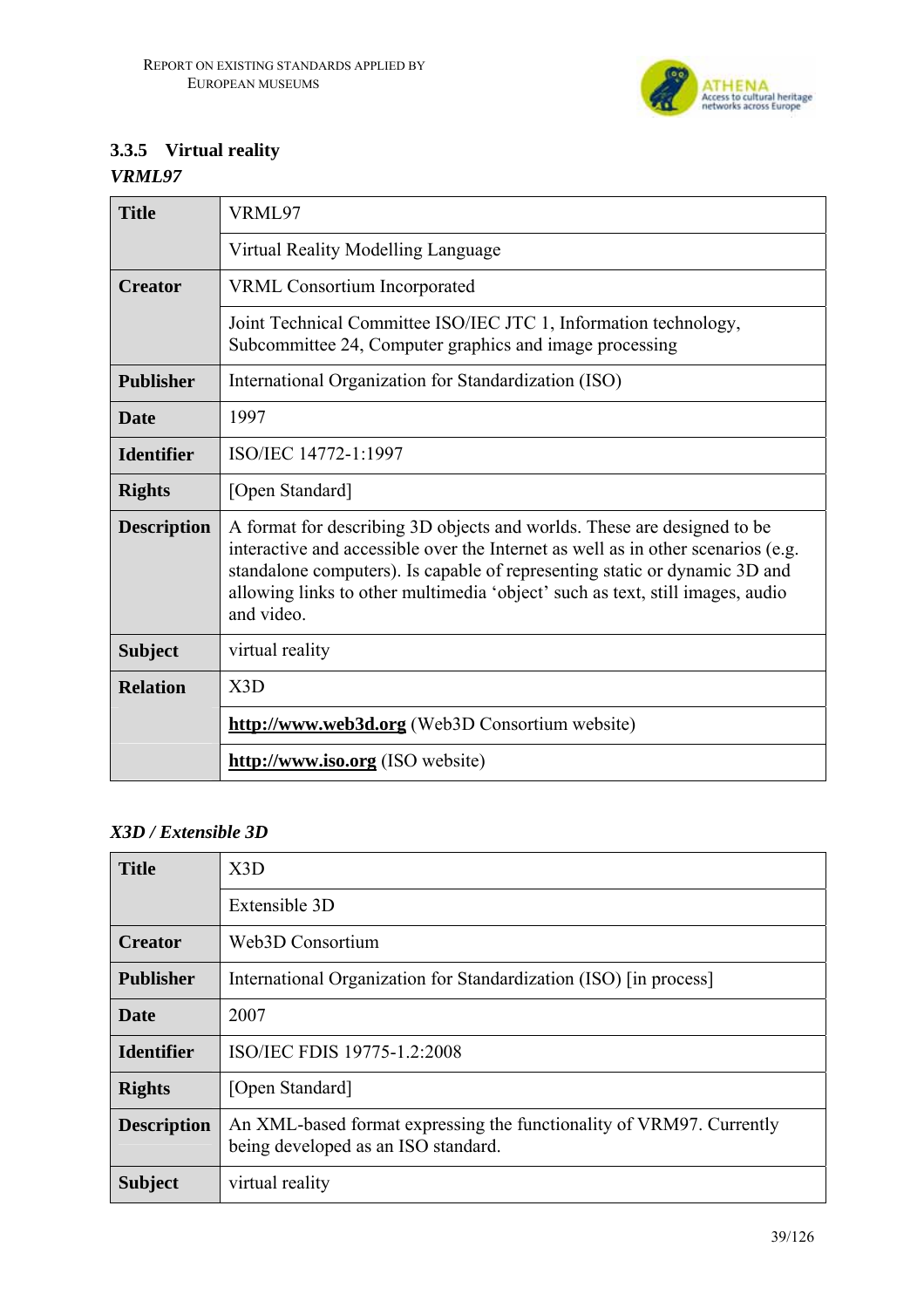

| <b>Relation</b> | VRML97                                          |
|-----------------|-------------------------------------------------|
|                 | XML                                             |
|                 | http://www.web3d.org (Web3D Consortium website) |
|                 | http://www.iso.org (ISO website)                |

# *QuickTime VR*

| <b>Title</b>       | QuickTime VR                                                                                                                                                                                                                                                                                                                                                     |
|--------------------|------------------------------------------------------------------------------------------------------------------------------------------------------------------------------------------------------------------------------------------------------------------------------------------------------------------------------------------------------------------|
| <b>Creator</b>     | Apple Computer Incorporated                                                                                                                                                                                                                                                                                                                                      |
| <b>Publisher</b>   | Apple Computer Incorporated                                                                                                                                                                                                                                                                                                                                      |
| <b>Date</b>        | 1995 onwards                                                                                                                                                                                                                                                                                                                                                     |
| <b>Identifier</b>  | [not available]                                                                                                                                                                                                                                                                                                                                                  |
| <b>Rights</b>      | Copyright Apple Computer Incorporated                                                                                                                                                                                                                                                                                                                            |
| <b>Description</b> | Apple's proprietary virtual reality format and system for creation of content.<br>Built into the Mac's operating system, can be viewed on a PC by using a free<br>to download player. Part of the QuickTime system, it 'stitches' individual<br>photographs together to create panoramas, 3-D views of objects, and allows<br>the linking of them into 'scenes'. |
| <b>Subject</b>     | virtual reality                                                                                                                                                                                                                                                                                                                                                  |
|                    | panoramas                                                                                                                                                                                                                                                                                                                                                        |
| <b>Relation</b>    | QuickTime                                                                                                                                                                                                                                                                                                                                                        |
|                    | http://www.apple.com (Apple website)                                                                                                                                                                                                                                                                                                                             |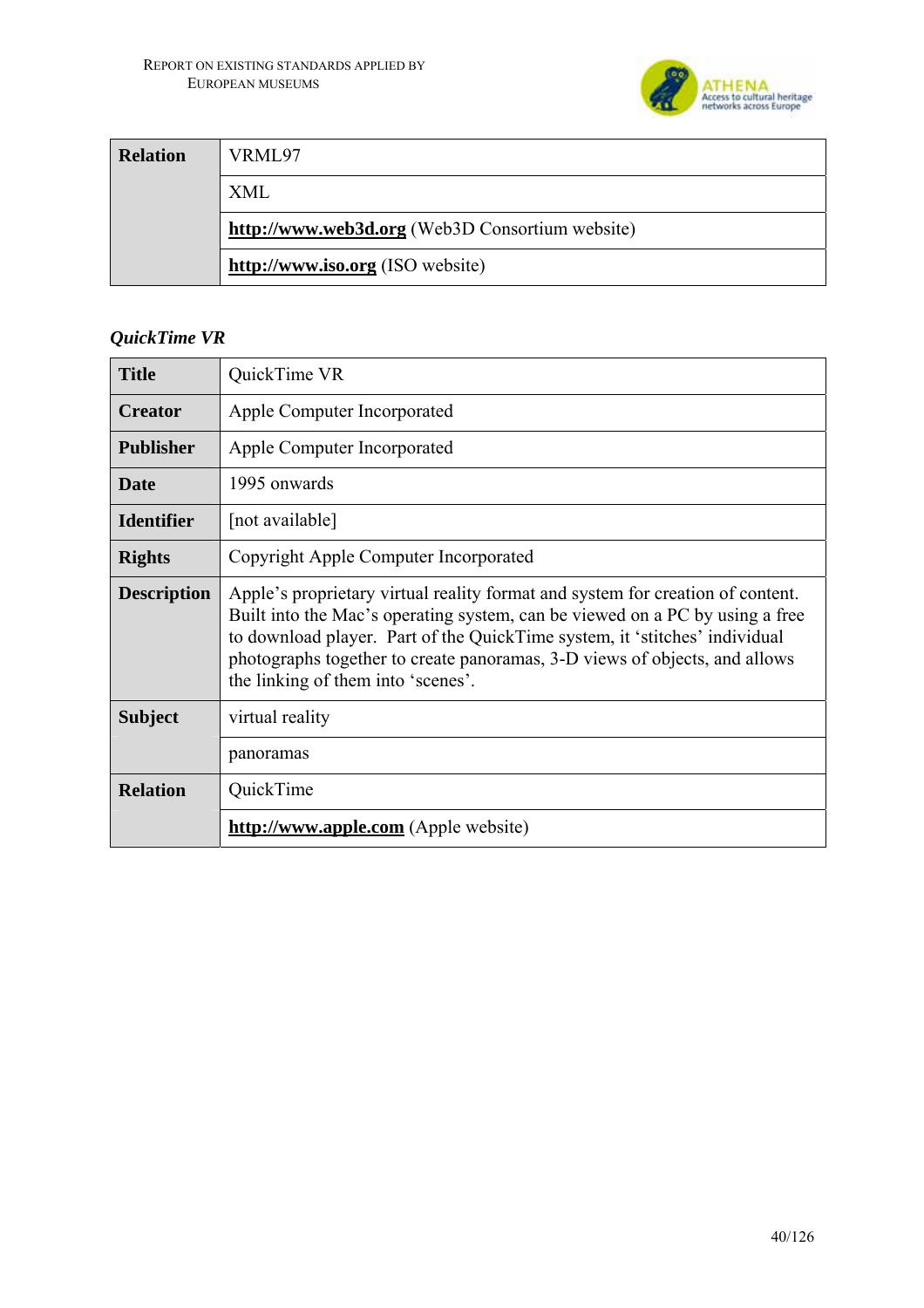

## **3.3.6 Vector graphics**

*EPS* 

| <b>Title</b>       | <b>EPS</b>                                                                                                                                                                                                                                                                                  |
|--------------------|---------------------------------------------------------------------------------------------------------------------------------------------------------------------------------------------------------------------------------------------------------------------------------------------|
|                    | <b>Encapsulated Postscript</b>                                                                                                                                                                                                                                                              |
| <b>Creator</b>     | Adobe Systems Inc.                                                                                                                                                                                                                                                                          |
| <b>Publisher</b>   | Adobe Systems Inc.                                                                                                                                                                                                                                                                          |
| <b>Date</b>        | 1992                                                                                                                                                                                                                                                                                        |
| <b>Identifier</b>  | http://partners.adobe.com/public/developer/en/ps/5002.EPSF Spec.pdf [Version 3.0]                                                                                                                                                                                                           |
| <b>Rights</b>      | [Open Standard]                                                                                                                                                                                                                                                                             |
| <b>Description</b> | Although strictly speaking EPS is not an image format is often used to<br>represent line drawings. EPS is based on the PostScript language, a page<br>layout language often used in printers. The EPS version allows PostScript<br>encoded layouts to be "encapsulated" in other documents. |
| <b>Subject</b>     | page layout language                                                                                                                                                                                                                                                                        |
|                    | vector graphics                                                                                                                                                                                                                                                                             |

#### *SVG*

| <b>Title</b>       | <b>SVG</b>                                                                                                                                                                                                                                                                                                                                                                                                                         |
|--------------------|------------------------------------------------------------------------------------------------------------------------------------------------------------------------------------------------------------------------------------------------------------------------------------------------------------------------------------------------------------------------------------------------------------------------------------|
|                    | <b>Scalable Vector Graphics</b>                                                                                                                                                                                                                                                                                                                                                                                                    |
| <b>Creator</b>     | World Wide Web Consortium (W3C)                                                                                                                                                                                                                                                                                                                                                                                                    |
| <b>Publisher</b>   | World Wide Web Consortium (W3C)                                                                                                                                                                                                                                                                                                                                                                                                    |
| <b>Date</b>        | 2003                                                                                                                                                                                                                                                                                                                                                                                                                               |
| <b>Identifier</b>  | http://www.w3.org/TR/SVG/index.html [Version 1.1]                                                                                                                                                                                                                                                                                                                                                                                  |
| <b>Rights</b>      | [Open Standard]                                                                                                                                                                                                                                                                                                                                                                                                                    |
| <b>Description</b> | SVG is a language for describing two-dimensional graphics in XML.SVG allows<br>for three types of graphic objects: vector graphic shapes (e.g., paths consisting of<br>straight lines and curves), images and text. Graphical objects can be grouped, styled,<br>transformed and composited into previously rendered objects. Although primarily<br>intended for vector applications SVG documents can also contain bitmap images. |
| <b>Subject</b>     | vector graphics                                                                                                                                                                                                                                                                                                                                                                                                                    |
| <b>Relation</b>    | XML                                                                                                                                                                                                                                                                                                                                                                                                                                |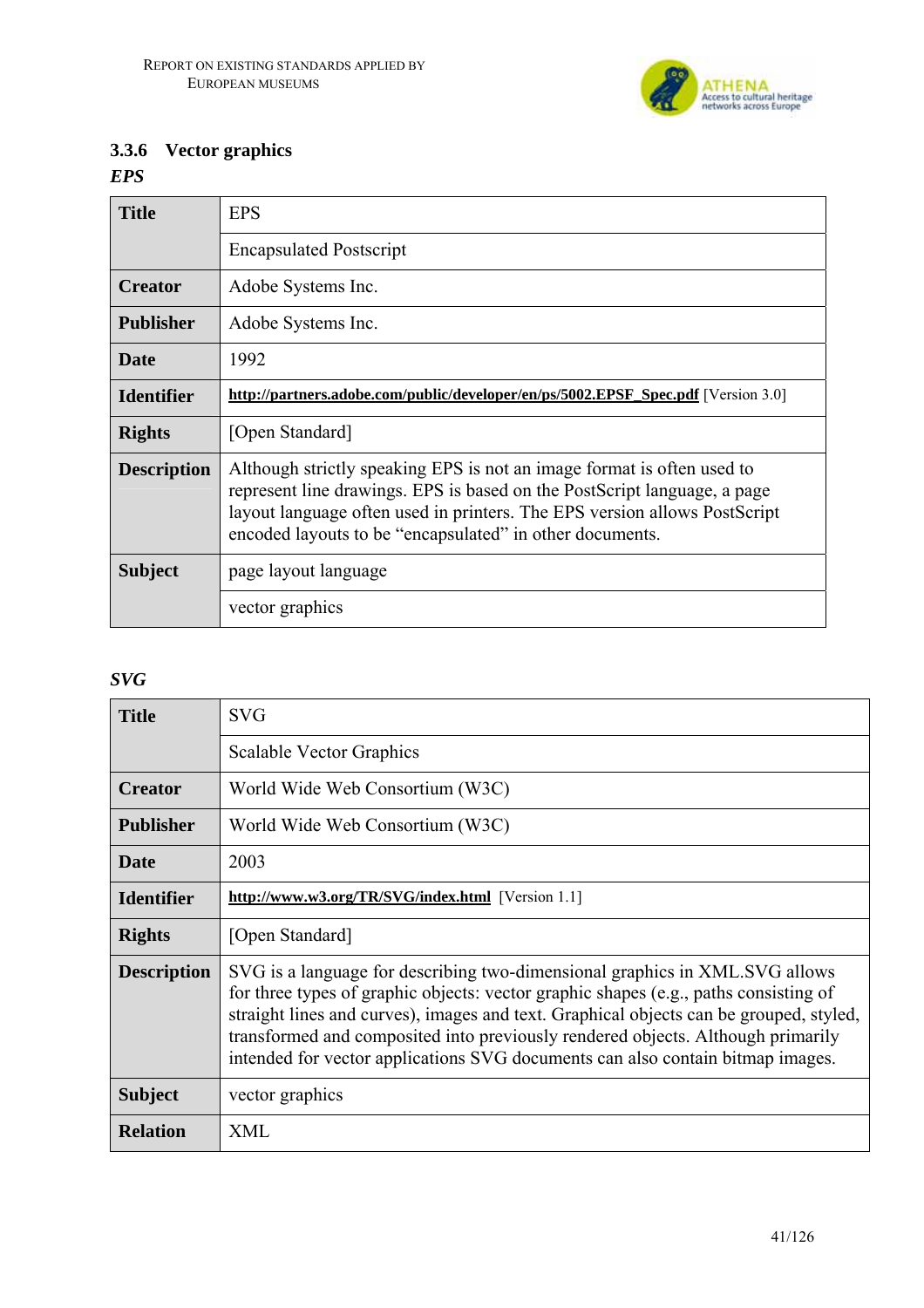

### **3.4 Other technical standards**

These deal with various areas:

- *Search and retrieval* the intricacies of formulating a query for a database system and obtaining (and handling) the search results;
- *Transmission* to achieve the end-to-end delivery of digital data. They can be lowlevel (such as TCP/IP) or be more application specific, such as http. Today TCP/IP is the predominant low level protocol. Application specific protocols are constructed 'on-top-of' TCP/IP;
- *Character encoding* defining how separate characters in text are stored in a computer system.

#### **3.4.1 Search and retrieval**

#### *OAI-PMH*

| <b>Title</b>       | <b>OAI-PMH</b>                                                                                                                                                                                                                                                                                                                                                              |
|--------------------|-----------------------------------------------------------------------------------------------------------------------------------------------------------------------------------------------------------------------------------------------------------------------------------------------------------------------------------------------------------------------------|
|                    | Open Archives Initiative Protocol for Metadata Harvesting (Version 2.0)                                                                                                                                                                                                                                                                                                     |
| <b>Creator</b>     | Sompel, Herbert van de                                                                                                                                                                                                                                                                                                                                                      |
|                    | Lagoze, Carl                                                                                                                                                                                                                                                                                                                                                                |
| <b>Publisher</b>   | Open Archives Initiative                                                                                                                                                                                                                                                                                                                                                    |
| <b>Date</b>        | 2002                                                                                                                                                                                                                                                                                                                                                                        |
| <b>Identifier</b>  | http://www.openarchives.org/OAI/openarchivesprotocol.html                                                                                                                                                                                                                                                                                                                   |
| <b>Rights</b>      | [Open Standard]                                                                                                                                                                                                                                                                                                                                                             |
| <b>Description</b> | The Open Archives Initiative metadata harvesting protocol provides access for<br>harvesting programs to data stored in databases or repositories that cannot be<br>harvested using 'standard' http/html parsing. The protocol is based on http<br>requests and responds in the form of XML. Different record syntaxes can be<br>used, but Dublin Core support is mandatory. |
| <b>Subject</b>     | harvesting protocol                                                                                                                                                                                                                                                                                                                                                         |
| <b>Relation</b>    | <b>XML</b>                                                                                                                                                                                                                                                                                                                                                                  |
|                    | Dublin Core                                                                                                                                                                                                                                                                                                                                                                 |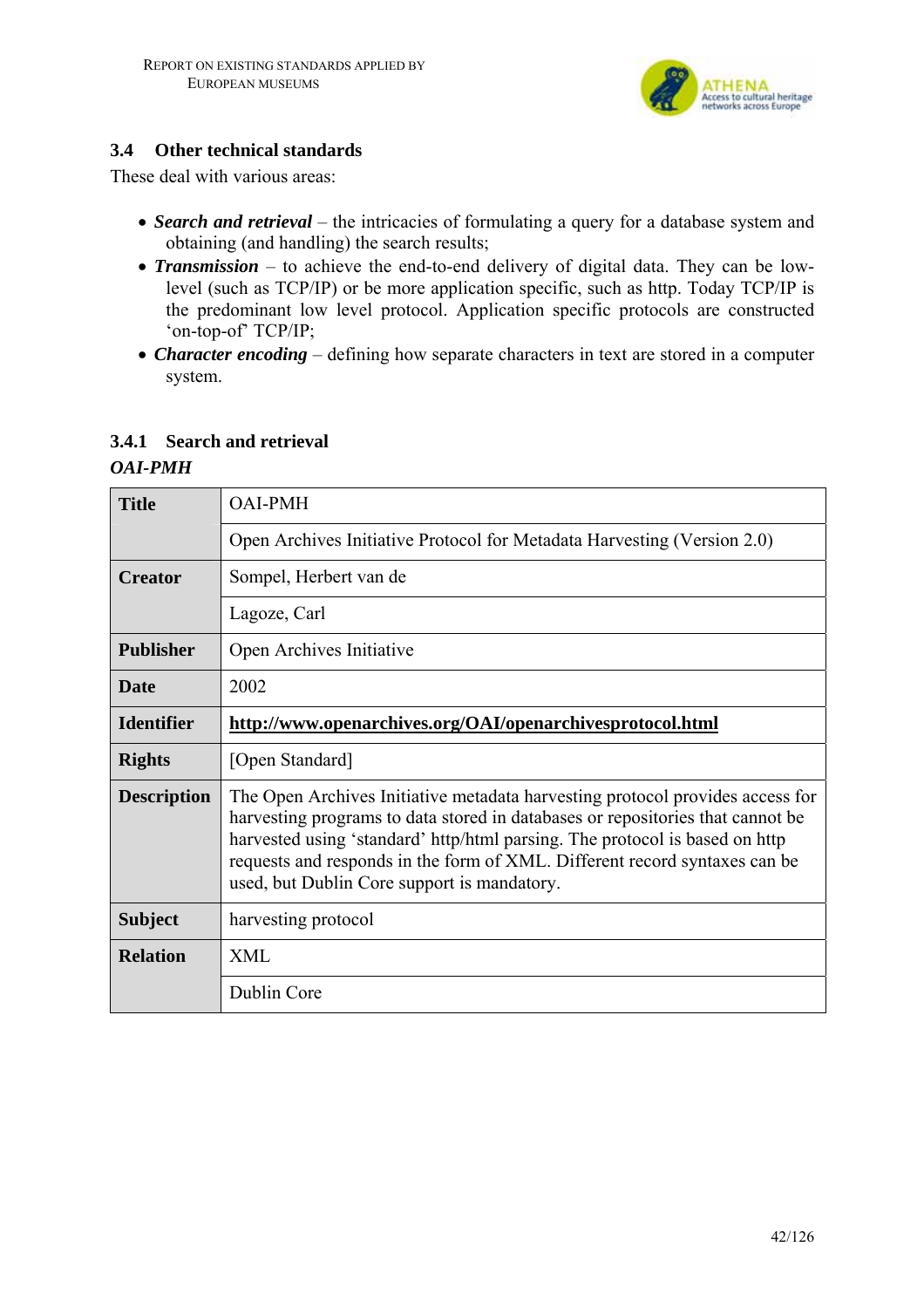

## *SQL*

| <b>Title</b>       | <b>SQL</b>                                                                                                                                                                                                                                                                                                                                                        |
|--------------------|-------------------------------------------------------------------------------------------------------------------------------------------------------------------------------------------------------------------------------------------------------------------------------------------------------------------------------------------------------------------|
|                    | <b>Structured Query Language</b>                                                                                                                                                                                                                                                                                                                                  |
| <b>Creator</b>     | International Organization for Standardization (ISO)                                                                                                                                                                                                                                                                                                              |
| <b>Publisher</b>   | International Organization for Standardization (ISO)                                                                                                                                                                                                                                                                                                              |
| Date               | 1987                                                                                                                                                                                                                                                                                                                                                              |
| <b>Identifier</b>  | <b>ISO 9075</b>                                                                                                                                                                                                                                                                                                                                                   |
| <b>Rights</b>      | [Open Standard]                                                                                                                                                                                                                                                                                                                                                   |
| <b>Description</b> | SQL defines a query language for relational databases. It was developed by<br>IBM during the 1970's. SQL went through a standardisation process during<br>the 1980's. The 2 <sup>nd</sup> version of SQL (SQL2 was standardised in 1992). The<br>syntax is based on operations on two-dimensional tables which form the basis<br>for relational database systems. |
| <b>Subject</b>     | query language                                                                                                                                                                                                                                                                                                                                                    |
|                    | relational databases                                                                                                                                                                                                                                                                                                                                              |
| <b>Relation</b>    | <b>ODBC</b>                                                                                                                                                                                                                                                                                                                                                       |
|                    | http://www.iso.org (ISO website)                                                                                                                                                                                                                                                                                                                                  |

### *Z39.50*

| <b>Title</b>       | Z39.50                                                                                                                                                                                                                                                                                                                                                                                                                                      |  |  |
|--------------------|---------------------------------------------------------------------------------------------------------------------------------------------------------------------------------------------------------------------------------------------------------------------------------------------------------------------------------------------------------------------------------------------------------------------------------------------|--|--|
|                    | Information and documentation -- Information retrieval $(Z39.50)$ --<br>Application service definition and protocol specification                                                                                                                                                                                                                                                                                                           |  |  |
| <b>Creator</b>     | <b>ANSI/NISO</b>                                                                                                                                                                                                                                                                                                                                                                                                                            |  |  |
| <b>Publisher</b>   | International Organization for Standardization (ISO)                                                                                                                                                                                                                                                                                                                                                                                        |  |  |
| <b>Date</b>        | 1988                                                                                                                                                                                                                                                                                                                                                                                                                                        |  |  |
| <b>Identifier</b>  | ISO 23950:1998                                                                                                                                                                                                                                                                                                                                                                                                                              |  |  |
| <b>Rights</b>      | [Open Standard]                                                                                                                                                                                                                                                                                                                                                                                                                             |  |  |
| <b>Description</b> | The Z39.50 protocol is protocol to implement search and retrieval client-<br>server applications. Queries are expressed in Reversed Polish Notation (RPN)<br>form and records can be returned in different formats, including MARC<br>(Machine Readable Catalogue) format. The search component deals with the<br>construction and execution of a query, the retrieval component of the standard<br>deals with handling the search results. |  |  |
| <b>Subject</b>     | search and retrieval protocol                                                                                                                                                                                                                                                                                                                                                                                                               |  |  |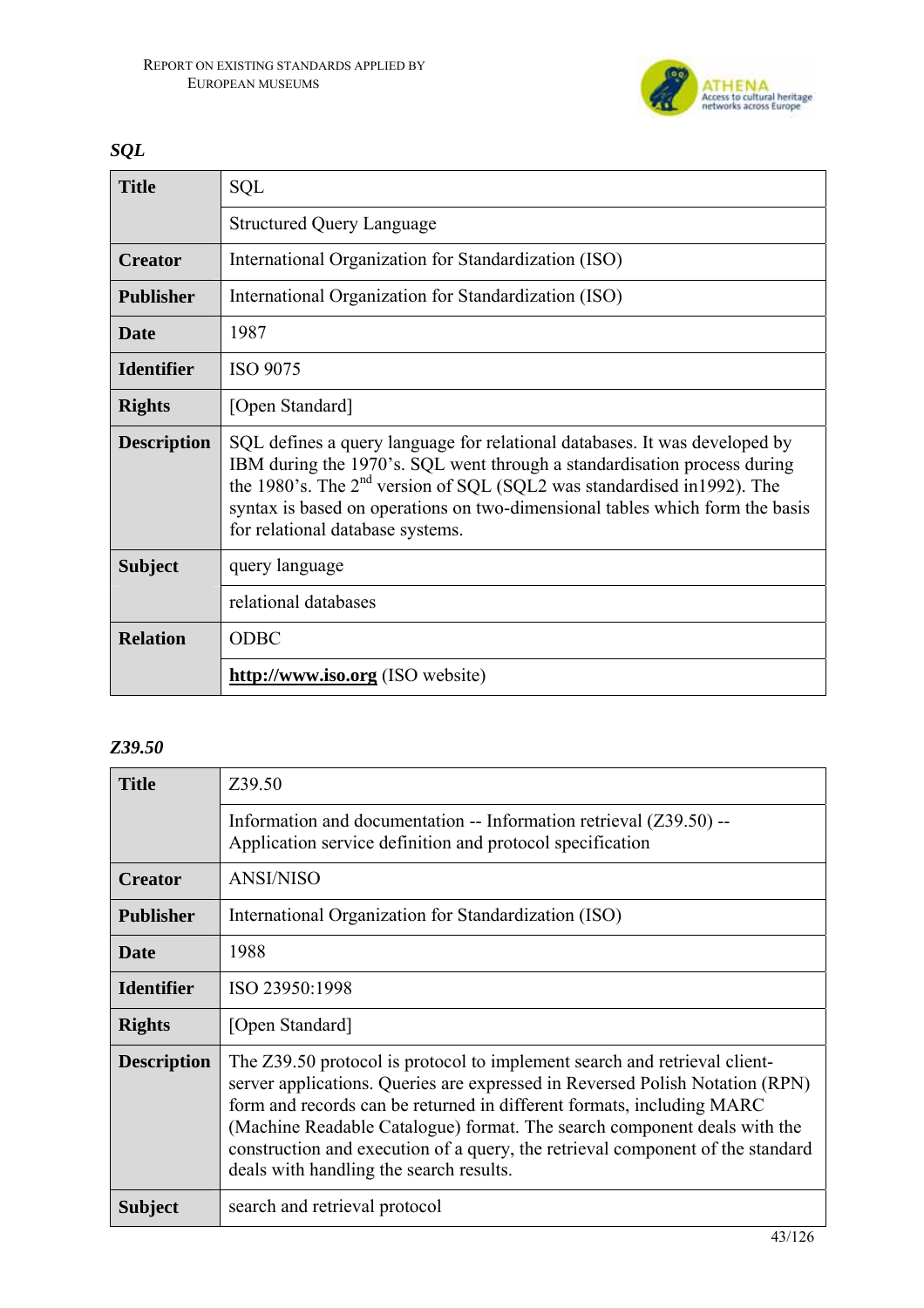

| <b>Relation</b> | MARC                             |
|-----------------|----------------------------------|
|                 | http://www.iso.org (ISO website) |

## **3.4.2 Transmission**

#### *TCP/IP*

| <b>Title</b>       | <b>TCP/IP</b>                                                                                                                                                                                                                                                                                                                                                                                                                                                      |  |  |
|--------------------|--------------------------------------------------------------------------------------------------------------------------------------------------------------------------------------------------------------------------------------------------------------------------------------------------------------------------------------------------------------------------------------------------------------------------------------------------------------------|--|--|
|                    | <b>Transmission Control Protocol/Internet Protocol</b>                                                                                                                                                                                                                                                                                                                                                                                                             |  |  |
| <b>Creator</b>     | Internet Engineering Task Force                                                                                                                                                                                                                                                                                                                                                                                                                                    |  |  |
| <b>Publisher</b>   | World Wide Web Consortium (W3C)                                                                                                                                                                                                                                                                                                                                                                                                                                    |  |  |
| <b>Date</b>        | 1981                                                                                                                                                                                                                                                                                                                                                                                                                                                               |  |  |
| <b>Identifier</b>  | <b>RFC793</b>                                                                                                                                                                                                                                                                                                                                                                                                                                                      |  |  |
|                    | <b>RFC1122</b>                                                                                                                                                                                                                                                                                                                                                                                                                                                     |  |  |
| <b>Rights</b>      | [Open Standard]                                                                                                                                                                                                                                                                                                                                                                                                                                                    |  |  |
| <b>Description</b> | The Transport Control Protocol (TCP) and Internet Protocol (IP) go hand in<br>hand and form the basis of all data transport over the Internet. The IP protocol<br>provides a basic 'datagram' service. No guarantees are built in regarding the<br>correct delivery of the data. IP is a so-called connectionless service. TCP runs<br>on top of IP to provide error free, guaranteed-delivery connections. TCP is<br>(unlike IP) on connection oriented protocol. |  |  |
| <b>Subject</b>     | Internet                                                                                                                                                                                                                                                                                                                                                                                                                                                           |  |  |
|                    | data transmission                                                                                                                                                                                                                                                                                                                                                                                                                                                  |  |  |
| <b>Relation</b>    | <b>HTTP</b>                                                                                                                                                                                                                                                                                                                                                                                                                                                        |  |  |
|                    | <b>FTP</b>                                                                                                                                                                                                                                                                                                                                                                                                                                                         |  |  |

### *HTTP*

| <b>Title</b>      | <b>HTTP</b>                        |  |
|-------------------|------------------------------------|--|
|                   | <b>HyperText Transfer Protocol</b> |  |
| <b>Creator</b>    | Berners-Lee, Tim                   |  |
| <b>Publisher</b>  | World Wide Web Consortium (W3C)    |  |
| <b>Date</b>       | 1991                               |  |
| <b>Identifier</b> | http://www.w3.org/Protocols/       |  |
| <b>Rights</b>     | [Open Standard]                    |  |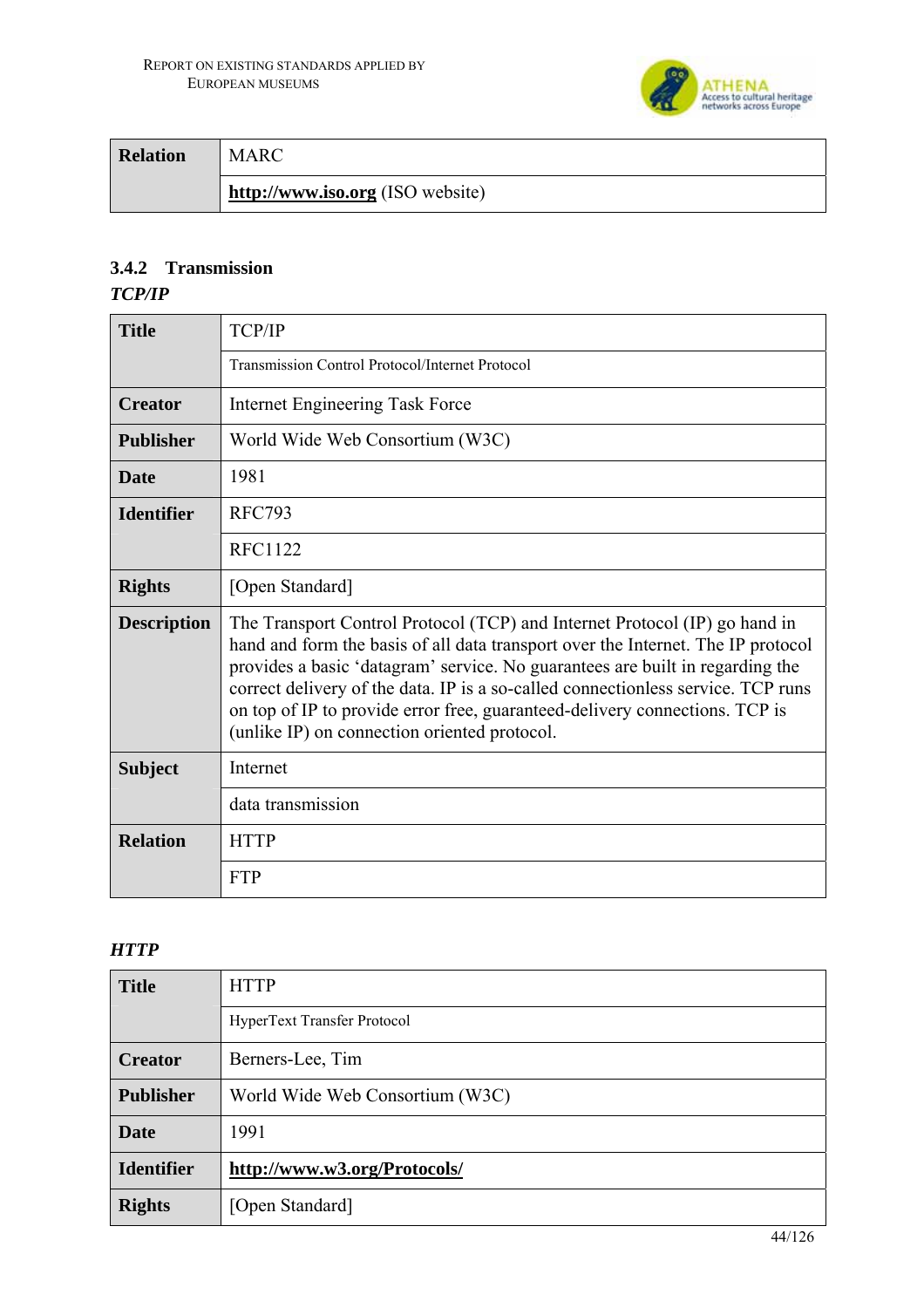

| <b>Description</b> | The hypertext transfer protocol runs 'on-top-of' TCP/IP and is intended for<br>the implementation of requesting (hypertext) documents over an Internet<br>connection. A set of parameters can be passed within an http request, making<br>it useable for other high level protocols, such as the OAI protocol. |  |
|--------------------|----------------------------------------------------------------------------------------------------------------------------------------------------------------------------------------------------------------------------------------------------------------------------------------------------------------|--|
| <b>Subject</b>     | hypertext transfer                                                                                                                                                                                                                                                                                             |  |
| <b>Relation</b>    | <b>TCP/IP</b>                                                                                                                                                                                                                                                                                                  |  |
|                    | OAI                                                                                                                                                                                                                                                                                                            |  |

### *FTP*

| <b>Title</b>       | <b>FTP</b>                                                                                                                                                                                                                          |  |
|--------------------|-------------------------------------------------------------------------------------------------------------------------------------------------------------------------------------------------------------------------------------|--|
|                    | File Transfer Protocol                                                                                                                                                                                                              |  |
| <b>Creator</b>     | Neigus, Nancy J.                                                                                                                                                                                                                    |  |
| <b>Publisher</b>   | Internet Engineering Task Force                                                                                                                                                                                                     |  |
| <b>Date</b>        | 1973                                                                                                                                                                                                                                |  |
| <b>Identifier</b>  | http://www.ietf.org/rfc/rfc542.txt                                                                                                                                                                                                  |  |
| <b>Rights</b>      | [Open Standard]                                                                                                                                                                                                                     |  |
| <b>Description</b> | The FTP protocol is a machine / operating system independent protocol for<br>the transfer of files. Its origins are from the beginning of the Internet and the<br>FTP protocol can be considered one of the foundations of the net. |  |
| <b>Subject</b>     | file transfer                                                                                                                                                                                                                       |  |
| <b>Relation</b>    | <b>TCP/IP</b>                                                                                                                                                                                                                       |  |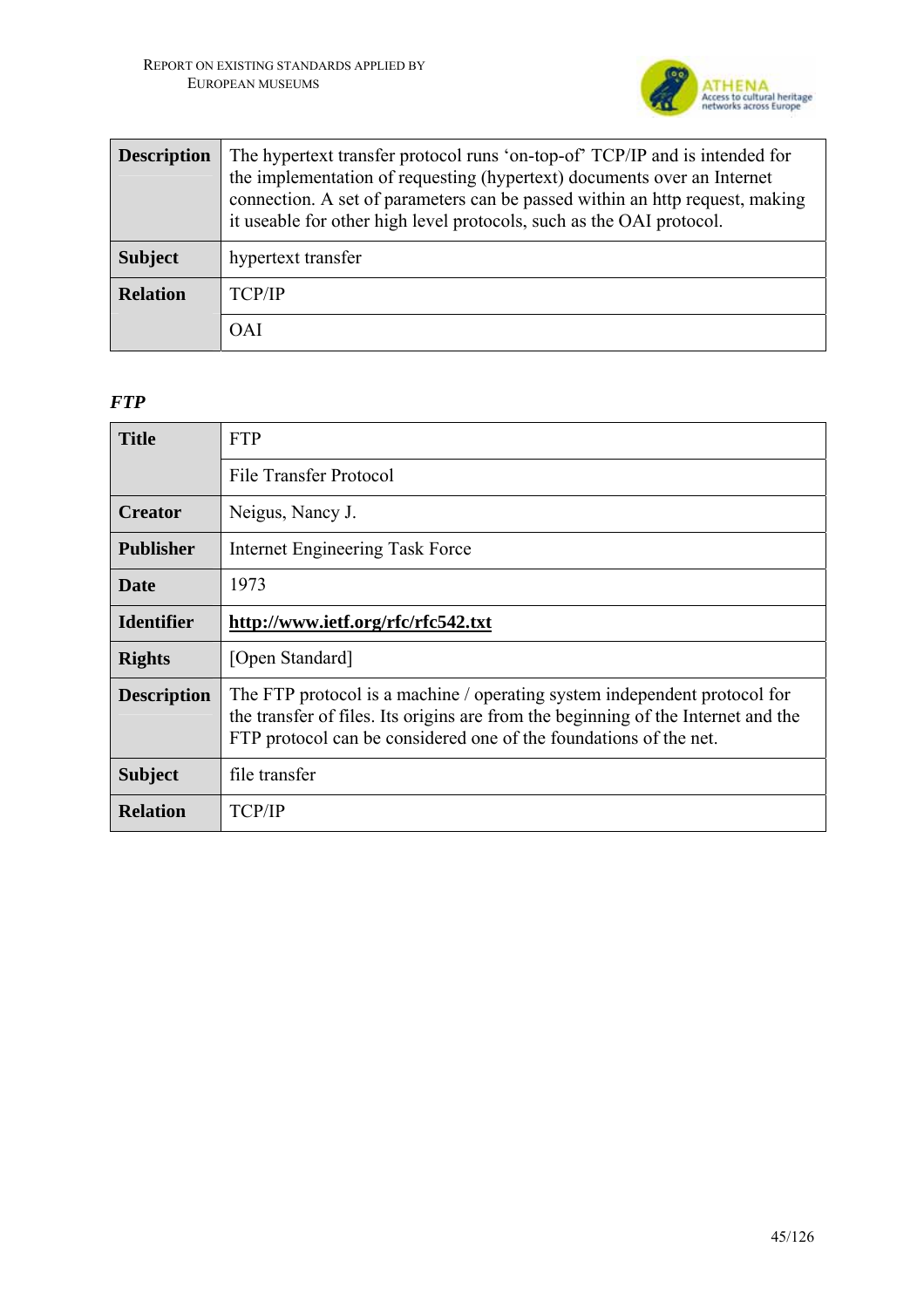

## **3.4.3 Character encoding**

| ASCII / American Sianaara Code for Information Interchange |                                                    |
|------------------------------------------------------------|----------------------------------------------------|
| <b>Title</b>                                               | <b>ASCII</b>                                       |
|                                                            | American Standard Code for Information Interchange |

#### *ASCII / American Standard Code for Information Interchange*

| <b>Creator</b>     | <b>ANSI</b>                                                                                                                                                                                                                                                                                                          |  |
|--------------------|----------------------------------------------------------------------------------------------------------------------------------------------------------------------------------------------------------------------------------------------------------------------------------------------------------------------|--|
|                    | American National Standards Institute                                                                                                                                                                                                                                                                                |  |
| <b>Publisher</b>   | <b>ANSI</b>                                                                                                                                                                                                                                                                                                          |  |
| Date               | 1967                                                                                                                                                                                                                                                                                                                 |  |
| <b>Identifier</b>  | $\lceil$ ?]                                                                                                                                                                                                                                                                                                          |  |
| <b>Rights</b>      | [Open Standard]                                                                                                                                                                                                                                                                                                      |  |
| <b>Description</b> | A 7-bit code to represent characters, such as letters and digits in computer<br>systems. The original ASCII standard was created in 1963, but was replaced<br>by its final version in 1967. The ASCII character set contains 128 different<br>characters of which 95 are 'printable' and 33 are 'control characters' |  |
| <b>Subject</b>     | character encoding                                                                                                                                                                                                                                                                                                   |  |
| <b>Relation</b>    | ISO 8859-1                                                                                                                                                                                                                                                                                                           |  |
|                    | Unicode                                                                                                                                                                                                                                                                                                              |  |

#### *ISO 8859-1 / ISO Latin 1*

| <b>Title</b>       | ISO 8859-1                                                                                                                                                                                                                                                                                                                                                                                                                                                             |  |
|--------------------|------------------------------------------------------------------------------------------------------------------------------------------------------------------------------------------------------------------------------------------------------------------------------------------------------------------------------------------------------------------------------------------------------------------------------------------------------------------------|--|
|                    | ISO Latin 1                                                                                                                                                                                                                                                                                                                                                                                                                                                            |  |
| <b>Creator</b>     | International Organisation for Standardization (ISO)                                                                                                                                                                                                                                                                                                                                                                                                                   |  |
| <b>Publisher</b>   | International Organization for Standardization (ISO)                                                                                                                                                                                                                                                                                                                                                                                                                   |  |
| <b>Date</b>        | 1998                                                                                                                                                                                                                                                                                                                                                                                                                                                                   |  |
| <b>Identifier</b>  | ISO-8859-1                                                                                                                                                                                                                                                                                                                                                                                                                                                             |  |
|                    | ECMA-94                                                                                                                                                                                                                                                                                                                                                                                                                                                                |  |
| <b>Rights</b>      | [Open Standard]                                                                                                                                                                                                                                                                                                                                                                                                                                                        |  |
| <b>Description</b> | For the representation of European languages the 95 printable characters from<br>the ASCII character set were not sufficient. To solve this problem 8 bit<br>versions were created notably by the European Computer Manufacturers<br>Association (ECMA-8) and IBM. IBM introduced different code pages for the<br>different languages. The 8-bit ECMA standard was later adopted by the<br>International Organization for Standardization (ISO) under the registration |  |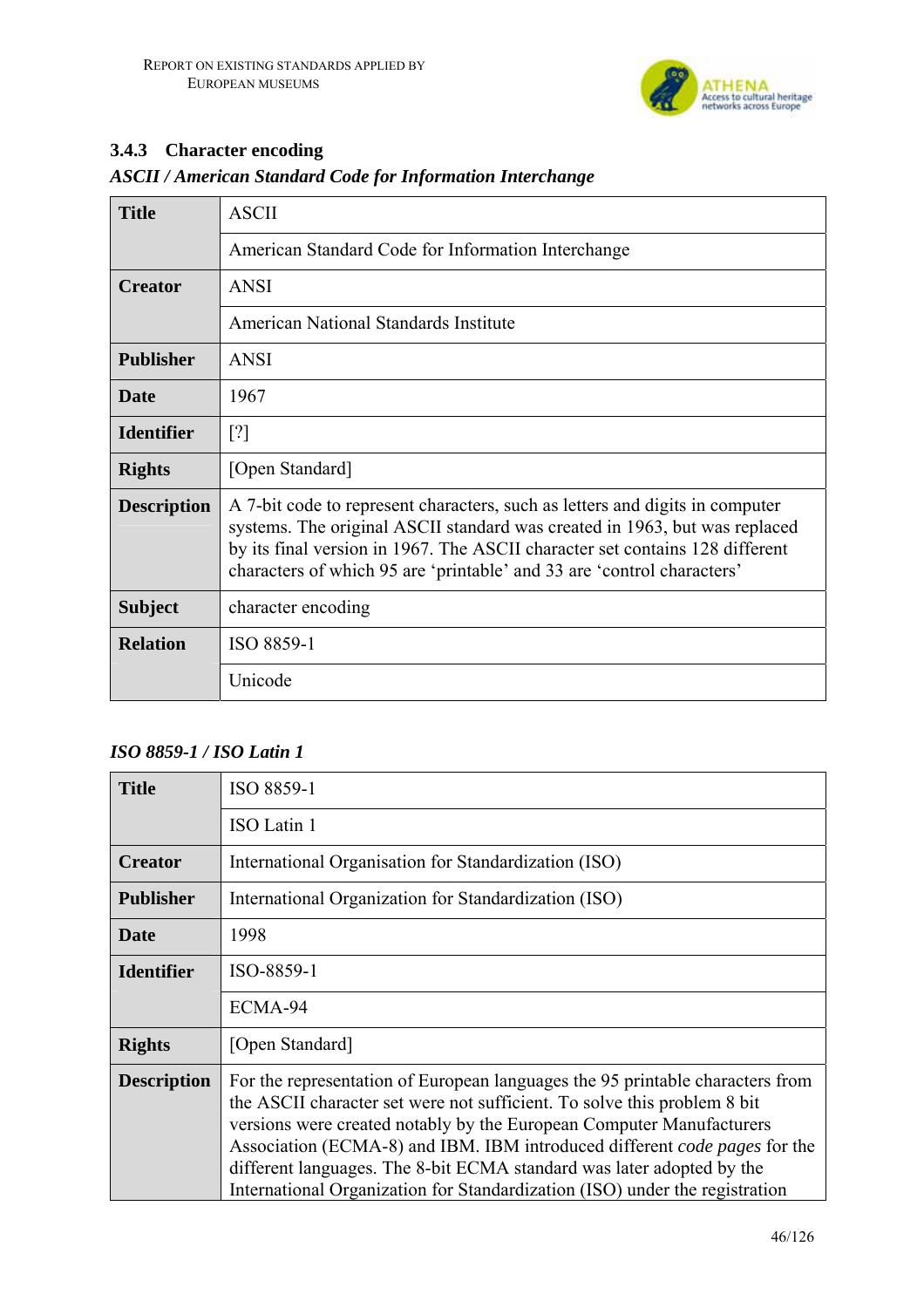

|                 | ISO-8859-1.                      |  |
|-----------------|----------------------------------|--|
| <b>Subject</b>  | character encoding               |  |
| <b>Relation</b> | <b>ASCII</b>                     |  |
|                 | Unicode                          |  |
|                 | http://www.iso.org (ISO website) |  |

#### *Unicode*

| <b>Title</b>       | Unicode                                                                                                                                                                                                                                                                                                                                                                                                                                                                                                                                                                                  |  |  |
|--------------------|------------------------------------------------------------------------------------------------------------------------------------------------------------------------------------------------------------------------------------------------------------------------------------------------------------------------------------------------------------------------------------------------------------------------------------------------------------------------------------------------------------------------------------------------------------------------------------------|--|--|
| <b>Creator</b>     | Unicode Incorporated                                                                                                                                                                                                                                                                                                                                                                                                                                                                                                                                                                     |  |  |
| <b>Publisher</b>   | International Organization for Standardization (ISO)                                                                                                                                                                                                                                                                                                                                                                                                                                                                                                                                     |  |  |
| <b>Date</b>        | 1992                                                                                                                                                                                                                                                                                                                                                                                                                                                                                                                                                                                     |  |  |
| <b>Identifier</b>  | <b>ISO/IEC 10646</b>                                                                                                                                                                                                                                                                                                                                                                                                                                                                                                                                                                     |  |  |
|                    | ECMA-94                                                                                                                                                                                                                                                                                                                                                                                                                                                                                                                                                                                  |  |  |
| <b>Rights</b>      | [Open Standard]                                                                                                                                                                                                                                                                                                                                                                                                                                                                                                                                                                          |  |  |
| <b>Description</b> | A 16-bit code to represents characters, such as letters and digits in computer<br>systems. The Unicode standard was created to overcome the limitations of 8<br>bit character sets and to form one universally usable encoding scheme for<br>characters from the Western languages, but also including non-Western<br>scripts, such as Chinese, Arabic, Cyrillic and Hebrew.<br>Version 3.0 of Unicode defines 49,194 characters. Different encoding<br>schemes exist for Unicode including the widely used variable length UTF-8<br>encoding. Unicode is the default XML character set. |  |  |
| <b>Subject</b>     | character encoding                                                                                                                                                                                                                                                                                                                                                                                                                                                                                                                                                                       |  |  |
|                    | non-Western scripts                                                                                                                                                                                                                                                                                                                                                                                                                                                                                                                                                                      |  |  |
| <b>Relation</b>    | <b>ASCII</b>                                                                                                                                                                                                                                                                                                                                                                                                                                                                                                                                                                             |  |  |
|                    | <b>XML</b>                                                                                                                                                                                                                                                                                                                                                                                                                                                                                                                                                                               |  |  |
|                    | http://www.iso.org (ISO website)                                                                                                                                                                                                                                                                                                                                                                                                                                                                                                                                                         |  |  |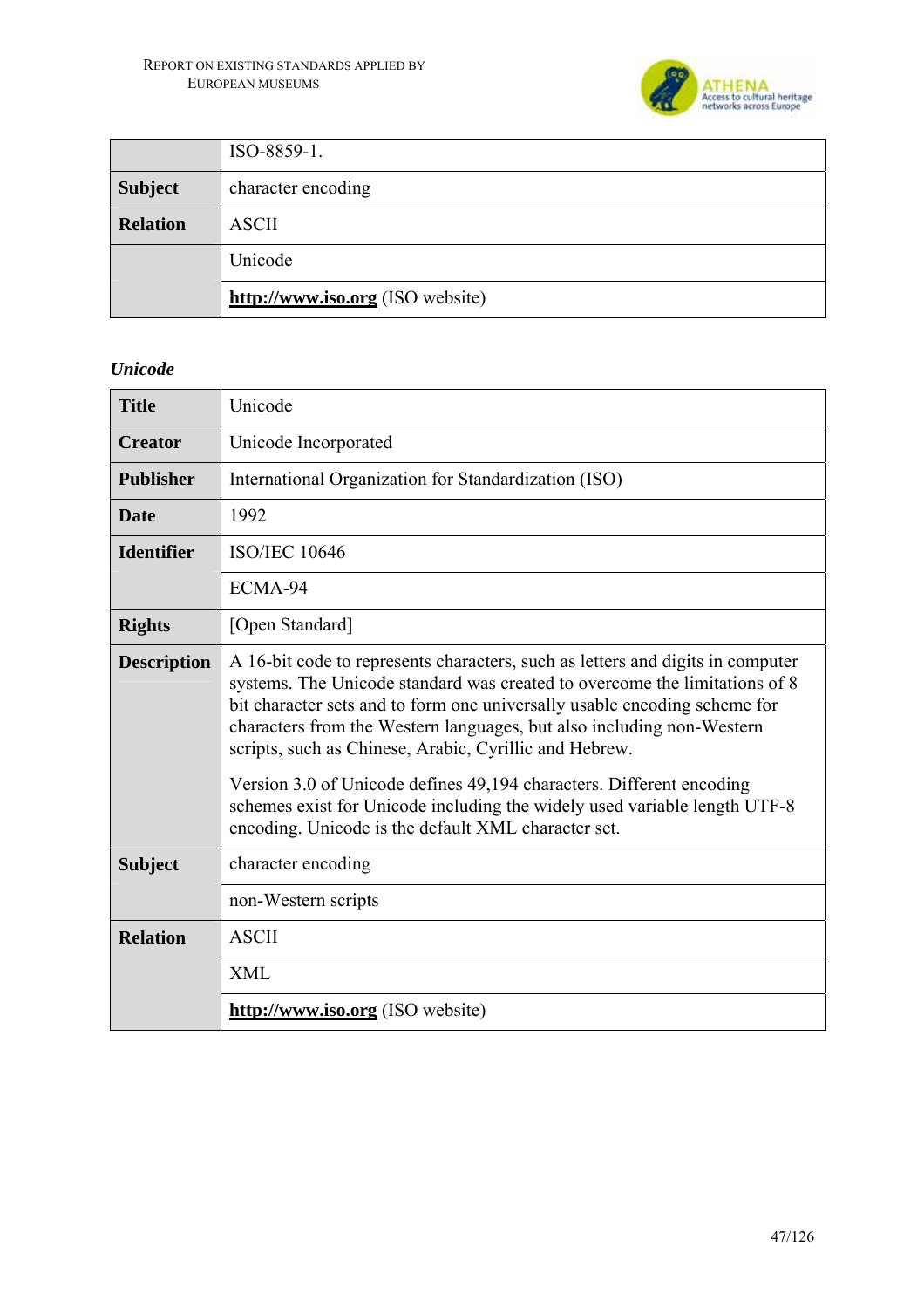

## **4. The ATHENA standards survey**

#### **4.1 How the survey was carried out**

The standards survey in the previous section gave an overview of the wide range standards that may be used in the full range of scenarios in museums in Europe. This informative role of the deliverable was thought to be of use to the ATHENA community. However the aim of the ATHENA project is to interface as closely with the requirements of Europeana as whole.

The survey questions were based on existing survey that Europeana had used when it surveyed potential content before its November 2008 launch. This included questions about a range of standards and other information which Europeana 'central' thinks is vital for the smooth operation of the Europeana portal as a whole. ATHENA was happy to accede to Europeana's request to employ a similar survey for our work.

Additional sections were added to obtain information about:

- MICHAEL collection descriptions;
- Intellectual Property practise;
- Terminology use;
- Use of commercial collections management systems;
- Aggregators other than Europeana.

The survey was divided into 10 sections:

- Content provider information:
- Collection description;
- Digital object metadata;
- Information scheme(s) (metadata);
- Intellectual Property Rights (including copyright);
- Geographic name terminology and co-ordinate standards;
- Date format and time period terminology;
- Subject terminology;
- Person and organisation terminology;
- Contributing to Europeana.

The survey was created in two versions:

- *RTF document* which allowed the use by project partners and/or distribution of the questions to content providers before using the:
- *On-line system* where project partners entered the data they had collected and allow the easier collection of data and analysis.

The rest of this section details the results of the survey.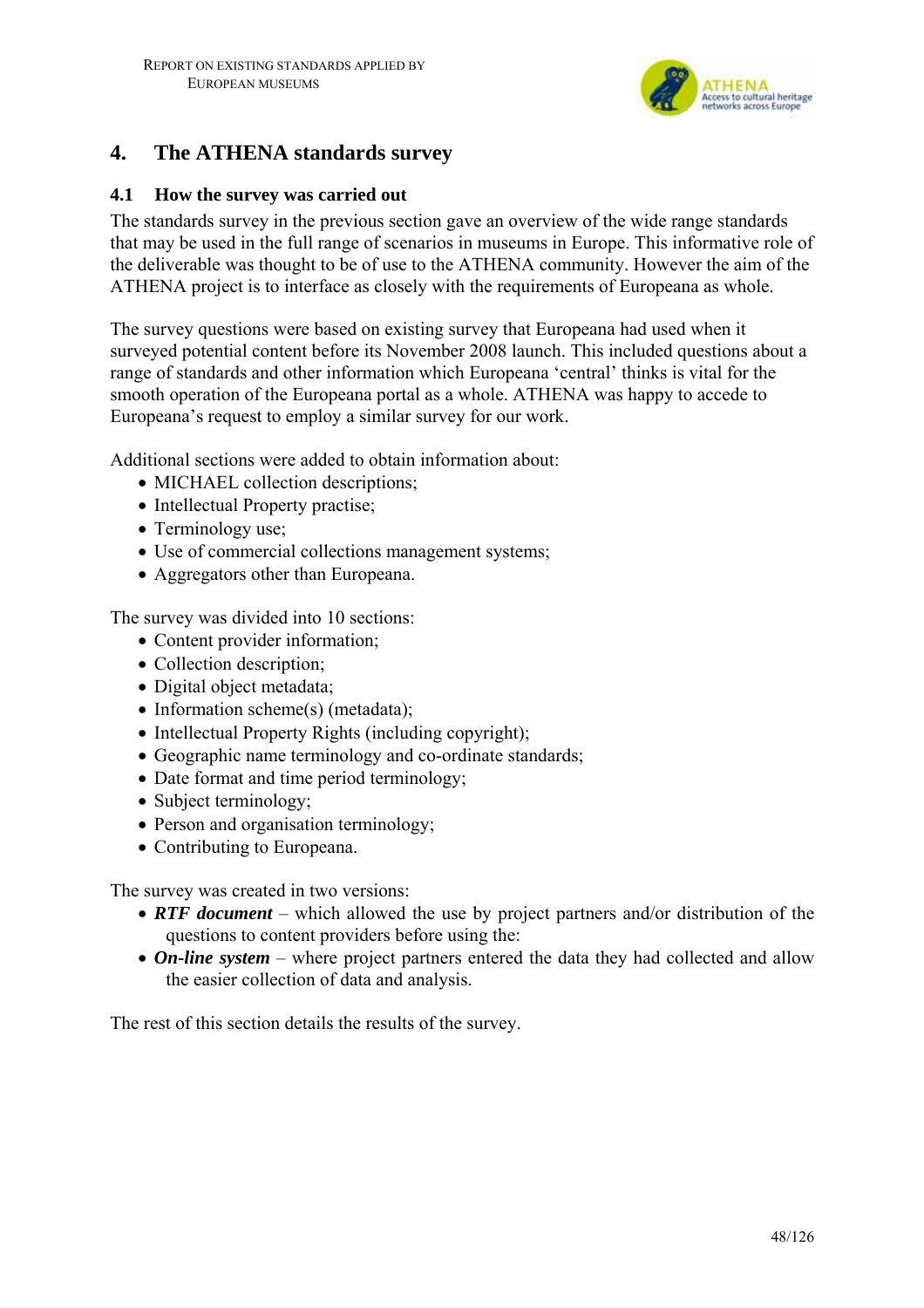

### **4.2 Provider types**

Here are the figures for the types of organisations that are represented in the survey:

| Organisation<br>type | Number of<br>organisations | (%)    |
|----------------------|----------------------------|--------|
| Museum               | 50                         | (37.6) |
| Library              | 4                          | (3.0)  |
| Archive              | 13                         | (9.8)  |
| Sound archive        | 2                          | (1.5)  |
| Aggregator           | 6                          | (4.5)  |
| ther                 | 58                         |        |

When the amount of content is looked at the following figures result:

| <b>Collection type</b> | <b>Amount of content</b> | (9/0)  |
|------------------------|--------------------------|--------|
| Museum                 | 1,599,503                | (42.1) |
| Library                | 518,685                  | (13.6) |
| Archive                | 722,247                  | (19.0) |
| Sound archive          | 50,000                   | (1.3)  |
| Aggregation            | 29,226                   | (0.7)  |
| Other                  | 653,547                  | (17.2) |
| Mixed*                 | 229,750                  | (6.0)  |

(\* Mixed collections are entries in the survey where multiple types are in the same collection.)

These figures show that the content in the ATHENA project cover all of the cultural domains, even if museums and museum collections are the significant feature. Also it should be noted that museums often hold archival and library collections in addition to purely museum collections.

Details of the 'Other' collections can be found in Appendix II. For example Greece is supplying content for a large number of regional archaeology units.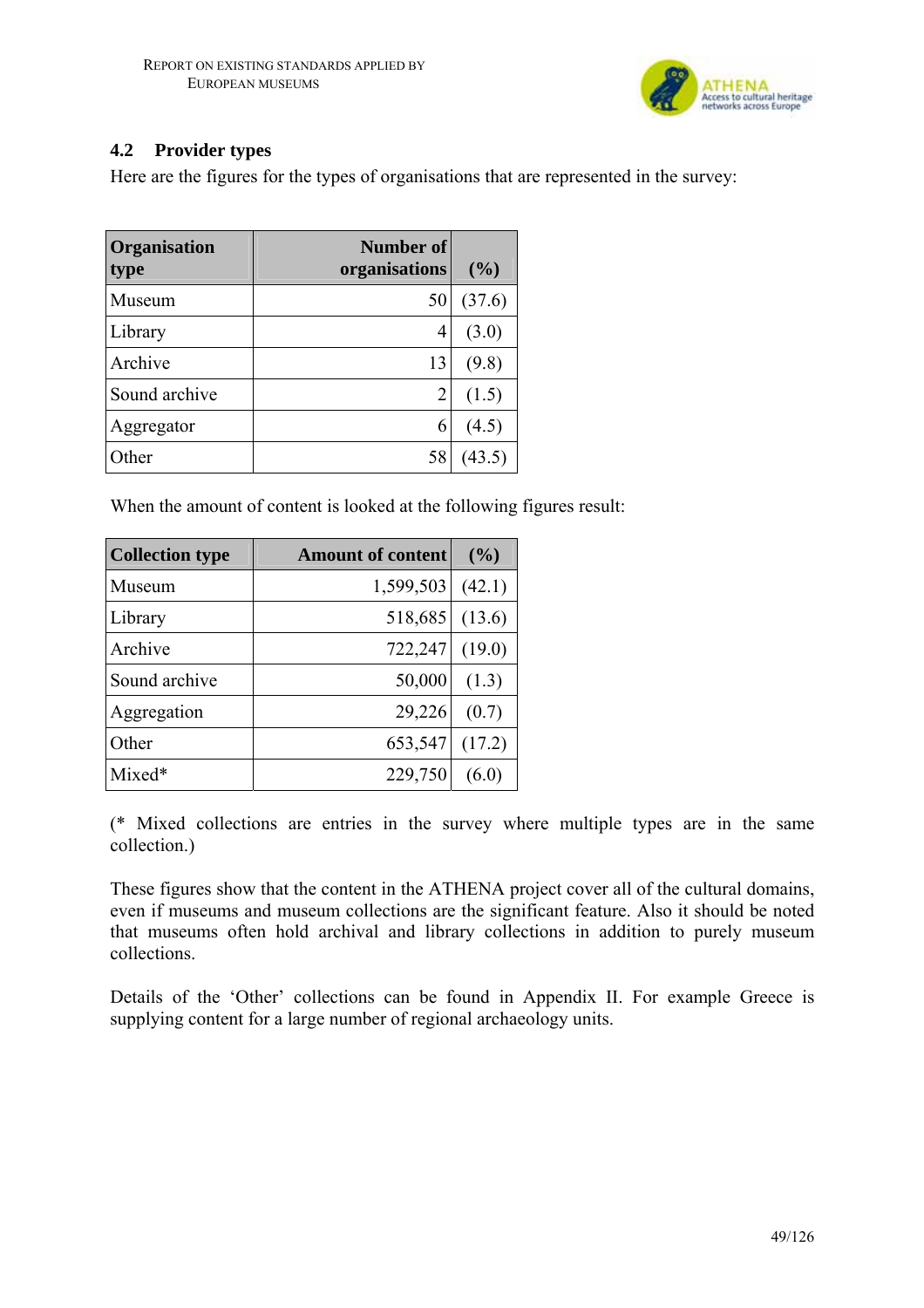

### **4.3 Collection content**

The information analysed in this section was obtained from questions 1-5 and 18-22 of the Survey. The full details of collection content surveyed can be found in Appendix II at the end of this deliverable.

#### **4.3.1 Themes**

This table shows which content themes are found in the collections in the ATHENA survey. Many collections have more than one theme. It is difficult to give accurate content numbers to the themes because of the mixed nature of many collections.

| <b>Theme</b>    | <b>Number of collections</b> |
|-----------------|------------------------------|
| Archaeology     | 56                           |
| Fine art        | 40                           |
| Local history   | 19                           |
| Religion        | 17                           |
| Decorative art  | 8                            |
| Archives        | 7                            |
| Industry        | 6                            |
| Literature      | 5                            |
| Natural science | $\overline{4}$               |
| World cultures  | 4                            |
| <b>Books</b>    | 3                            |
| Fashion         | 3                            |
| Newspapers      | 3                            |
| Textiles        | 3                            |
| Architecture    | $\overline{2}$               |
| Costume         | $\overline{2}$               |
| Magazines       | $\overline{2}$               |
| Manuscripts     | $\overline{2}$               |
| Maps            | $\overline{2}$               |

The table excludes themes that appear in only one collection and seven 'all themes' collections, for example the collections of the National Museum of Finland with 50,000 pieces of content. The top three themes are probably typical for on-line collections as a whole, particularly those from museums.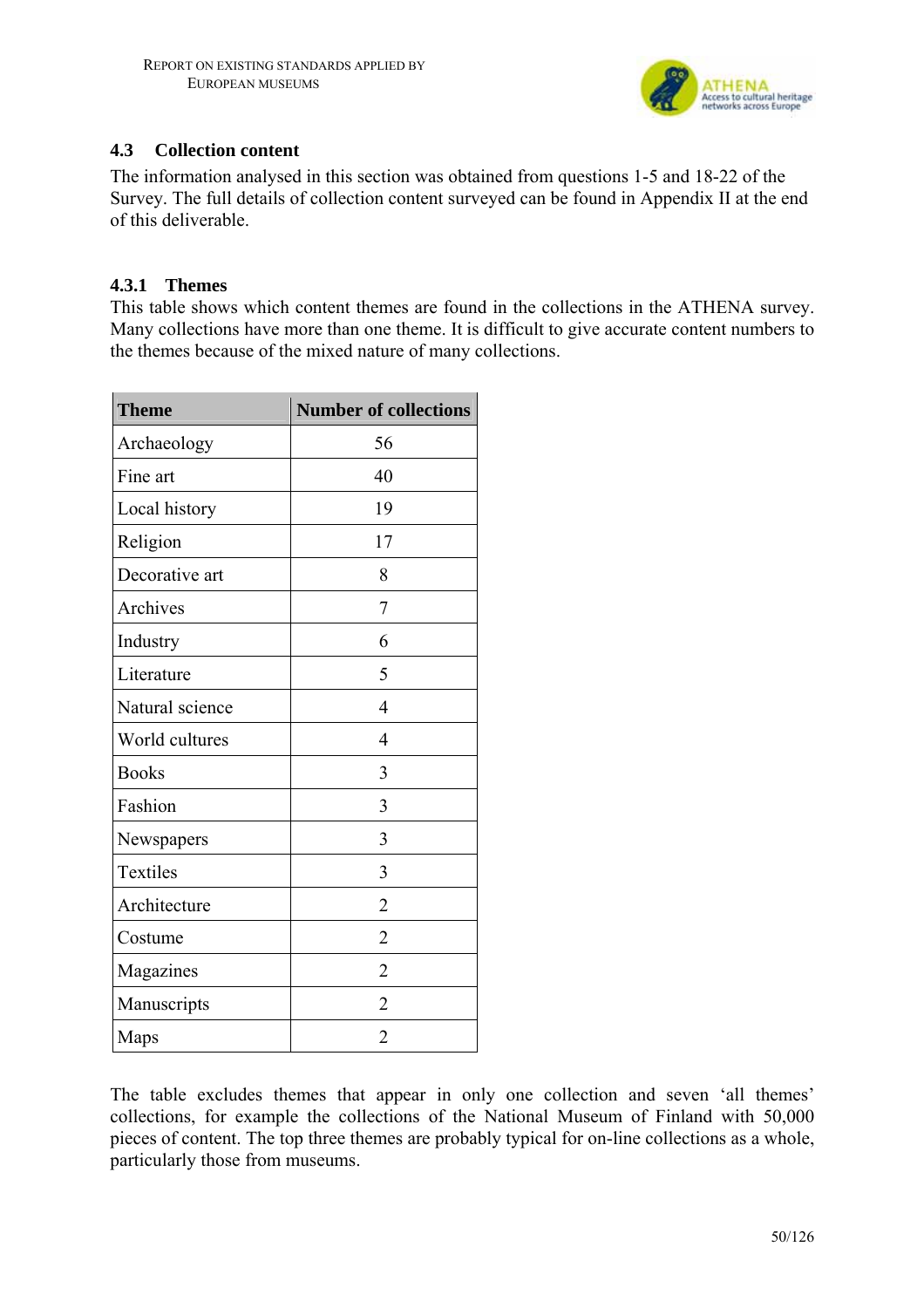

### **4.3.2 Time periods**

| <b>Centuries</b>                      | <b>Number of collections</b> |
|---------------------------------------|------------------------------|
| $20^{\text{th}}$ and $21^{\text{st}}$ | 61                           |
| $19^{th}$                             | 68                           |
| $18^{\rm th}$                         | 44                           |
| 17 <sup>th</sup>                      | 38                           |
| 16 <sup>th</sup>                      | 43                           |
| $15^{\text{th}}$                      | 42                           |
| $14^{th}$                             | 37                           |
| 13 <sup>th</sup>                      | 34                           |
| $12^{th}$                             | 32                           |
| $11^{th}$                             | 32                           |
| [Earlier]                             | 71                           |

Again these results could have been expected, reflecting the availability and survivability of material. The large number of collections before the  $11<sup>th</sup>$  century is mainly coming from archaeology units in Greece. However, even if one were to remove these collections from the survey the early content is still significant.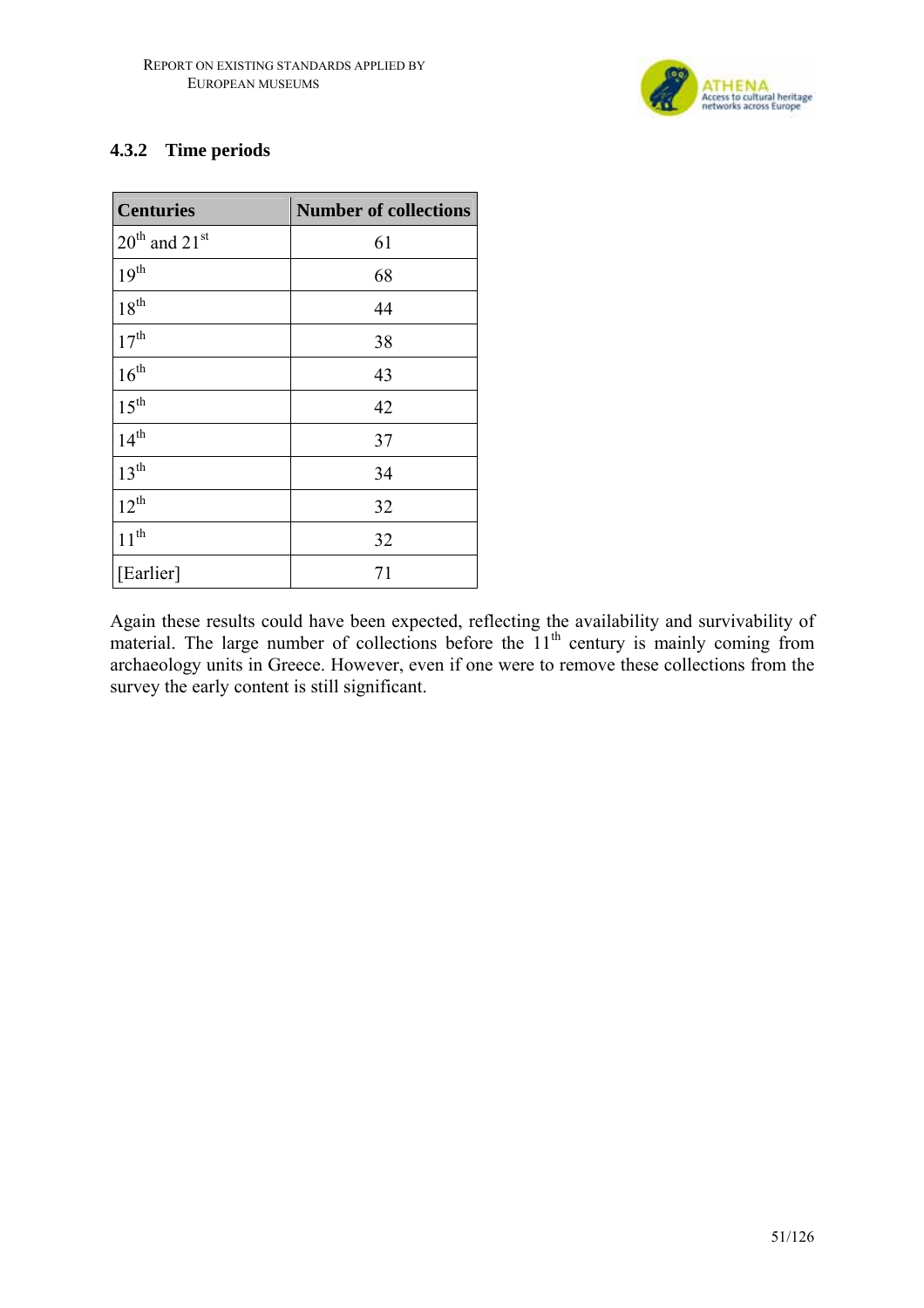

#### **4.3.3 Language**

Looking at the situation in each country where percentages for content languages are given for a collection:

| <b>Country</b><br><b>Major languages: Max-Min</b><br>$\frac{0}{0}$ |                                                  | <b>Other languages: Max-Min</b><br>$\frac{0}{0}$           |  |  |
|--------------------------------------------------------------------|--------------------------------------------------|------------------------------------------------------------|--|--|
| Belgium                                                            | Dutch: 100-25<br>French: 100-65                  | English: 5<br>German: 5                                    |  |  |
| Estonia                                                            | Estonian: 85                                     | English: 5<br>German: 5<br>Russian: 5                      |  |  |
| Finland                                                            | Finnish: 100-60<br>Swedish: 60-40                | English [?]<br>Latin $[?]$                                 |  |  |
| France                                                             | French: 100                                      | [some other and regional]<br>languages]                    |  |  |
| Germany                                                            | German: 100                                      |                                                            |  |  |
| Greece                                                             | Greek: 100-90<br>English: 100-2<br>French: 100-1 | German: 5<br>Hebrew: 1<br>Latin: 3<br>Ottoman Turkish: 2   |  |  |
| Hungary                                                            | Hungarian: 100                                   |                                                            |  |  |
| <b>Israel</b>                                                      | English: 60<br>German: 90<br>Hebrew: 40-10       | Aramaic: [?]<br>French: [?]<br>Latin: $[?]$                |  |  |
| Italy                                                              | Italian: 100-70                                  | 'Other': $30$                                              |  |  |
| Romania                                                            | Romanian: 100-90<br>Latin: 95-94                 | French 10-2<br>German: 5-2<br>Hungarian: 2                 |  |  |
| Slovenia                                                           | Slovenian: 100<br>English: 100                   |                                                            |  |  |
| Sweden                                                             | Swedish: 100-60                                  | English: [?]<br>German: [?]<br>French: [?]<br>Spanish: [?] |  |  |
| United<br>Kingdom                                                  | English: 100                                     |                                                            |  |  |

The major languages reflect the historical environment under which content was created rather than a 'mission' to supply content in multiple languages to current users. This explains:

- *Belgium* The bilingual nature of the country;
- **Finland** There is a large Swedish-speaking minority and the numbers are due to a collection of newspapers;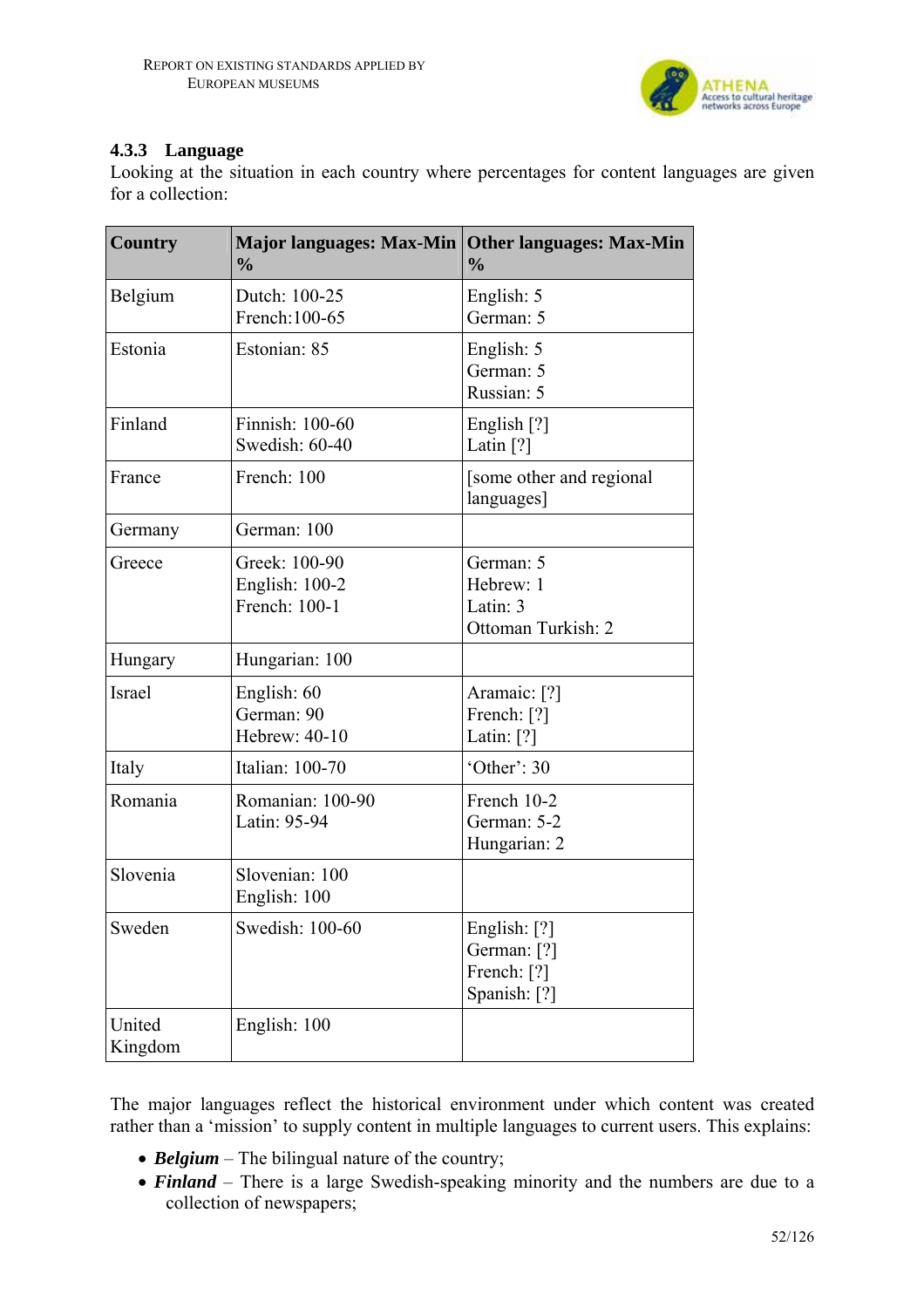

- *Greece* The high figures for English and French are from only one multilingual collection;
- *Israel* Much of the content is archival material written by German speakers. English was the language of administration between the two world wars
- *Romania* Latin was used extensively in mediaeval times;
- *Slovenia* The high English figure is because of a natural science database having animal names in English.

Languages other than the principle ones of a country are present in the sample surveyed. However this still probably is the result of the content itself.

#### **4.4 MICHAEL system use**

Questions 24-27 of the ATHENA survey asked if a collection was described in the  $MICHAEL<sup>1</sup>$  system and if it was not in MICHAEL why. The section also looked for other sources for collection description.

### **4.4.1 Description present in MICHAEL**

21 of the collections surveyed are described in the MICHAEL system. This is 14.5% of the collections.

### **4.4.2 Reasons why no description in MICHAEL**

The table below gives an overview of the reasons why collections are not described in MICHAEL:

| <b>Reason</b>                                              | <b>Number of collections:</b><br>$\frac{6}{9}$ |
|------------------------------------------------------------|------------------------------------------------|
| No MICHAEL national instance in my country                 | $30:25.0\%$                                    |
| Description is being written (will be on MICHAEL<br>later) | $31:25.8\%$                                    |
| Collection is described elsewhere.                         | $8:6.7\%$                                      |
| Other reason                                               | $53:44.2\%$                                    |

Where 'Other reason' was given as an answer basically three reasons were given:

- Not involved in MICHAEL project;
- No collection description available;
- Only part of the collection is on MICHAEL.

Eight collections are described in places other than in the MICHAEL system. These are:

 $\overline{a}$ 

<sup>1</sup> See: **http://www.michael-culture.org**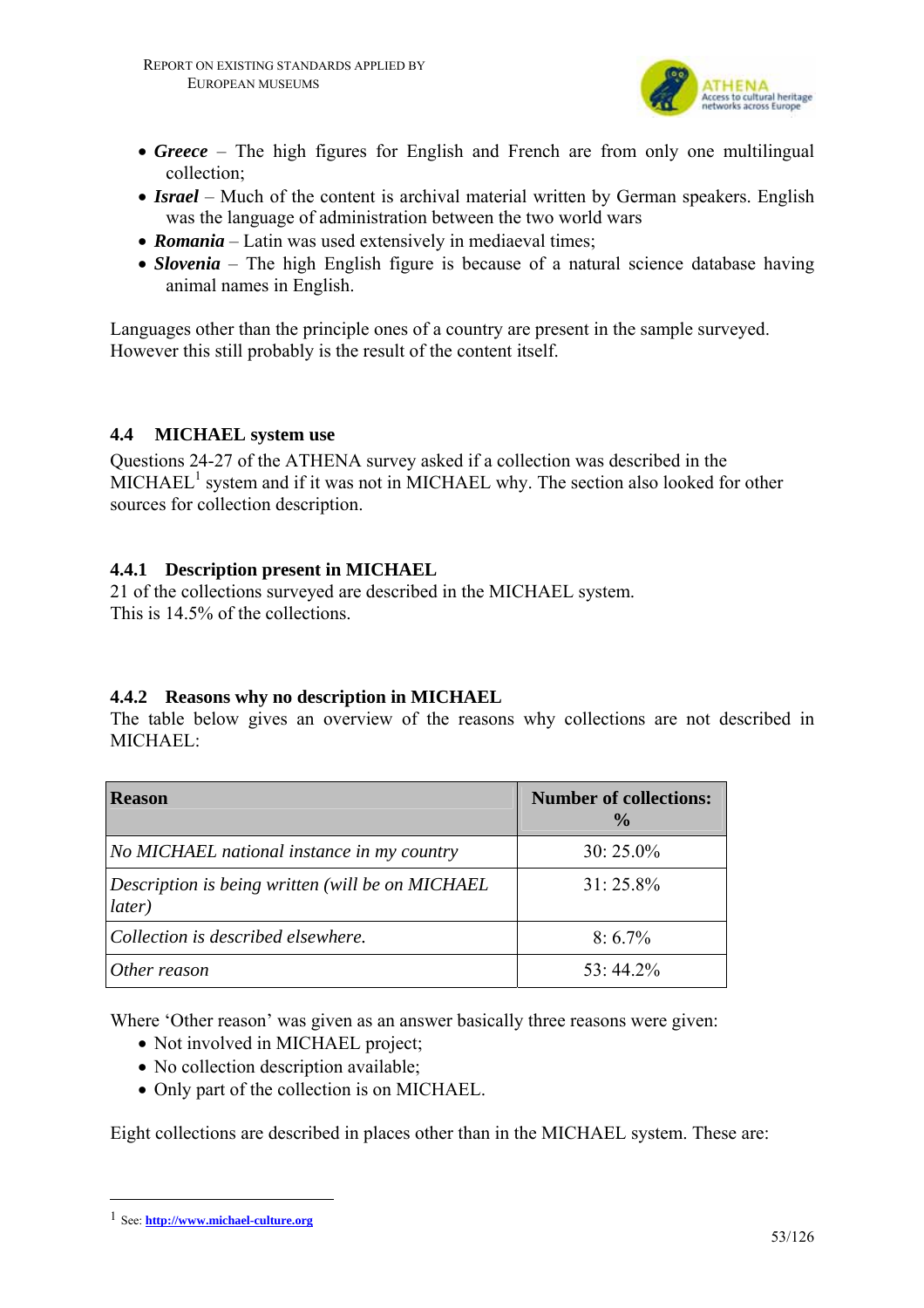

- National Hellenic Research Foundation: **http://www.eie.gr**; National Documentation Center: **http://www.ekt.gr**;
- Own website: **http://www.statensarkiv.se/default.aspx?id=7550&refid=1132**; Swedish National Archival database: **http://www.nad.ra.se/archive\_index.aspx?id=99cdf394-4ea4-4284-8b02 f1cd625c41f9&s=Balder;**
- **http://www.key-to-nature.net/wiki/Database\_of\_Invertebrate\_Pictures\_(PMSL)**;
- **http://www.numerique.culture.fr**;
- "*Collection described in our integrated museum system*" [3 collections from same organisation].

#### **4.5 Digital object metadata**

Questions 28-41 in the ATHENA survey dealt with the different types of media types in a collection. [At this time information for 84 collections has been collected].

#### **4.5.1 Text objects**

| <b>Text type</b> | <b>Number of collections: %</b> |
|------------------|---------------------------------|
| [All types]      | $42:52.4\%$                     |
|                  |                                 |
| <b>PDF</b>       | $16:19.0\%$                     |
| Word             | $15:17.9\%$                     |
| <b>XML</b>       | $14:16.7\%$                     |
| <b>HTML</b>      | $12:14.3\%$                     |
| Plain text       | $8:9.5\%$                       |
| <b>RTF</b>       | $3:3.6\%$                       |
| DjVu             | $1:1.2\%$                       |
| SGML             | $1:1.2\%$                       |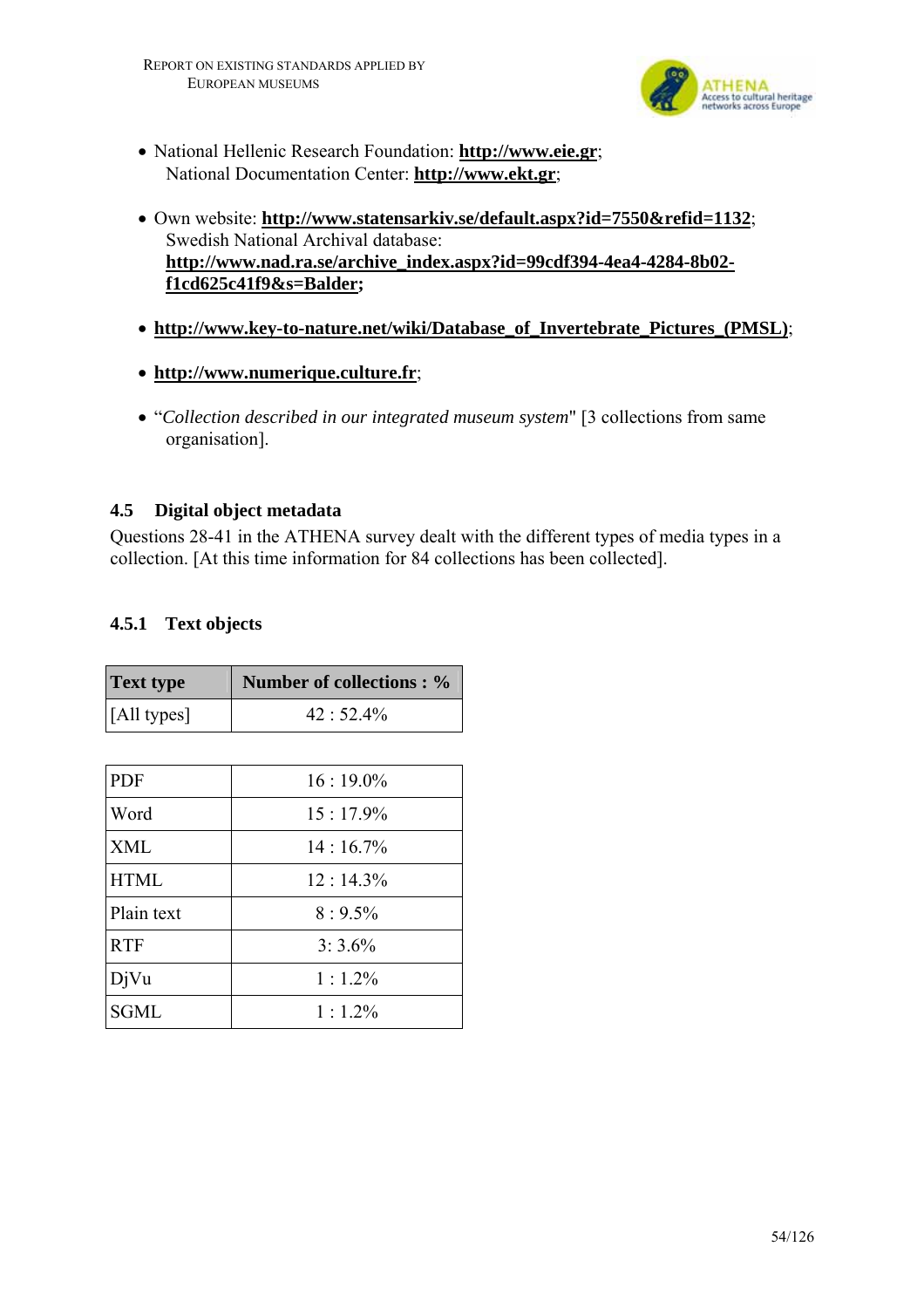

## **4.5.2 Image objects**

| <b>Image type</b>           | <b>Number of collections: %</b> |
|-----------------------------|---------------------------------|
| [All types]                 | 78: 92.9%                       |
|                             |                                 |
| <b>JPEG</b>                 | 78: 92.9%                       |
| <b>TIFF</b>                 | $40 \div 47.6\%$                |
| <b>GIF</b>                  | $5:6.0\%$                       |
| <b>BMP</b>                  | $4:4.8\%$                       |
| <b>PNG</b>                  | $2:2.4\%$                       |
| DjVu                        | $1:1.2\%$                       |
| <b>RAW</b>                  | $1:1.2\%$                       |
| <b>IMGF</b><br>(by XLimage) | $1:1.2\%$                       |

## **4.5.3 Audio objects**

| <b>Audio type</b>   | <b>Number of collections:</b> % |
|---------------------|---------------------------------|
| $\vert$ [All types] | $9:10.7\%$                      |
|                     |                                 |
| MP3                 | $9:10.7\%$                      |
| <b>WAV</b>          | $6:7.1\%$                       |
| WMA                 | $2 \cdot 24\%$                  |
|                     |                                 |

| W NIA   | $\angle$ : $\angle$ .4% |
|---------|-------------------------|
| AIFF    | $1:1.2\%$               |
| MPG     | $1:1.2\%$               |
| AudioCD | $1:1.2\%$               |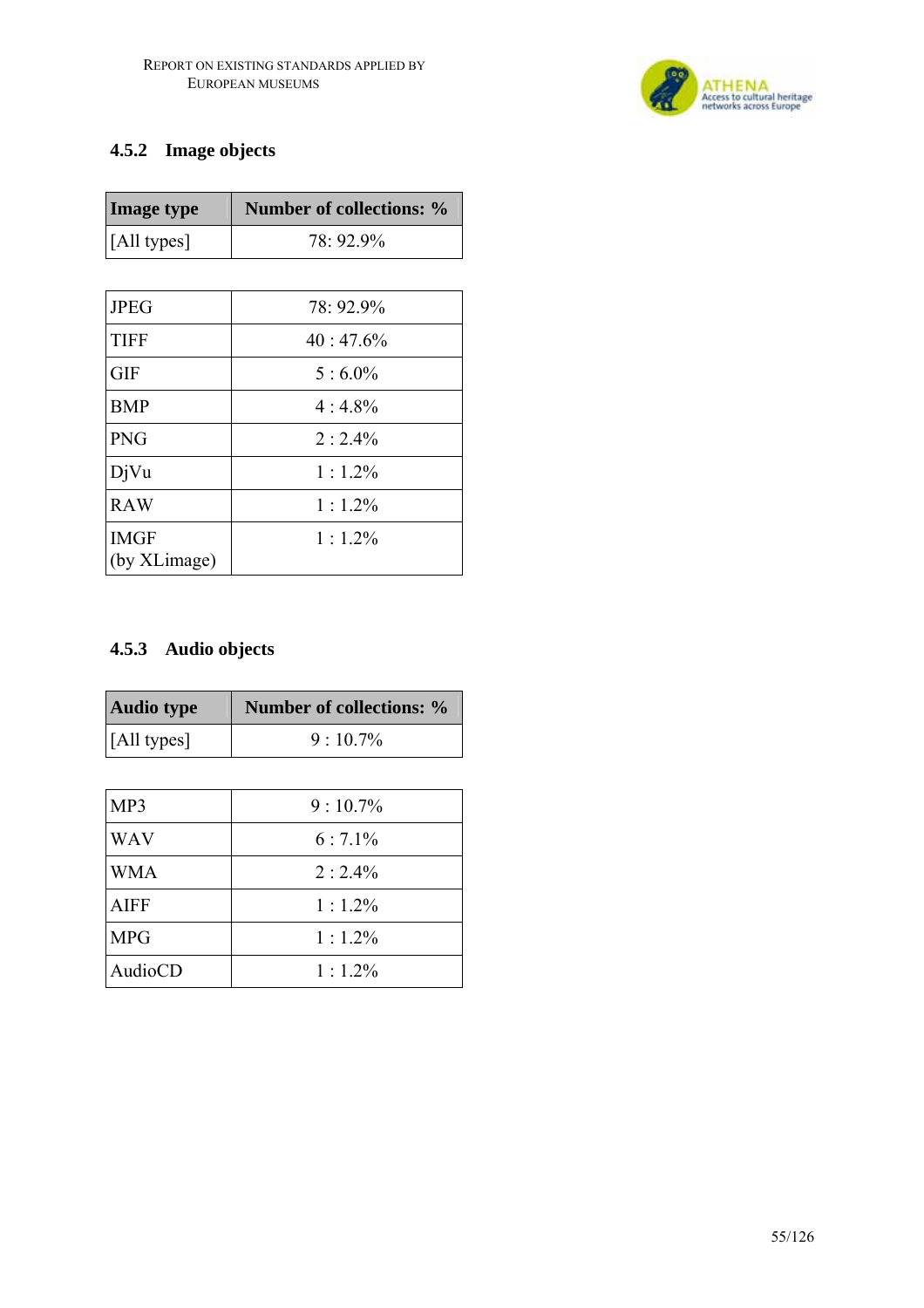

### **4.5.4 Video objects**

| <b>Video type</b>               | <b>Number of collections:</b><br>$\frac{0}{0}$ |
|---------------------------------|------------------------------------------------|
| [All types]                     | $12:14.3\%$                                    |
|                                 |                                                |
| <b>MPG</b>                      | $7:8.3\%$                                      |
| <b>AVI</b>                      | $6:7.1\%$                                      |
| <b>FLV</b> (Flash Video Format) | $6:7.1\%$                                      |
| MOV (Quicktime)                 | $4:4.8\%$                                      |
| MP4                             | $3:3.6\%$                                      |
| WMV (Windows Media<br>Video)    | $3:3.6\%$                                      |
| SWF (Flash Movie)               | $2:2.4\%$                                      |
| DVD Video                       | $1 \cdot 12\%$                                 |

### **4.5.5 Other digital types**

Only two other media types appear in the survey (in one collection each):

- *Web animations (linear and interactive) virtual objects in QuicktimeVR format*
- *42 exceptional objects from the archaeology department have been photographed in the round and can be turned as a 360 degree object generated by Modelweaver v2.00. (pending permission).*

#### **4.5.6 Analysis of results**

The digital content surveyed is dominated by still images and texts. There are some video and audio but they appear in much fewer numbers of collections and probably as even fewer numbers of digital objects. There are a very small number of other media types. Why is this? A number of factors spring to the authors' mind:

- Text (books, manuscripts and other forms) and still images (photographs, paintings, and prints) have been existence in their analogue forms for a considerably longer time than audio and video. Therefore there are much more of them existing to be digitised;
- Audio and video are more expensive to create and deliver over the Internet;
- IPR management issues are more difficult to deal with for audio and video.

The standards being used are no surprise. They the standards that a commonly recommended for use with the various media types. See the *Conclusions* for a suggested best practise guide.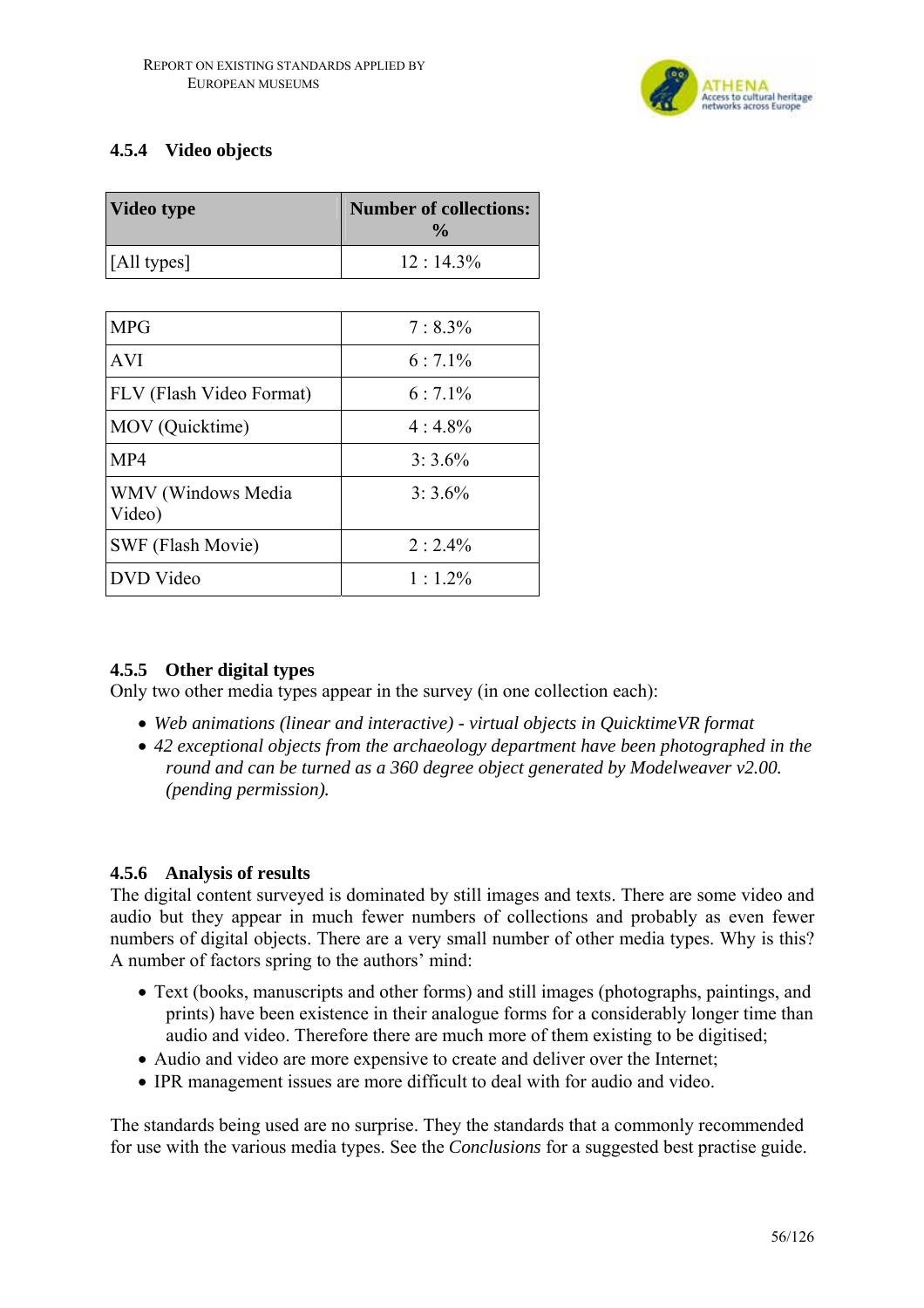

#### **4.6 Information schemes (metadata)**

#### **4.6.1 Metadata types**

The data for this section was obtained from questions 42-45 in the Survey. The table below shows how many provider organisations use which information schemes (metadata). The schemes have be arranged by 'domain audience'. Note that where a scheme does not appear in answers to the survey it is not included in the table. Note where there are multiple collections from the same organisation, using the same schemes, they only contribute once to the table.

|                            |                 |                  |                  |                  | <b>Provider Type</b> |                  |                  |
|----------------------------|-----------------|------------------|------------------|------------------|----------------------|------------------|------------------|
| Standard [domain audience] | $\overline{AB}$ | Museums          | Libraries        | Archives         | Sound Archive        | Aggregators      | <b>Other</b>     |
| <b>Museum</b>              |                 |                  |                  |                  |                      |                  |                  |
| <b>CDWA</b>                | $\mathbf{1}$    | 1                | $\boldsymbol{0}$ | $\boldsymbol{0}$ | $\boldsymbol{0}$     | $\boldsymbol{0}$ | $\boldsymbol{0}$ |
| museumdat                  | 4               | 4                | $\boldsymbol{0}$ | $\boldsymbol{0}$ | $\boldsymbol{0}$     | $\boldsymbol{0}$ | $\boldsymbol{0}$ |
| <b>Object ID</b>           | $\sqrt{ }$      | 6                | $\boldsymbol{0}$ | $\boldsymbol{0}$ | $\boldsymbol{0}$     | $\mathbf{1}$     | $\boldsymbol{0}$ |
| <b>SPECTRUM</b>            | 15              | 13               | $\boldsymbol{0}$ | $\overline{2}$   | $\boldsymbol{0}$     | $\mathbf{1}$     | $\mathbf 1$      |
| <b>Archive</b>             |                 |                  |                  |                  |                      |                  |                  |
| <b>EAD</b>                 | 4               | $\mathbf{1}$     | $\overline{2}$   | $\overline{2}$   | 1                    | $\overline{2}$   | $\mathbf{1}$     |
| ISAD(G)                    | 6               | $\overline{3}$   | $\mathbf{1}$     | 5                | $\mathbf{1}$         | $\mathbf{1}$     | $\mathbf{1}$     |
| Library                    |                 |                  |                  |                  |                      |                  |                  |
| <b>MARC</b>                | 6               | $\overline{2}$   | $\overline{2}$   | $\boldsymbol{0}$ | $\boldsymbol{0}$     | $\overline{2}$   | $\boldsymbol{0}$ |
| <b>METS</b>                | $\mathbf{1}$    | $\boldsymbol{0}$ | $\mathbf{1}$     | $\boldsymbol{0}$ | $\boldsymbol{0}$     | $\boldsymbol{0}$ | $\boldsymbol{0}$ |
| <b>MODS</b>                | $\mathfrak{Z}$  | 1                | $\mathbf{1}$     | $\boldsymbol{0}$ | $\boldsymbol{0}$     | $\mathbf{1}$     | $\boldsymbol{0}$ |
| <b>General heritage</b>    |                 |                  |                  |                  |                      |                  |                  |
| <b>CIDOC-CRM</b>           | $\overline{9}$  | $3\vert$         | $1\vert$         | $\overline{2}$   | 0                    | $\overline{2}$   | $\vert 4 \vert$  |
| <b>VRA</b>                 | $\mathbf{1}$    | $\mathbf{1}$     | $\overline{0}$   | $\overline{0}$   | $\overline{0}$       | $\boldsymbol{0}$ | $\boldsymbol{0}$ |
| <b>Resource Discovery</b>  |                 |                  |                  |                  |                      |                  |                  |
| <b>Dublin Core</b>         | 22              | 10               | $\overline{3}$   | 5 <sup>1</sup>   | $\overline{2}$       | $\overline{4}$   | 7                |
|                            |                 |                  |                  |                  |                      |                  |                  |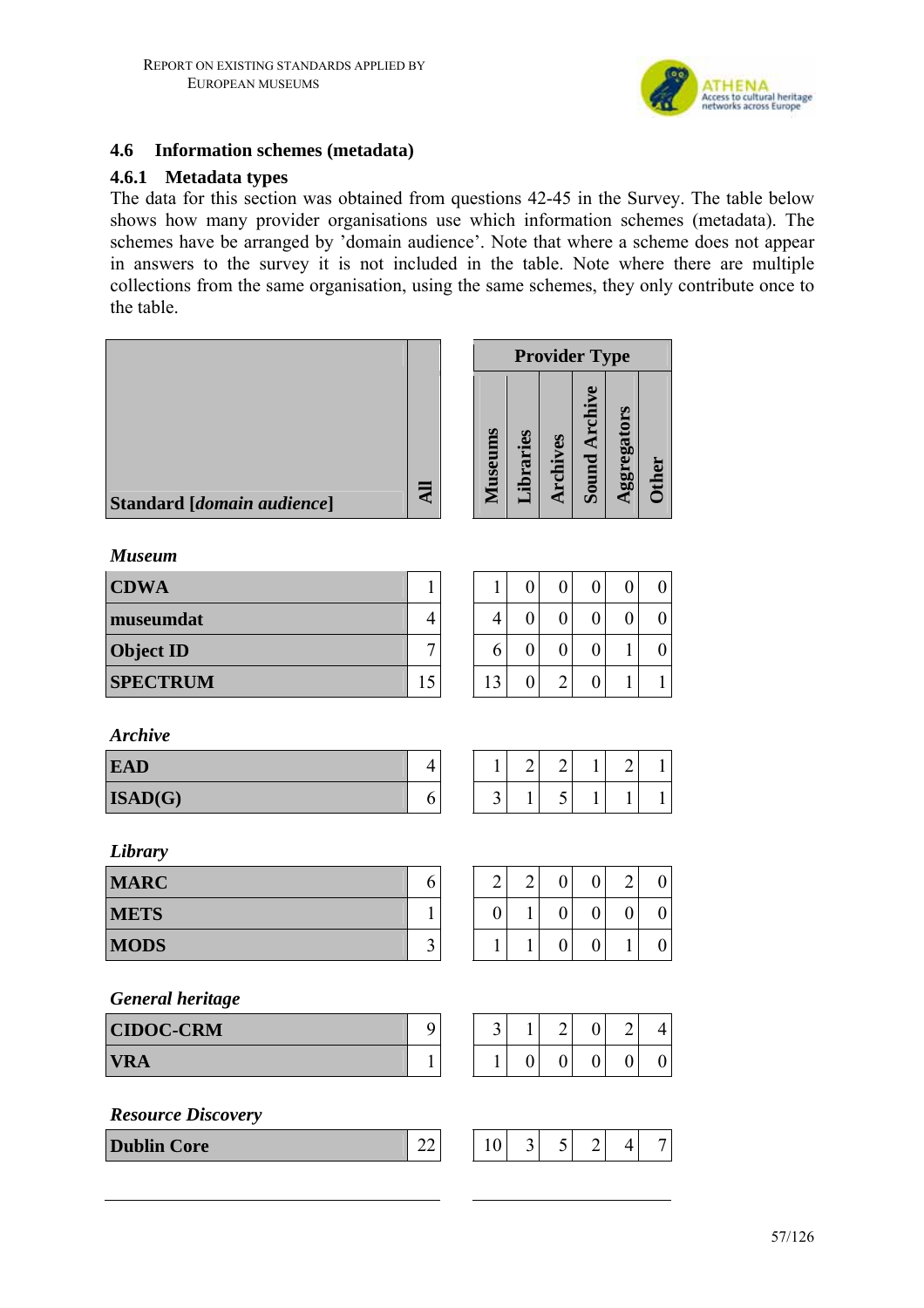

**Other** [mostly in-house or national]  $\begin{bmatrix} 23 \end{bmatrix}$ 

|--|--|--|--|--|--|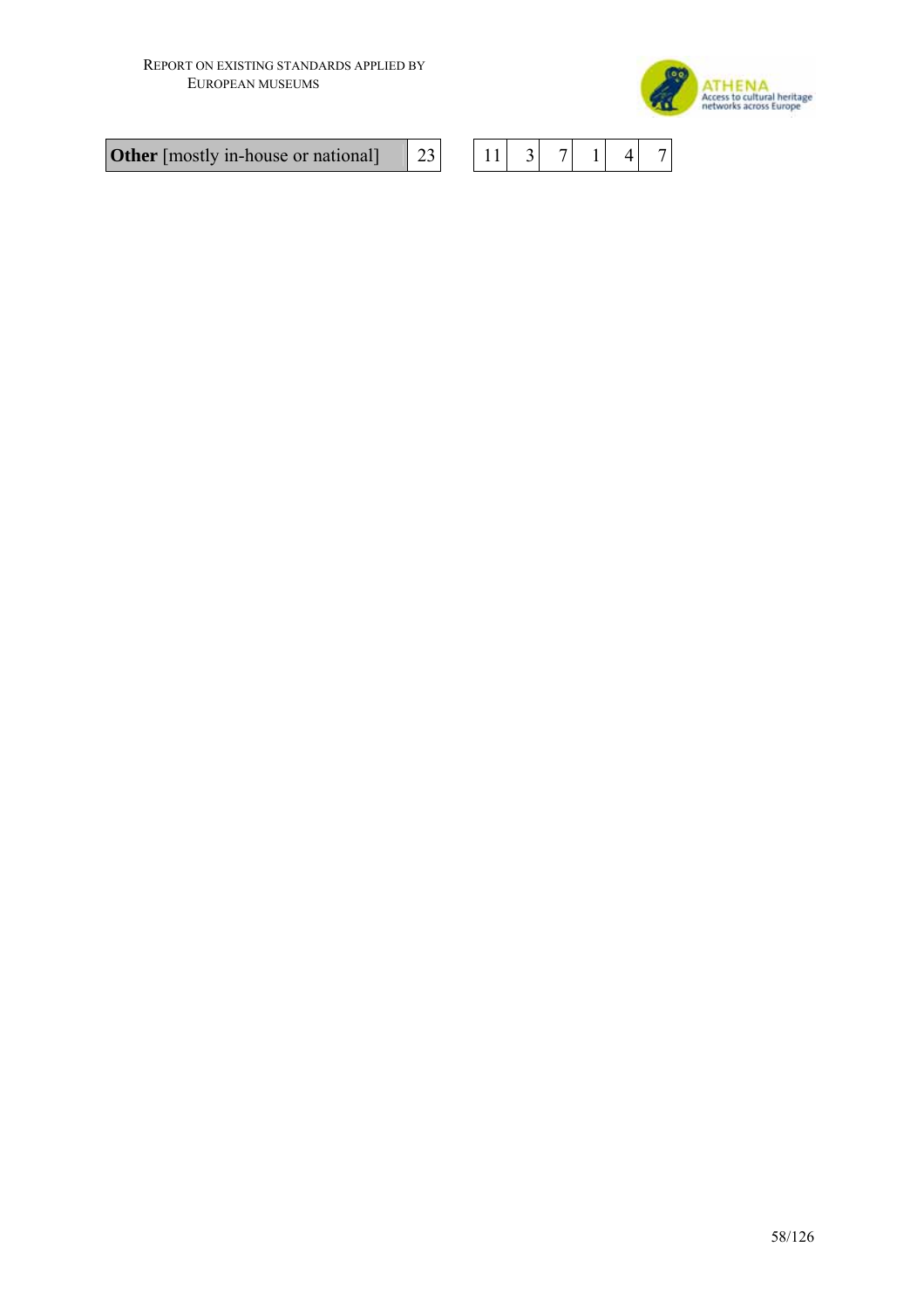

#### **4.6.2 Metadata conclusions**

Arranging the table by standard domain audience has revealed some interesting things about the cross-domain use standards:

• *Museum metadata standards are not much used by the other domains.* 

Libraries and sound archives do not use any, while archives, aggregators and 'others' use a limited number. Is this because libraries and archives tend not to hold museumtype collections, with the need to fully describe all the different relationships between entities that a museum has to?

• *Museums use other domain metadata standards.* 

Looking at the collections where this was the case showed that they were library or archive collections that were held at museums. This suggests that museums will use the appropriate standard for the type of collection.

• *Dublin Core is a popular metadata scheme*.

This scheme has been fashionable over the last few years for public access to cultural material. The challenge a Dublin Core-based system is whether it can support the rich nature of museum data as exemplified by the museum domain standards. At a first glance it does not seem to do this task.

• *A significant number of museums (and organisations from other domains) use an inhouse developed metadata schemes.*

This is difficulty for automated ingestion of cultural data by Europeana (see next section also).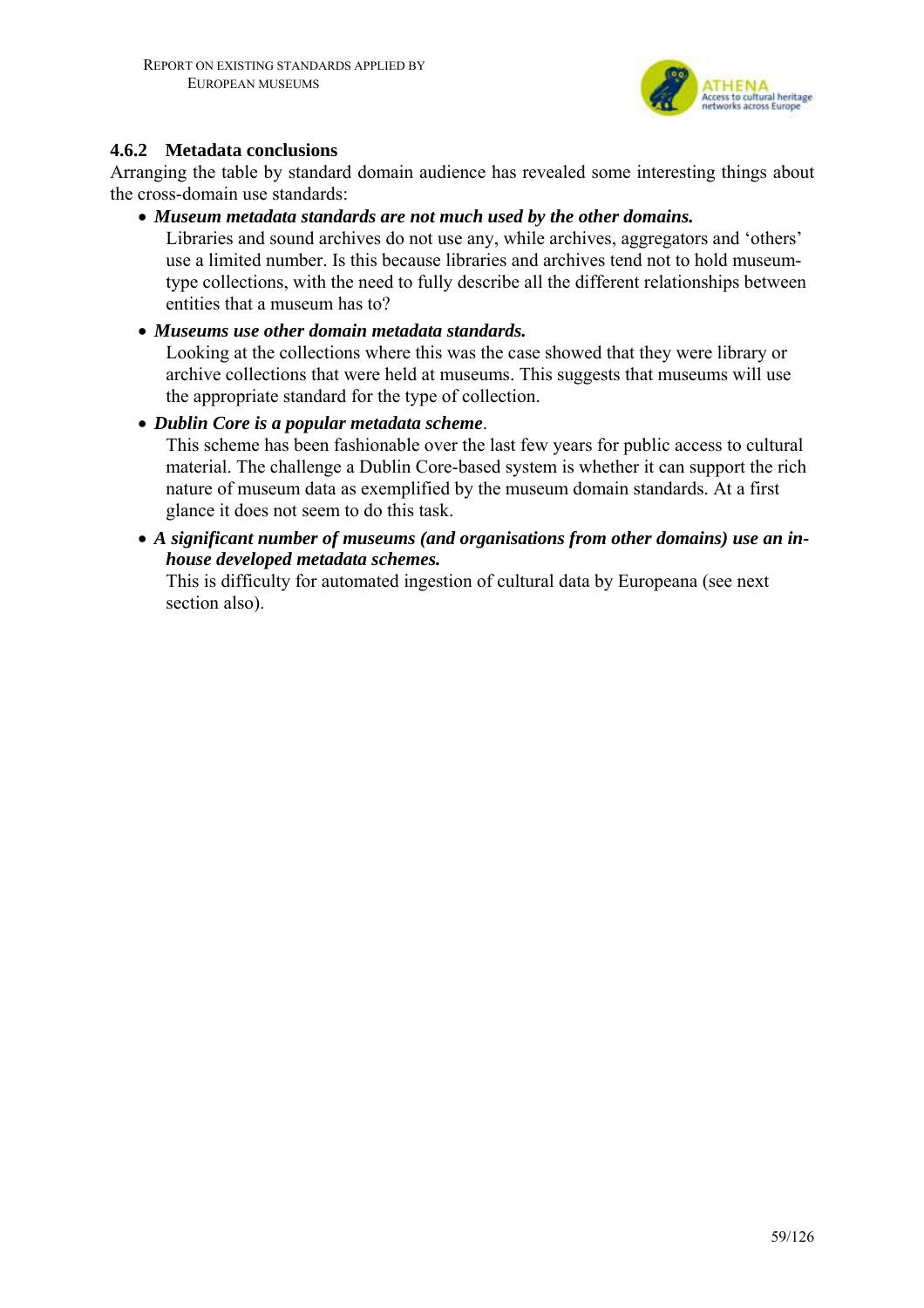

#### **4.6.3 Standard adaption**

Here are the figures for metadata scheme adaption:

| Standard [domain audience] | Organisations using scheme | <b>Increases and Separate Scheme</b> |
|----------------------------|----------------------------|--------------------------------------|
| <b>Museum</b>              |                            |                                      |
| <b>CDWA</b>                | $\mathbf{1}$               | $\boldsymbol{0}$                     |
| museumdat                  | 4                          | 1                                    |
| <b>Object ID</b>           | 7                          | 3                                    |
| <b>SPECTRUM</b>            | 15                         | 4                                    |
| <b>Archive</b>             |                            |                                      |
| <b>EAD</b>                 | $\overline{4}$             | 3                                    |
| ISAD(G)                    | 6                          | $\mathbf{1}$                         |
| Library                    |                            |                                      |
| <b>MARC</b>                | 6                          | 5                                    |
| <b>METS</b>                | 1                          | $\pmb{0}$                            |
| <b>MODS</b>                | 3                          | $\overline{c}$                       |
| <b>General heritage</b>    |                            |                                      |
| <b>CIDOC-CRM</b>           | 9                          | 7                                    |
| <b>VRA</b>                 | 1                          | $\boldsymbol{0}$                     |
| <b>Resource Discovery</b>  |                            |                                      |
| <b>Dublin Core</b>         | 22                         | 14                                   |
|                            |                            |                                      |
| <b>TOTAL</b>               | 79                         | 40                                   |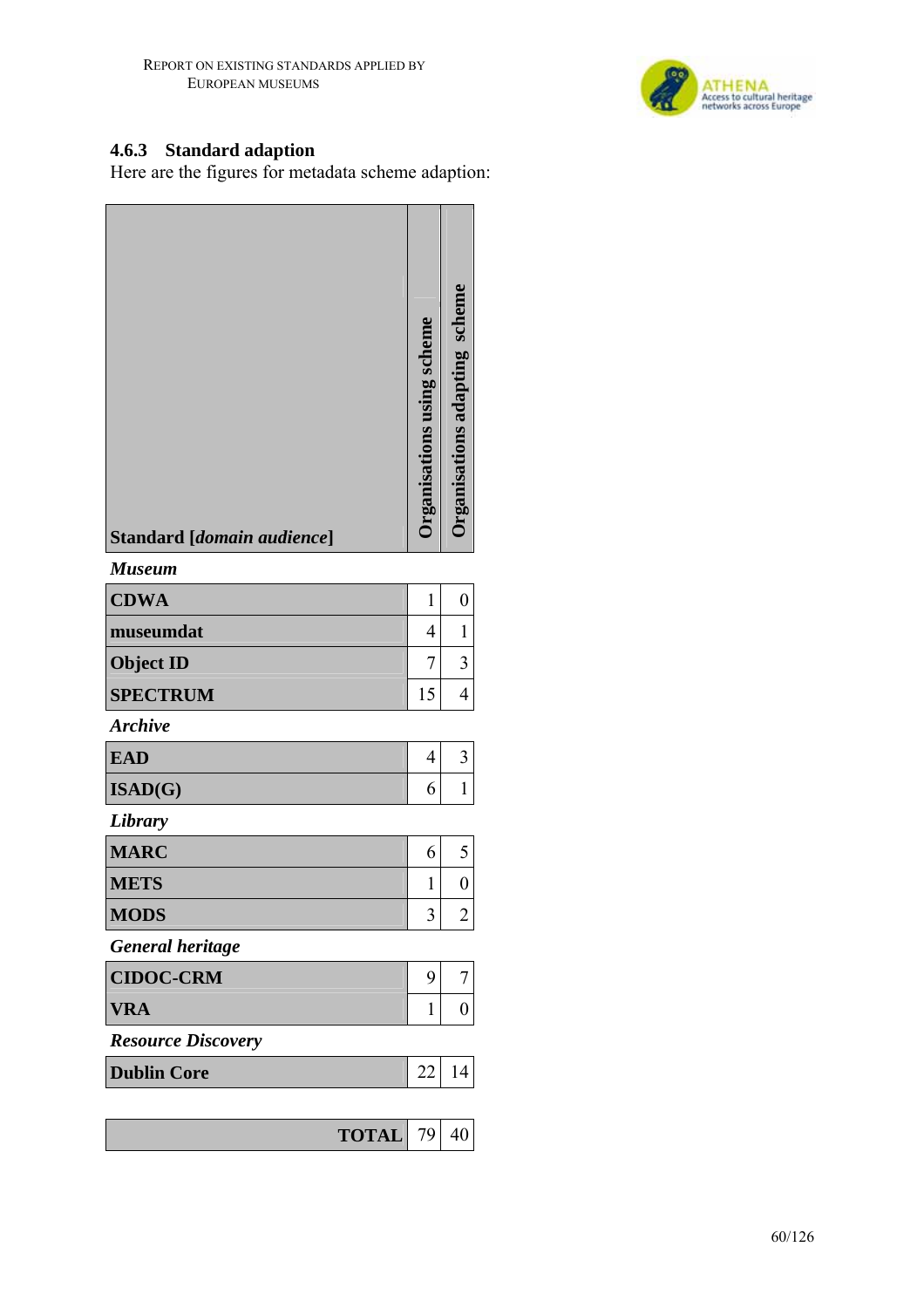

These figures, if typical, show that just over 50% of information systems have changed the standard metadata scheme they are using. It is not very clear from the survey how much standards have been changed.

The adaption of a standard, in the context of Europeana, is important to know because variability with the standard may pose a barrier to the ingestion of that collection. These results, together with the significant numbers of in-house scheme systems, show the scale of the challenge.

#### **4.7 IPR**

#### **4.7.1 IPR issues and Europeana**

To the question: *Do IPR issues affect your contribution to Europeana in a negative way?*  • 35 gave the answer **'Yes' = 38.9%** of those who answered.

In all cases the issues were related to having part of the content in the collection where the organisation does own the intellectual property rights. Organisations would have to negotiate permissions and licences in order to contribute such material to Europeana. In some cases there is a cost barrier in others the IPR owner will not allow their material onto the Internet at all.

#### **4.7.2 IPR License type awareness and use**

Respondents were asked if they were aware of a number of different IPR licence types and if they used them. Here is a summary of their responses:

| License scheme               | Number aware of : % | Number using : $\%$ |
|------------------------------|---------------------|---------------------|
| <b>Creative Commons</b>      | $54:63.5\%$         | $3:3.5\%$           |
| European Model EDI Agreement | $8:9.4\%$           | $0.0\%$             |
| Open access licenses         | $32:37.6\%$         | $7:8.4\%$           |

Organisations are to some extent aware of these licensing schemes, particularly Creative Commons, but they do not use them in significant numbers.

#### **4.7.3 Orphan works**

Respondents were asked what percentage of their collections were orphan works:

| Percentage | <b>Number of collections</b> |
|------------|------------------------------|
| [unknown]  | 13                           |
| $0\%$      | 32                           |
| $1 - 10\%$ | 16                           |
| $11 - 20%$ |                              |
| $21 - 30%$ |                              |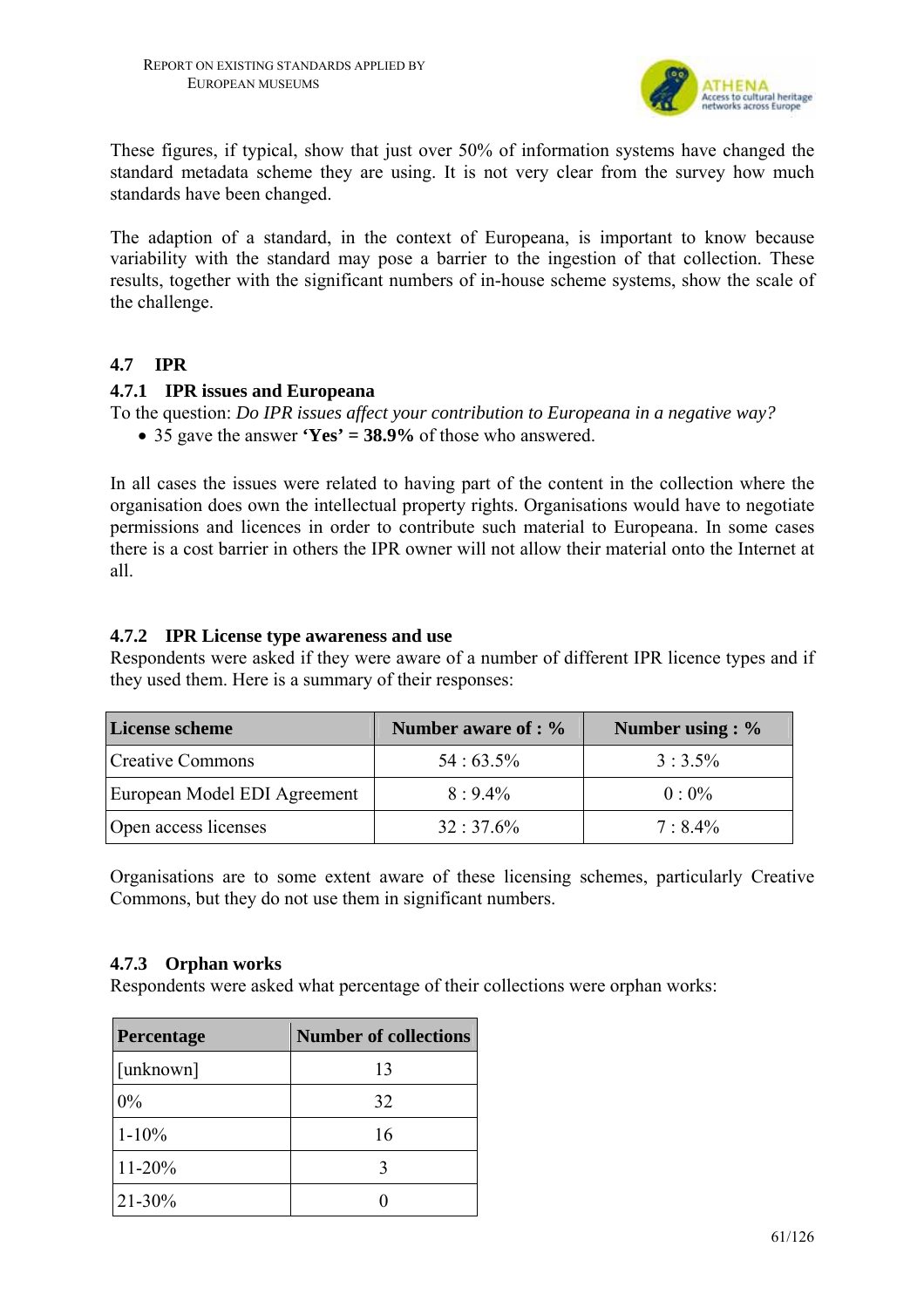

| $ 31-40\%$  |  |
|-------------|--|
| $ 41-50\%$  |  |
| Over $50\%$ |  |

These figures are fairly low. This might be because organisations have decided to only display content which they own the IPR to, is in the public domain (including out of copyright), or that they have cleared the rights for.

#### **4.7.4 IPR issues affecting digitization and or display and solutions**

To the question: *Have you had a situation where there were IPR issues when you were trying to digitize and or display this collection on-line?* 

• 24 gave the answer **'Yes' = 28.6%** of those who answered.

When asked how they solved the issue:

| <b>Solution</b>                              | <b>Collections: %</b> |
|----------------------------------------------|-----------------------|
| Digitization was stopped                     | $2:8.3\%$             |
| Content was removed from display on-<br>line | $12:50.0\%$           |
| Cleared the use with the copyright holder    | $15:62.5\%$           |
| Created a workaround                         | $8:33.3\%$            |

These figures indicate that where organisations are IPR aware they do carry out procedures to resolve the issues that arise.

Workarounds included:

- Restricting the quality of images (to thumbnails);
- Selling of publishable quality images (fees to IPR holder);
- Situation still unresolved.

#### **4.7.5 Recording and managing IPR**

To the question: *Do you record and manage IPR information about your objects and digital content?* 

• 32 gave the answer **'Yes' = 36.4%** of those who answered.

In giving information about how they record rights information respondents revealed that the data was generally:

- *Basic* Often just the name of the creator of the work (assumed rights holder) and perhaps other personal information;
- *Not standards based* There are exceptions to this. A single organisation used SPECTRUM and another used ICCD - RA scheme: section CDG DC;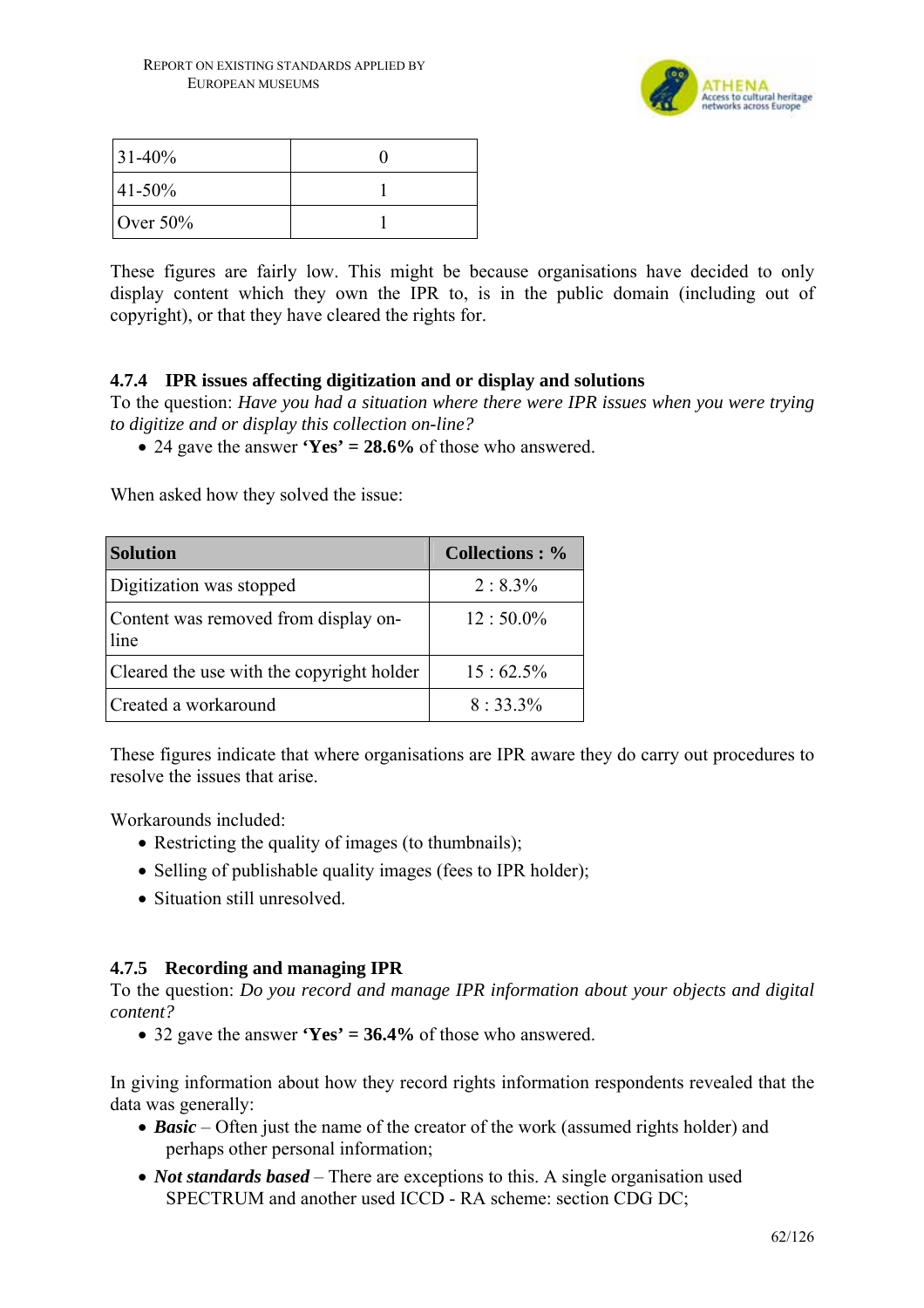

• *No management of own rights* – Or least it was not mentioned.

### **4.7.6 Protecting digital content**

To the question: *Do you use a technology to protect your digital content ...?* 

• 56 gave the answer **'Yes' = 62.2%** of those who answered.

| <b>Protection method</b>                         | Number of<br>collections using<br>method |
|--------------------------------------------------|------------------------------------------|
| Low resolution                                   | 39                                       |
| Watermark (visible and digital)                  | 32                                       |
| Sample only (audio and video)                    |                                          |
| Downloading prevention (by viewing)<br>software) |                                          |

#### **4.8 Terminology and data standards**

#### **4.8.1 Overview**

This table gives the usage terminological standards in different areas:

| <b>Standard area</b>    | <b>Number of collections</b><br>using standard : $\%$ |
|-------------------------|-------------------------------------------------------|
| Geographic names        | $40:44.4\%$                                           |
| Geographic co-ordinates | $8:8.9\%$                                             |

| Date formats | $49:55.7\%$ |
|--------------|-------------|
| Time periods | $24:27.3\%$ |

| Subjects<br>20∠ |
|-----------------|
|-----------------|

| Person and organisation | $27:30.0\%$ |
|-------------------------|-------------|
| authorities             |             |

Standards for geographic names, dates and subjects are most commonly used with approximately half of the collections using them. This is an expression of the aim of heritage organisations, including museums, to provide accurate access to their material in these areas, the:

- *Where*;
- *When*;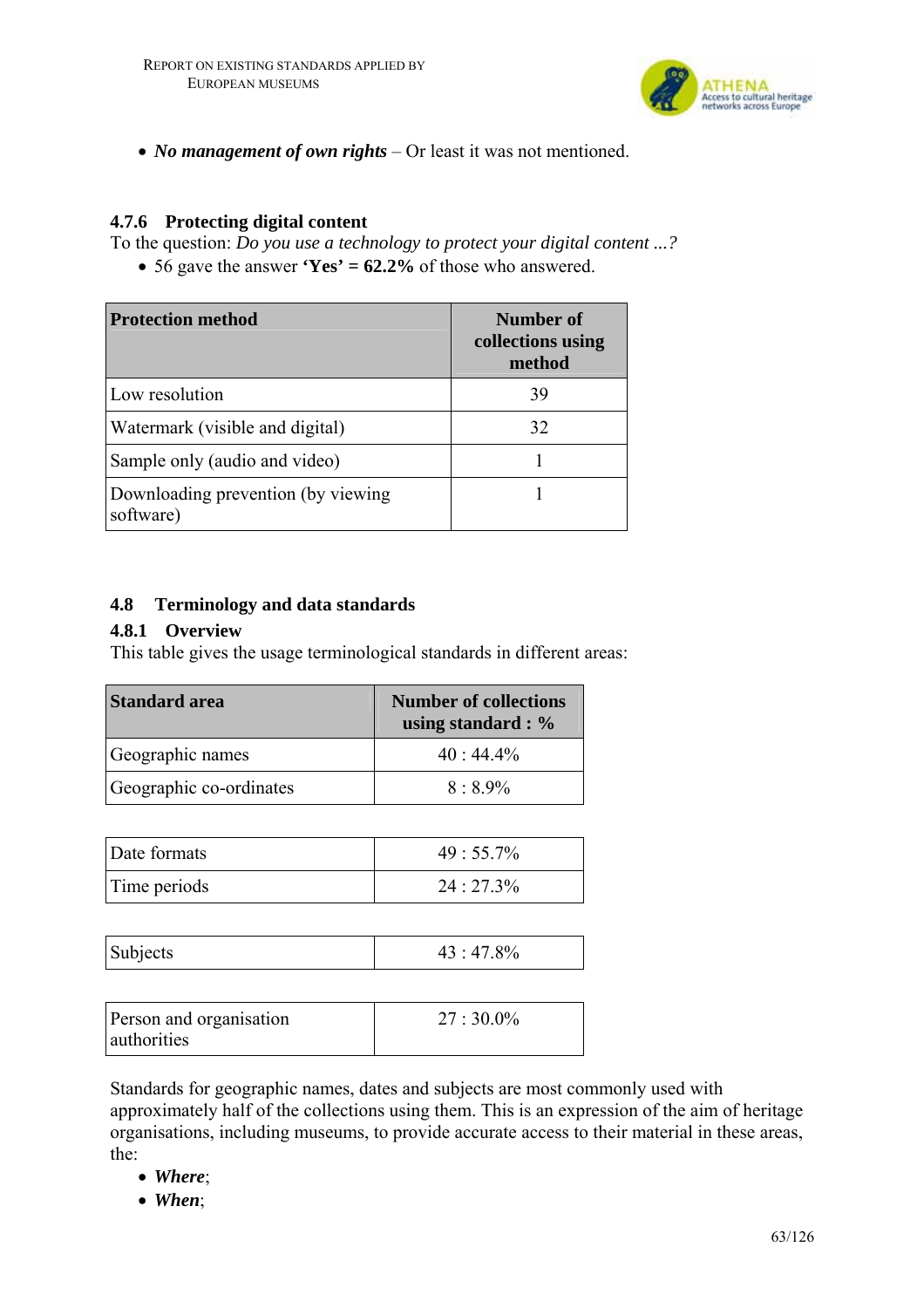

#### • *What*.

However a more accurate *Where,* in the form of the use of geographic co-ordinate standards, is used in describing only c9% of collections. Is this because effort needed to maintain the use of such standards is too high to be practical?

The use of another *When*, time period terminology, is significantly less than date format standards. Again is this because of the lack of resources for maintaining (or creating) such a terminology?

Finally, do similar issues affect to use of person and organisation authorities?

Looking at how these standards are created:

| <b>Standard area</b> | <b>Provider developed –</b><br>collections using : $%$ | <b>Published standards –</b><br>collections using : $\%$ |
|----------------------|--------------------------------------------------------|----------------------------------------------------------|
| Geographic names     | $26:65.0\%$                                            | $18:45.0\%$                                              |
|                      |                                                        |                                                          |
| Time periods         | $18:78.3\%$                                            | $9:39.1\%$                                               |
|                      |                                                        |                                                          |
| Subjects             | $20:46.5\%$                                            | $28:65.1\%$                                              |
|                      |                                                        |                                                          |
|                      |                                                        |                                                          |

| Person and organisation | $19:70.4\%$ | $10:37.0\%$ |
|-------------------------|-------------|-------------|
| authorities             |             |             |
|                         |             |             |

The figures show a contrast between those areas where in-house developed terminologies are in the majority (geographic names, time periods, and person and organisation authorities) and subject terminologies where there is more use of published sources of terminology. However even with subject terminologies their usage is only just over 50%. Comments made by respondents to the survey in their forms suggest the reasons for developing their own terminologies included published terminologies are:

- Too unmanageable (and possibly too expensive) to use in their organisations;
- Not detailed enough for their collections (for example with local place names);
- Not in the local language. Although this sometimes leads to projects to translate terminologies from other languages, particularly English (for example the AAT).

The use of published national terminologies is mandated in some countries, for example Italy. As a result all organisations in the survey used a published source for subjects. In contrast other countries do not have this kind of system (e.g. the UK where 40% used published terminologies). It is not clear what the result of this situation will be in a Europeana context.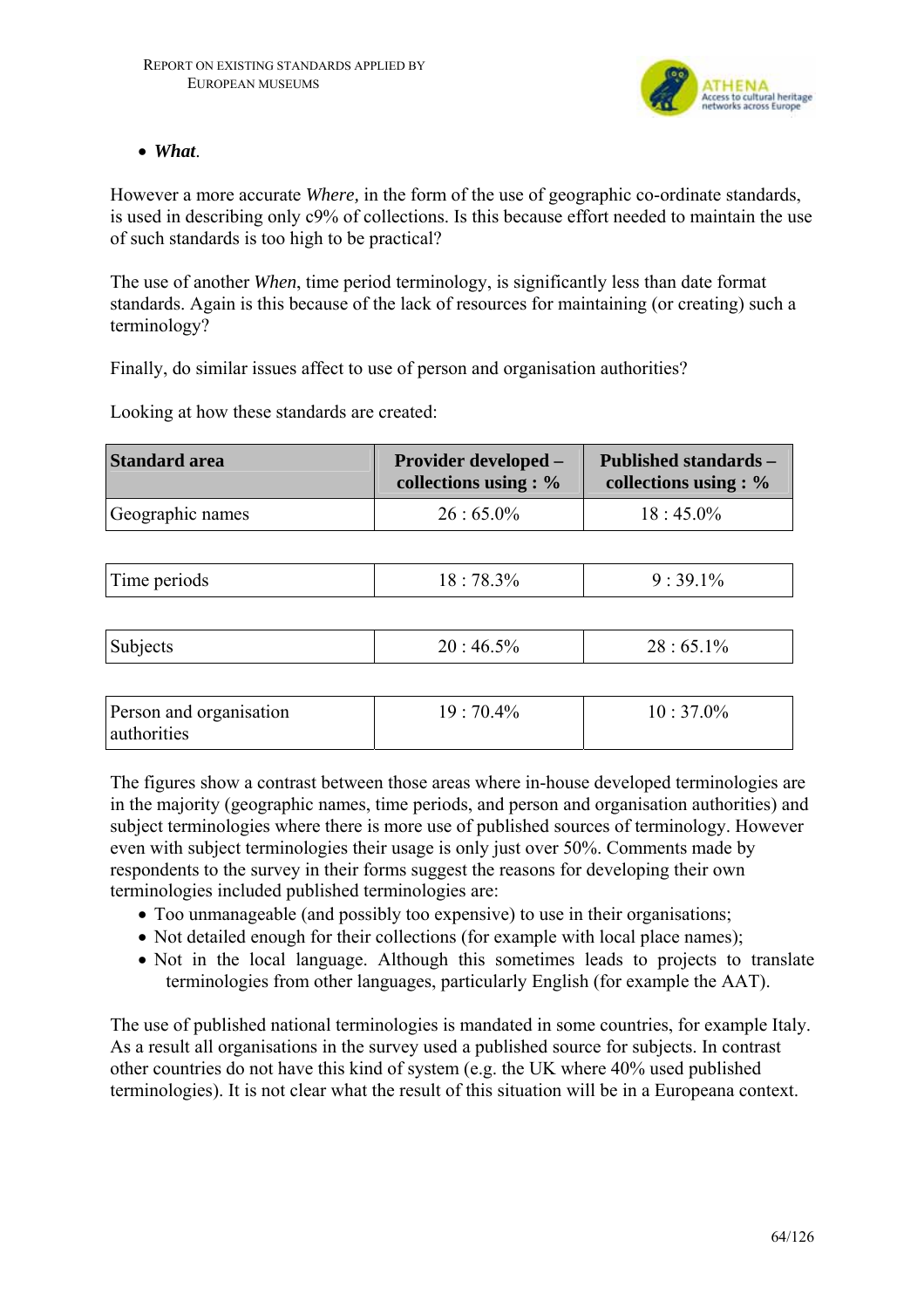

#### **4.8.2 Date format standards**

Just over half (49) of the respondents said that they used a standard date format. Looking at which format they said they used:

| <b>Standard</b>                                                        | <b>Number using standard</b> |
|------------------------------------------------------------------------|------------------------------|
| YYYY-MM-DD (ISO 8601)<br>[note seven of these just use YYYY]           | 21                           |
| YYYYMMDD                                                               | 3                            |
| YYYY.MM.DD                                                             | 1                            |
| DD-MM-YYYY                                                             | 1                            |
| DD.MM.YYYY                                                             | 4                            |
| DD/MM/YYYY                                                             | 8                            |
| MM/YYYY                                                                | $\overline{2}$               |
| D.M.YYYY                                                               | 1                            |
| YYY [Month in text] DD                                                 | 1                            |
| DD-[Month first 3 letters]-YYYY                                        | 1                            |
| <b>CCCC DD YYY</b><br>(century decade year, e.g. 2000 00 09 =<br>2009) | 1                            |
| Decenium (e.g. 1970/1980/1990)                                         | 1                            |
| "Relative chronological system"                                        | 1                            |
| ICCD OA (Italian national standard)                                    | 1                            |
| Library of Congress LCSL and Dewey                                     | 1                            |
| "Format of THE MUSEUM SYSTEM<br>$(TMS)^"$                              | 1                            |
| ISAD(G)                                                                | 1                            |
| "Text data"                                                            | 5                            |

Where mentioned BC dates are most commonly represented by appending 'BC' to the end of a date. The other method mentioned is the use of the negative sign. Also where a date range includes BC and AD dates then ' AD' is appended to the date.

Date ranges usually indicated by a hyphen character, sometimes surrounded by a space either side. In one case the ISO 8601 '/' character was used.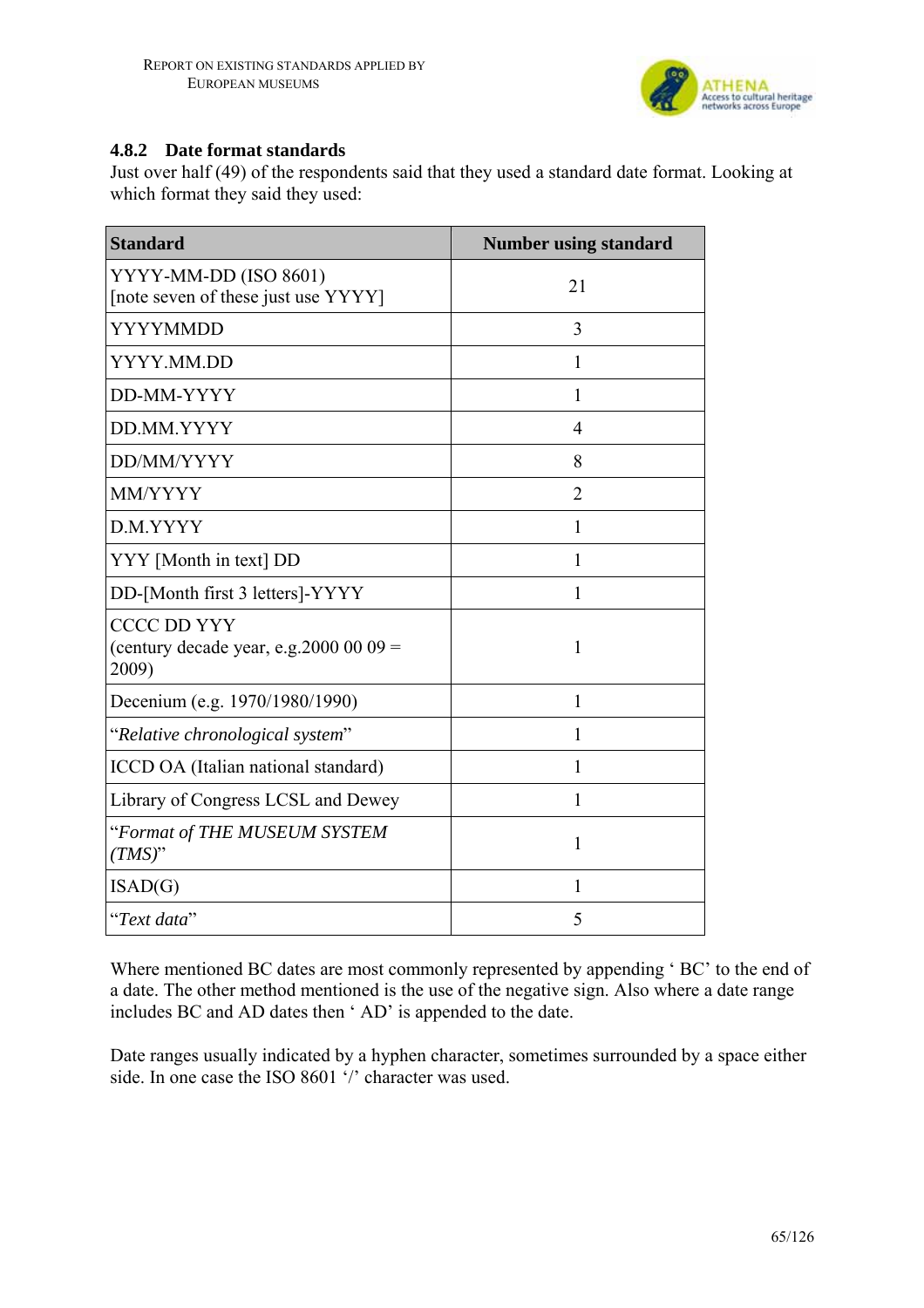

#### **4.8.3 Geographic co-ordinates standards**

Of the small number of collections that use (or were going to use) geographical co-ordinate standards:

- 3 used Latitude/Longitude;
- 1 used Lambert 2 extended; Lambert 97;
- 1 used EPSG:3004;
- 1 used Gauss Boaga;
- 1 used Country, X, Y, Z, UTM, location/place;
- 2 said they were going to use them in the future.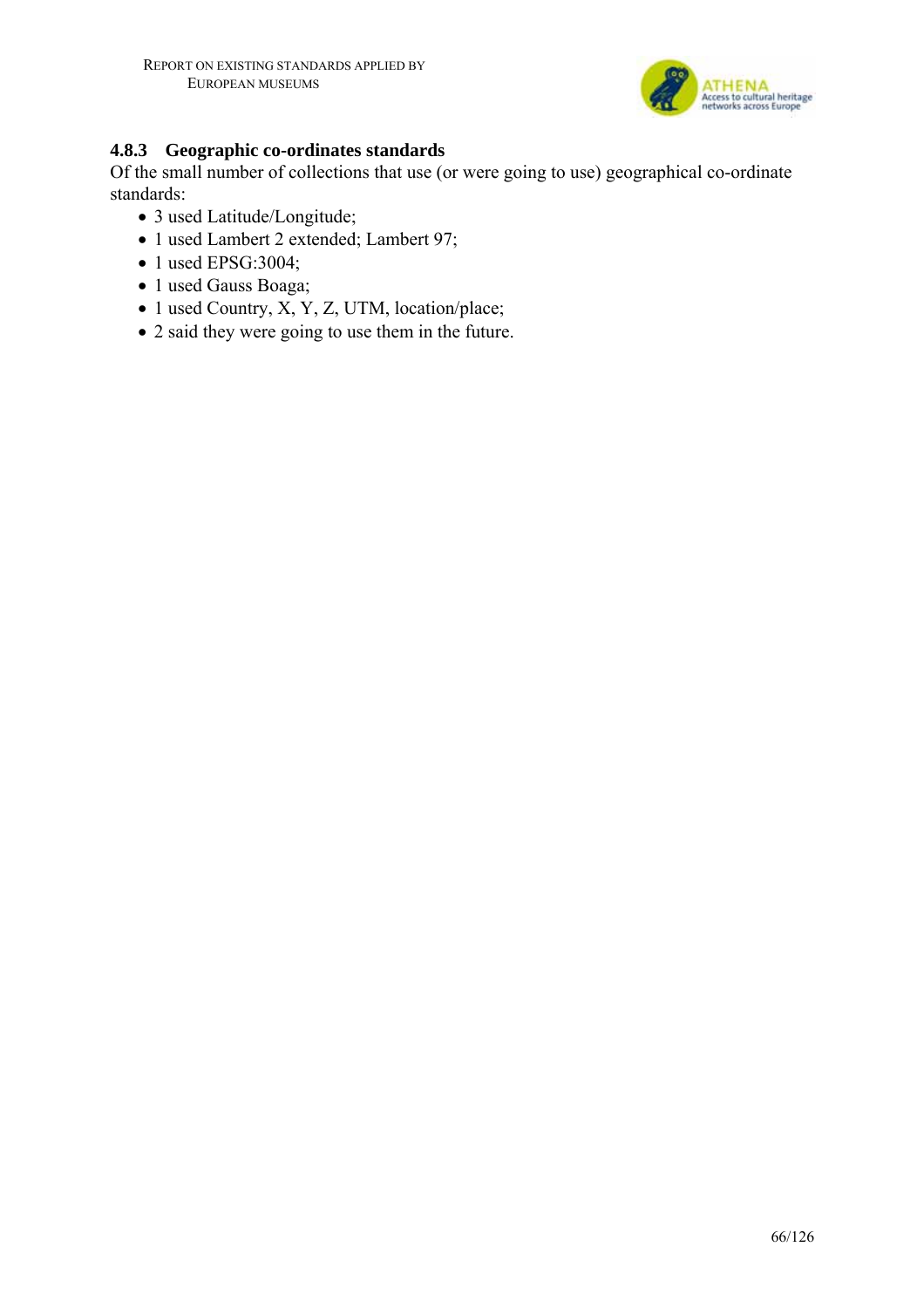

The following sections look at which published standards are used where:

| <b>Country</b> | <b>Standard</b>                                                                                                                                          |  |
|----------------|----------------------------------------------------------------------------------------------------------------------------------------------------------|--|
| Belgium        | ISO list of short country names (English)                                                                                                                |  |
|                | Getty. Thesaurus of Geographic Names (TGN):<br>http://www.getty.edu/research/conducting_research/vocabularies/tgn/                                       |  |
| Finland        | YSA - General Finnish Thesaurus:<br>http://www.yso.fi/onto/ysa/ysa_juuri                                                                                 |  |
|                | Tampereen virastokartta (Tampere city official map) Published by Tampereen<br>yhdyskuntatuotanto, 1/2007                                                 |  |
| France         | <b>INSEE:</b><br>http://www.insee.fr/fr/methodes/nomenclatures/cog/                                                                                      |  |
|                | Getty. Thesaurus of Geographic Names (TGN) [only for archaeology<br>collections]:<br>http://www.getty.edu/research/conducting_research/vocabularies/tgn/ |  |
|                | Dictionary "Petit Robert".                                                                                                                               |  |
| Germany        | German National Library. Subject headings (Schlagwortnormdatei, SWD;<br>licensed, not public)                                                            |  |
|                | National Statistical Bureau. List of municipalities (Gemeindeverzeichnis;<br>licensed, not public)                                                       |  |
|                | Getty. Thesaurus of Geographic Names (TGN) [licensed but not in use]:<br>http://www.getty.edu/research/conducting_research/vocabularies/tgn/             |  |
| Greece         | Getty. Thesaurus of Geographic Names (TGN):<br>http://www.getty.edu/research/conducting_research/vocabularies/tgn/                                       |  |
| Italy          | Indirizzario di Pompei, from: L. Esherbach, Gebäudeverzeichnis und<br>Stadtplan der antiken Stadt Pompeji, Köln, 1993                                    |  |
| Poland         | http://www.nukat.edu.pl/nukat/pl/kaba.phtml?dl=2&id=88&etykieta=15<br>1                                                                                  |  |
| Slovenia       | Country Code: ISO 2-letter code (As a the saurus for localities is used<br>ATLAS SLOVENIJE, 4th edition (2005). Mladinska knjiga, Ljubljana.0            |  |
| Sweden         | SCB (Swedish standard geographical names)                                                                                                                |  |
|                | National Board of Antiquities Geographical Names                                                                                                         |  |
| United Kingdom | Getty. Thesaurus of Geographic Names (TGN) [for reference]:<br>http://www.getty.edu/research/conducting_research/vocabularies/tgn/                       |  |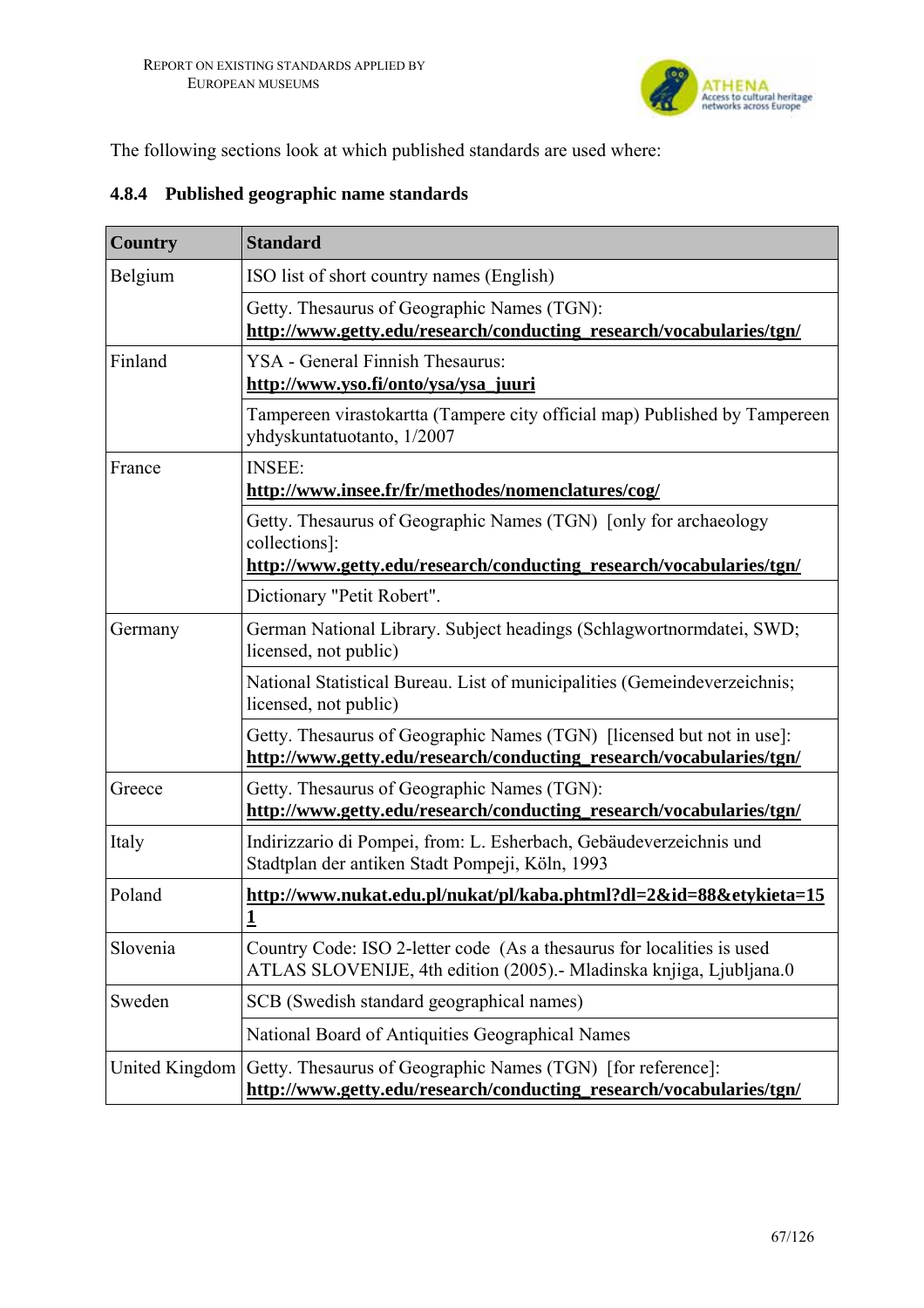

| Country        | <b>Standard</b>                                                                                                       |  |
|----------------|-----------------------------------------------------------------------------------------------------------------------|--|
| Belgium        | http://www.w3.org/TR/xmlschema-2/                                                                                     |  |
| France         | http://www.culture.gouv.fr/documentation/joconde/fr/partenaires/AIDEMUSEES/telechar<br>gement.htm                     |  |
|                | http://www.culture.gouv.fr/documentation/joconde/fr/partenaires/AIDEMUSEES/epoq-<br>200903.rtf                        |  |
|                | http://www.culture.gouv.fr/documentation/joconde/fr/partenaires/AIDEMUSEES/telechar<br>gement.htm                     |  |
|                | http://www.culture.gouv.fr/documentation/joconde/fr/partenaires/AIDEMUSEES/peri-<br>200903.rtf                        |  |
| Israel         | ISAD(G)                                                                                                               |  |
| Italy          | ICCD standard:<br>http://www.iccd.beniculturali.it/Catalogazione/standard-<br>catalografici/normative/scheda-oa-d     |  |
| United Kingdom | Getty. Art & Architecture Thesaurus (AAT):<br>http://www.getty.edu/research/conducting_research/vocabularies/a<br>at/ |  |
|                | English Heritage Time Periods List:<br>http://www.fish-forum.info/i_apl.htm                                           |  |

### **4.8.5 Published time period standards**

## **4.8.6 Published subject standards**

| Country | <b>Standard</b>                                                                                                           |  |
|---------|---------------------------------------------------------------------------------------------------------------------------|--|
| Belgium | Getty. Art & Architecture Thesaurus (AAT):<br>http://www.getty.edu/research/conducting_research/vocabularies/aat          |  |
|         | Getty. Art & Architecture Thesaurus (AAT) [in Dutch]:<br>http://www.aat-ned.nl                                            |  |
|         | Iconclass:<br>http://www.iconclass.nl                                                                                     |  |
| Finland | YSA:<br>http://vesa.lib.helsinki.fi/ysa/index.html (Finnish Thesaurus)                                                    |  |
|         | MASA:<br>http://www.nba.fi/fi/masaetusivu (Museum Thesaurus)                                                              |  |
|         | OCM - The Outline of Cultural Materials:<br>www.yale.edu/hraf/Ocm_xml/newOcm.xml                                          |  |
|         | Valokuvan asiasanasto (Finnish thesaurus of photography):<br>http://www.fmp.fi/fmp_fi/muvieras/kirjasto/asiasan/index.htm |  |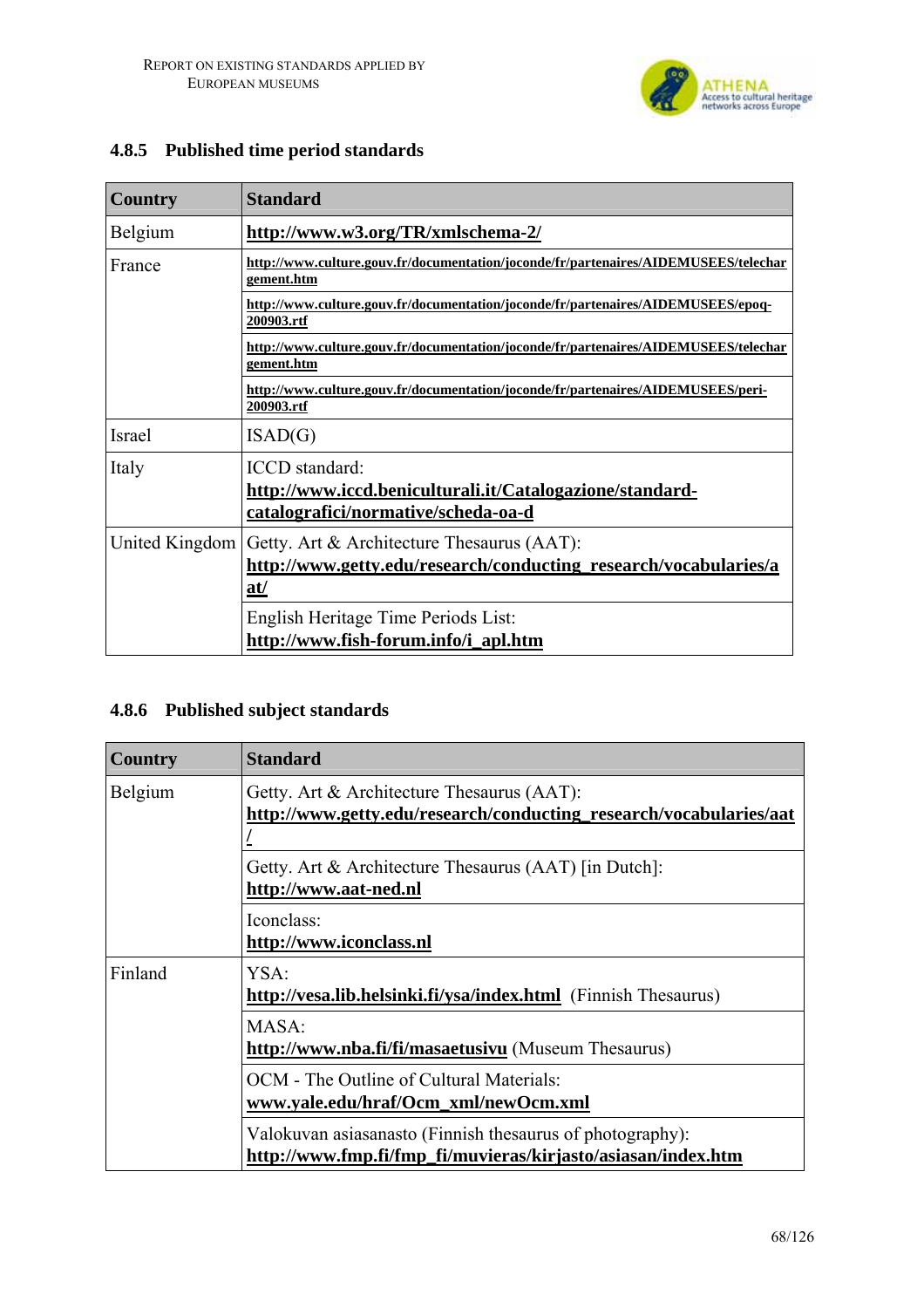

| <b>Country</b> | <b>Standard</b>                                                                                                                                                  |  |
|----------------|------------------------------------------------------------------------------------------------------------------------------------------------------------------|--|
| France         | Thesaurus W:<br>http://www.ladocumentationfrancaise.fr/catalogue/9782911601064/                                                                                  |  |
|                | Système descriptif de l'architecture (DAPA):<br>http://www.culture.gouv.fr/culture/inventai/extranet/sysdesc.htm                                                 |  |
|                | Système descriptif de l'illustration (DAPA):<br>http://www.culture.gouv.fr/culture/inventai/extranet/sysdesc.htm                                                 |  |
|                | Système descriptif des objets mobiliers (DAPA):<br>http://www.culture.gouv.fr/culture/inventai/extranet/sysdesc.htm                                              |  |
|                | Thesaurus PACTOLS:<br>http://frantiq.mom.fr/html/pactols/pactols_doc.html                                                                                        |  |
|                | Thesaurus Garnier.<br>"Thesaurus iconographique, système descriptif des représentations"<br>(1984).                                                              |  |
|                | Thesaurus, sujets représentés:<br>http://www.culture.gouv.fr/documentation/joconde/fr/partenaires/<br>AIDEMUSEES/telechargement.htm                              |  |
|                | Dictionary "Petit Robert".                                                                                                                                       |  |
| Germany        | <b>SWD</b>                                                                                                                                                       |  |
|                | Iconclass:<br>http://www.iconclass.nl                                                                                                                            |  |
| Greece         | Getty. Art & Architecture Thesaurus (AAT):<br>http://www.getty.edu/research/conducting_research/vocabularies/aat                                                 |  |
|                | The UNESCO Thesaurus:<br>http://databases.unesco.org/thesaurus                                                                                                   |  |
|                | The Thesaurus for Graphic Materials of the Library of Congress (LC<br>TGM I $&$ II):<br>http://www.loc.gov/rr/print/tgm1/ &<br>http://www.loc.gov/rr/print/tgm2/ |  |
| Italy          | ICCD terminologies:<br>http://www.iccd.beniculturali.it/Catalogazione/standard-<br>catalografici/strumenti_di_ausilio_e_di_controllo                             |  |
|                | Subject Headings issued by the Biblioteca Nazionale Centrale di Firenze:<br>http://www.bncf.firenze.sbn.it/progetti/Nuovo%20Soggettario                          |  |
|                | Ethnomusicology Thesaurus, under development                                                                                                                     |  |
| Poland         | Standard SSWIM (Object ID) and standard compliant with statutory<br>requirements (in accordance with legal regulations)                                          |  |
| Slovenia       | International Code of Zoological Nomenclature:<br>http://www.iczn.org/iczn/index.jsp                                                                             |  |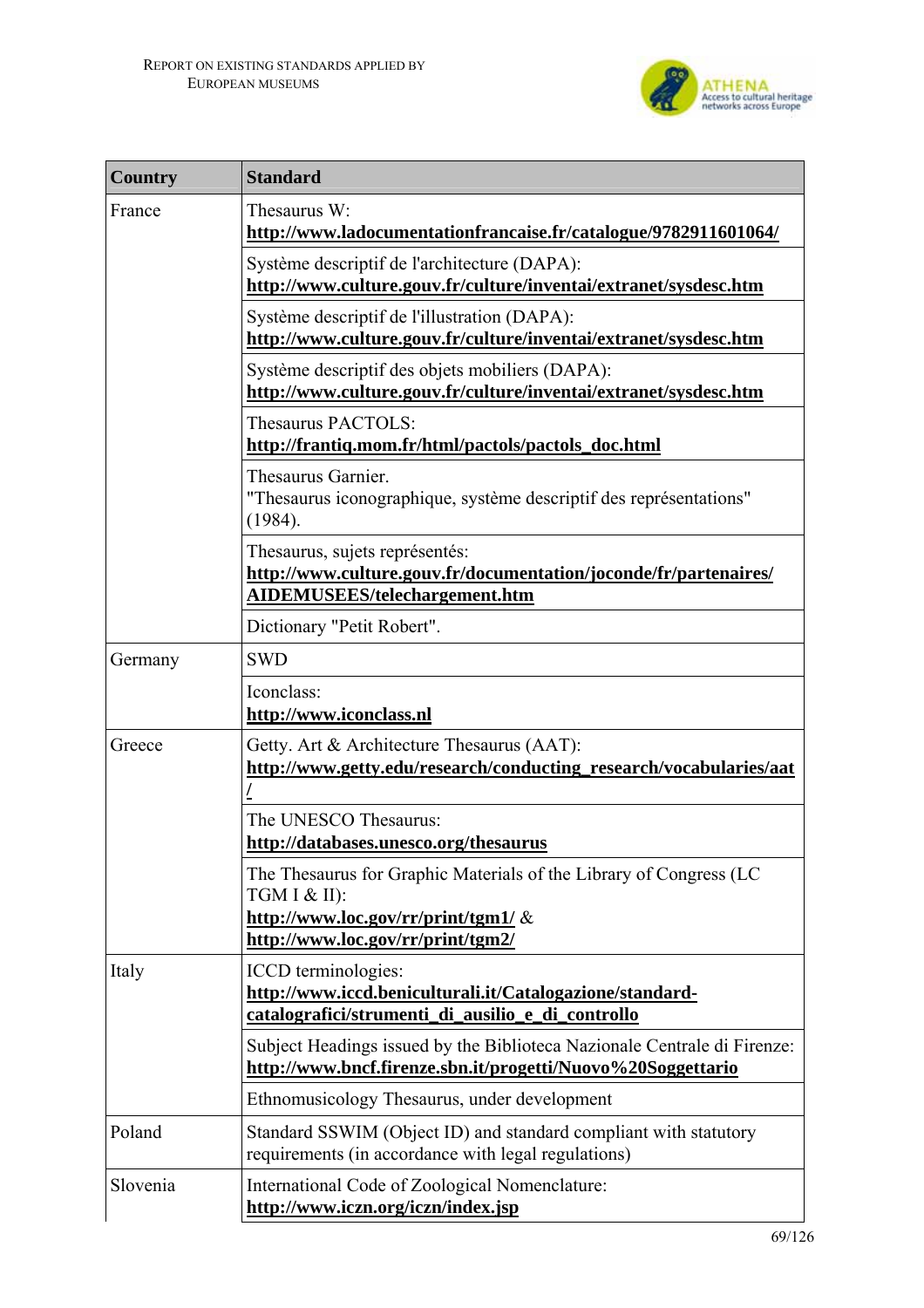

|                | GBIF:<br>http://www.gbif.org<br>EUNIS:<br>http://eunis.eea.europa.eu/index.jsp                                                      |  |
|----------------|-------------------------------------------------------------------------------------------------------------------------------------|--|
|                |                                                                                                                                     |  |
|                | ITIS:<br>http://www.itis.gov/index.html                                                                                             |  |
|                | BioCASE:<br>http://www.biocase.org                                                                                                  |  |
| <b>Country</b> | <b>Standard</b>                                                                                                                     |  |
| Sweden         | ClassMaster:<br>http://classmaster.kmmuseum.se                                                                                      |  |
|                | United Kingdom   MDA Archaeological Object Names Thesaurus:<br>http://www.collectionstrust.org.uk/archobj/archcon.htm               |  |
|                | The Thesaurus of Monuments Types, English Heritage, v2.0, 1998:<br>http://thesaurus.english-heritage.org.uk/thesaurus.asp?thes_no=1 |  |
|                | SHIC (Social History and Industrial Classification), 2nd ed, MDA, 1996<br>[not digital yet]                                         |  |

### **4.8.7 Published person and organisation authorities**

| <b>Country</b> | <b>Standard</b>                                                                                                                               |
|----------------|-----------------------------------------------------------------------------------------------------------------------------------------------|
| Belgium        | RKD (Artist for artist names):<br>http://www.rkd.nl/rkddb/                                                                                    |
|                | Linden, Stijn van der, De Heiligen, Saints, attributes, monastries,<br>Amsterdam/Antwerpen, 1999.                                             |
|                | Getty. Union List of Artist's Names (ULAN) [for foreign artists]:<br>http://www.getty.edu/research/conducting_research/vocabularies/ul<br>an/ |
| France         | <b>RAMEAU:</b><br>http://rameau.bnf.fr/informations/rameauenbref.htm                                                                          |
|                | Vocabulary, list of authors:<br>http://www.culture.gouv.fr/documentation/joconde/fr/partenaires/A<br><b>IDEMUSEES/telechargement.htm</b>      |
|                | Getty. Union List of Artist's Names (ULAN) [for foreign artists]:<br>http://www.getty.edu/research/conducting_research/vocabularies/ul<br>an/ |
|                | Authority lists for the Institutions names, Musées de France, Muséofile:<br>http://www.culture.gouv.fr/documentation/museo/                   |
|                | E. Benezit. Dictionnaire des peintres sculpteurs dessinateurs et graveurs                                                                     |
| Germany        | SWD (Subject Headings Authority File):                                                                                                        |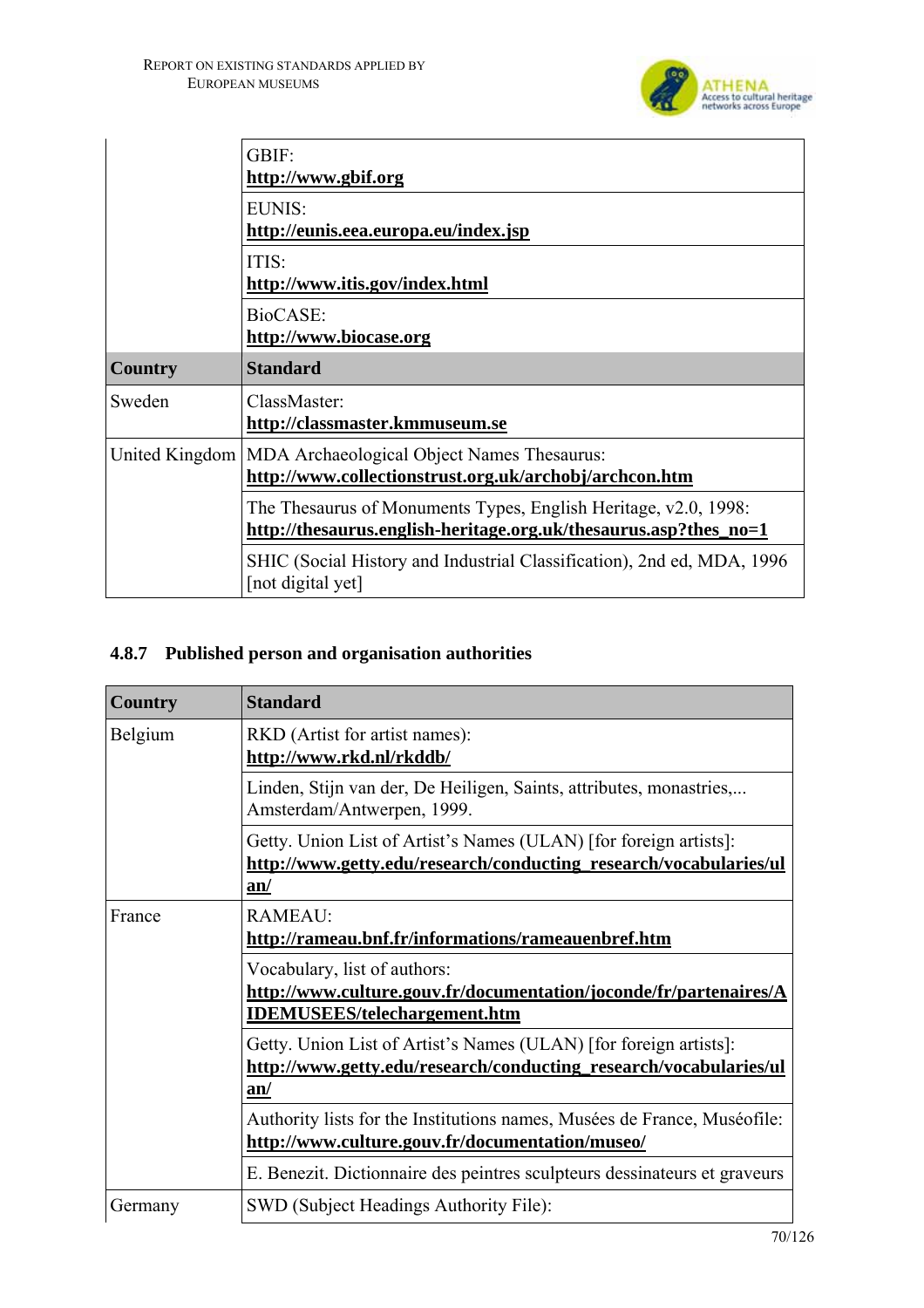

|        | http://www.d-nb.de/eng/standardisierung/normdateien/swd.htm                                                                              |  |
|--------|------------------------------------------------------------------------------------------------------------------------------------------|--|
|        | Allgemeines Künstlerlexikon (AKL; licensed, not public).                                                                                 |  |
| Greece | Getty. Union List of Artist's Names (ULAN) [for foreign artists]:<br>http://www.getty.edu/research/conducting_research/vocabularies/ul   |  |
|        | an/                                                                                                                                      |  |
|        | LCNA (Library of Congress Name Authority File)                                                                                           |  |
| Israel | The National Library of Israel. Hebrew Authority File for Names in<br>Hebrew                                                             |  |
|        | LCNA (Library of Congress Name Authority File)                                                                                           |  |
| Italy  | Regole italiane di catalogazione per autori (Italian national rules for<br>author entries)                                               |  |
|        | ICCD standard - Scheda AUT:<br>http://www.iccd.beniculturali.it/Catalogazione/standard-<br>catalografici/normative/scheda-aut-bib        |  |
|        | United Kingdom   Getty. Union List of Artist's Names (ULAN):<br>http://www.getty.edu/research/conducting_research/vocabularies/ul<br>an/ |  |

From the above data shows that the use of a published terminology source depends on one or more of the following:

- *Subject area* Is there a suitable source covering the area being recorded available?
- *Language* Is there a source in the organisation's main working language available?
- *National standard* Is there a mandated standard source available?
- *International standard* Is there an internationally recognised standard (usually *de facto*) available?

From the survey sample possible candidates for international standards are those created by Getty (ATT, ULAN, and TGN) and possibly LCNA.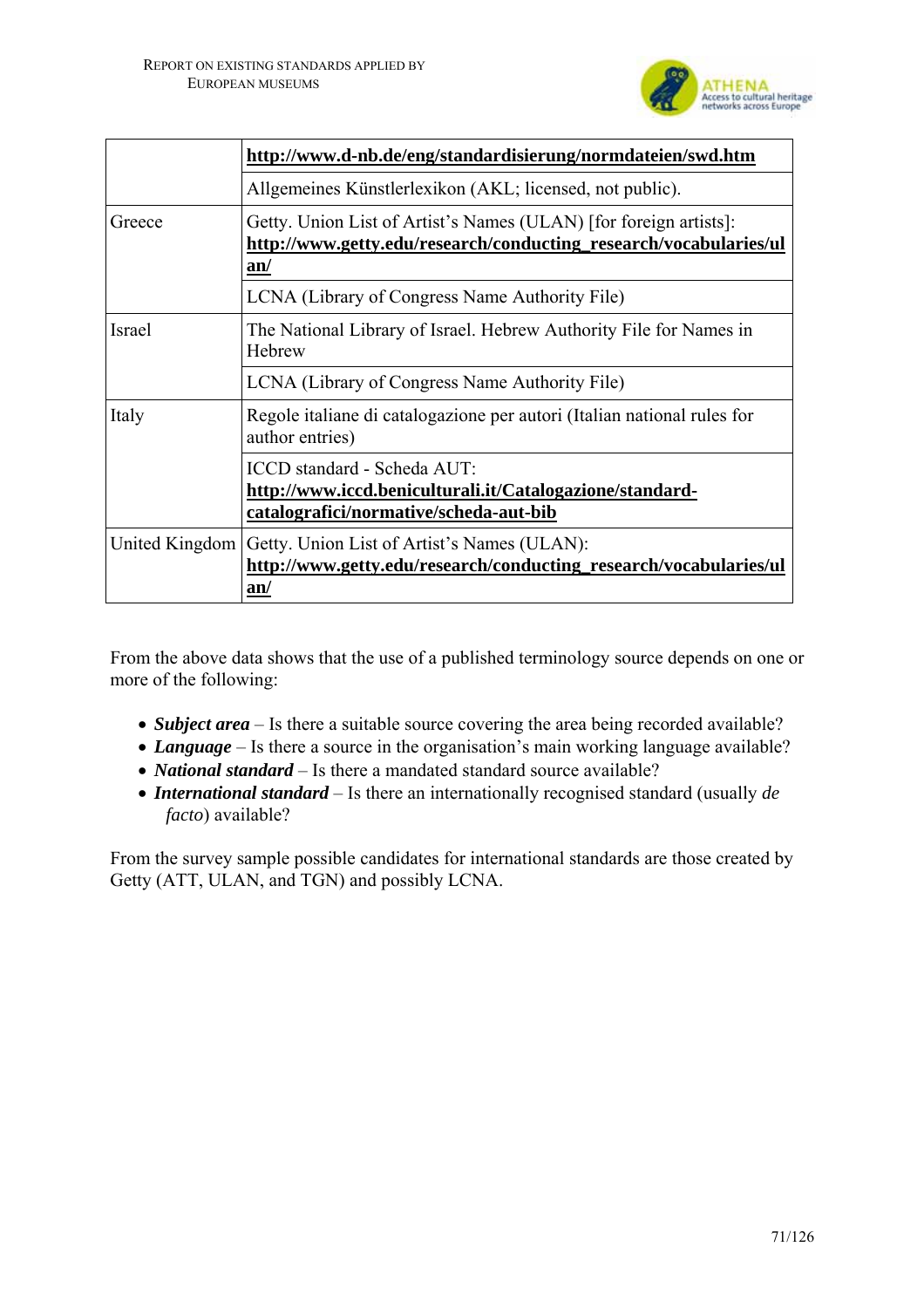

### **4.9 Contributing to Europeana**

Information about contributing to Europeana was obtained from the answers to Questions 105-116 in the survey:

#### **4.9.1 URLs and other identifiers**

To the question: *Does every digital item in the collection have its own unique URL?* 

• 40 gave the answer **'Yes' = 50.6%** of those who answered.

To the question: *How long will you guarantee the long-term persistence of that URL?* 

• The answer varied between no persistence and 'permanent'. The most common period varied between **5 and 10 years**.

To the question: *If not, do you use other types of identifiers that can be used, through an existing resolution service, to provide persistent access to the object over time?* 

- 40 gave the answer **'Yes' = 50.6%** of those who answered;
- 38 gave the type as 'Local identifier' or a variant of this. The other two gave 'Open URL'

#### *4.9.2 Downloadability of data*

To the question: *Could the digital items in this collection be downloaded via FTP?* 

• 24 gave the answer **'Yes' = 30.4%** of those who answered.

To the question: *Are the metadata records harvestable via OAI-PMH?* 

- 17 gave the answer **'Yes' = 21.5%** of those who answered;
- However only 6 gave a base URL. The rest indicated OAI harvesting was planned.

To the question: *What protocol is currently used to search the collection?* The following protocols were given as answers from the 47 collections who answered (some collections can be searched by more than one protocol):

| <b>Search protocol</b> | <b>Number of collections:</b><br>$\frac{0}{0}$ |
|------------------------|------------------------------------------------|
| SQL                    | $28:59.6\%$                                    |
| Proprietary to system  | $9:19.1\%$                                     |
| Z39.50                 | $7:14.9\%$                                     |
| <b>XPATH</b>           | $3:6.4\%$                                      |
| <b>SRW</b>             | $2:4.3\%$                                      |
| <b>SPAROL</b>          | $1:2.1\%$                                      |
| <b>SRU</b>             | $1:2.1\%$                                      |
| <b>SVR</b>             | $1:2.1\%$                                      |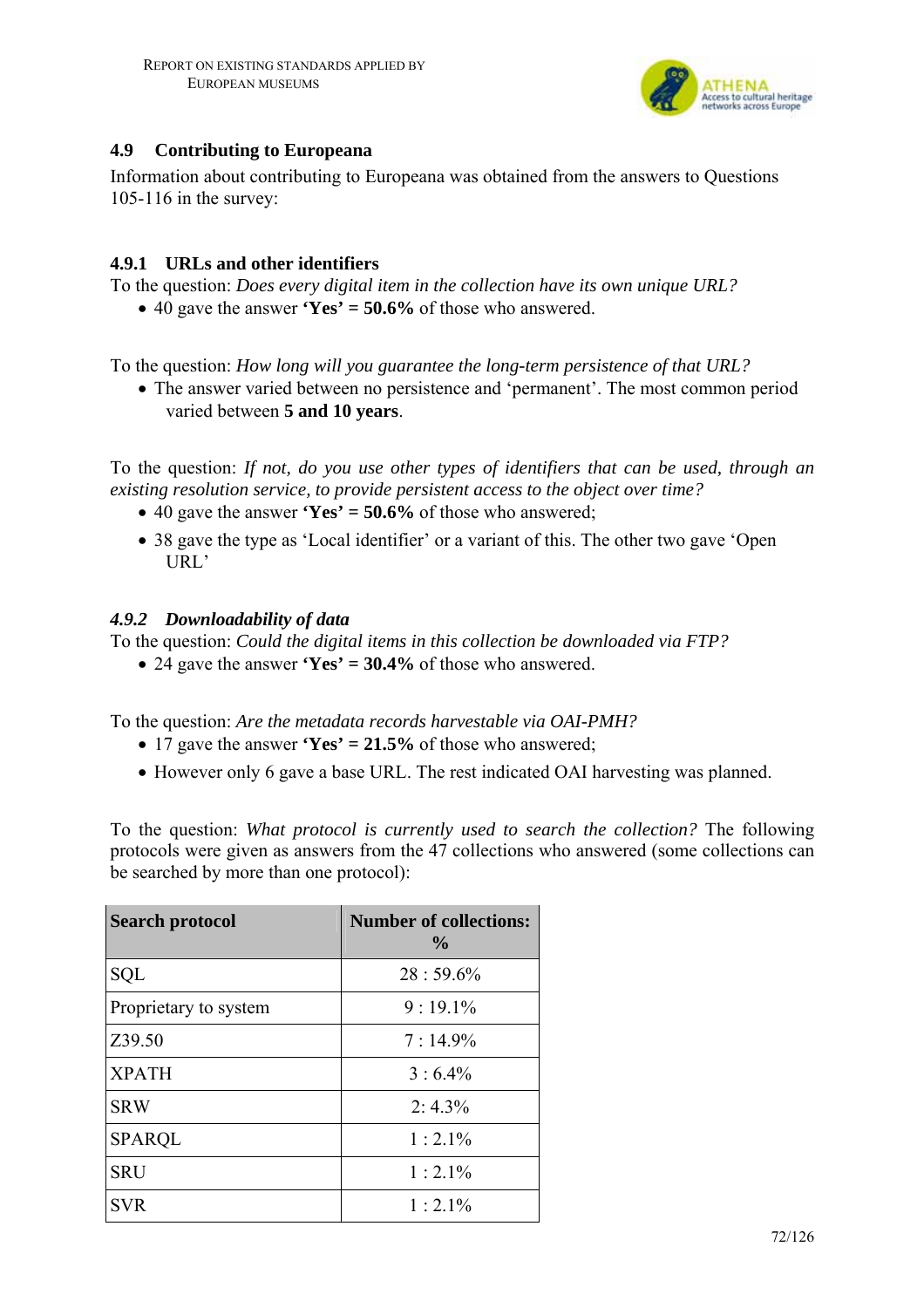

To the question: *Could the metadata for this collection be downloaded via FTP?* 

• 20 gave the answer **'Yes' = 42.5%** of those who answered.

# **4.9.3 Commercial computer systems**

To the question: *Is a commercial computer system used to manage this collection?* 

• 35 gave the answer **'Yes' = 44.3%** of those who answered.

Not all systems were named. Here are the ones with the number of systems:

- Adlib (Adlib Information Systems) 7
- CollectionConnection (Cit) -1
- $\bullet$  EXLIBRIS ALEPH 5000 1
- HUNTEKA (a Hungarian integrated system for museums and libraries) 1
- Imdas-Pro (Joanneum Research) 1
- $\bullet$  KE eMu 1
- Mistral 1
- ModesXML (MODES Users Association) 1
- MUiS Museum Information System 1
- Museum Plus (Zetcom AG) 1
- Musims (from System Simulation) 1
- Oracle 10g Database Standard Edition 1
- Profium Metadata Server 1
- SOL Server 1
- TEXTML Server (Ixiasoft) 1
- The Museum System (Gallery Systems) 2
- $XDAMS 1$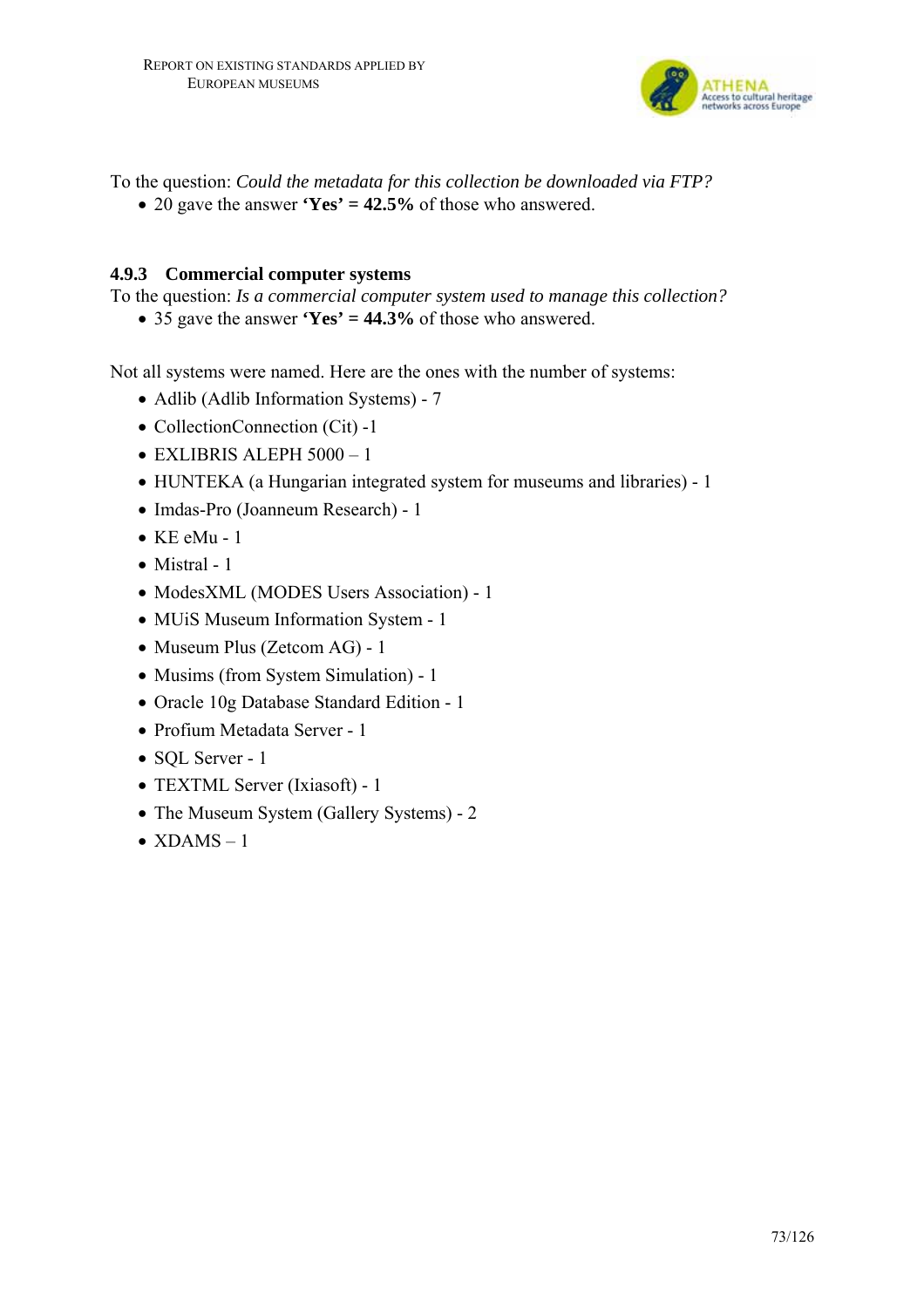

# **4.9.4 Aggregation**

To the question: *Is the metadata for this collection aggregated by anyone else?* 

• 21 gave the answer **'Yes' = 26.6%** of those who answered.

The following aggregators (sometimes more than one per collection) were given by respondents:

| <b>Aggregator</b>                                                                              | <b>Country</b>                       | <b>Number of</b><br>collections |
|------------------------------------------------------------------------------------------------|--------------------------------------|---------------------------------|
| $MovE$ :<br>http://www.museuminzicht.be/public/collecties/index.cf<br>$\underline{\mathbf{m}}$ | Belgium (regional)                   | $\mathbf{1}$                    |
| collections.fr                                                                                 | France (national)                    | $\overline{2}$                  |
| <b>BAM-Portal</b><br>http://www.bam-portal.de                                                  | Germany                              | $\mathbf{1}$                    |
| CulturaItalia:<br>http://www.culturaitalia.it                                                  | Italy (national)                     | $\overline{2}$                  |
| Archivi del Novecento:<br>http://www.archividelnovecento.it                                    | Italy (thematic)                     | $\mathbf{1}$                    |
| <b>KMM</b><br>http://samsok.museum24.se                                                        | Sweden (national)                    | 3                               |
| <b>Creative Spaces</b><br>http://bm.nmolp.org/creativespaces/                                  | United Kingdom<br>(national museums) | $\mathbf{1}$                    |
| People's Network Discover Service<br>http://www.peoplesnetwork.gov.uk/discover/                | United Kingdom<br>(national)         | 6                               |
| <b>Wiltshire Treasures</b><br>http://www.wiltshiretreasures.org                                | United Kingdom<br>(regional)         | $\mathbf{1}$                    |
| Port Cities UK<br>http://www.portcities.org.uk                                                 | <b>United Kingdom</b><br>(thematic)  | $\mathbf{1}$                    |
| Artcyclopedia<br>http://www.artcyclopedia.com                                                  | United States? /<br>International?   | $\mathbf{1}$                    |
| MultiMatch<br>http://www.multimatch.org                                                        | International                        | $\mathbf{1}$                    |
| The European Archive<br>http://www.europarchive.org                                            | International                        | $\mathbf{1}$                    |
| K2N repository<br>http://www.keytonature.eu                                                    | International<br>(thematic)          | 1                               |

The lack of aggregation this sample represents, except perhaps in the UK. This suggests there needs there to be some work to be done in encouraging national aggregators for museum content throughout Europe.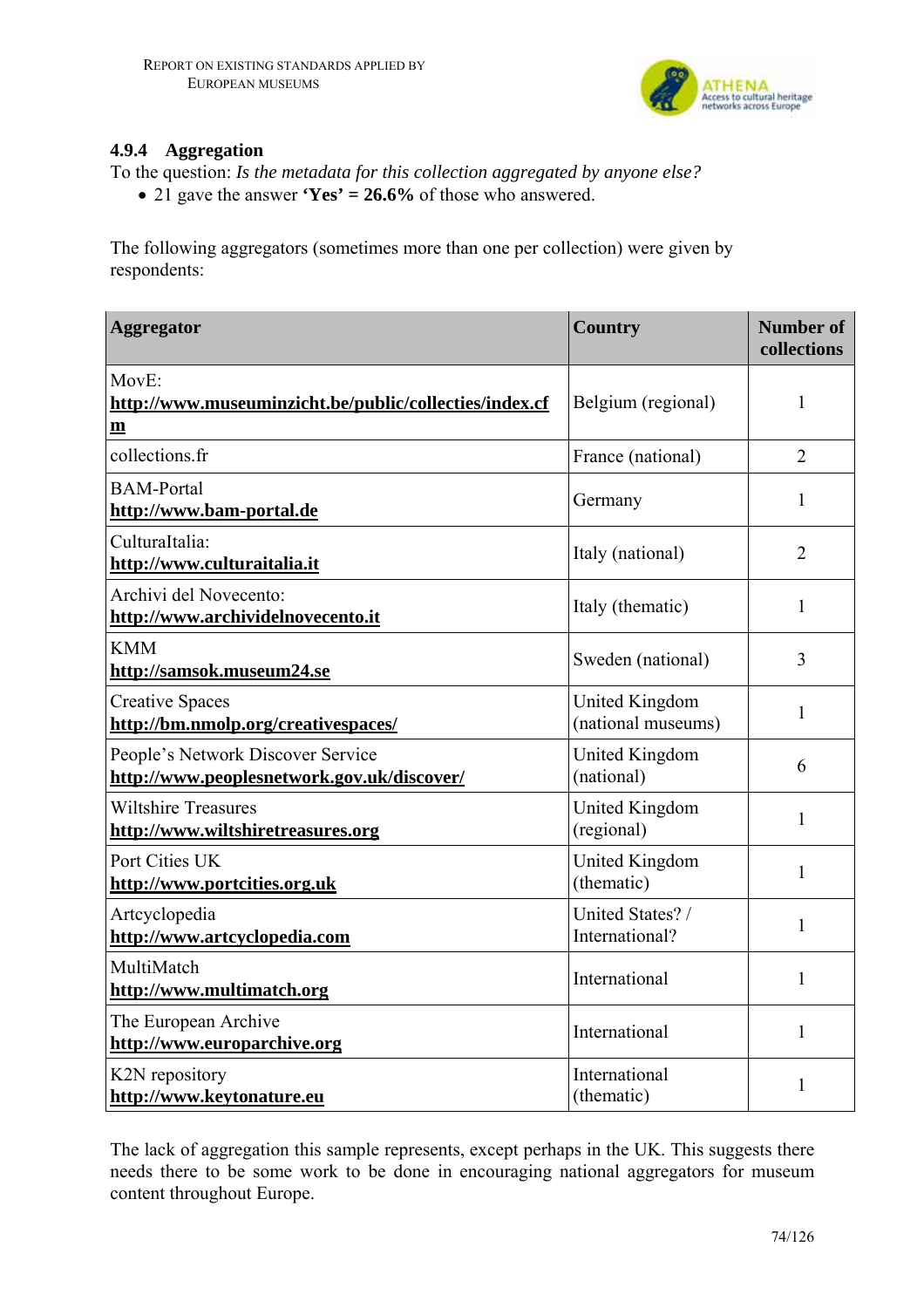

# **5. Conclusions**

# **5.1 Cultural metadata standards**

There are a limited number of key standards, and they are used extensively throughout Europe and indeed the world. These are often suggested as best practise but, from the evidence of the survey, there is still a long way to go to achieve interoperability. National standards in some countries are also a factor that needs to taken into consideration for future work.

Dublin Core (DC) has been used extensively as a 'minimum' metadata standard for resource discovery, most notably with Europeana itself. However relationships between DC and the domain-specific metadata standards need to be defined and interchange enabled in some way. XML and in particular the XML-related XSLT (Extensible Stylesheet Language Transformations) may offer a solution to this.

XSLT is used for the transformation of one kind of XML document into a kind of XML document (or indeed to a human readable form). So it should be possible to transform data in a domain-specific metadata standard to Dublin Core. However it is unlikely that it will possible to transform data from DC to a domain-specific metadata form, except for a limited number of elements.

The work of the next part of WP3 should be:

- *Metadata adaption* Look further into the impact of metadata standard adaption. The aim being to define a set of advice and guidance materials highlighting the severe consequences in terms of interoperability of uncontrolled and possibly unnecessary adaption of standard;
- *Metadata content quality* The quality of the content of the data in metadata record, especially free text descriptions, affects possibility of automatic data mining to extract relevant information for searching. The authors think that it is worth putting some effort into researching this issue and giving advice on it to the museum community;
- *Metadata mapping* Between the major metadata standards, for example, DC, including the Europeana Semantic Elements (ESE), museumdat, and SPECTRUM.
- *XML* Seek to use XML as a methodology for data export, conversion and exchange. XML schemas for the important metadata standards should be indentified or if not available created.
- *XSLT* ATHENA should test the use of XSLT in the role of data conversion, in the first case between museumdat and SPECTRUM and DC/ESE.

# **5.2 Technical standards**

There are a great many technical standards for virtually all multimedia resources including many open standards.

For good an up-to-date general guide to which standards a cultural organisation should use one need not look further than the Minerva Project's:

# *Technical Guidelines for Digital Cultural Content Creation Programmes*: **http://www.minervaeurope.org/interoperability/technicalguidelines.htm**

[with links to various versions]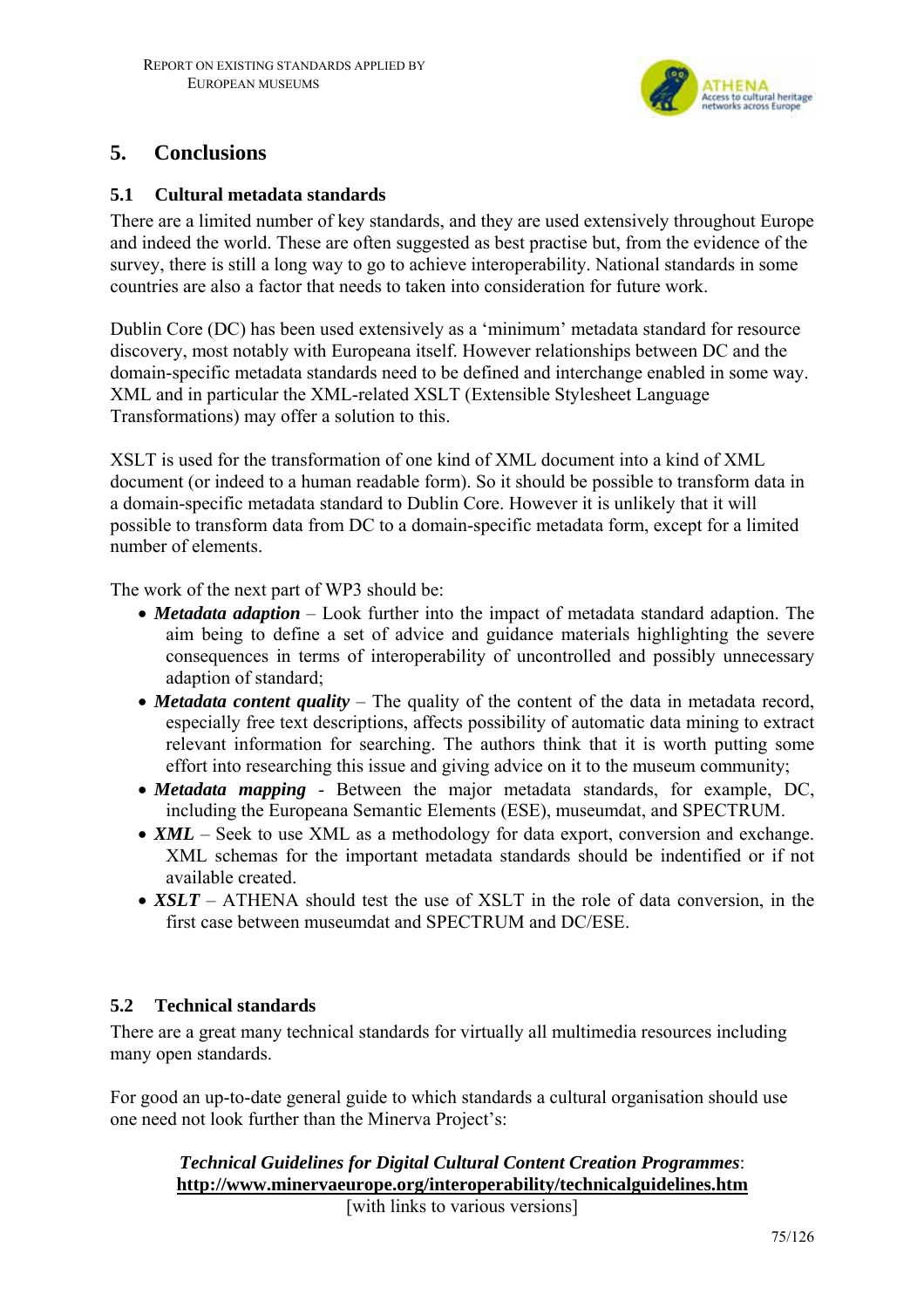

The technical standards it recommends are those being used by the organisations who took part in the ATHENA survey. The Guidelines have other advantages. They are:

- *Multilingual* Having a guide in the working language of the organisation is a great advantage for their understanding and adoption. Further translation should be encouraged;
- *Written for a general cultural sector audience* purely technical guidelines are a barrier to the general audience, which most people in the cultural sector are in this area;
- *Updated* Is it very important that technical guidelines are kept up-to-date, especially in the rapidly changing IT area.

# **5.3 IPR standards**

The status of the actual practise of IPR management in the cultural sector, especially outside the major institutions is not clear. The survey suggests that there is patchy recording of information about rights associated with cultural materials (including, but not exclusively IPR).

This suggests that there is still a knowledge gap in this area, which WP 6 of this project will address. However they are not working in a total knowledge vacuum. Practise in the UK, led by Collections Trust, can serve as a model for the rest of Europe. Collections Trust has:

- Provided simple guidelines;
- Created training modules:
- Embedded rights management, as a procedure with supporting information requirements, into the SPECTRUM standard.

WP3 and WP6 will cooperate closely to ensure all the resources that are available are disseminated and used by as large a museum audience as possible.

# **5.4 Terminology standards and multilingualism**

The use of terminological standards is important factor in delivering semantic interoperability and so the enhance the functionality of searching. There are terminology resources for most areas of cultural information: What, When, Where, Who. However, except possibly the Getty thesauri, there are no common sources.

Also multilingual resources do not seem to exist and certainly are not used by organisations in the surveyed sample.

Finally, despite there being an international standard and the importance of this aspect of cultural information, there is no 'universal' system in use for expressing dates and date ranges in our information systems. The current Europeana prototype does not support both BC dates, date ranges, or time periods all of which are a vital part of museum practise.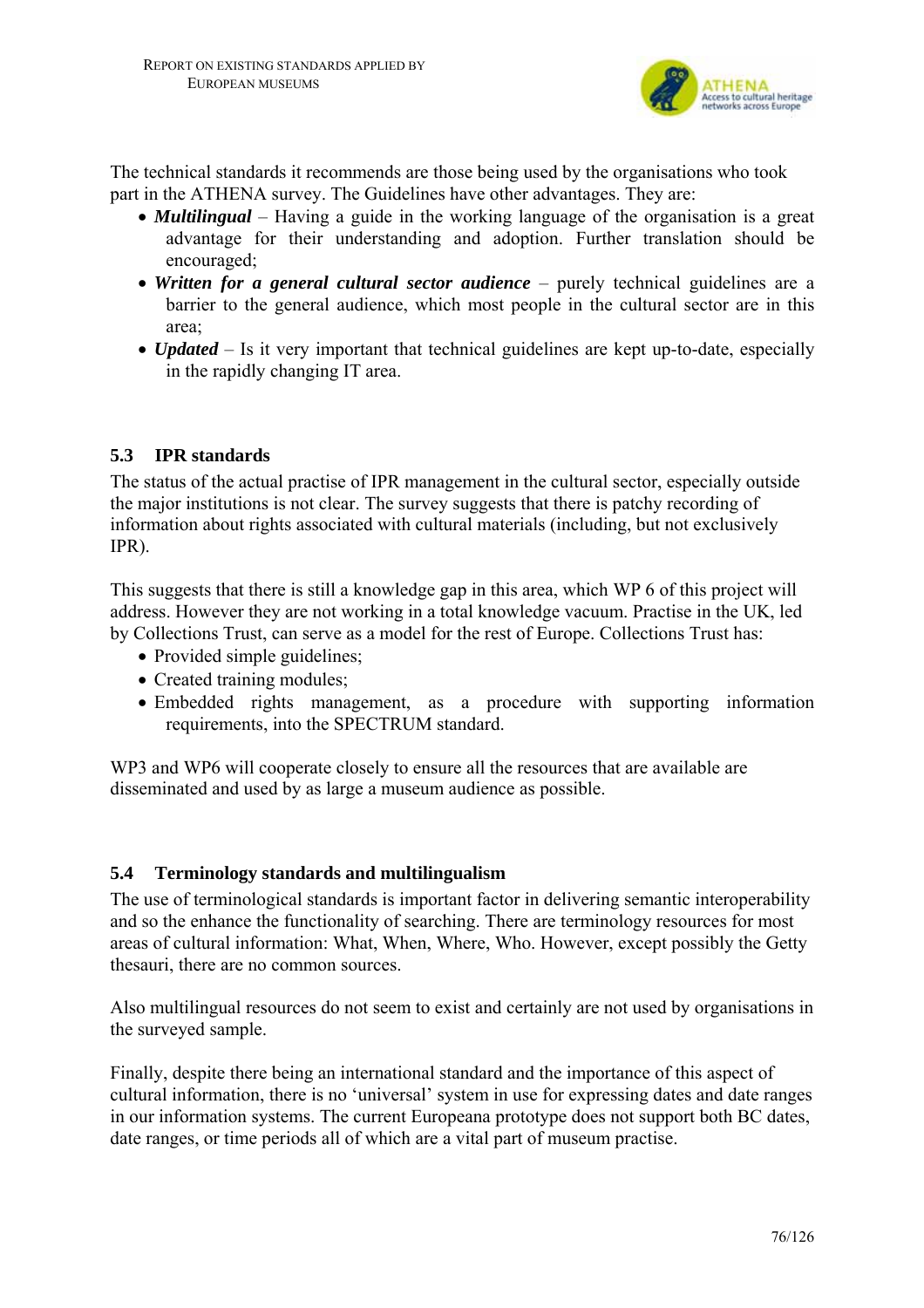

Therefore there are issues, particularly in the context of a Europeana group project working with museum content, that need to be addressed:

- **Terminology directory** There should be the first steps in setting up a service which provides information about the full range of terminology resource that are available and, if possible, allows direct access to them.
- *Temporal standards*  ATHENA should encourage the use of the ISO standard or at least date forms that can easily be converted to the ISO standard. It should lobby Europeana 'central' to meet the needs of the museum community.
- *Multilingualism* ATHENA should create a small useful multilingual terminology source, where possible based on existing work. Its creation should be a priority and serve as a model of best practice.

WP3 is actively engaging with those working in WP4, and is confident that these suggestions will be acted on.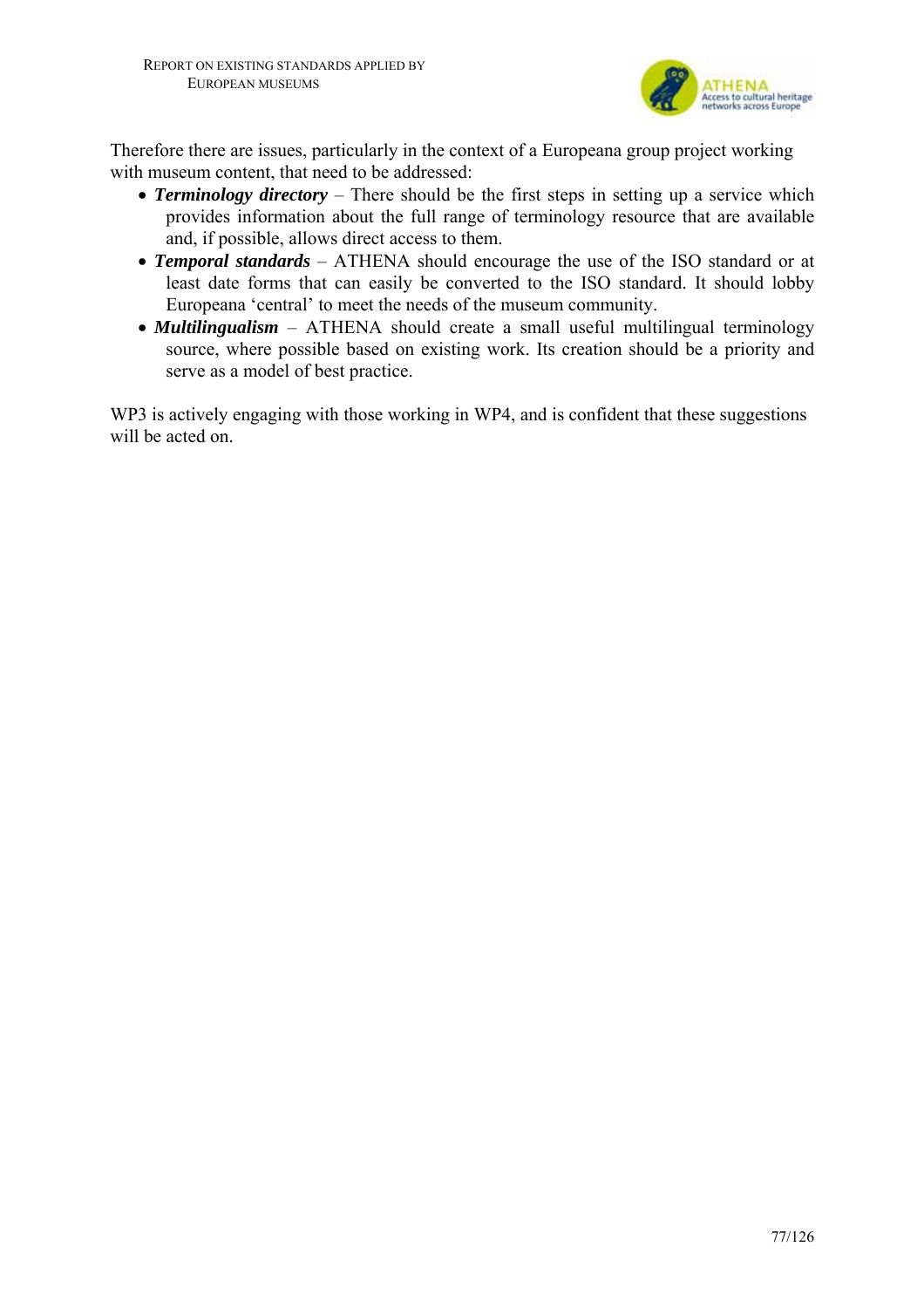

# **Appendix I – The ATHENA Survey questions**

# **Provider Information**

Please give the following information about the organisation providing the content:

## **1. Country**

# **2. Provider name**

## **3. Address (include postcode)**

# **4. Is the provider a (tick**  $\mathbf{\nabla}$  **all that apply)?**

- $\square$  Museum
- □ Library
- $\Box$  Archive
- $\square$  Sound archive
- □ Aggregator
- $\Box$  Other

# **5. If you ticked 'Other' please give organisation type**

#### **Primary contact**

## **6. Name**

#### **7. Job title**

## **8. Telephone number**

#### **9. E-mail address**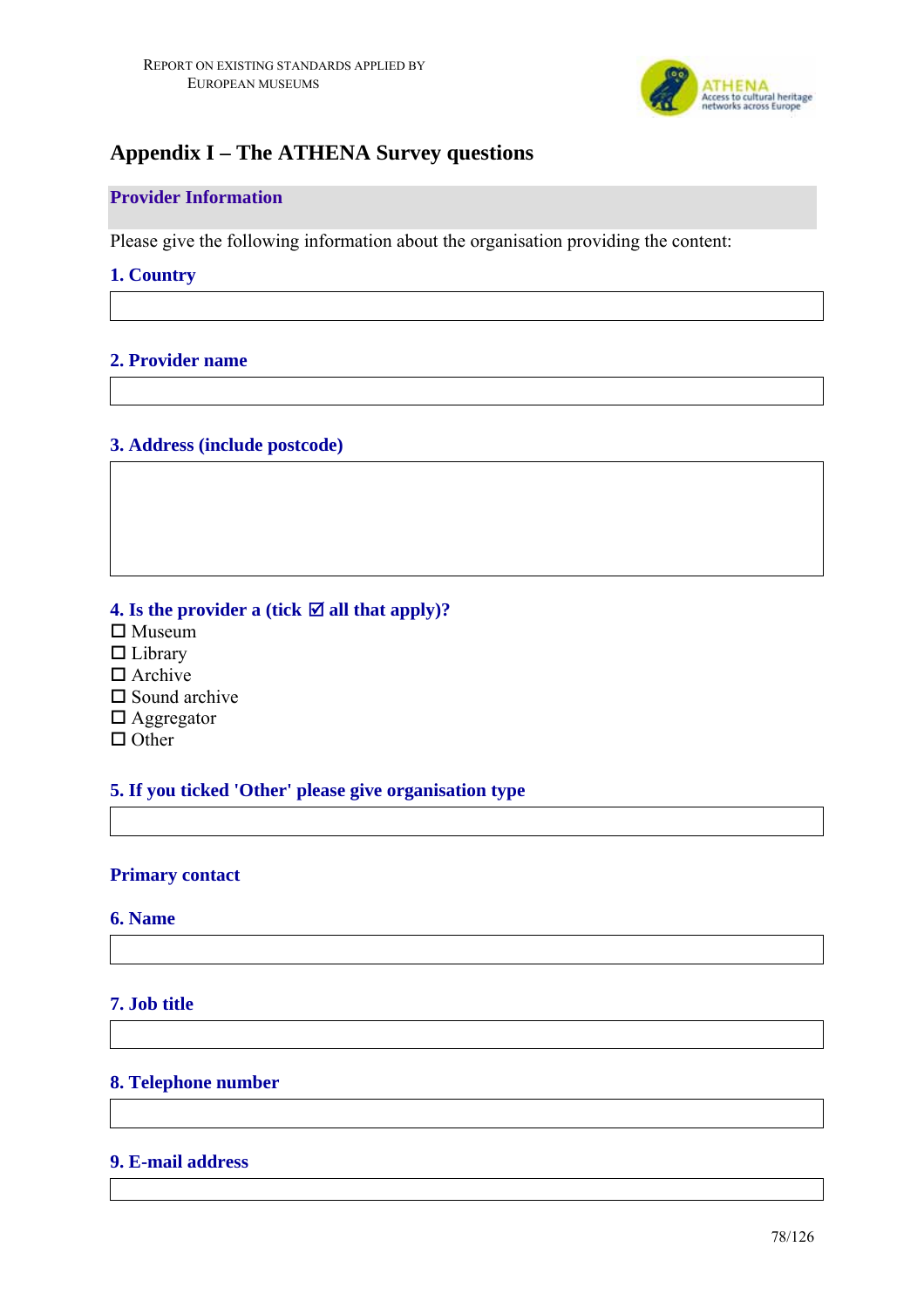

# **Alternative contact (if possible)**

### **10. Name**

## **11. Job title**

# **12. Telephone number**

#### **13. E-mail address**

## **Technical contact (if possible)**

(This someone who is familiar with the system where your metadata is stored)

#### **14. Name**

# **15. Job title**

# **16. Telephone number**

#### **17. E-mail address**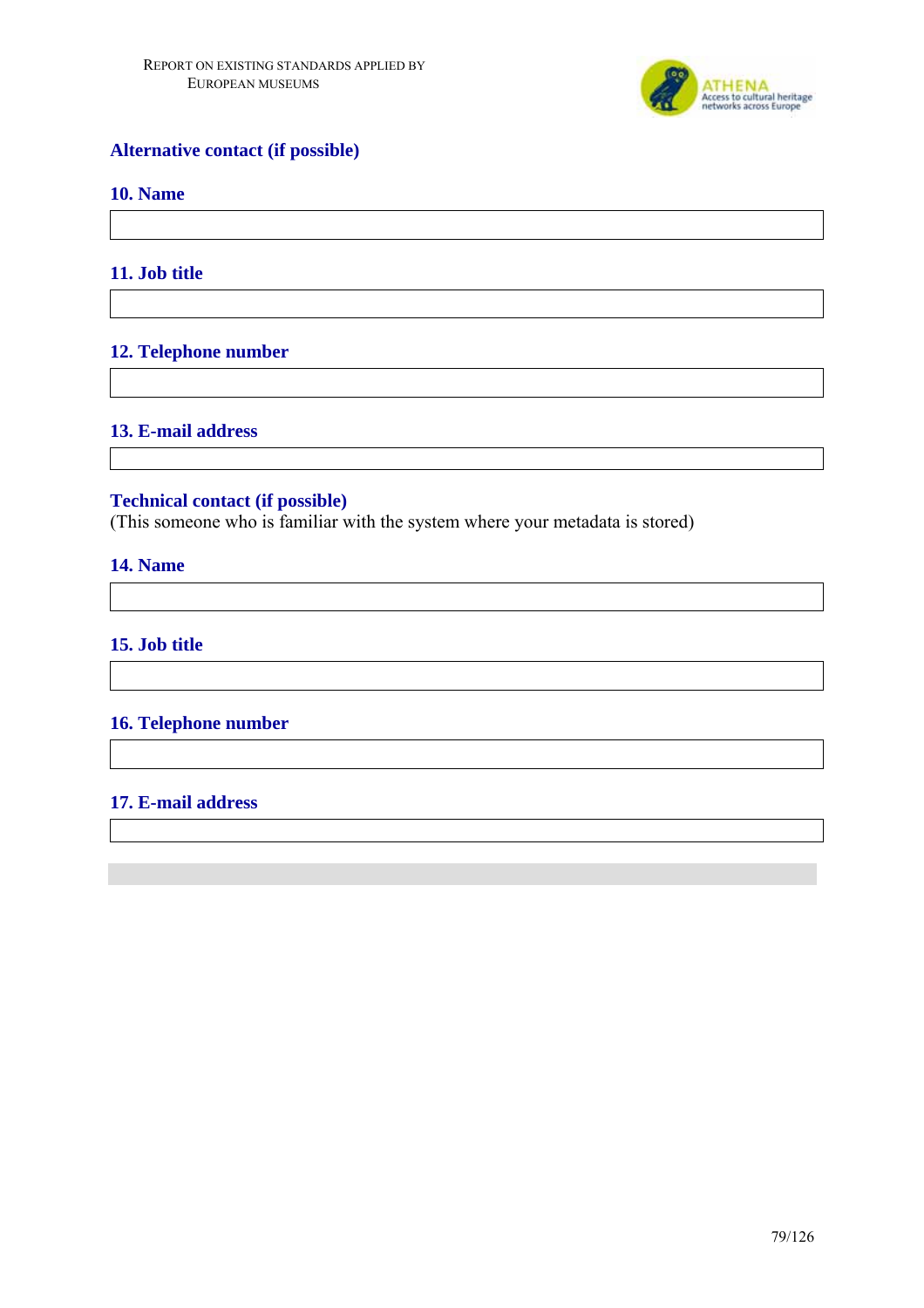

### **Collection Description**

Please give the following information about this collection.

(**Note** that the information you enter should only be for this collection and not for the organisation in general.)

#### **18. Collection name.**

For example: "Museum collection database"; "Video archives"; "WWII archive"; "Dinosaur fossils collection".

## **19. Collection theme(s) or subject(s).**

For example: "Early commercial TV programmes in UK"; "Cartographic archives of Southern Spain"

# **20. The time periods which the content of the collection covers.**

For example: "1914-1939"; "Medieval (1066-15th century)"; "Prehistory-Present (50,000BC-2008)"; "6 billion years ago-present"

## **21. Language of the digital objects (Roughly provide the % of each language and show if any dual language).**

For example: "Spanish 80%; English 20%"; "French 100%"; "Catalan 80%; Spanish 15%; Latin 5%"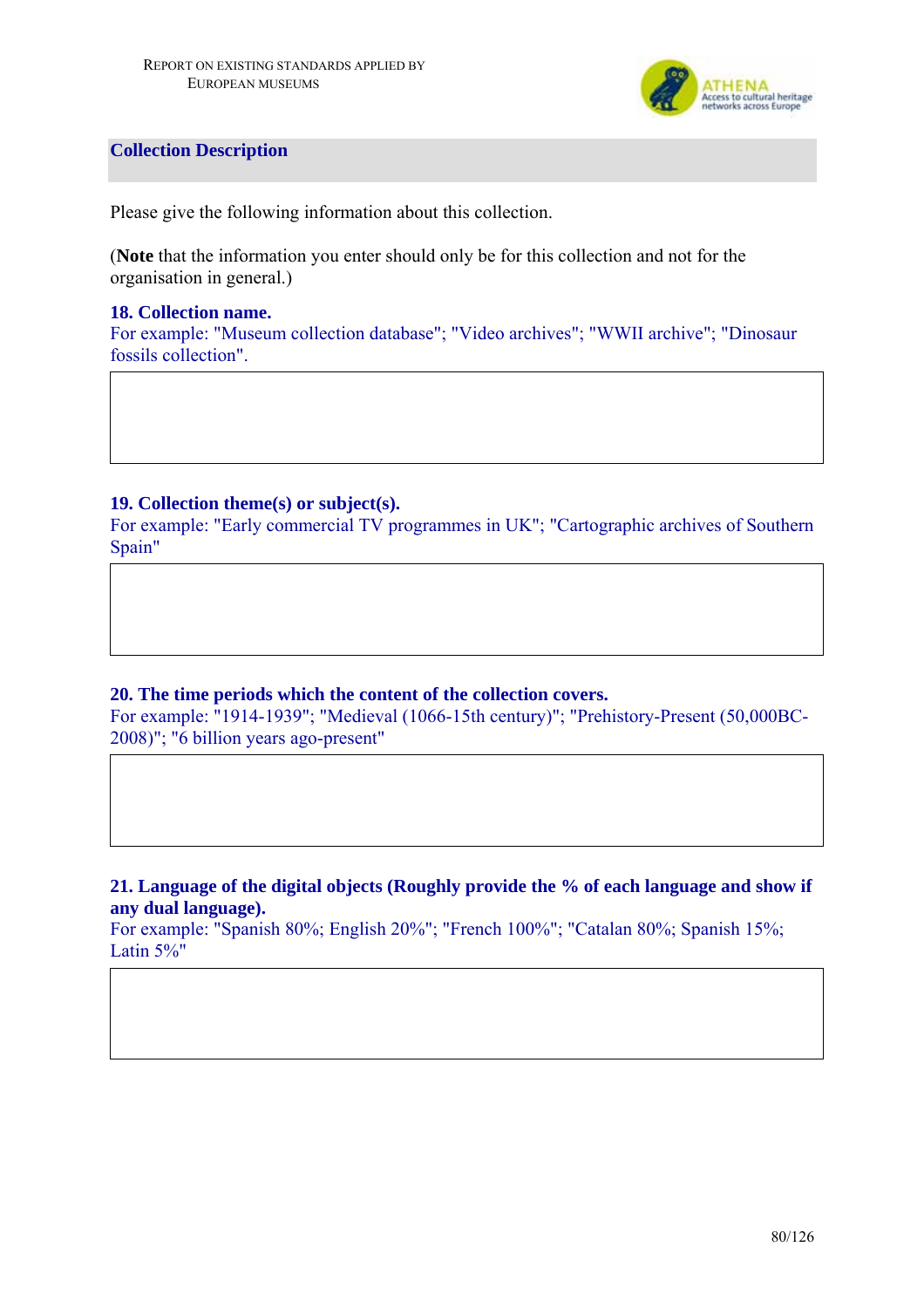

# **22. How many digital objects can you contribute to Europeana through ATHENA from this collection? Please give the detail of your digital objects level.**

For example: "About 90,000 (Copyright protected objects and free to use)"; "Books objects are at the volume level. Journal objects are at the year level"

**23. How many thumbnails or samples can you contribute to Europeana through ATHENA from this collection? Please give the detail of your digital objects level.**  For example: "About 80,000 Low resolution images, low quality movies)"; "Thumbnails of books showing the cover/title page"

#### **MICHAEL**

**24. Is there a description of this collection in your country's MICHAEL national instance?** 

□ Yes  $\square$  No

**25. If you chose 'yes' please provide the URL of the description** 

# **26. If you answered 'No' please tick**  $(\mathbf{\nabla})$  **which of the following is the reason**

 $\square$  No MICHAEL national instance in my country

 $\square$  Description is being written (will be on MICHAEL later)

 $\square$  Collection is described elsewhere

□ Other reason

## **27. If you answered 'Collection is described elsewhere' or 'Other reason' please give details**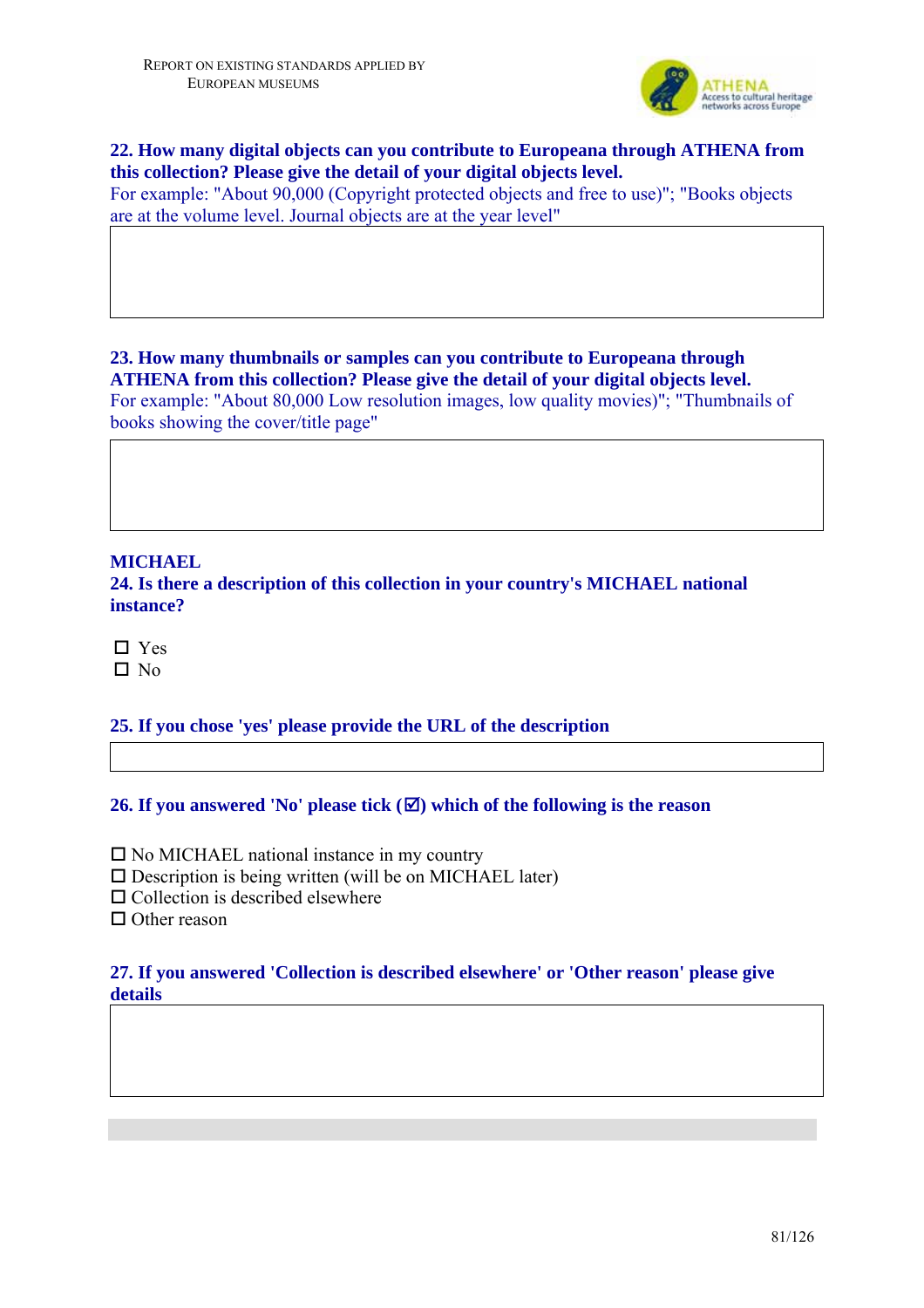

# **Digital Object Metadata**

Please give to following information about the metadata of the digital objects in this collection.

(**Note** that the information you enter should only be for this collection and not for the organisation in general.)

# **28. Do you have Text digital objects?**

□ Yes

 $\Box$  No

#### **29. If 'Yes' please tick all the Text formats you have.**

- $\n *D*$ iVu
- $\Box$  HTML
- $\Pi$  PDF
- $\Box$  Plain text
- □ RTF
- $\Box$  SGML
- □ Word
- XML

### **30. If you have any other Text formats please list them here.**

#### **31. Do you have Image digital objects?**

- □ Yes
- $\square$  No

#### **32. If 'Yes' please tick all the Image formats you have.**

- $\Box$  BMP
- $\n **D**$ iVu
- $\Box$  GIF
- $\Box$  JPEG
- $\square$  PNG
- $\square$  TIFF

## **33. If you have any other Image formats please list them here.**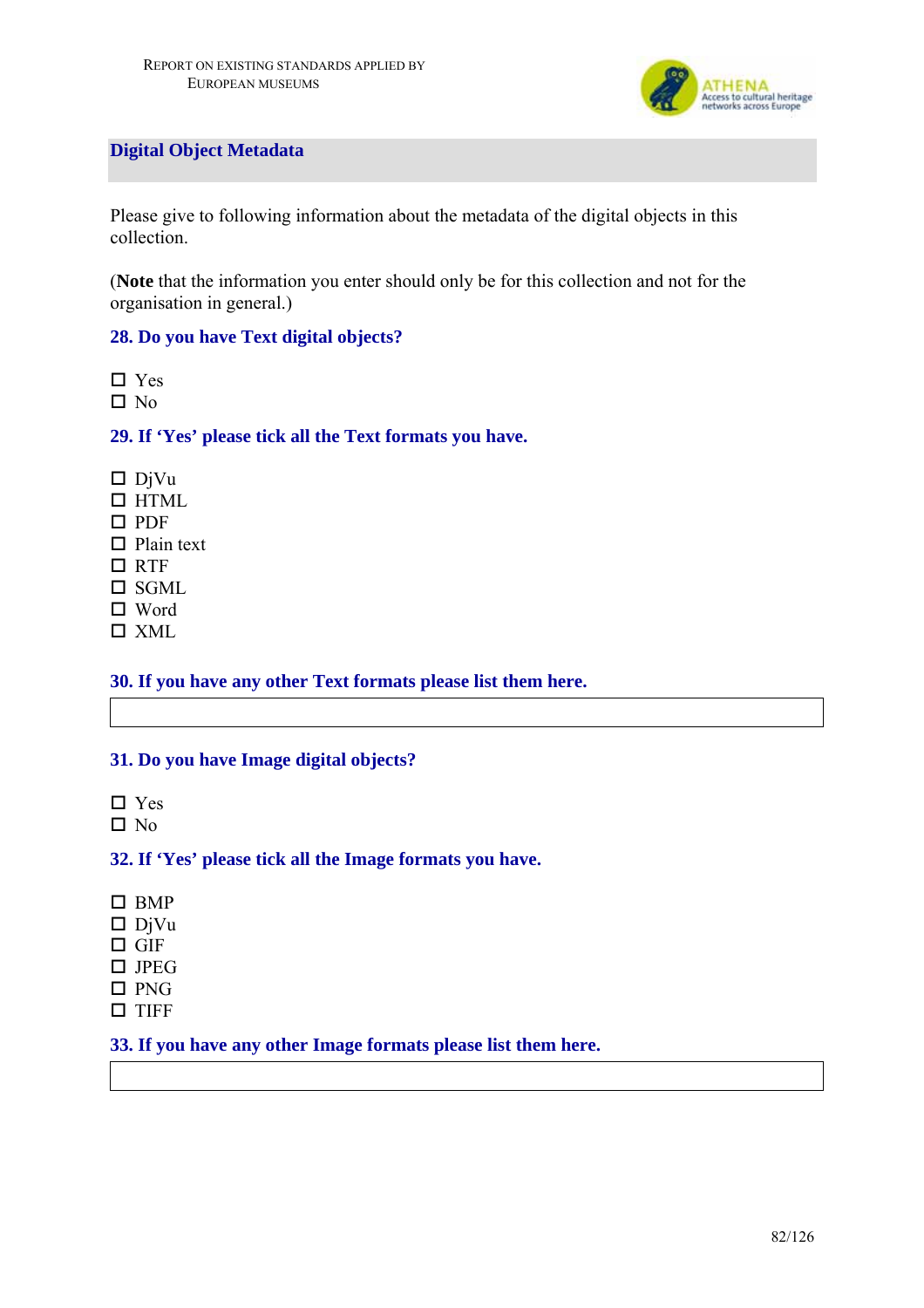

# **34. Do you have Audio digital objects?**

- □ Yes
- $\Box$  No

# **35. If 'Yes' please tick all the Audio formats you have.**

- AIFF
- $\square$  MP3
- $\Box$  MPG
- WAV
- WMA

# **36. If you have any other Audio formats please list them here**

# **37. Do you have Video digital objects?**

- □ Yes
- $\Box$  No

# **38. If 'Yes' please tick all the Video formats you have.**

- $\Box$  AVI
- $\Box$  FLV (Flash Video Format)
- $\Box$  MOV (Quicktime)
- $\Box$  MP4
- $\Box$  MPG
- □ RM (Real Media)
- $\square$  SWF (Flash Movie)
- $\Box$  WMV (Windows Media Video)

# **39. If you have any other Video formats please list them here.**

# **40. Do you have any other types of digital objects not covered above?**

- □ Yes
- $\square$  No

# **41. If 'Yes' please describe them.**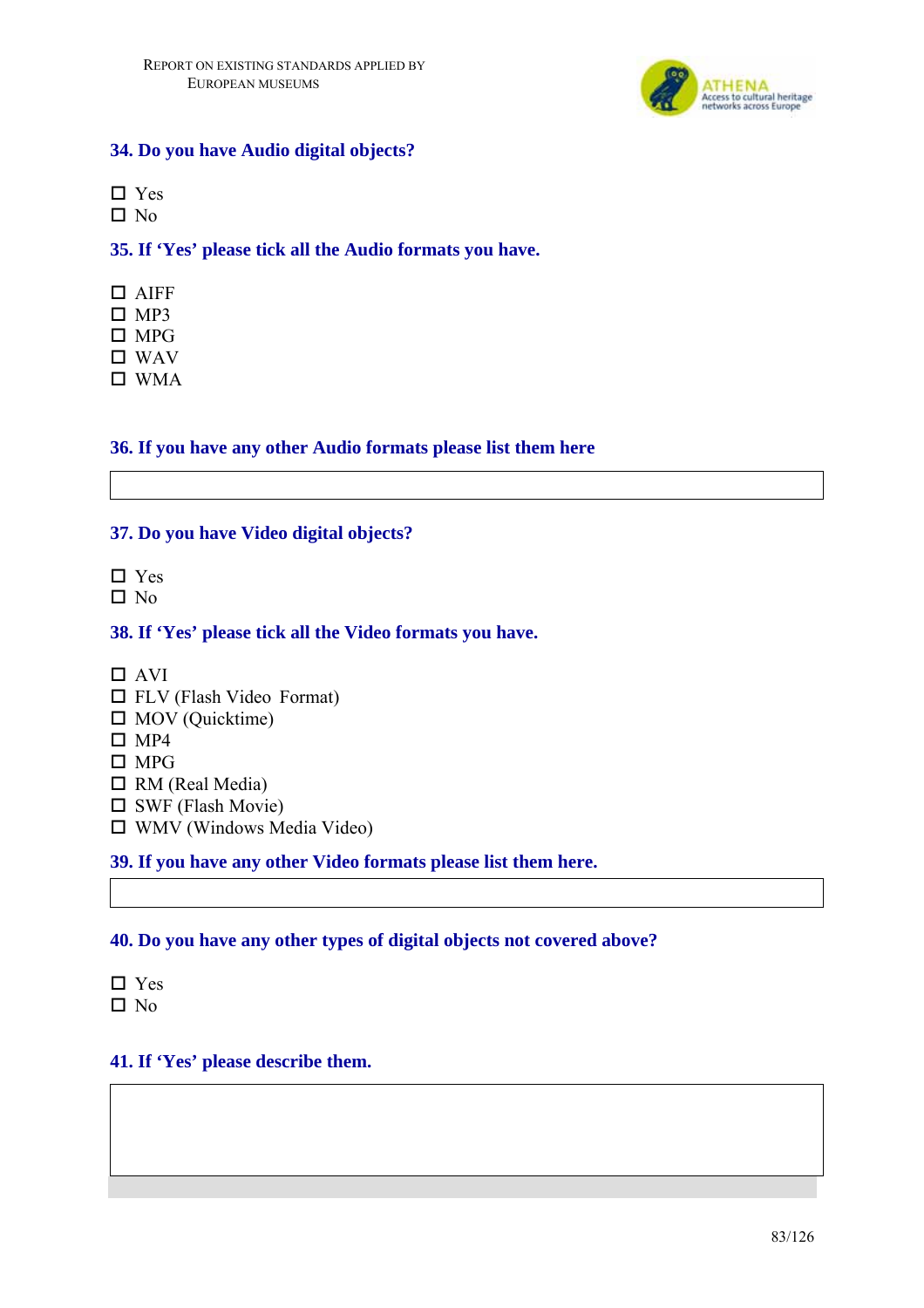

# **Information Scheme(s) (Metadata)**

**42. Please check the all boxes for the information schemes (metadata) that are used to describe the digital objects in this collection.** 

 $\Box$  CDWA □ CIDOC-CRM Dublin Core  $\square$  EAD □ FRBR  $\Box$  ISAD(G)  $\square$  MAB □ MARC  $\square$  METS  $\square$  MIDAS  $\square$  MODS  $\square$  museumdat □ Object ID **O** SPECTRUM  $\square$  TEI  $\Box$  VRA  $\Pi$  Other

**43. If you answered 'Other' please give details.** 

#### **44. Did you adapt the standard?**

□ Yes  $\square$  No

#### **45. If 'Yes' then please say how you adapted the standard.**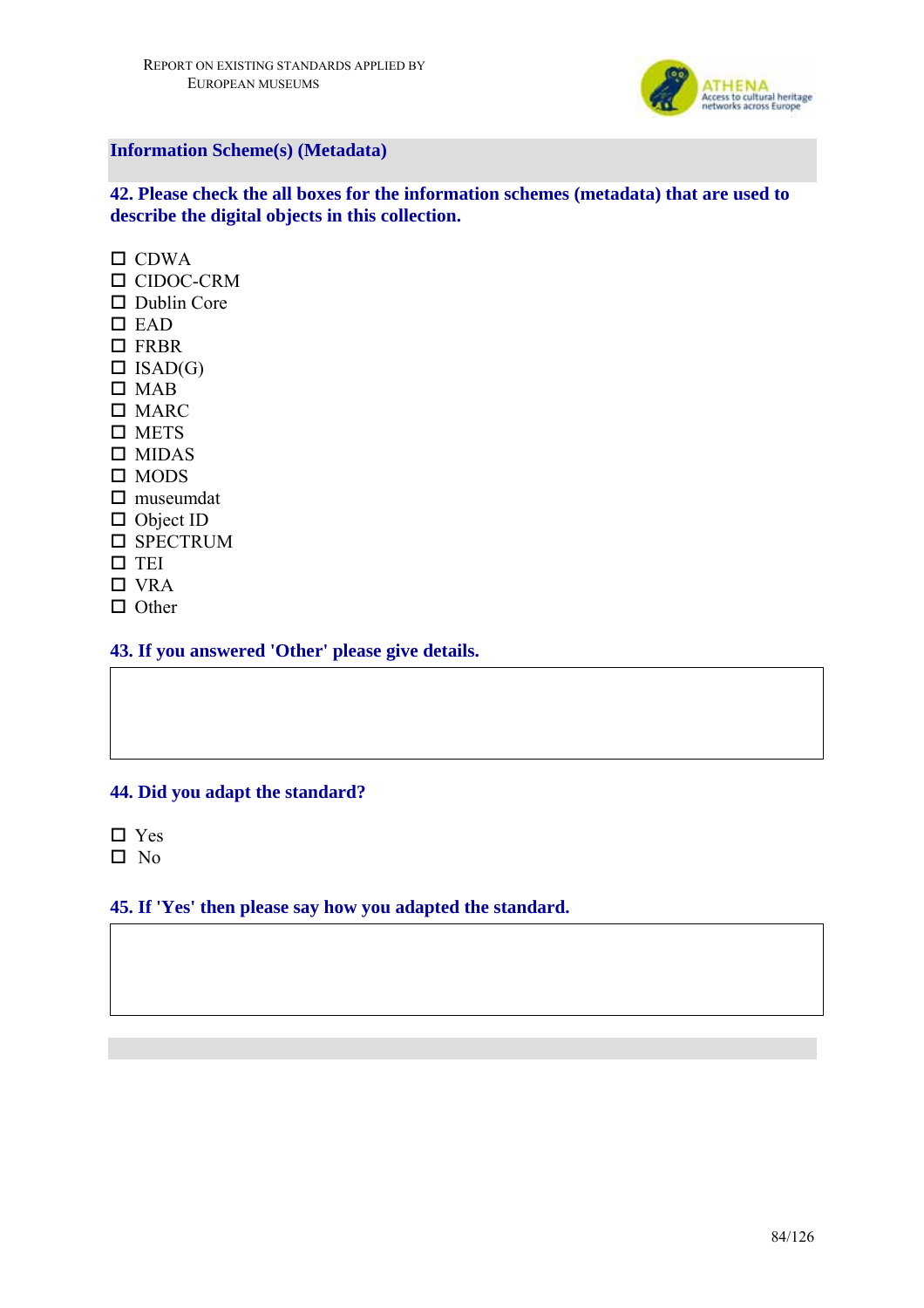

**Intellectual Property Rights (including copyright)** 

# **46. Do IPR issues affect your contribution to Europeana in a negative way?**

- □ Yes
- $\square$  No

# **47. If you answered 'Yes' please give details.**

# **48. Please give a brief statement about the access rights to use the content in this collection.**

For example: "Public domain"; "Licensed"

#### **Licensing methods**

Please give us information about following licensing methods for giving permission to use the content in this collection:

### **49. Are you aware of Creative Commons licenses?**

□ Yes  $\square$  No

## **50. Do you use Creative Commons licenses to give permission to access to your content (assuming you own the rights)?**

 $\Box$  Yes  $\Box$  No

#### **51. If you answered 'Yes' please tell us which type of Creative Commons license(s) you use.**

For example: "Attribution, Non-Commercial, No Derivatives"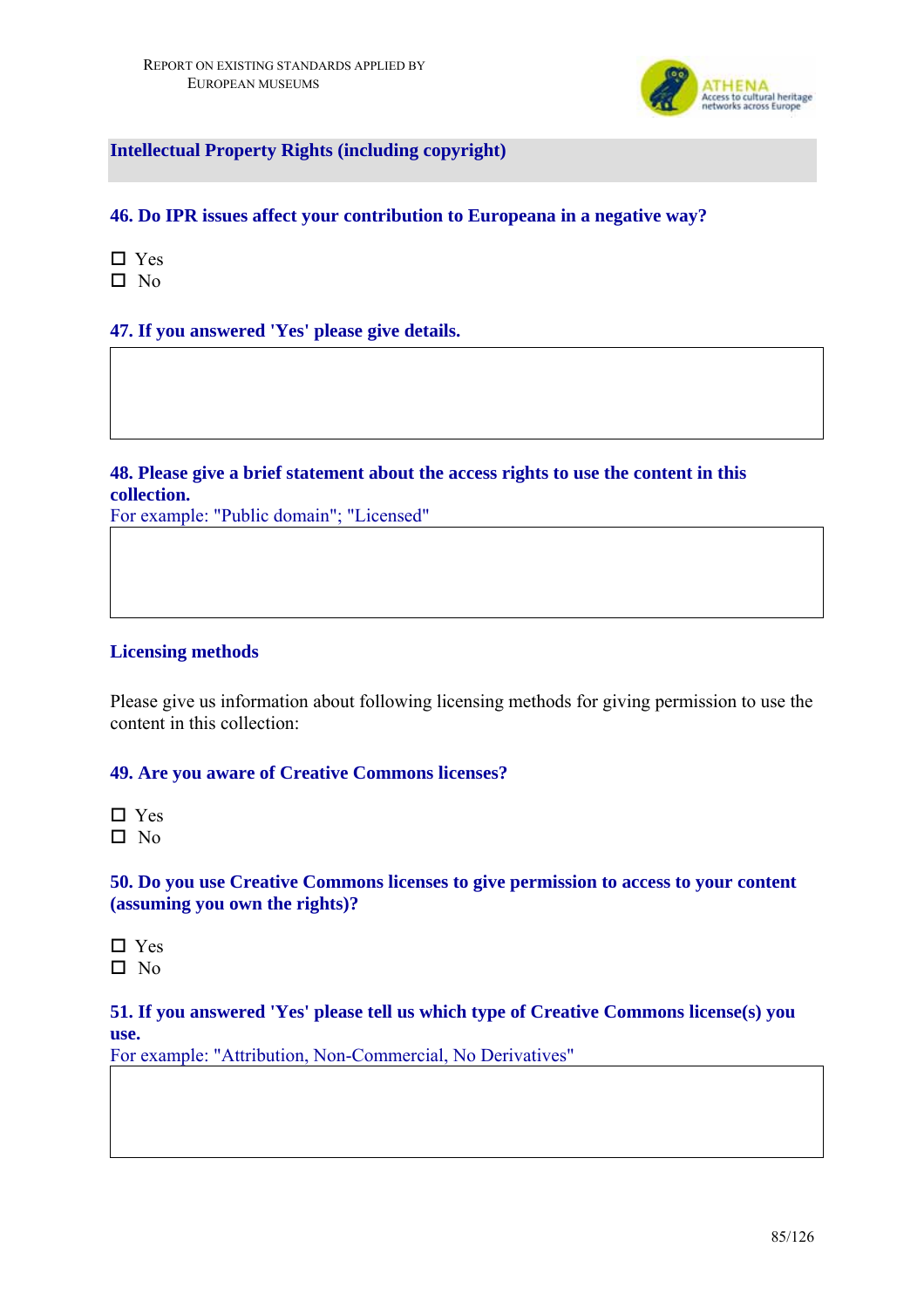

## **52. Are you aware of the European Model EDI Agreement?**

 Yes  $\Box$  No

# **53. Do you use European Model EDI Agreement to provide access to your content (assuming you own the rights)?**

□ Yes  $\Box$  No

#### **54. Are you aware of open access licenses?**

□ Yes

 $\Box$  No

**55. Do you use open access licenses to give permission to access to your content (assuming you own the rights)?** 

 $\Box$  Yes

 $\square$  No

**56. If you use other licensing methods please give details.** 

# **Orphan works**

An **orphan work** is a copyrighted work where it is difficult or impossible to contact the copyright holder.

#### **57. What is the percentage of orphan works in your collection?**

#### **Dealing with IPR issues**

# **58. Have you had a situation where there were IPR issues when you were trying to digitize and or display this collection on-line?**

□ Yes  $\square$  No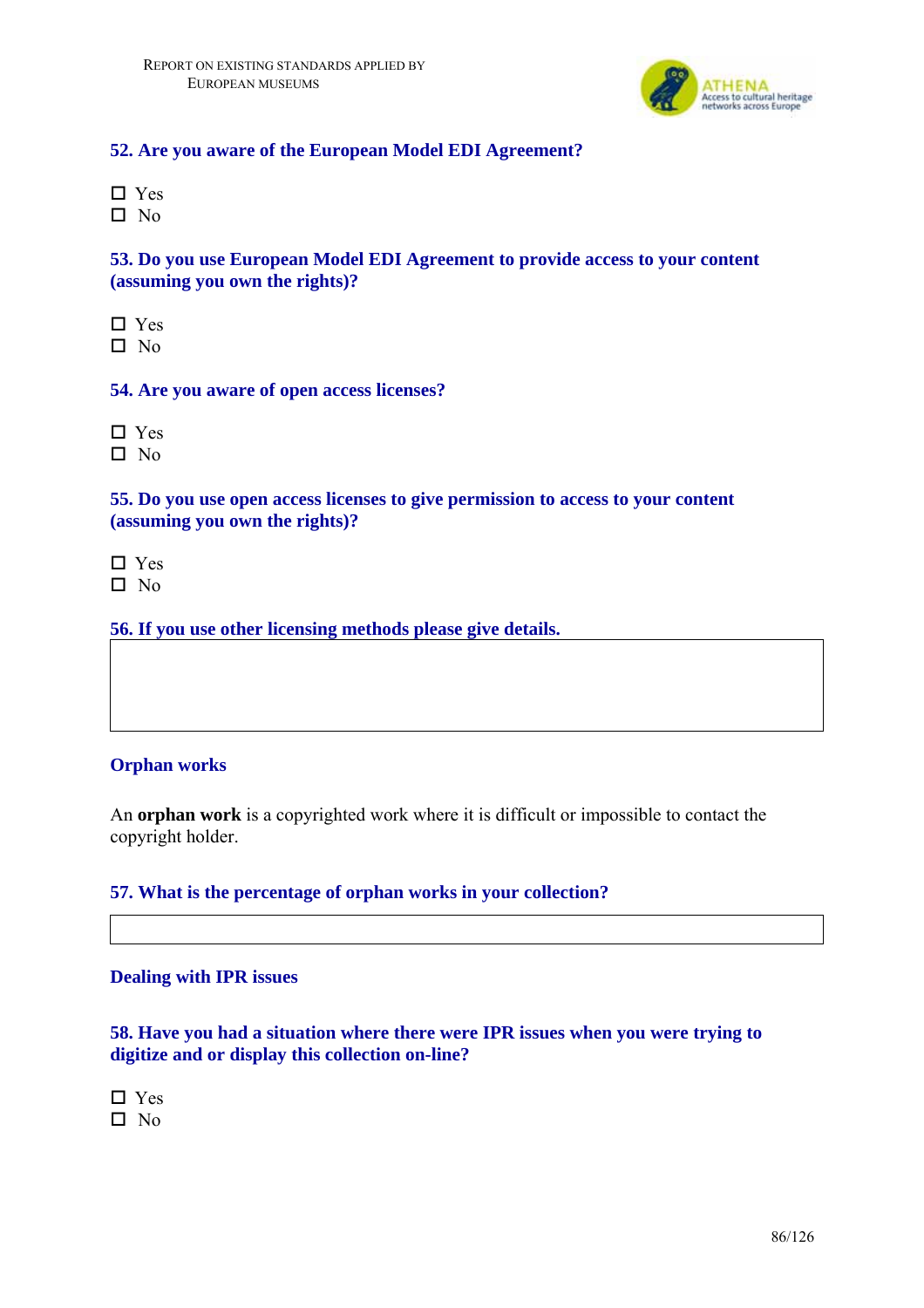

## **59. If you answered 'Yes' please give details of the situation.**

## **60. How did you resolve the situation? (Tick all that that you did)**

- $\square$  Digitization was stopped
- $\Box$  Content was removed from display on-line
- $\Box$  Cleared the use with the copyright holder
- □ Created a workaround

**61. If you answered 'Created a workaround' please give details.** 

**62. Who do you turn to when you have an IPR issue? (Please provide give contact details if possible).** 

# **IPR metadata**

**63. Do you record and manage IPR information about your objects and digital content?** 

□ Yes  $\square$  No

**64. If you answered 'Yes' please give us the information about the metadata scheme that you use.** 

## **IPR protection**

**65. Do you use a technology to protect your digital content (e.g. digital watermarking, scarring, low resolution)?** 

□ Yes  $\square$  No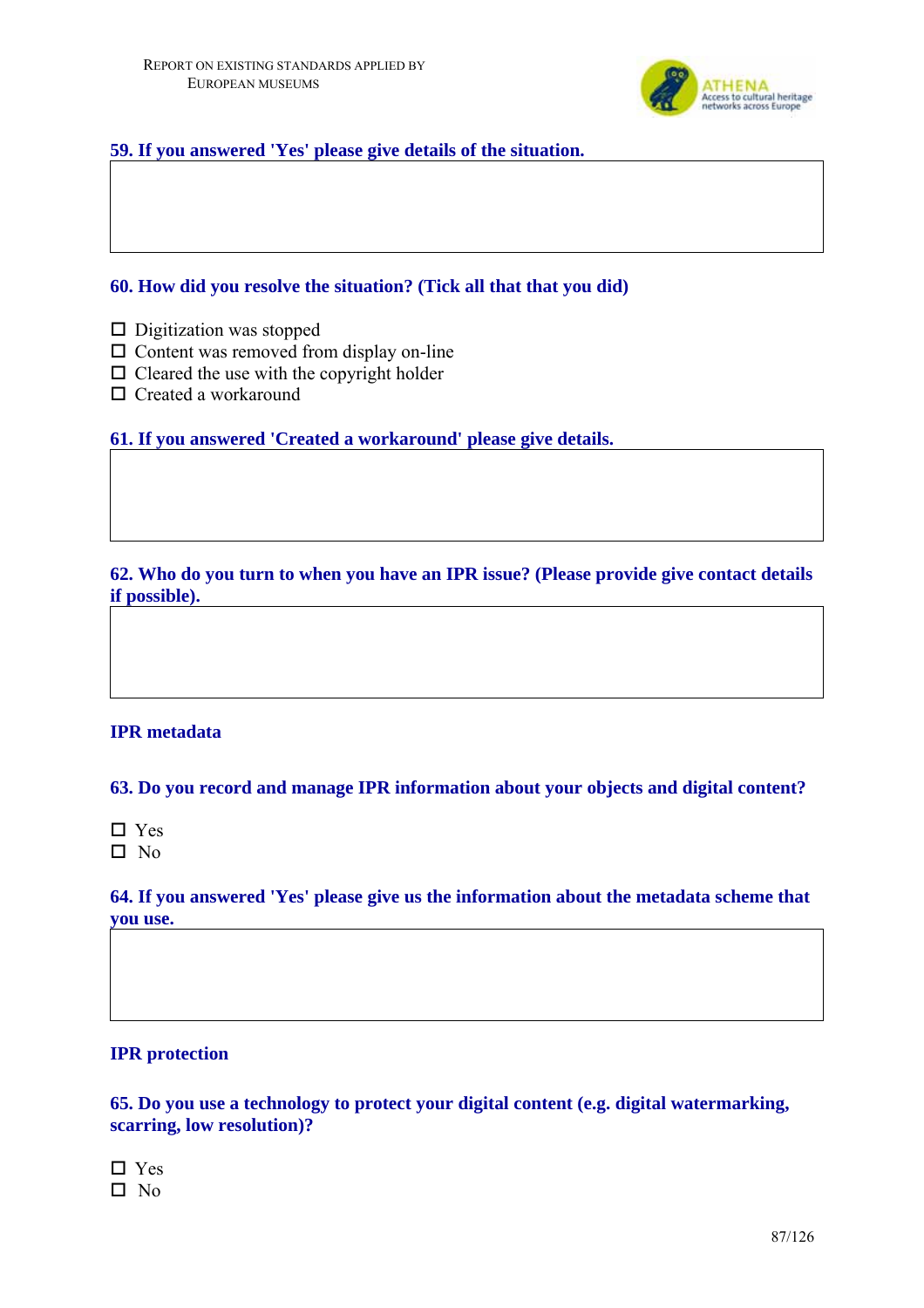

# **66. If you answered 'Yes' please give us the information about the technology that you use.**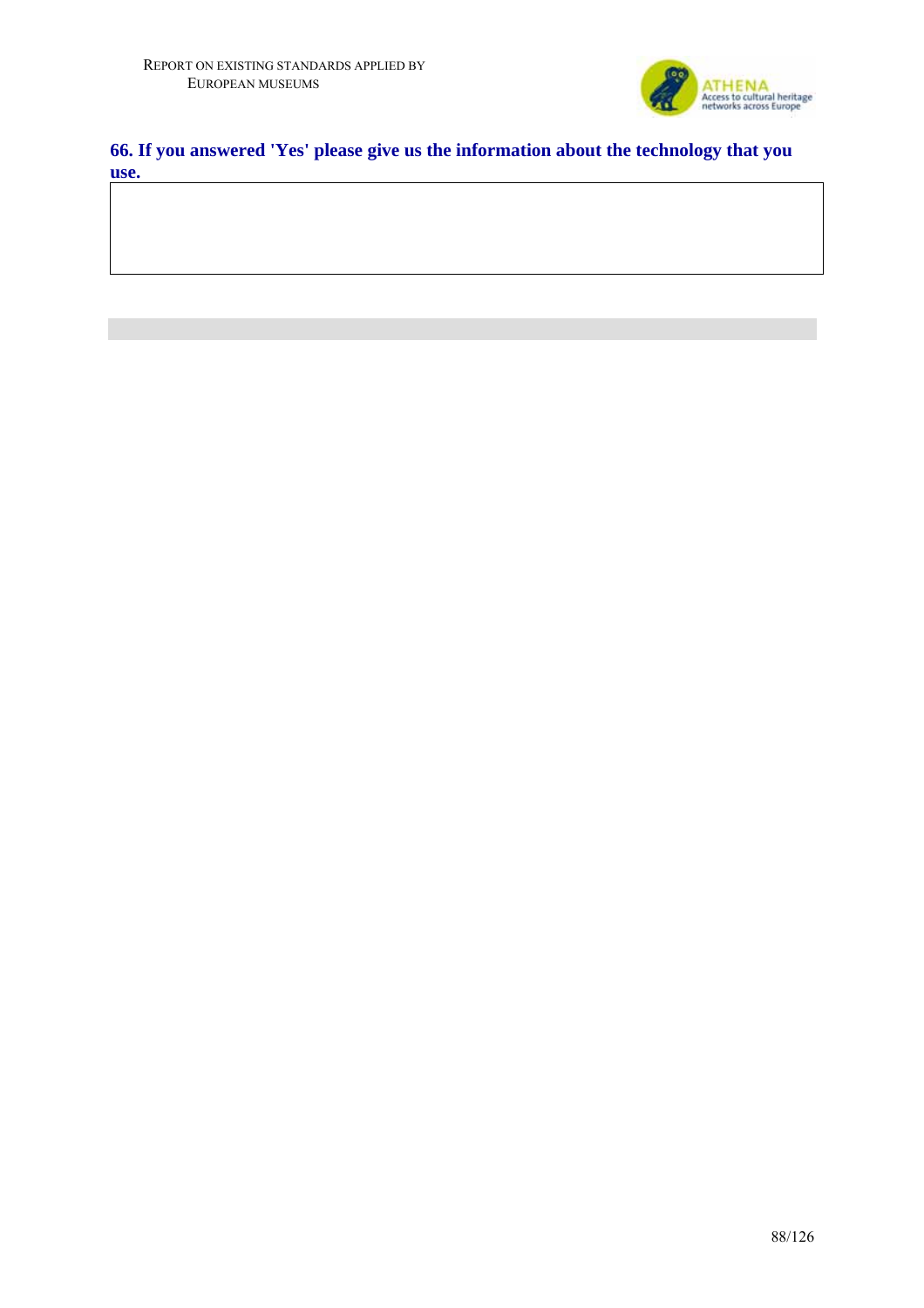

## **Geographic Name Terminology and Co-ordinate Standards**

Please tell us which geographic name terminologies and co-ordinate standards are used to describe the digital objects in this collection.

Note that we are defining a 'standard' to be a published terminology. It might be a formal standard, a national authority file, or another published terminology source (for example Getty's *Thesaurus of Geographic Names* (TGN)).

(**Note** that the information you enter should only be for this collection and not for the organisation in general.)

## **Geographic Name Terminology**

## **67. Do you use a standard set of terms for geographic names?**

□ Yes  $\Box$  No

**68. If 'Yes' is the source for the terms?** 

 $\square$  Developed by the provider

 $\Box$  A published standard

#### *For provider-developed terminology*

#### **69. Please give details**

Include the contact details of the person who we can ask for more information.

*For published terminology*, please give a reference for each source used. If the source is available on-line please give its URL (web address).

For example: TGN

# **70. Source reference**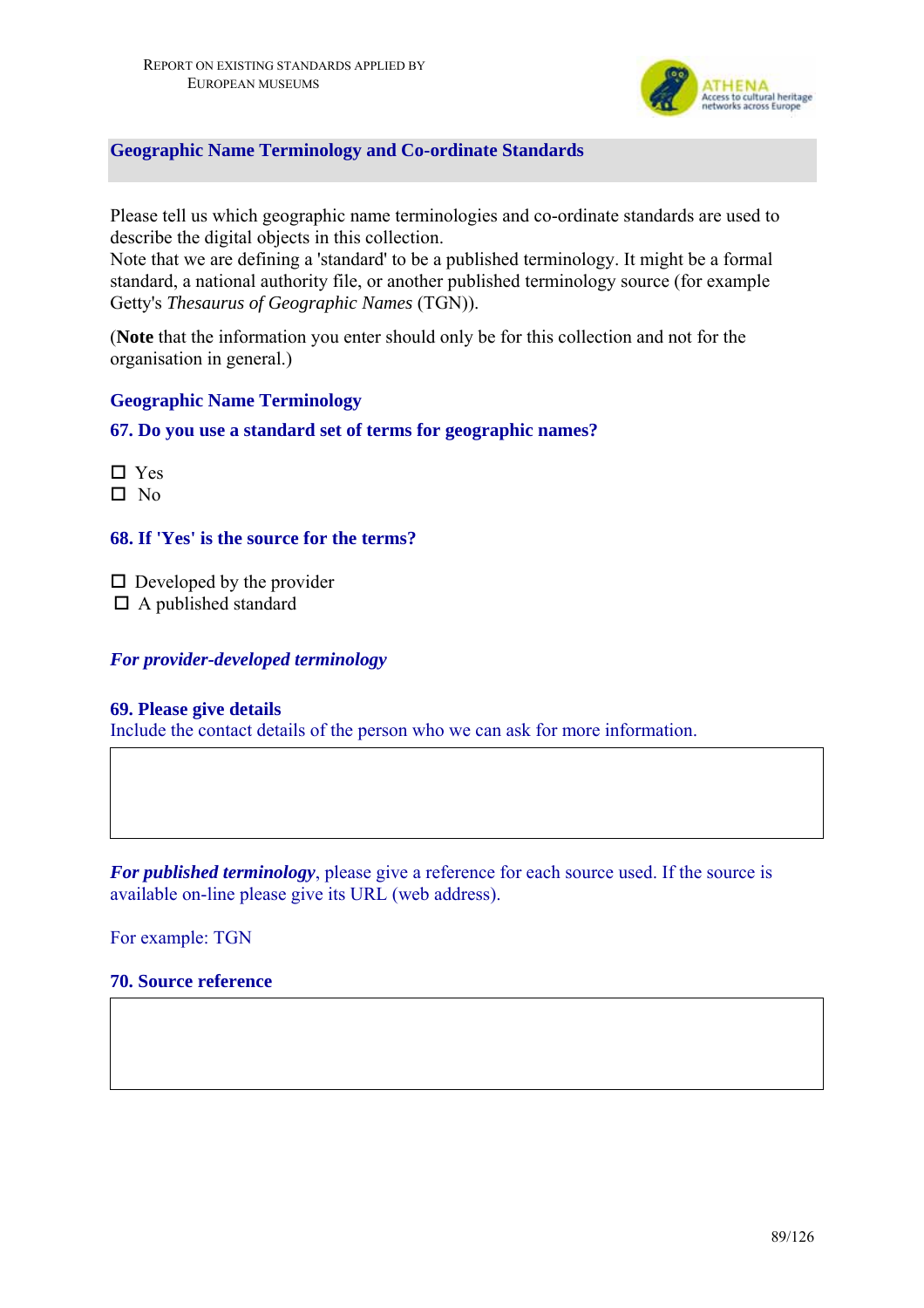

## **71. Source reference**

#### **72. Source reference**

#### **73. Source reference**

#### **74. Source reference**

#### **Co-ordinate Standards**

**75. Are geographic co-ordinates used to describe this collection? (for example 61.0124N, 5.8125E).** 

| Ξ |
|---|
|   |

**76. If 'Yes' which reference system do you use? For example: latitude/longitude; WGS 84 UTM 32N; RT9; OSGB 1936; DHDN Zone 1**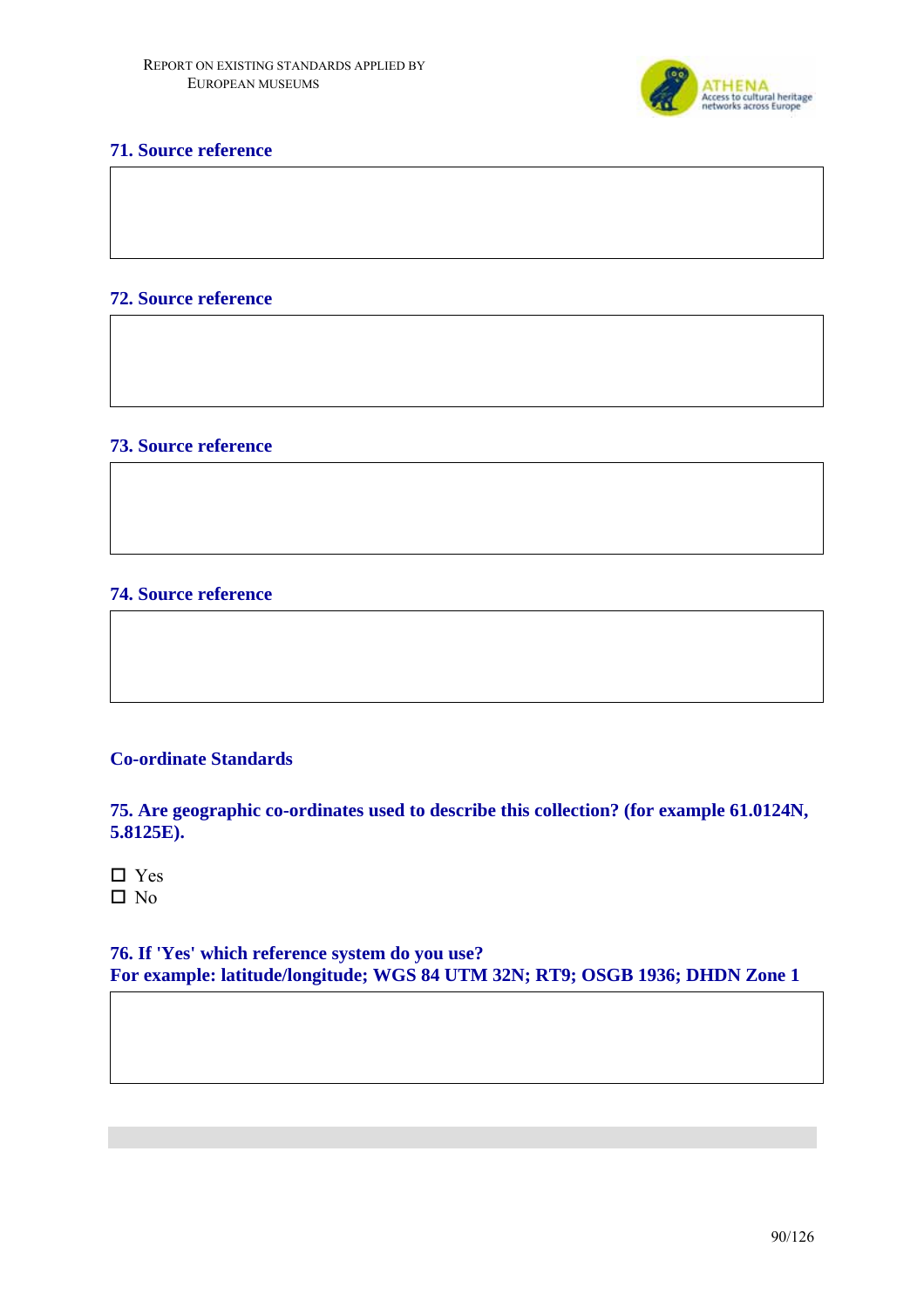

**Date Format and Time Period Terminology** 

### **Date Format**

**77. Is a standard date format (or formats) used to describe the digital objects in this collection?** 

 $\Box$  Yes  $\square$  No

#### **78. Which date format do you use?**

#### **Time Period Terminology**

Note that we are defining a 'standard' to be a published terminology. It might be a formal standard, a national authority file, or another published terminology source (for example Getty's *Art and Architecture Thesaurus* (AAT)).

#### **79. Do you use a standard set of terms for time periods?**

□ Yes  $\square$  No

#### **80. If 'Yes' is the source for the terms?**

 $\Box$  Developed by the provider

 $\Box$  A published standard

#### *For provider-developed terminology*

#### **81. Please give details**

Include the contact details of the person who we can ask for more information.

*For published terminology*, please give a reference for each source used. If the source is available on-line please give its URL (web address).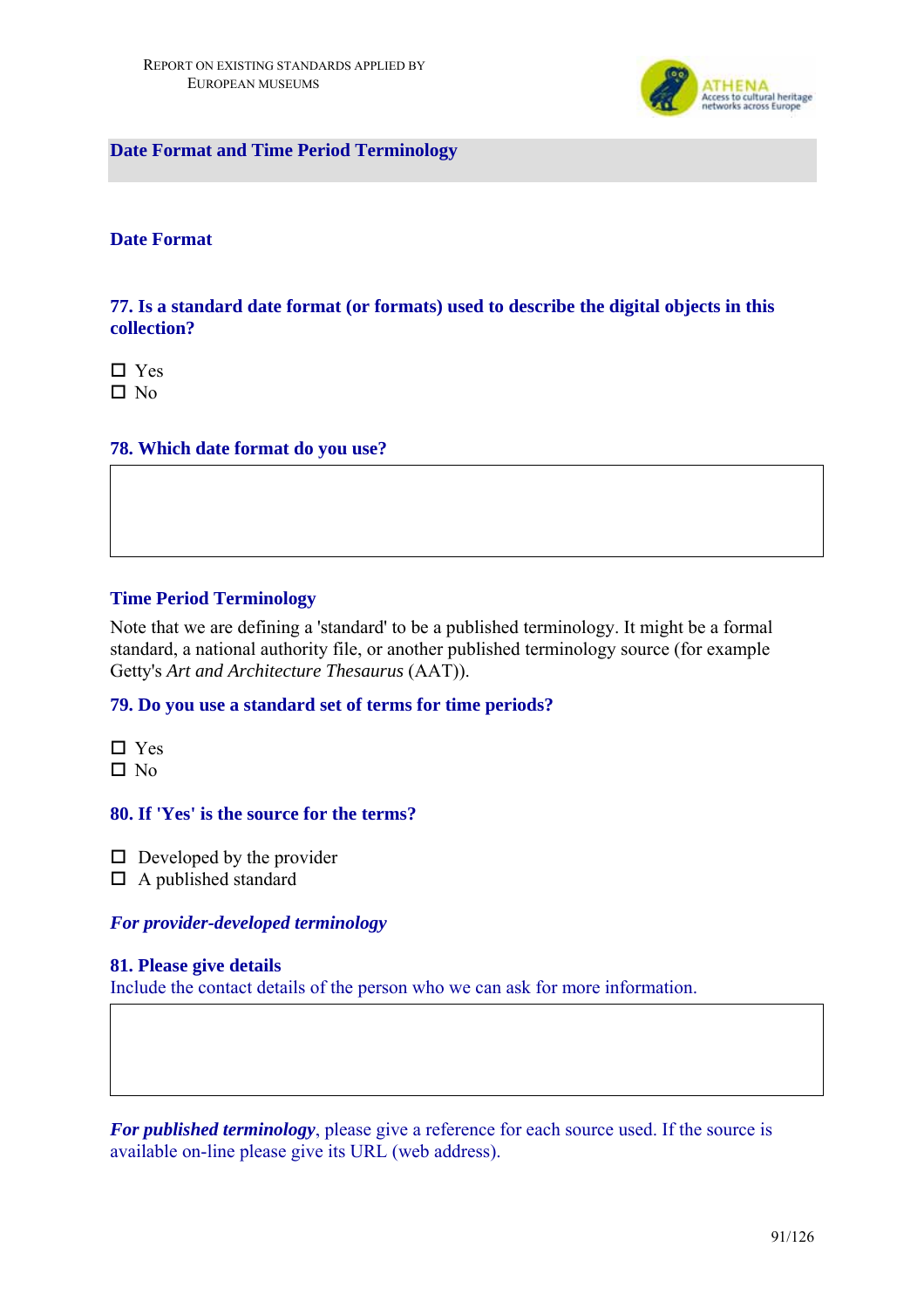

# **82. Source reference**

## **83. Source reference**

# **84. Source reference**

#### **85. Source reference**

## **86. Source reference**

**87. If you have any additional comments please make them here**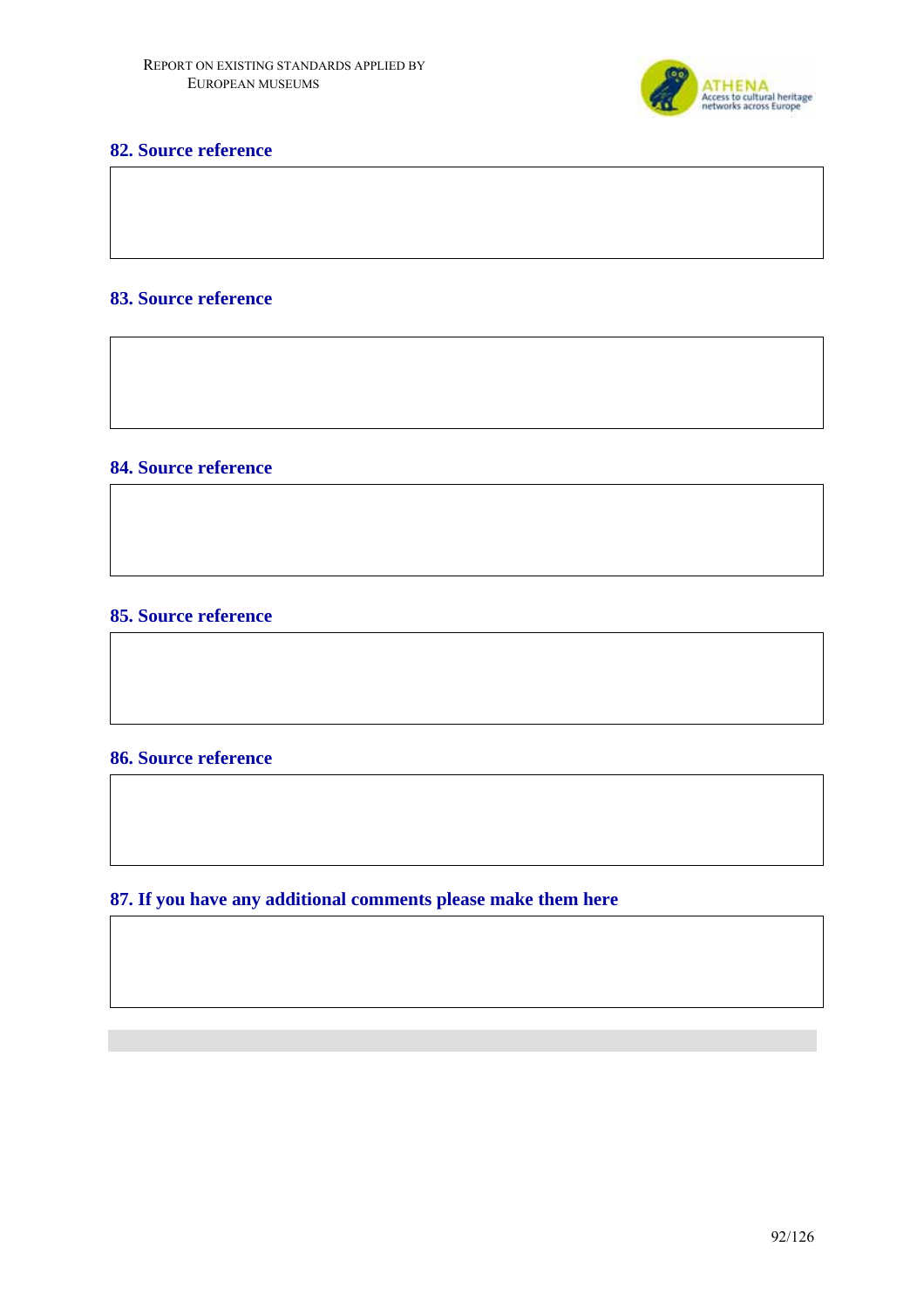

**Subject Terminology** 

Note that we are defining a 'standard' to be a published terminology. It might be a formal standard, a national authority file, or another published terminology source (for example Getty's *Art and Architecture Thesaurus* (AAT) and the Unesco Thesaurus).

**88. Do you use a standard set of terms for subjects associated with the content (for example: object name, subject, and iconography)?** 

□ Yes  $\Box$  No

**89. If 'Yes' is the source for the terms?** 

 $\square$  Developed by the provider A published standard

# *For provider-developed terminology*

## **90. Please give details**

Include the contact details of the person who we can ask for more information.

*For published terminology*, please give a reference for each source used. If the source is available on-line please give its URL (web address). For example: AAT, Iconclass, SWD/RSWK, RAMEAU, LCSH, DDC, UDC

## **91. Source reference**

**92. Source reference**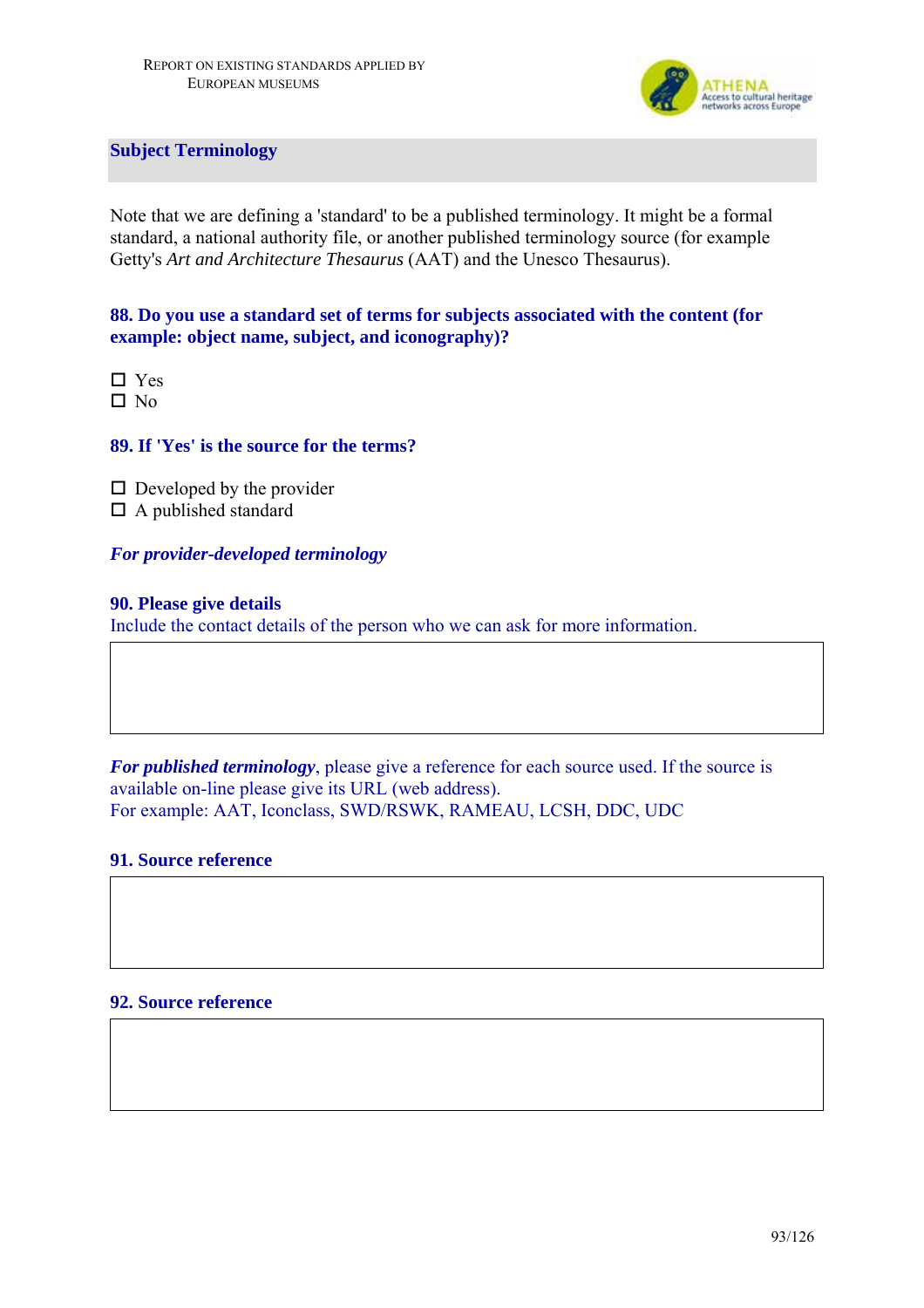

# **93. Source reference**

# **94. Source reference**

**95. Source reference** 

**96. If you have any additional comments please make them here**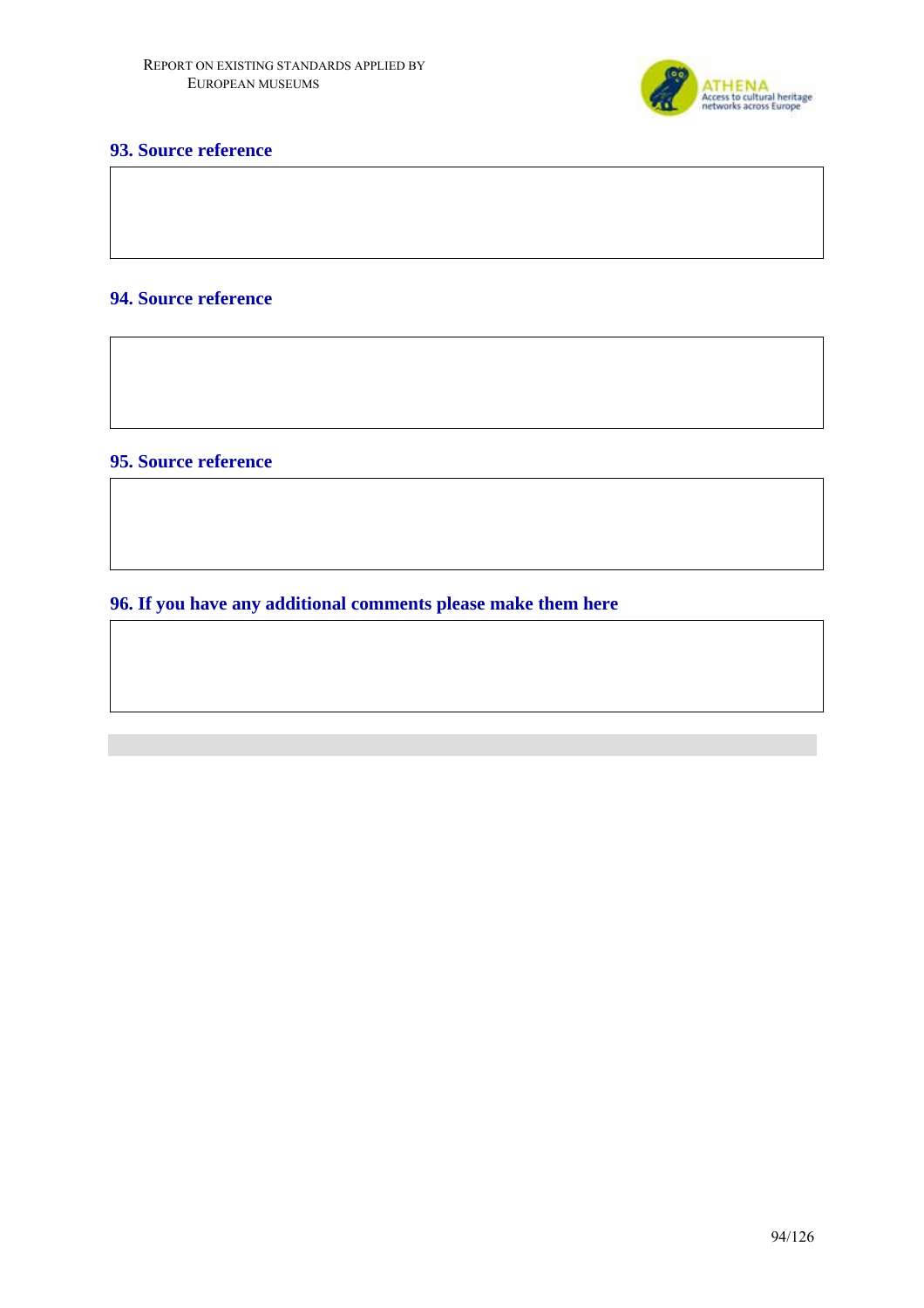

**Person and Organisation Terminology** 

Note that we are defining a 'standard' to be a published terminology. It might be a formal standard, a national authority file, or another published terminology source (for example Getty's *Union List of Artist's Names* (ULAN)).

#### **97. Do you use standard authorities for persons and organisations?**

□ Yes  $\Box$  No

## **98. If 'Yes' is the source for the terms?**

 $\square$  Developed by the provider

 $\Box$  A published standard

#### *For provider-developed terminology*

#### **99. Please give details**

Include the contact details of the person who we can ask for more information.

*For published terminology*, please give a reference for each source used. If the source is available on-line please give its URL (web address). For example: LCNA, ULAN

#### **100. Source reference**

### **101. Source reference**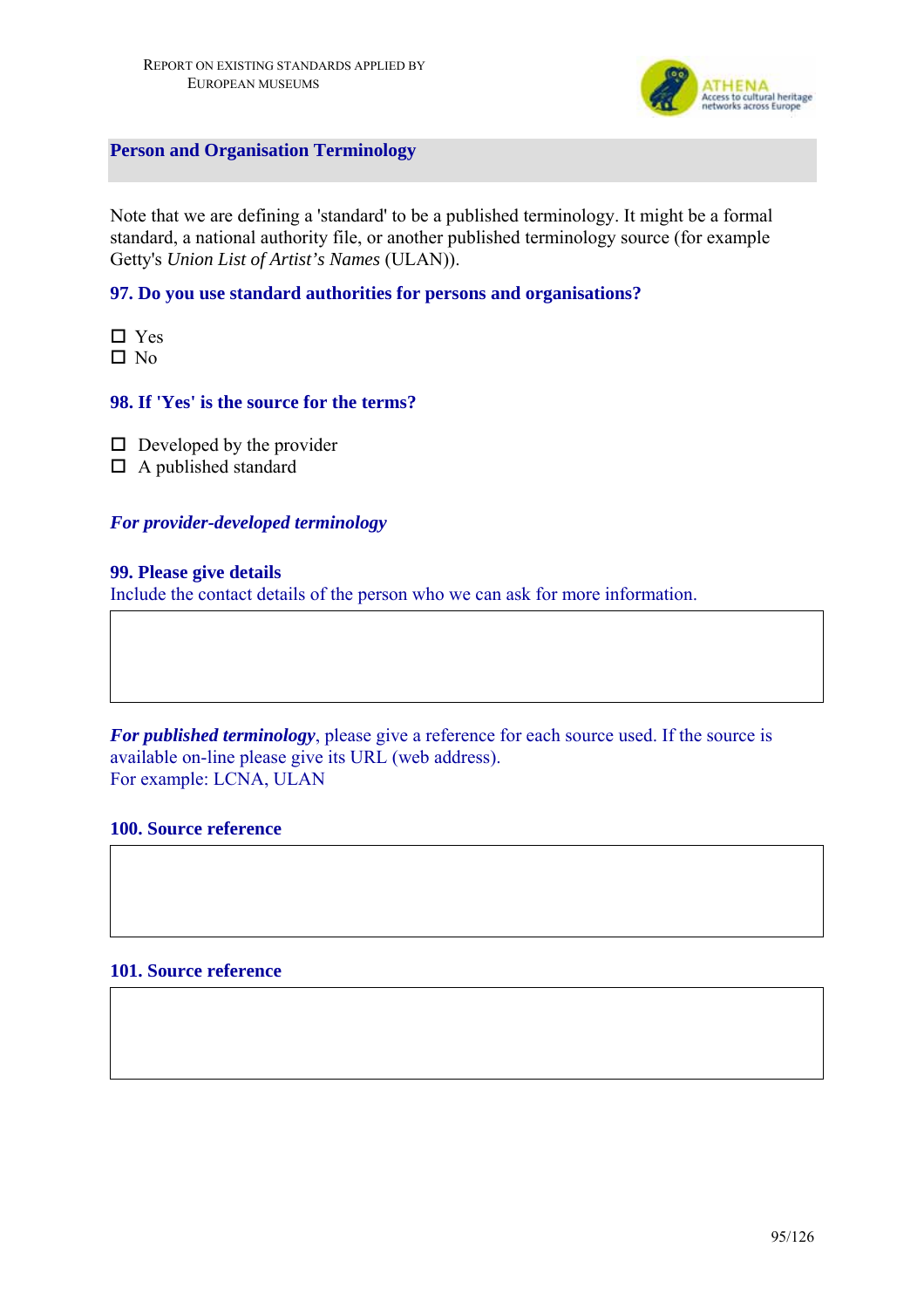

# **102. Source reference**

# **103. Source reference**

#### **104. Source reference**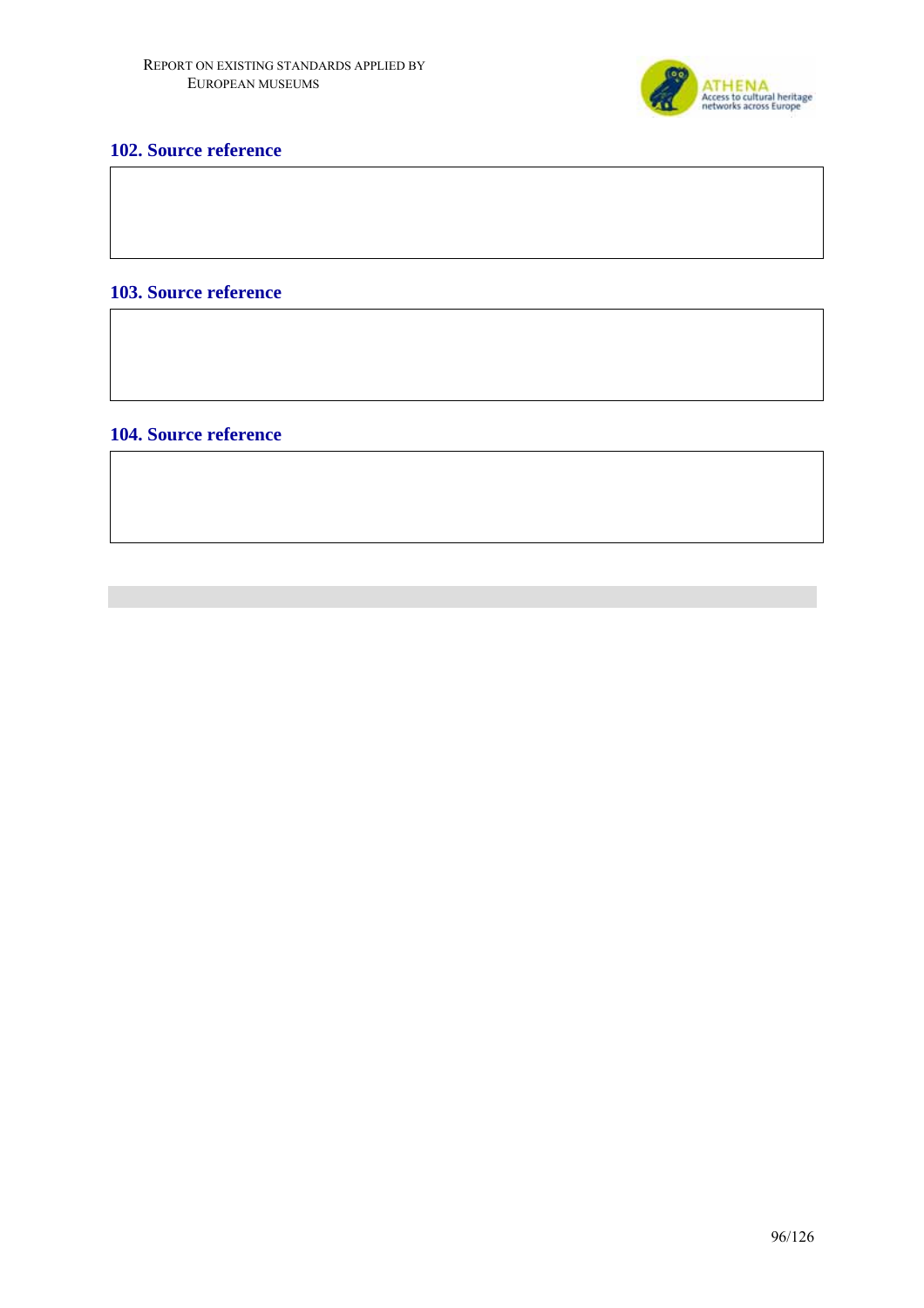

**Contributing to Europeana** 

Please give us information about how you will provide your content to Europeana

# **105. Does every digital item in the collection have its own unique URL?**

 $\Box$  Yes  $\square$  No

# **106. If 'Yes' how long will you guarantee the long-term persistence of that URL?**  For example: "For 5 years, but unique ID for longer term"

**107. If not, do you use other types of identifiers (catalogue or inventory numbers, NBN, DOI, PURL, ARK, Open URL) that can be used, through an existing resolution service, to provide persistent access to the object over time?** For example: "Yes. Local identifier (but still discussing)"

**108. Could the digital objects in this collection be downloaded via FTP?** 

□ Yes  $\square$  No

**109. Are the metadata records harvestable via OAI-PMH?** 

□ Yes  $\Box$  No

# **110. If you use OAI-PMH, please give us the base URL of OAI-PMH server, and set name(s) if applicable**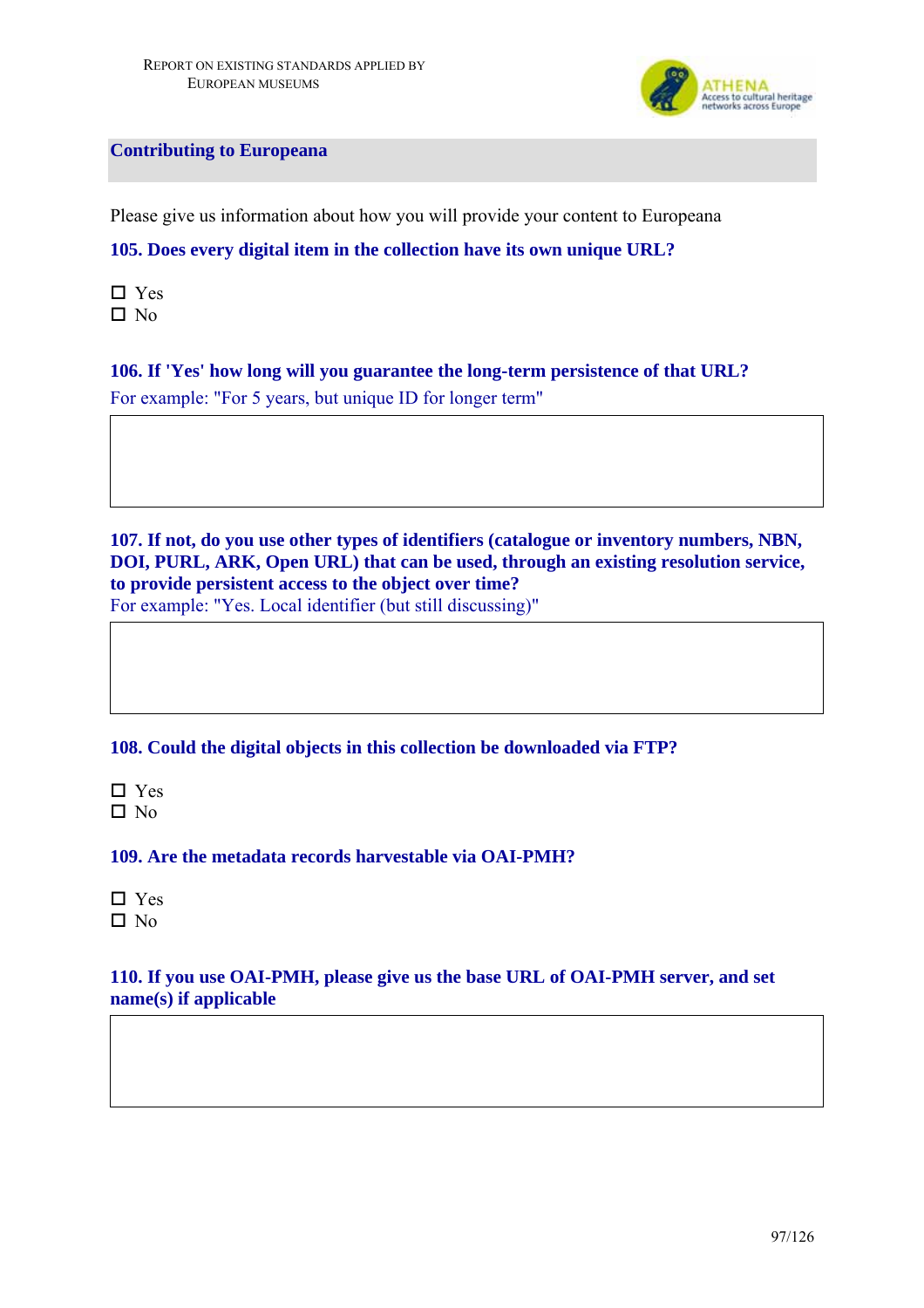

# **111. What protocol (Z39.50, SRU, or SQL, etc) is currently used to search the collection?**

# **112. Could the metadata for this collection be downloaded via FTP?**

□ Yes  $\Box$  No

## **113. Is a commercial computer system used to manage this collection?**

□ Yes  $\Box$  No

# **114. If 'Yes' please tell us which system.**

## **115. Is the metadata for this collection aggregated by anyone else?**

□ Yes  $\Box$  No

# **116. If 'Yes' please tell us by whom.**

In case of large aggregators (for example national culture portals, museums portals or thematic portals) please give full details of the organisation that promotes them, in particular where they are ministries or local government bodies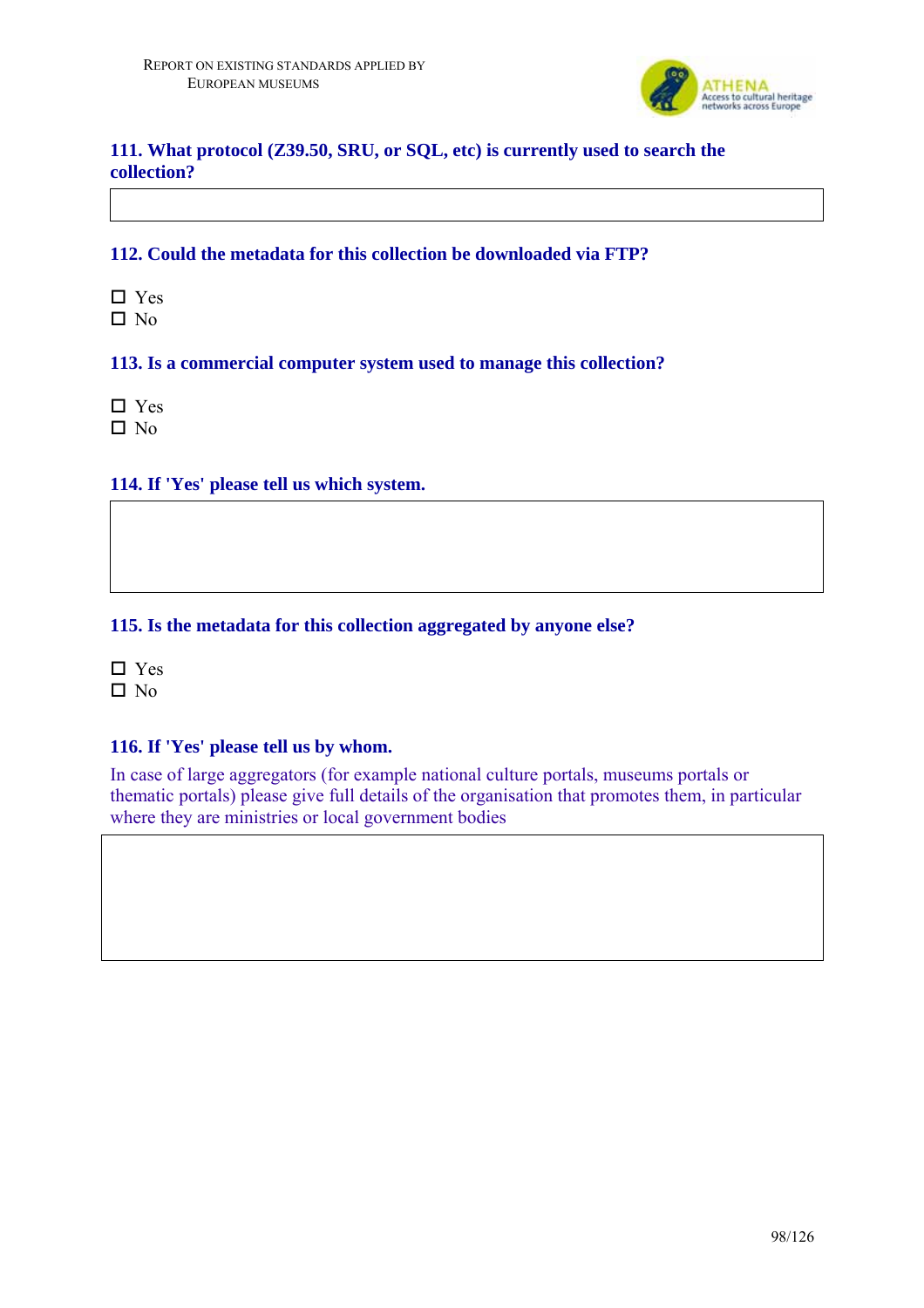

# **Appendix II – Collection content surveyed**

This appendix gives brief descriptions of the collection content surveyed for this deliverable. The information was obtained from the answers to questions 1-2, 4-5 and 18-27 in the ATHENA survey.

It is organised by country and by provider type within a country. Where a provider has indicated that they are more than one type they may appear more than once in a country entry, depending on the nature of the collection.

# **Belgium**

#### *Museum collections*

| Provider                                       | <b>Collection name</b>         | <b>Collection themes or subjects</b>                                               | Time periods       | Languages                                                              | <b>Content amount</b>                                                           |
|------------------------------------------------|--------------------------------|------------------------------------------------------------------------------------|--------------------|------------------------------------------------------------------------|---------------------------------------------------------------------------------|
| ModeMuseum Provincie Antwerpen -<br>MoMu       | Museum collection database     | Costume, textiles and fashion (mainly Belgian).                                    | 1500-Present       | [not applicable]                                                       | 20,000                                                                          |
|                                                | Museum library database        | Costume, textiles, and fashion. (Library does not<br>limit itself geographically). | Prehistory-Present | [?]                                                                    | $c15,000$ (book<br>descriptions)                                                |
| MuHKA (Museum for Contemporary Art<br>Antwerp) | Museum collection              | Contemporary art.                                                                  | 1965-Present       | Dutch 100%                                                             | c1000 art works                                                                 |
| Royal Museum for Central Africa,<br>Tervuren   | Photograph collection database | Field photographs relating to Belgian Congo and<br>Democratic Republic of Congo.   | 1885-Present       | French $65\%$ ;<br>Dutch $25\%$ ;<br>English $10\%$<br>(approximately) | c100,000<br>(reproductions of<br>historical<br>photographs and<br>related text) |
| Royal Museums of Art and History               | Museum collection database     | Collection of Near East, exhibition<br>'Giligamesh''.                              | [?]                | French $100\%$ ;<br>Dutch $10\%$                                       | 613 objects<br>(with 8 related<br>metadata records)                             |
| S.M.A.K.                                       | Contemporary art collection    | Contemporary art.                                                                  | 1945-Present       | Dutch $95\%$ ;<br>Other 5% (English,<br>French, German)                | c200                                                                            |

#### *Archive collections*

| <b>Provider</b>                                   | <b>Collection name</b>    | <b>Collection themes or subjects</b>                                                              | Time periods | Languages     | Content amount |
|---------------------------------------------------|---------------------------|---------------------------------------------------------------------------------------------------|--------------|---------------|----------------|
| Stadsarchief Antwerpen (Antwerp City<br>Archives) | <b>Photograph Archive</b> | City history of Antwerp, harbour, inhabitants,<br>districts, monuments, events, and street views. | 1850-2000    | Dutch $100\%$ | c31,000        |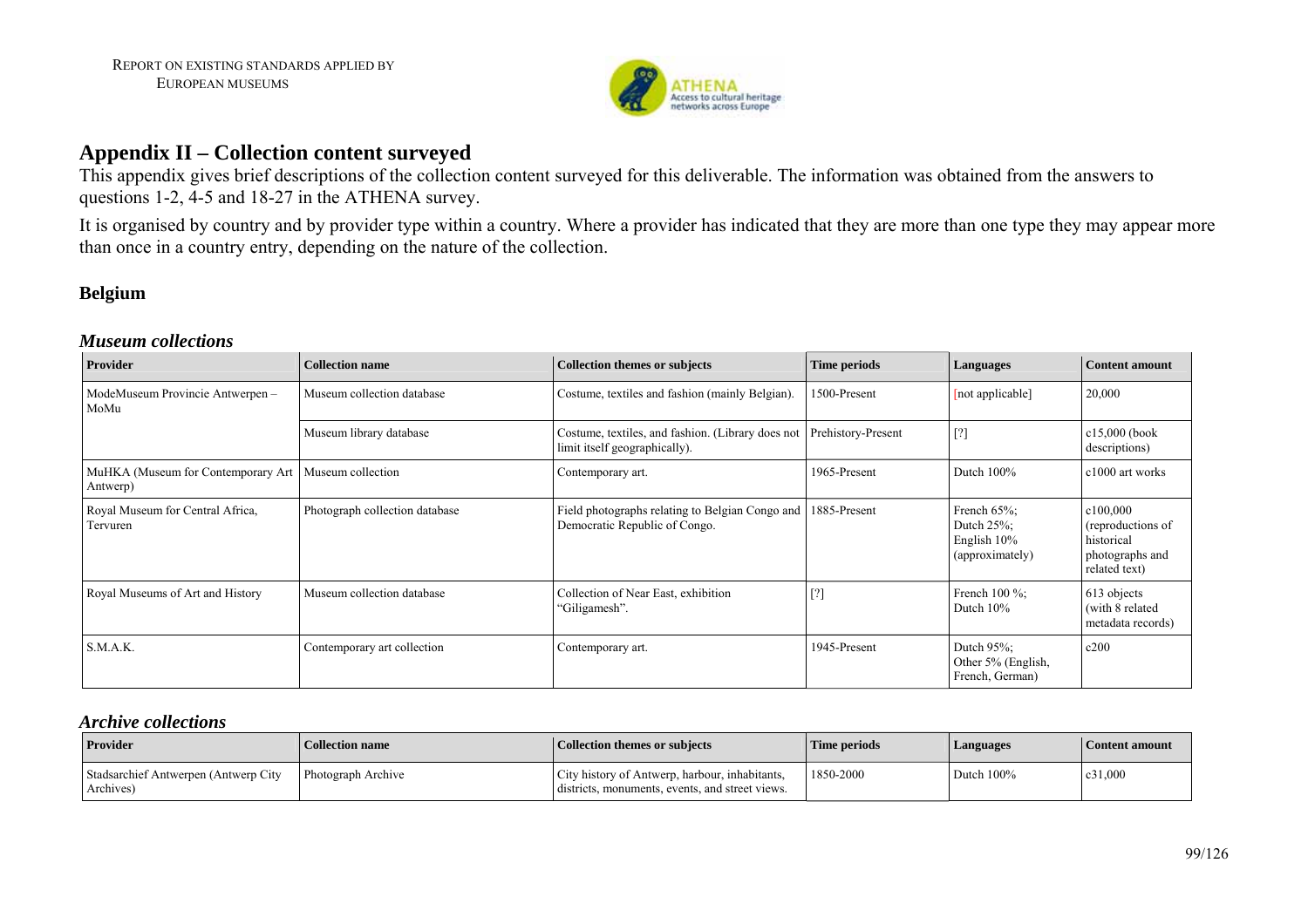

#### *Aggregation*

| .<br><b>Provider</b>   | <b>Collection name</b>                                                                     | <b>Collection themes or subjects</b> | Time periods | Languages                          | <b>Content amount</b> |
|------------------------|--------------------------------------------------------------------------------------------|--------------------------------------|--------------|------------------------------------|-----------------------|
| Vlaamse Kunstcollectie | Collection database of three museums of fine art European fine art (paintings, sculptures, | drawings and prints).                | 1400-1999    | Imetadata in English<br>and Dutch] | c6500                 |

#### *Other – Government art collection*

| <b>Provider</b>    | <b>Collection name</b>                                           | <b>Collection themes or subjects</b> | Time periods | Languages     | Content amount |
|--------------------|------------------------------------------------------------------|--------------------------------------|--------------|---------------|----------------|
| Flemish Government | Collectie Vlaamse Gemeenschap (Collection<br>Flemish Government) | Contemporary and visual art.         | 1965-2009    | Dutch $100\%$ | - 800          |

# *Other – Scientific federal Institution collection*

| <b>Provider</b>                                     | <b>Collection name</b>                                                                                                                                                   | Collection themes or subjects | Time periods | Languages                                                         | Content amount             |
|-----------------------------------------------------|--------------------------------------------------------------------------------------------------------------------------------------------------------------------------|-------------------------------|--------------|-------------------------------------------------------------------|----------------------------|
| Royal Institute for Cultural Heritage<br>(KIK-IRPA) | Photographic collection of art objects belonging   Mostly black and white photographs of works of  [?]<br>to the other Belgian participating scientific<br>institutions. | art.                          |              | [not applicable]<br>(metadata in French and RMA, others<br>Dutch) | $12,750$ (from<br>unclear) |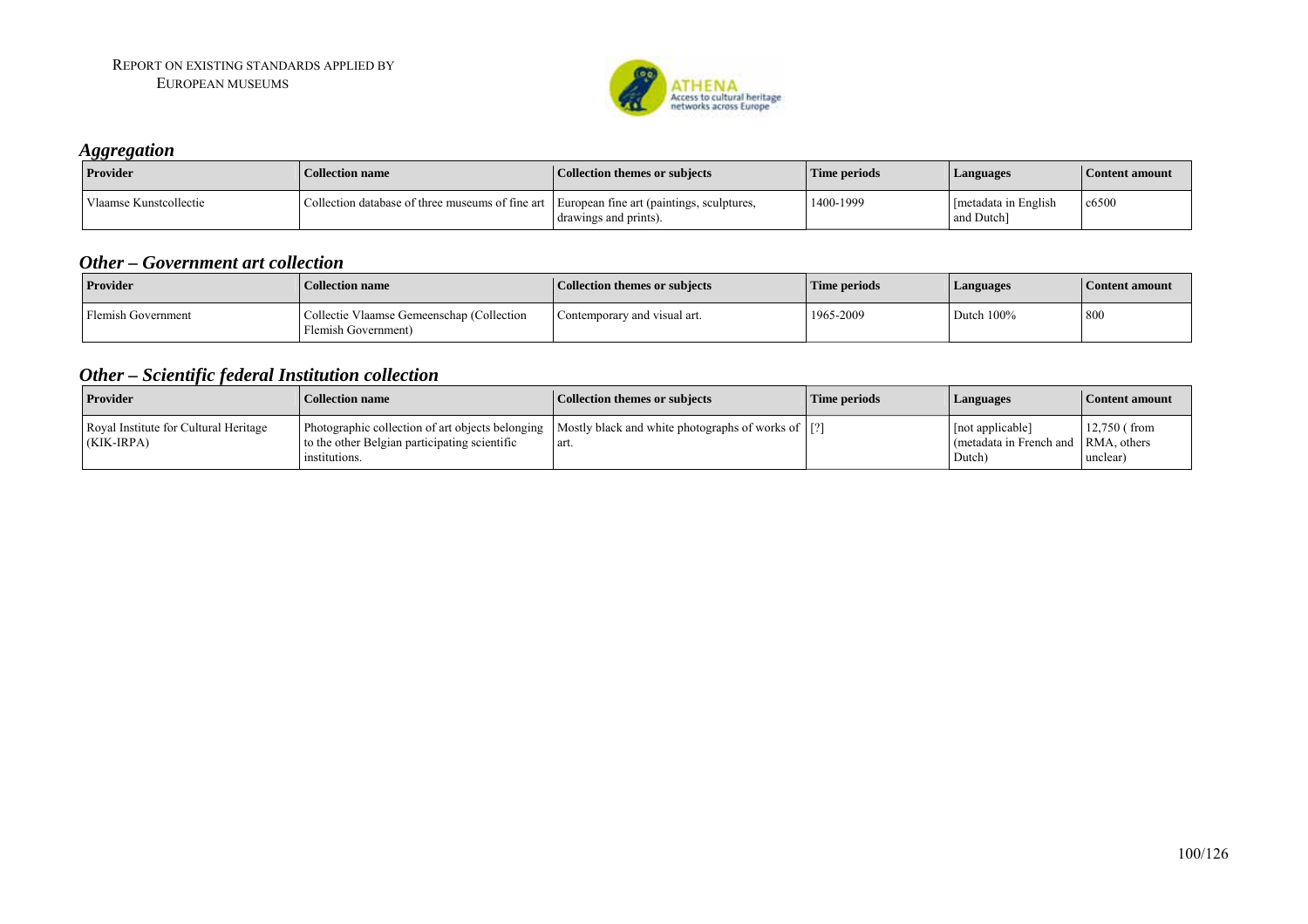

# **Cyprus**

## *Other – government department collections*

| Provider                          | <b>Collection name</b>                  | <b>Collection themes or subjects</b>  | Time periods                                                                                                                                                                                                                                                                                                                                                                                                    | Languages                               | <b>Content amount</b> |
|-----------------------------------|-----------------------------------------|---------------------------------------|-----------------------------------------------------------------------------------------------------------------------------------------------------------------------------------------------------------------------------------------------------------------------------------------------------------------------------------------------------------------------------------------------------------------|-----------------------------------------|-----------------------|
| Department of Antiquities         | Ancient Jewellery Collection            | Ancient jewellery                     | $[?] % \begin{subfigure}[t]{0.45\textwidth} \includegraphics[width=\textwidth]{figures/fig_10.pdf} \caption{The 3D (left) and 4D (right) are the same as a function of the two times.} \label{fig:2} \end{subfigure} \hspace{0.05in} \caption{The 1D (left) and 1D (right) are the same as a function of the left and right.} \label{fig:2}$                                                                    | English                                 | 15                    |
|                                   | <b>Statues and Artefacts Collection</b> | Statues and artefacts as point clouds | $[?] % \begin{subfigure}[t]{0.45\textwidth} \includegraphics[width=\textwidth]{figures/fig_10.pdf} \caption{The 3D (left) and 4D (right) are the same as a function of the time.} \label{fig:2} \end{subfigure} \begin{subfigure}[t]{0.45\textwidth} \includegraphics[width=\textwidth]{figures/fig_2b.pdf} \caption{The 4D (right) and the 4D (right) are the same as a function of the time.} \label{fig:2b}$ | [not applicable]                        | 20 point clouds       |
|                                   | Magazine Collection                     | Magazines                             | $[?] % \begin{subfigure}[t]{0.45\textwidth} \includegraphics[width=\textwidth]{figures/fig_10.pdf} \caption{The 3D (top) and the 4D (bottom) of the 3D (bottom) and the 4D (bottom) of the 3D (bottom) and the 4D (bottom) of the 3D (bottom) and the 3D (bottom) of the 3D (bottom).} \label{fig:1} \end{subfigure} \vspace{-1.5mm}$                                                                           | Greek;<br>English                       | 15,000 pages          |
|                                   | <b>Book Collection</b>                  | <b>Books</b>                          | $[?]$                                                                                                                                                                                                                                                                                                                                                                                                           | Greek;<br>English                       | 30,000 pages          |
| Ministry of Education and Culture | Magazine Collection                     | Magazines                             | $[?]$                                                                                                                                                                                                                                                                                                                                                                                                           | Greek;<br>German;<br>English;<br>French | 5000 pages            |
|                                   | Newspaper Collection                    | Newspapers                            | $[?] % \begin{subfigure}[t]{0.45\textwidth} \includegraphics[width=\textwidth]{figures/fig_10.pdf} \caption{The 3D (left) and 4D (right) are the same as a function of the time.} \label{fig:2} \end{subfigure} \begin{subfigure}[t]{0.45\textwidth} \includegraphics[width=\textwidth]{figures/fig_2b.pdf} \caption{The 4D (right) and the 4D (right) are the same as a function of the time.} \label{fig:2b}$ | Greek;<br>German;<br>English;<br>French | 20,000 pages          |
|                                   | Manuscript Collection                   | Manuscripts                           | $[?] % \begin{subfigure}[t]{0.45\textwidth} \includegraphics[width=\textwidth]{figures/fig_10.pdf} \caption{The 3D (top) and the 4D (bottom) of the 3D (bottom) and the 4D (bottom) of the 3D (bottom) and the 4D (bottom) of the 3D (bottom) and the 3D (bottom) of the 3D (bottom).} \label{fig:1} \end{subfigure} \vspace{-1.5mm}$                                                                           | Greek;<br>German;<br>English;<br>French | 10,000 pages          |
|                                   | <b>Book Collection</b>                  | <b>Books</b>                          | $[?] % \begin{subfigure}[t]{0.45\textwidth} \includegraphics[width=\textwidth]{figures/fig_10.pdf} \caption{The 3D (top) of the 3D (bottom) and the 3D (bottom) of the 3D (bottom) and the 3D (bottom) of the 3D (bottom) and the 3D (bottom) of the 3D (bottom).} \label{fig:1} \end{subfigure} \vspace{-1.5mm}$                                                                                               | Greek;<br>German;<br>English;<br>French | 30,000 pages          |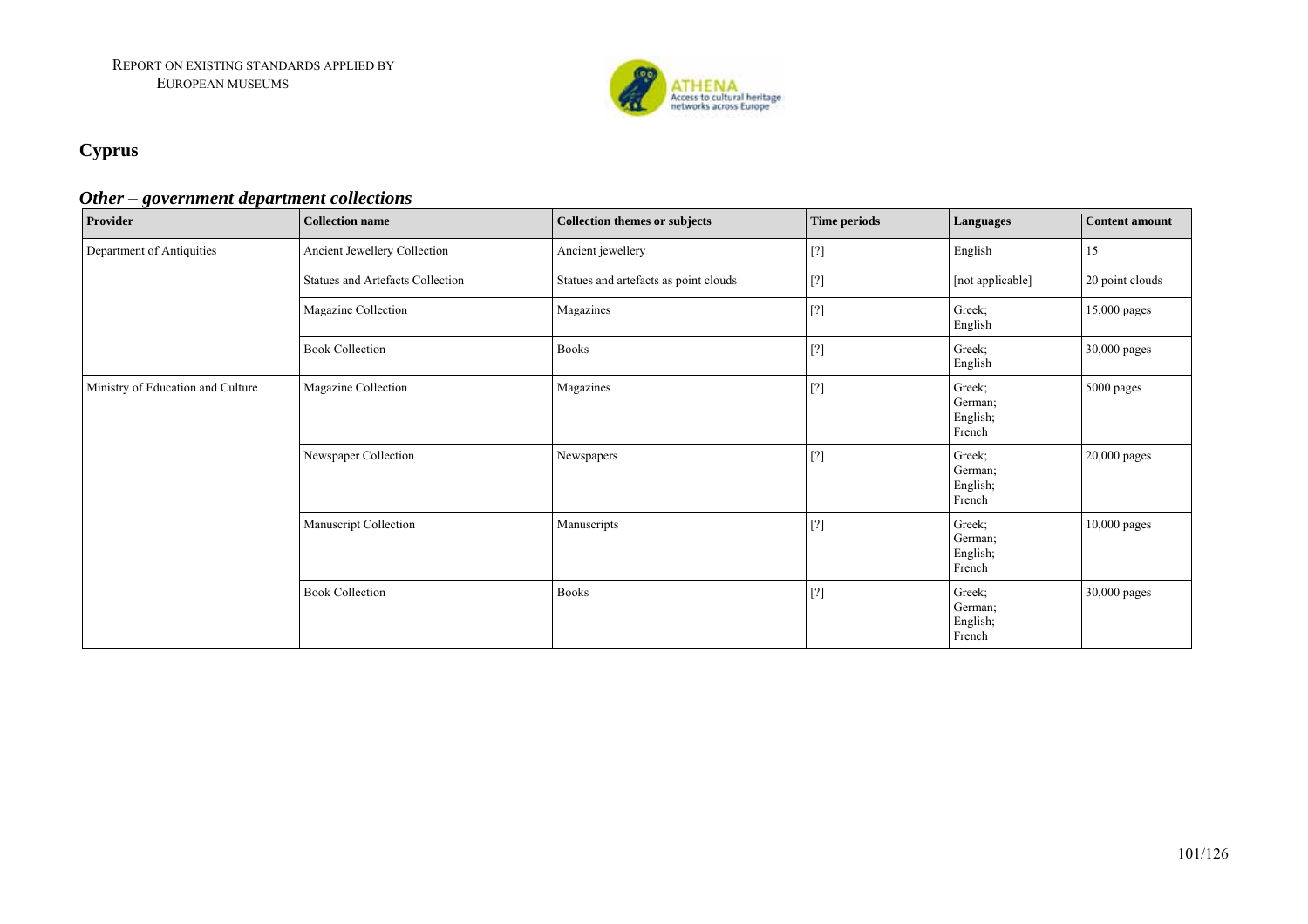

#### **Estonia**

## *Other – Government department collection*

| Provider                            | Collection name                                                                 | <b>Collection themes or subjects</b>                                          | <b>Time periods</b>       | Languages                                                    | Content amount                               |
|-------------------------------------|---------------------------------------------------------------------------------|-------------------------------------------------------------------------------|---------------------------|--------------------------------------------------------------|----------------------------------------------|
| <b>Estonian Ministry of Culture</b> | MuIS – Museums information system<br>(database about museum collections, items) | Covers various themes, materials, subjects (e.g.<br>art, history, and design) | <b>Prehistory-Present</b> | Estonian 85%;<br>English $5\%$ ;<br>German 5%;<br>Russian 5% | $c300,000$ objects<br>$(10,000)$ thumbnails) |

#### **Finland**

#### **Museum collections**

| Provider                                    | <b>Collection name</b>                               | <b>Collection themes or subjects</b>                                                                                               | <b>Time periods</b>                     | Languages                                                          | <b>Content amount</b>                        |
|---------------------------------------------|------------------------------------------------------|------------------------------------------------------------------------------------------------------------------------------------|-----------------------------------------|--------------------------------------------------------------------|----------------------------------------------|
| AAM – Alvar Aalto Museum                    | Photograph collection                                | Architecture and design by Alvar Aalto.                                                                                            | $[?]-1898$                              | Finnish 100%                                                       | c10,000                                      |
| FNG – Finnish National Gallery              | Museum collection database                           | Art.                                                                                                                               | 1300-Present                            | LU.                                                                | $34.000$ objects;<br>$6,000$ artists         |
| KMCH – Kuopio Museum of Cultural<br>History | Museum collection database                           | Photos, objects and archive files from Kuopio<br>and Northern Savo area.                                                           | 1750-2000                               | Finnish 100%                                                       | $[?]$ (c1000-50,000)                         |
| LCM – Lahti City Museum                     | Museum collection database                           | Collection of the former Vyborg (viipuri)<br>Historical Museum; Collection of the ASKO<br>furniture factory                        | 1700-1939 (Vyborg);<br>1918-1999 (Asko) | Finnish $100\%$                                                    | 2540                                         |
| Lusto the Finnish Forest Museum             | KANTAPUU Museum collection database                  | Artefacts, photographs, films, archive materials<br>and publications concerning mainly the Finnish<br>forestry and forest history. | 1850-Present                            | Finnish 100%                                                       | c35,000<br>(photograph); 5000<br>(artefacts) |
| NBA - National Board of Antiquities         | The collections of the National Museum of<br>Finland | Cultural history objects and pictures.                                                                                             | Prehistory-Present                      | Finnish $100\%$<br>(object names partly)<br>translated in English) | 50,000                                       |
| Sarka, the Finnish Museum of<br>Agriculture | Museum collection database                           | The history of Finnish agriculture.                                                                                                | 1600-Present                            | Finnish 100%                                                       | 2500                                         |
| TM - Tampere Museums                        | Museum collection database                           | Textile industry in Tampere: textile factories                                                                                     | 1820-1990                               | Finnish 100%                                                       | c7000                                        |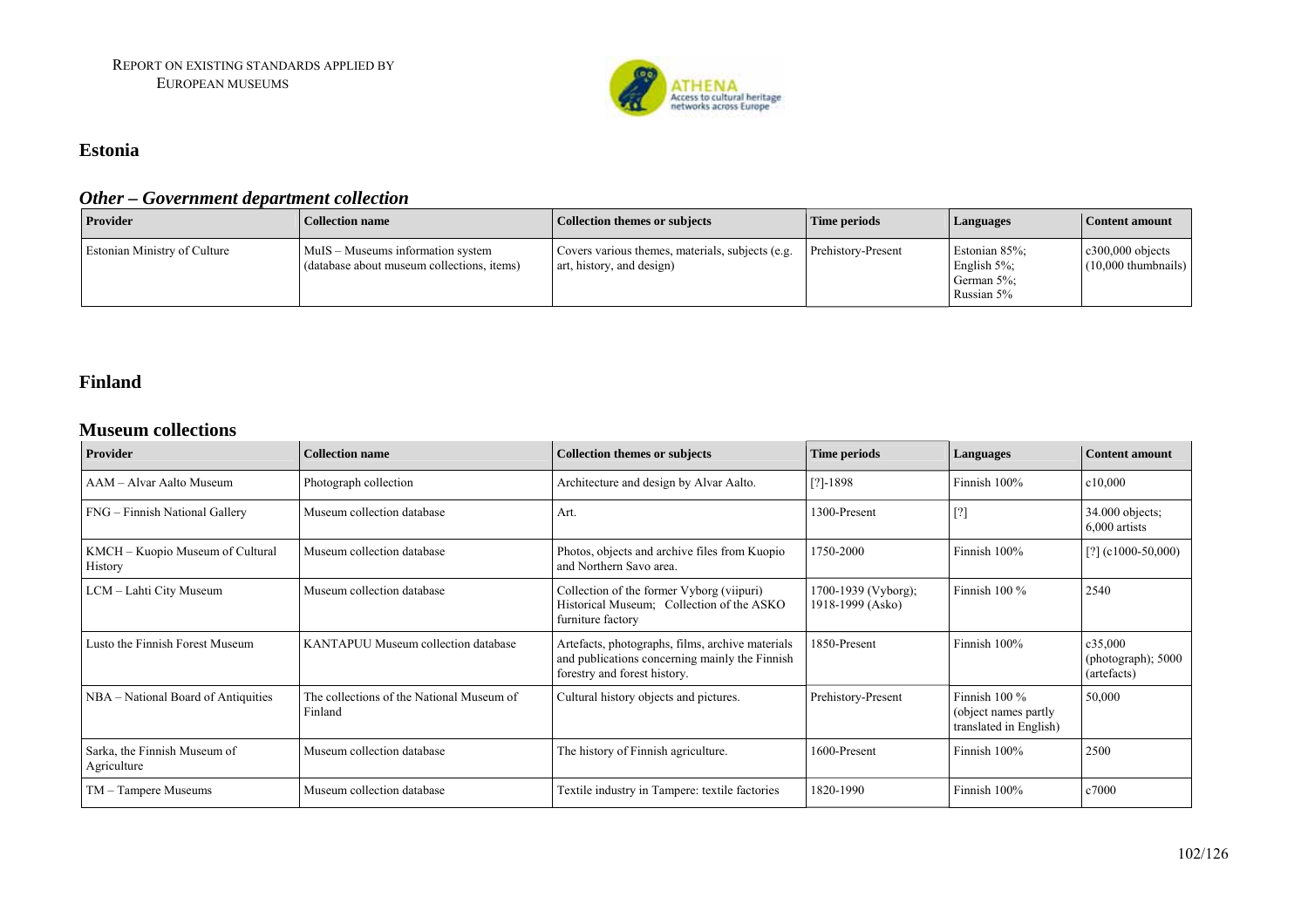

| --<br>ampella ano<br>examples<br>avson<br>$\sim$ |  |
|--------------------------------------------------|--|
|--------------------------------------------------|--|

# **Library collections**

| Provider                                                              | Collection name                       | Collection themes or subjects              | Time periods       | <b>Languages</b>            | Content amount                                                                                                                                                         |
|-----------------------------------------------------------------------|---------------------------------------|--------------------------------------------|--------------------|-----------------------------|------------------------------------------------------------------------------------------------------------------------------------------------------------------------|
| UH.HUL – National Library of Finland,<br>National Digitisation Centre | Scholarly journals and other journals | Scholarly and general journals.            | 1800-1899 (mainly) | Finnish 70%;<br>Swedish 30% | $c100,000$ pages                                                                                                                                                       |
|                                                                       | Newspapers in Finland                 | The early newspapers published in Finland. | 1771-1900          | Finnish 60%;<br>Swedish 40% | $c1,000,000$ pages<br>$(c800,000 \text{ pages})$<br>have already been<br>contributed to<br>Europeana – can be<br>regarded as part of<br>the ATHENA<br>Project as well) |

#### **Archive collections**

| <b>Provider</b>                   | <b>Collection name</b>                     | <b>Collection themes or subjects</b>  | Time periods | Languages | Content amount |
|-----------------------------------|--------------------------------------------|---------------------------------------|--------------|-----------|----------------|
| NA – National Archives of Finland | The Gregorian Chant Collection of Gummerus | Late medieval chants and manuscripts. | 1400-1600    | Latin     | <b>FQ</b>      |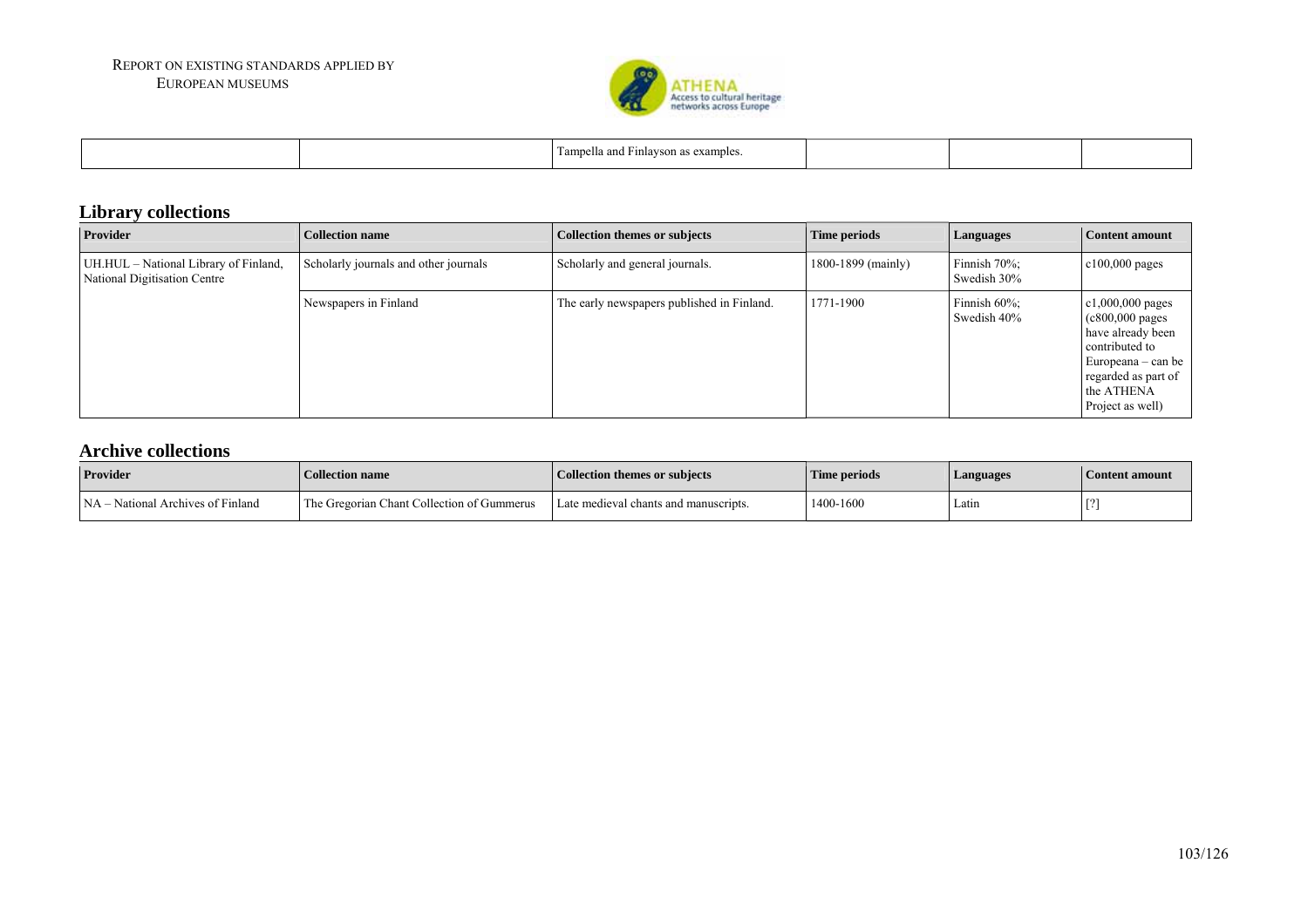

#### **France**

## **Aggregation (national)**

| Provider                                       | <b>Collection name</b>                          | Collection themes or subjects                                                                                                                                                                                           | Time periods       | Languages                                                  | Content amount                                                                       |
|------------------------------------------------|-------------------------------------------------|-------------------------------------------------------------------------------------------------------------------------------------------------------------------------------------------------------------------------|--------------------|------------------------------------------------------------|--------------------------------------------------------------------------------------|
| Ministry of Culture and Communication<br>(MCC) | Collections.fr                                  | Archaeology, ethnology, fine arts, performing<br>arts, movables, sculpture, painting, architecture,<br>prehistory, drawings, science and technology,<br>photography, postcard, archives, and medieval<br>illuminations. | Prehistory-Present | French 100%<br>(other languages $-$<br>regional languages) | [Already<br>contributing to<br>Europeana]                                            |
|                                                | Joconde<br>(French museums collection database) | Archaeology, ethnology, fine arts, science and<br>technology.                                                                                                                                                           | Prehistory-Present | French 100%                                                | [already made]<br>available to<br>Europeana through<br>the Collections.fr<br>portal] |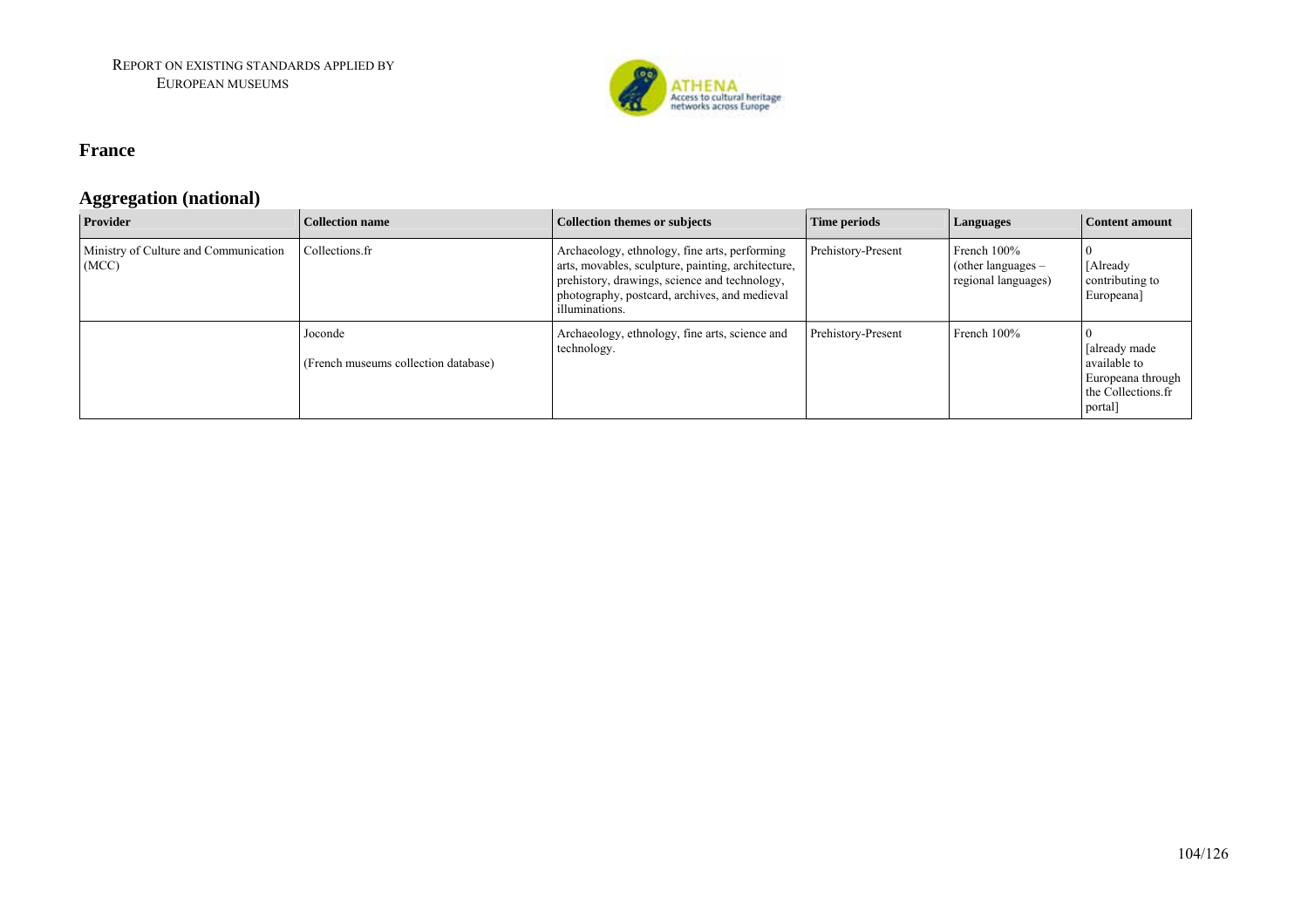

# **Germany**

#### **Museum collections**

| <b>Provider</b>                                              | <b>Collection name</b> | <b>Collection themes or subjects</b>                                                                                                        | <b>Time periods</b> | <b>Languages</b>     | Content amount |
|--------------------------------------------------------------|------------------------|---------------------------------------------------------------------------------------------------------------------------------------------|---------------------|----------------------|----------------|
| The content is from the following<br>organisations:          | [Museum collections]   | Cultural history (archaeology, craftwork objects,<br>popular culture, technical objects etc.), art<br>history, and natural history objects. | Prehistory-Present  | German 100% (almost) | c10,000        |
| • Badisches Landesmuseum Karlsruhe<br>(BLMK)                 |                        |                                                                                                                                             |                     |                      |                |
| • Haus der Geschichte Baden-<br>Württemberg, Stuttgart (HGS) |                        |                                                                                                                                             |                     |                      |                |
| • Landesmuseum für Technik und<br>Arbeit, Mannheim (LTAM)    |                        |                                                                                                                                             |                     |                      |                |
| • Landesmuseum Württemberg Stuttgart<br>(LMWS)               |                        |                                                                                                                                             |                     |                      |                |
| • Lindenmuseum Stuttgart (LMS)                               |                        |                                                                                                                                             |                     |                      |                |
| • Inventar der Kunsterwerbungen<br>(MWK)                     |                        |                                                                                                                                             |                     |                      |                |
| • Staatliche Kunsthalle Karlsruhe (SKK)                      |                        |                                                                                                                                             |                     |                      |                |
| • Staatliches Museum für Naturkunde<br>Karlsruhe (SMNK)      |                        |                                                                                                                                             |                     |                      |                |
| • Staatsgalerie Stuttgart (SGS)                              |                        |                                                                                                                                             |                     |                      |                |
| • Städtische Museen Freiburg (SMF)                           |                        |                                                                                                                                             |                     |                      |                |
| • Stiftung Schloß Friedenstein Gotha<br>(SFG)                |                        |                                                                                                                                             |                     |                      |                |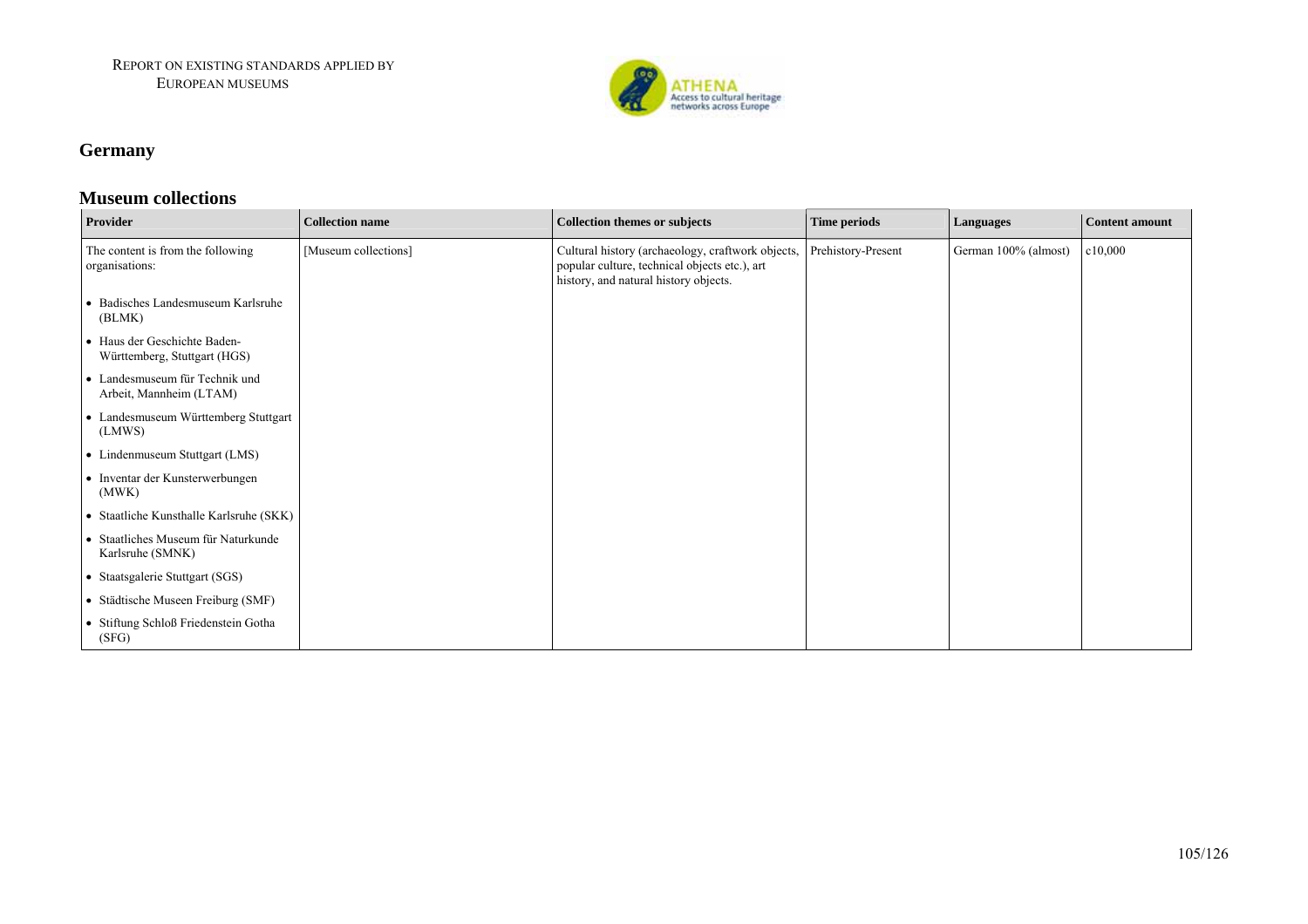

#### **Greece**

#### **Museum collections**

| <b>Provider</b>                                                         | <b>Collection name</b>                                                                             | <b>Collection themes or subjects</b>                                                                                                                                                | Time periods                          | Languages                            | <b>Content amount</b> |
|-------------------------------------------------------------------------|----------------------------------------------------------------------------------------------------|-------------------------------------------------------------------------------------------------------------------------------------------------------------------------------------|---------------------------------------|--------------------------------------|-----------------------|
| 27th Ephorate of Prehistoric and Classical<br>Antiquities               | Collection of Archaeological finds from the late<br>Bronze age to the early Iron age (unpublished) | Pottery and small finds from the Olympus area<br>(unpublished)                                                                                                                      | 1500 BC-700 BC                        | [not applicable]                     | c1000                 |
| [Regional Archaeological Unit of the<br>Hellenic Ministry of Culture]   |                                                                                                    |                                                                                                                                                                                     |                                       |                                      |                       |
| Archaeological Museum of Thessaloniki<br>[Hellenic Ministry of Culture] | Sculpture Collection of the Archaeological<br>Museum of Thessaloniki                               | Stone sculptures (architectural pieces, statues,<br>reliefs) dating from the archaic period until late<br>Roman times from the city of Thessaloniki and<br>the region of Macedonia. | Late Archaic Period-Late<br>Antiquity | [not applicable]                     | 322                   |
| Byzantine and Christian Museum<br>[Hellenic Ministry of Culture]        | Loverdos Collection                                                                                | Signed Icons.                                                                                                                                                                       | 1400-1999                             | [not applicable]                     | 120                   |
|                                                                         | Collection of Icons of painters from Crete to<br>Ionion                                            | Icons.                                                                                                                                                                              | 1500-1699                             | [not applicable]                     | 20                    |
|                                                                         | Lambakis Photographic Collection                                                                   | Photographs of monuments for Thrace and<br>Constantinople.                                                                                                                          | 1800-1899                             | [not applicable]                     | 50                    |
|                                                                         | Collection of Embroideries from Constantinople                                                     | Embroideries from 17th to 19th century.                                                                                                                                             | 1600-1899                             | [not applicable]                     | 10                    |
|                                                                         | Paintings Collection-Nazarene Painting                                                             | Nazarene painting.                                                                                                                                                                  | 1800-1899                             | [not applicable]                     | 10                    |
|                                                                         | Collection of coins and valuables of the 7th<br>century AD.                                        | The Kratigos, Mytilene Treasure.                                                                                                                                                    | 600-699                               | [not applicable]                     | 65                    |
| <b>Epigraphical Museum</b>                                              | Collection Of Ancient Greek And Roman<br>Inscriptions                                              | Decrees, catalogues , honoraries, votives,<br>sepulchral etc.                                                                                                                       | 700 BC-499                            | Greek 95%;<br>Hebrew 1%;<br>Latin 3% | 50                    |
| <b>Greek Press Museum</b>                                               | Historical Archive of the Press Museum                                                             | Newspapers from 1815, journals from 1852,<br>books and artefacts.                                                                                                                   | 1815-Present                          | Greek 100%                           | c300.000              |
| Museum of Asian Art                                                     | Japanese painting (17th-19th centuries)                                                            | Prints, screens, scrolls and books.                                                                                                                                                 | 1600-1899                             | [not applicable]                     | 150                   |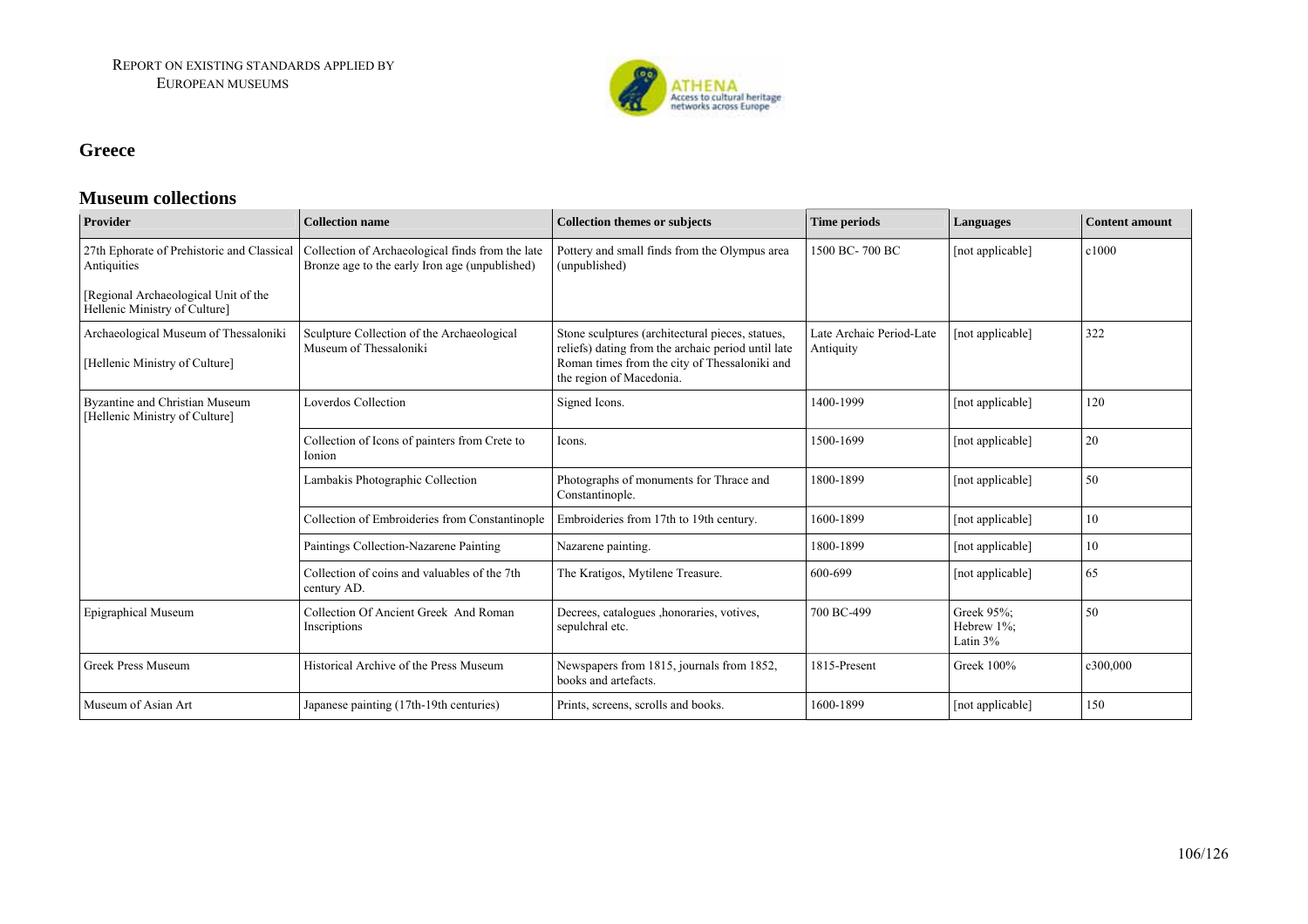

| Provider                                                              | <b>Collection name</b>             | <b>Collection themes or subjects</b>                                                                                                                                                                                                                                                    | Time periods    | Languages        | <b>Content amount</b> |
|-----------------------------------------------------------------------|------------------------------------|-----------------------------------------------------------------------------------------------------------------------------------------------------------------------------------------------------------------------------------------------------------------------------------------|-----------------|------------------|-----------------------|
| Museum of Cycladic Art                                                | Ancient Cypriot Art                | Archaeological objects of Ancient Art from<br>Cyprus: marble sculpture; stone figurines;<br>bronze tools and weapons; bronze vessels;<br>bronze figurines ; gold jewellery ; bronze<br>jewellery; pottery; clay figurines; glass vases;<br>coins.                                       | 3900 BC-599     | [not applicable] | 100                   |
|                                                                       | Ancient Greek Art                  | Archaeological objects of Ancient Greek Art:<br>marble sculpture; stone vessels; bronze tools and<br>weapons; bronze vessels; bronze figurines; gold<br>jewellery; bronze jewellery; pottery; clay<br>figurines; glass vases.                                                           | 2000 BC-395     | [not applicable] | 150                   |
|                                                                       | Cycladic Culture                   | Archaeological objects of the Early Bronze Age<br>from the Cyclades, Greece: marble figurines;<br>marble vessels; copper tools and weapons; metal<br>figurines; pottery.                                                                                                                | 3200 BC-2000 BC | [not applicable] | 90                    |
| Museum of the City of Athens - Vouros-<br><b>Eutaxias Foundation</b>  | Collection of paintings            | Greek-European-Asian-African-Asia Minor<br>landscapes, Greek monuments, portraits, still<br>nature, Greek, Ottoman and Albanian costumes,<br>Ethnographic themes                                                                                                                        | 1600-Present    | [not applicable] | 624                   |
| National Archaeological Museum of the<br>Hellenic Ministry of Culture | Vlastos - Serpieri Collection      | A selection of vases and part of the archive of<br>the collector                                                                                                                                                                                                                        | 799 BC-300 BC   | [not applicable] | 100                   |
| National Museum of Contemporary Art                                   | Contemporary Art Collection        | Painting, 3D (installations), photographs, video,<br>video-installations, sound installations, books                                                                                                                                                                                    | 1900-1999       | [not applicable] | c500                  |
| Piraeus Bank Group Cultural Foundation<br>[museum and archive]        | Collection of Marble Crafts-Greece | Collection of original works in marble for<br>secular, ecclesiastical, funerary and everyday<br>use, clay models and plaster casts, tools for<br>quarrying and for carving marble, machinery,<br>multimedia archival material, drawings by past<br>marble-carvers. Tinos island Greece. | 1700-1999       | [not applicable] | 300                   |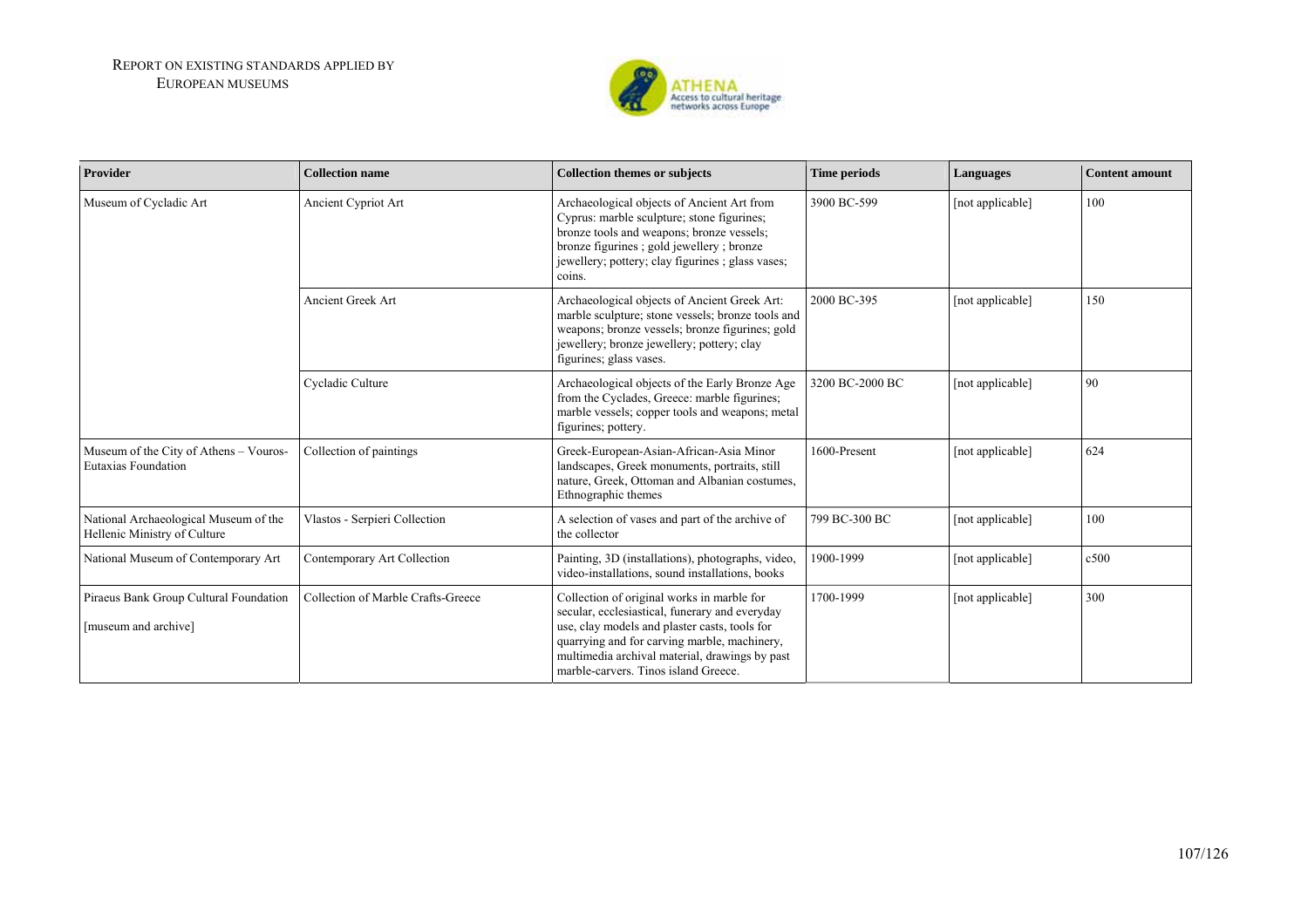

#### **Archive collections**

| Provider                                             | <b>Collection name</b>                | <b>Collection themes or subjects</b>                                                                                                                                                                                                                                                                                                                                                                                                                                                                                                                                                                                                                                                                                                      | <b>Time periods</b> | Languages                                                                   | <b>Content amount</b> |
|------------------------------------------------------|---------------------------------------|-------------------------------------------------------------------------------------------------------------------------------------------------------------------------------------------------------------------------------------------------------------------------------------------------------------------------------------------------------------------------------------------------------------------------------------------------------------------------------------------------------------------------------------------------------------------------------------------------------------------------------------------------------------------------------------------------------------------------------------------|---------------------|-----------------------------------------------------------------------------|-----------------------|
| Archive of Lampakis' Family                          | Lampakis' Family Archive of Postcards | Postcards                                                                                                                                                                                                                                                                                                                                                                                                                                                                                                                                                                                                                                                                                                                                 | 1800-1999           | Greek 100%                                                                  | c2300                 |
| National Theatre of Northern Greece                  | Performances Archive                  | Production info (contributors, date).<br>Performances details (number of performances,<br>tours, spectators):<br>• PP0001 Oedipus Tyrannus;<br>• PP0003 Dolly, The Matchmaker;<br>• PP0004 The Lady with the White Gloves;<br>• PP0145 Medea;<br>• PP0309 Six Characters in Search of an<br>Author;<br>• PP0554 Beauty and the Beast;<br>• PP0555 88 Oak Trees and a Million<br>Windflowers;<br>• PP0560 Come On and Kill Me My Dear;<br>• PP0566 From the 'Bacchae':<br>• PP0568 Julian the Transgressor;<br>• PP0580 Why Madonna and Not Me;<br>• PP0582 A Streetcar Named Desire;<br>• PP0583 Locus Ceruleus;<br>• PP0587 Pirate in Love;<br>• PP0589 The Caucasian Chalk Circle;<br>$\bullet$ PP0590 Henry IV;<br>• PP0594 King Lear. | 1961-2008           | Greek                                                                       | 1499                  |
| Papafeio Orphanotrophy of Thessalonikh<br>"Meliteys" | Papafi Archive                        | Official and private correspondence with high<br>historical and cultural interest.                                                                                                                                                                                                                                                                                                                                                                                                                                                                                                                                                                                                                                                        | 1800-1930           | Greek:<br>English;<br>French;<br>Italian.                                   | 3000 (at least)       |
| Historical Archive of the Aegean<br>'Ergani"         | Kourtzis Archives                     | Includes architectural and industrial drawings<br>and plans, technical manuals and designs,<br>diplomatic and accounting records, diaries and<br>logbooks, Ottoman property documents, maps,<br>personal and business letters, market studies,<br>advertising material, newspapers and magazines,<br>ethnographic period footage in the form of 48<br>amateur 9.5mm Pathé Baby movies of the period<br>1924-1927, photographs, postcards, works of art<br>etc.                                                                                                                                                                                                                                                                            | 1800-1999           | Greek 90%;<br>English 2%;<br>French 1%;<br>German 5%;<br>Ottoman Turkish 2% | c1500                 |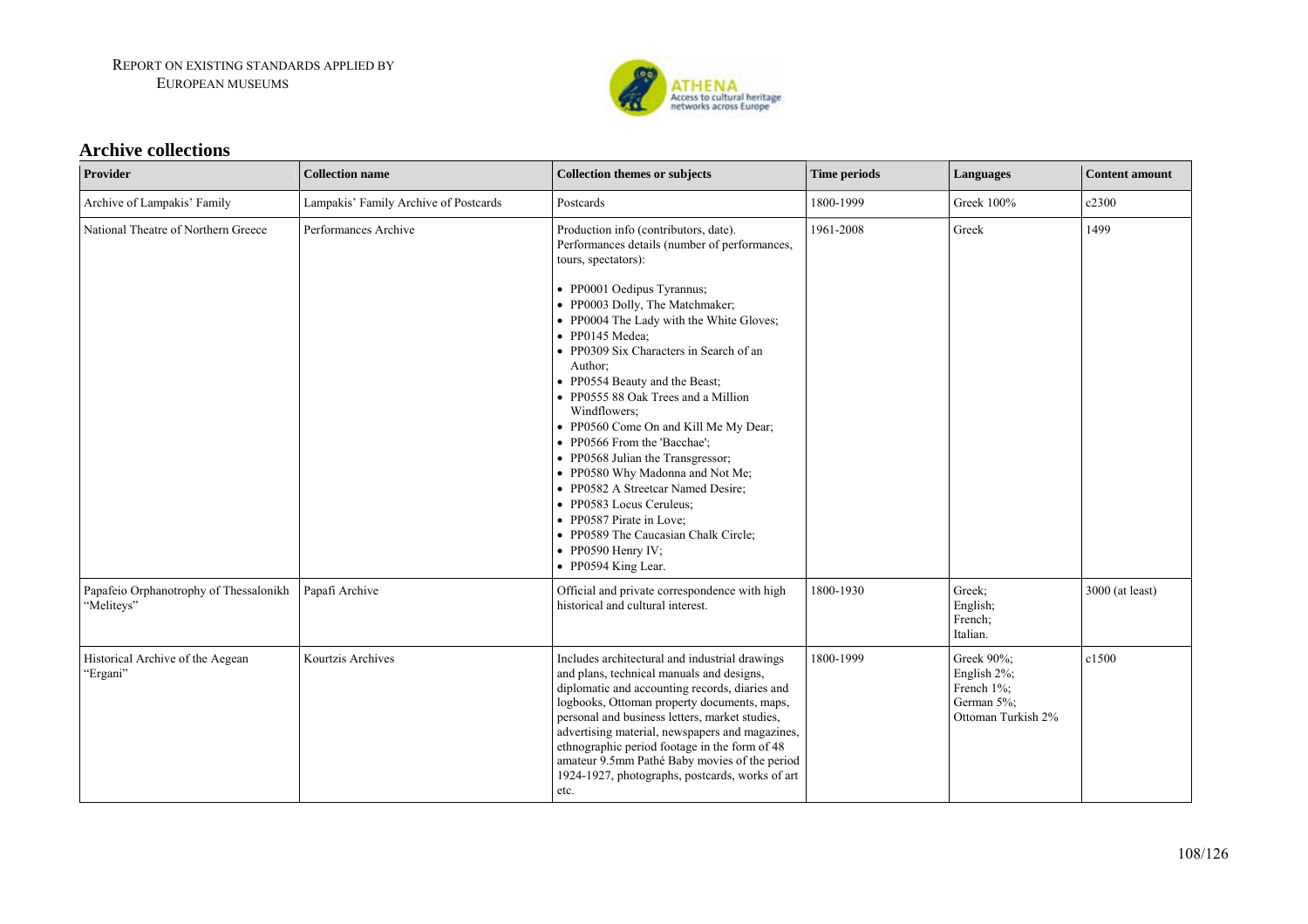

### **Other – Regional archaeological units of the Hellenic Ministry of Culture collections**

| <b>Provider</b>                                                  | <b>Collection name</b>                                                                                          | <b>Collection themes or subjects</b>                                                                                                                                    | <b>Time periods</b>      | Languages        | <b>Content amount</b> |
|------------------------------------------------------------------|-----------------------------------------------------------------------------------------------------------------|-------------------------------------------------------------------------------------------------------------------------------------------------------------------------|--------------------------|------------------|-----------------------|
| 10th Ephorate of Byzantine Antiquities                           | Icons of Mount Athos and Chalkidiki                                                                             | Icons.                                                                                                                                                                  | 900-1899                 | [not applicable] | 2500                  |
|                                                                  | Mural Paintings of Mount Athos and Chalkidiki                                                                   | Mural paintings.                                                                                                                                                        | 900-1899                 | [not applicable] | 2500                  |
| 11th Ephorate of Byzantine Antiquities                           | Portable icons collection                                                                                       | Byzantine and Post-Byzantine icons from<br>Veroia.                                                                                                                      | Byzantine-Post-Byzantine | [not applicable] | 89                    |
| 15th Ephorate of Prehistoric and<br><b>Classical Antiquities</b> | Antiquities included in the collections system of<br>the National Archive of Monuments<br>"POLEMON" (15th EPCA) | Prehistoric pottery, figurines and jewellery.<br>Classical and Hellenistic pottery. Roman and<br>silver coins. Classical and Hellenistic<br>inscriptions and sculpture. | Prehistory-Roman         | [not applicable] | $1610$ (pieces)       |
| 16th Ephorate of Byzantine Antiquities                           | Collection of Byzantine Museum of Kastoria                                                                      | Byzantine and Post-Byzantine icons of Kastoria.                                                                                                                         | Byzantine-Post-Byzantine | [not applicable] | 50                    |
| 19th Ephorate of Prehistoric and Classical<br>Antiquities        | Collection of the Archaeological Museum of<br>Komotini                                                          | Stone, metal, glass, bone artefacts of Thrace.                                                                                                                          | Prehistory-Roman         | [not applicable] | 475 (objects)         |
| 23rd Ephorate of Prehistoric and Classical<br>Antiquities        | Seals of Metaxa's Collection                                                                                    | Seals.                                                                                                                                                                  | <b>Bronze Age</b>        | [not applicable] | 329                   |
| 24th Ephorate of Prehistoric and Classical<br>Antiquities        | Excavation of Minoan settlement and Byzantine<br>Monastery Pseira Sitia -Crete                                  | Clay, metal and stone objects.                                                                                                                                          | 3000 BC - 800 AD         | [not applicable] | 30                    |
|                                                                  | Excavation of Minoan town and palace, Petras<br>Siteia, Crete                                                   | Clay and stone vases, inscribed tablets.                                                                                                                                | 2500 BC-1300 BC          | [not applicable] | 50                    |
|                                                                  | Excavation of Minoan settlement Mochlos Sitia,<br>Crete                                                         | Clay, metal and stone objects.                                                                                                                                          | 3000 BC-1200 BC          | [not applicable] | 50                    |
|                                                                  | Excavation of Late Minoan cemetery Kritsa<br>Mirabello, Crete                                                   | Clay vases.                                                                                                                                                             | 1300 BC-1000 BC          | [not applicable] | 20                    |
|                                                                  | Excavation of Late Minoan settlements at<br>Kavousi (Vrovtas and Kastro) Ierapetra, Crete                       | Clay, metal and stone objects.                                                                                                                                          | 1200 BC-700 BC           | [not applicable] | 30                    |
|                                                                  | Excavation of Minoan settlement Halasmenos-<br>Ierapetra, Crete                                                 | Clay vases and vessels, clay figurines and<br>figures.                                                                                                                  | 1200 BC-1100 BC          | [not applicable] | 50                    |
|                                                                  | Excavation of Late Minoan settlement and<br>Archaic town Azoria Kavousi Ierapetra, Crete                        | Clay, metal and stone objects.                                                                                                                                          | 1200 BC-500 BC           | [not applicable] | 40                    |
|                                                                  | Excavation of Minoan burial cave Aghios<br>Charalambos Lassithi, Crete                                          | Clay, metal and stone objects, bones.                                                                                                                                   | 3000 BC-1800 BC          | [not applicable] | 30                    |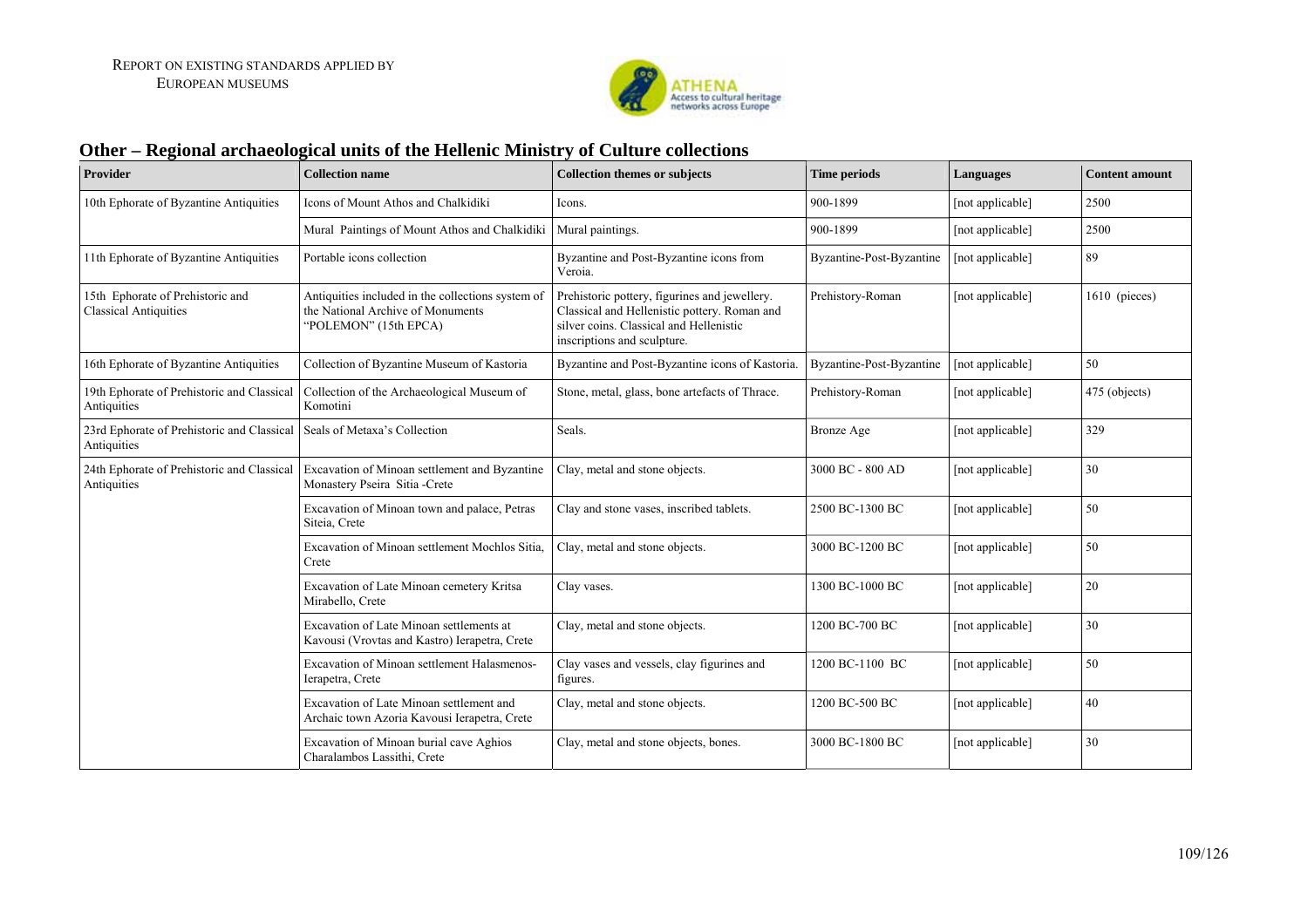

| Provider                                                                               | <b>Collection name</b>                                        | <b>Collection themes or subjects</b>                                                                                                    | <b>Time periods</b>                 | Languages        | <b>Content amount</b> |
|----------------------------------------------------------------------------------------|---------------------------------------------------------------|-----------------------------------------------------------------------------------------------------------------------------------------|-------------------------------------|------------------|-----------------------|
| 25th Ephorate of Prehistoric and Classical<br>Antiquities                              | Antiquities of Rethymnon Prefecture                           | Archaeological sites and artefacts. Vessels,<br>sculpture, terracottas, inscriptions, tools,<br>jewellery, coins, weapons, seal stones. | Neolithic-Roman                     | [not applicable] | c100                  |
|                                                                                        | Antiquities of Chania Prefecture                              | Archaeological sites and artefacts. Vessels,<br>sculpture, terracottas, inscriptions, tools,<br>jewellery, coins, weapons, seal stones. | Neolithic-Roman                     | [not applicable] | c100                  |
| 26th Ephorate of Prehistoric and Classical   Bronze Objects Collections<br>Antiquities |                                                               | Bronze sculptures and other exhibits from the<br>Archaeological Museum of Piraeus.                                                      | 499 BC-300 BC                       | [not applicable] | 11                    |
|                                                                                        | Funerary Monuments at the Archaeological<br>Museum of Piraeus | Funerary sculptures, reliefs, vessels and<br>monuments.                                                                                 | 499 BC-100 BC                       | [not applicable] | 110                   |
|                                                                                        | Collection of sculptures from Kalaureia and<br>Troizen        | Sculptures from the Archaeological Museum of<br>Poros.                                                                                  |                                     | [not applicable] | 3                     |
|                                                                                        | Collection of gravestones from Troizina                       | Gravestones from the Archaeological Museum<br>of Poros.                                                                                 | Classical-Roman                     | [not applicable] | 5                     |
|                                                                                        | Collection of votive reliefs                                  | Collection of votive reliefs from the<br>Archaeological Museum of Piraeus.                                                              |                                     | [not applicable] | 10                    |
|                                                                                        | Neo - Attic reliefs                                           | Neo-Attic decorative panels from Classical<br>reliefs.                                                                                  | 140-170                             | [not applicable] | 13                    |
|                                                                                        | Collection of clay figurines                                  | Collection of clay figurines from the<br>Archaeological Museum of Poros.                                                                | Classical-Roman                     | [not applicable] | 19                    |
| 28th Ephorate of Byzantine Antiquities                                                 | Preveli Monastery Collection                                  | Portable icons, liturgical vestments and vessels<br>from the collection of the Preveli Monastery.                                       | Late Byzantine-Post-<br>Byzantine   | [not applicable] | 10                    |
|                                                                                        | Pottery Collection                                            | Pottery from the Byzantine and Post-Byzantine<br>Collection of Chania.                                                                  | <b>Byzantine-Venetian</b><br>Period | [not applicable] | 10                    |
|                                                                                        | Gonia Monastery Collection                                    | Portable icons, ecclesiastical books and<br>manuscripts from the collection of the Gonia<br>Monastery.                                  | Late Byzantine-Post-<br>Byzantine   | [not applicable] | 10                    |
|                                                                                        | Sculpture Collection                                          | Architectural sculpture from Rethymno and<br>Chania.                                                                                    | Venetian Period                     | [not applicable] | 10                    |
|                                                                                        | Arkadi Monastery Collection                                   | Portable icons, liturgical vestments and vessels<br>from the collection of the Arkadi Monastery.                                        | Post-Byzantine                      | [not applicable] | 10                    |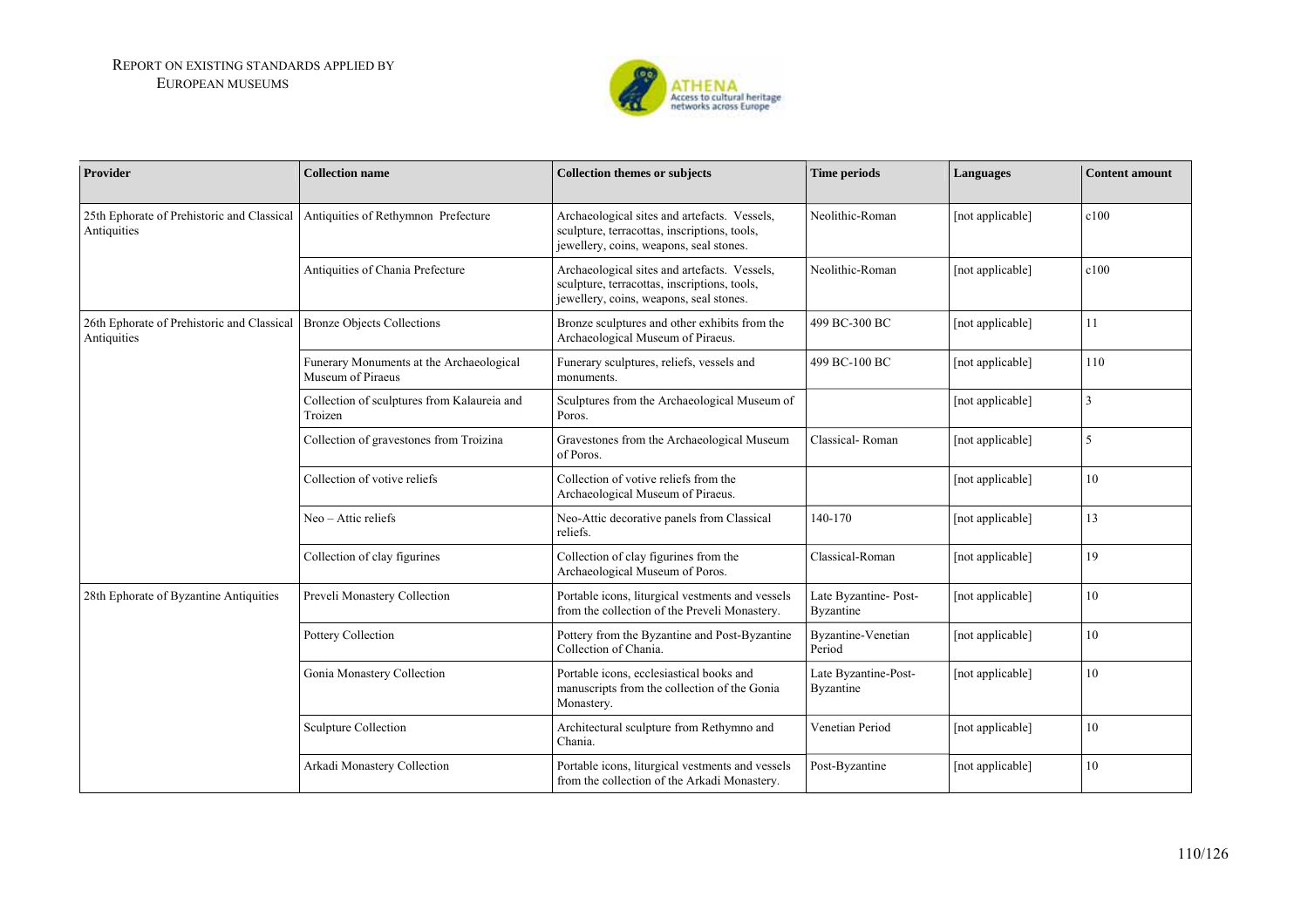

| Provider                                                 | <b>Collection name</b>                                                      | <b>Collection themes or subjects</b>                                                                   | <b>Time periods</b>                                         | Languages        | <b>Content amount</b> |
|----------------------------------------------------------|-----------------------------------------------------------------------------|--------------------------------------------------------------------------------------------------------|-------------------------------------------------------------|------------------|-----------------------|
| 2nd Ephorate of Byzantine Antiquities                    | Byzantine and Post-Byzantine painting in<br>Cyclades                        | Icons and wall paintings from churches and<br>ecclesiastical collections on the Cyclades<br>islands.   | Early Christian -1799                                       | [not applicable] | 20                    |
| 2nd Ephorate of Prehistoric and Classical<br>Antiquities | Collection of movable artefacts in the<br>Archaeological Museum of Vravron  | Clay, stone, bone and metal artefacts from the<br>cemetery at Perati and from Merenta.                 | Mycenaean<br>$(1600 \text{ BC} - 1050 \text{ BC})$          | [not applicable] | 1488                  |
|                                                          |                                                                             | Clay and stone artefacts from the Artemis<br>Sanctuary at Vravron and from Merenta.                    | Geometric-Roman<br>$(1000 BC-200)$                          |                  |                       |
|                                                          | Collection of movable artefacts in the<br>Archaeological Museum of Marathon | Clay, stone, bone and silver artefacts from the<br>cemetery at Tsepi, Marathon.                        | Early Bronze Age<br>(3200 BC-2000 BC)                       | [not applicable] | 60                    |
|                                                          |                                                                             | Clay and marble artefacts from the cemeteries at<br>Marathon and the surrounding areas.                | Geometric-Roman<br>$(1000 BC-200)$                          |                  |                       |
|                                                          | Collection of movable artefacts in the<br>Archaeological Museum of Lavrion  | Clay and bone artefacts from the Kitsos cave.                                                          | Neolithic<br>$(5000 \text{ BC}-3200 \text{ BC})$            | [not applicable] | 223                   |
|                                                          |                                                                             | Clay artefacts from Thorikos.                                                                          | Mycenaean-Classical<br>$(1600 \text{ BC} - 323 \text{ BC})$ |                  |                       |
|                                                          |                                                                             | Inscriptions of mines from Lavreotiki.                                                                 | Classical period (480-323<br>BC)                            |                  |                       |
| 33d Ephorate of Prehistoric and Classical<br>Antiquities | Collection of the Nikopolis Arcaheological<br>Museum (selected objects)     | Sculptures, sarcophagi, architectural and clay<br>objects and coins from Nikopolis.                    | Roman-Early Christian                                       | [not applicable] | 25                    |
|                                                          | Collection of the Arta Arcaheological Museum<br>(selected objects)          | Sculptures, architectural and clay vases and<br>figurines together with coins from ancient<br>Ambracia | Archaic, Classic,<br>Hellenistic periods                    | [not applicable] | 25                    |
|                                                          | Collection of movable finds from the<br>archaeological museum of Tegea      | Sculptures, clay vases, metal objects, figurines,<br>inscriptions and architectural pieces.            | 7000 BC-399                                                 | [not applicable] | 350                   |
| 5th Ephorate of Byzantine Antiquities                    | Collection of objects of Byzantine and Post-<br><b>Byzantine Art</b>        | Art objects of Byzantine and Post-Byzantine<br>from Laconia.                                           | 300-1899                                                    | [not applicable] | 12                    |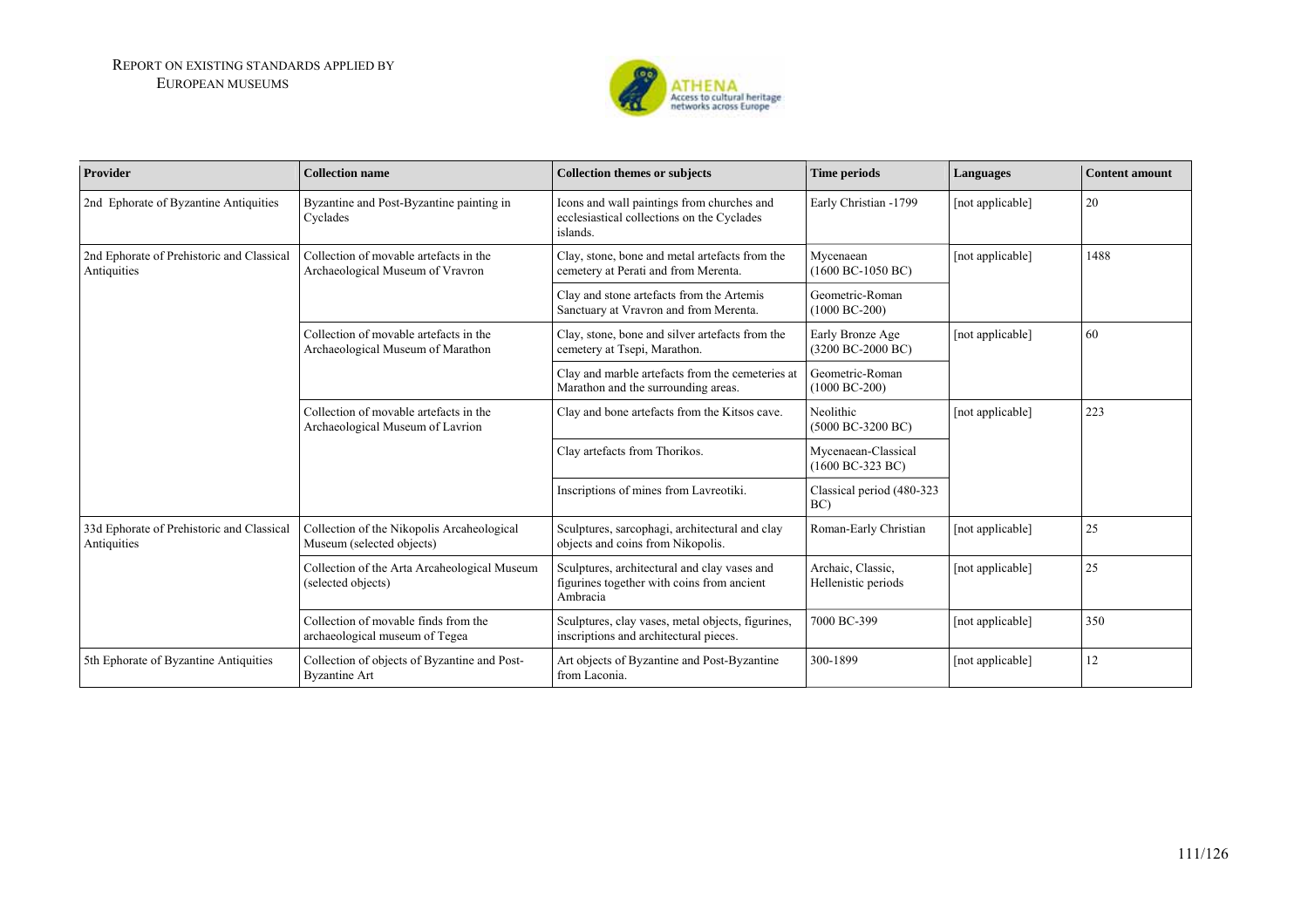

| Provider                                                             | <b>Collection name</b>                                                                                                                                                   | <b>Collection themes or subjects</b>                                                                                                                                                                                                                                                                                                                                                                                                                                                                                                                                                                                                                                                                                                                                                           | <b>Time periods</b>                            | Languages                                       | <b>Content amount</b> |
|----------------------------------------------------------------------|--------------------------------------------------------------------------------------------------------------------------------------------------------------------------|------------------------------------------------------------------------------------------------------------------------------------------------------------------------------------------------------------------------------------------------------------------------------------------------------------------------------------------------------------------------------------------------------------------------------------------------------------------------------------------------------------------------------------------------------------------------------------------------------------------------------------------------------------------------------------------------------------------------------------------------------------------------------------------------|------------------------------------------------|-------------------------------------------------|-----------------------|
| 6th Ephorate of Prehistoric and Classical<br>Antiquities             | Mycenaean Collection of the Archaeological<br>Museum of Patras                                                                                                           | Mycenaean pottery.                                                                                                                                                                                                                                                                                                                                                                                                                                                                                                                                                                                                                                                                                                                                                                             | Mycenaean<br>$(1700-1000)$                     | [not applicable]                                | c150                  |
| 7th Ephorate of Prehistoric and Classical<br>Antiquities             | Exhibits in the Archaeological Museum of<br>Olympia                                                                                                                      | Exhibits in the Archaeological Museum of<br>Olympia from the famous Temple of Zeus at<br>Olympia where the ancient Olympic Games were AD)<br>held throughout antiquity. These works of art<br>were tributes to the highest of the gods Zeus<br>during the resplendent period of the operation of<br>the Olympia's sanctuary:<br>• Olympia's oldest preserved bronze tripod<br>cauldron (c1240 - 9th cent. BC);<br>• The bronze Corinthian-type helmet of the<br>Athenian general Miltiades;<br>• Collection of the pedimental sculptures and<br>the metopes of the Temple of Zeus;<br>• The statue of Hermes with the infant<br>Dionysus, work of Praxiteles;<br>• The Nike of Paionios;<br>• The terracotta complex of Zeus and<br>Ganymede;<br>• Collection of the statues of the Nymphaion. | Geometric-Roman<br>(9th cent. BC - 2nd cent.)  | [not applicable]                                | 70                    |
| Department of Underwater Antiquities                                 | Copper sculptures of marine origin                                                                                                                                       | Collection of copper work art that came to the<br>Department of Underwater Antiquities in the last<br>twenty five years.                                                                                                                                                                                                                                                                                                                                                                                                                                                                                                                                                                                                                                                                       | Hellenistic-Roman                              | [not applicable]                                | 10                    |
| Ephorate of Palaeoanthropology and<br>Speleology of Northern Greece  | File of photographs                                                                                                                                                      | Cave Photographs of Northern Greece.                                                                                                                                                                                                                                                                                                                                                                                                                                                                                                                                                                                                                                                                                                                                                           | All Periods                                    | [not applicable]                                | c80                   |
| Ephorate of Palaeoanthropology and<br>Speleology of Southern Greece  | Digital collection of the prehistoric cave of<br>Theopetra                                                                                                               | Photographic documentation of the excavation,<br>collection of selected finds, informative text<br>regarding the archaeological site.                                                                                                                                                                                                                                                                                                                                                                                                                                                                                                                                                                                                                                                          | Middle Palaeolithic-<br>Neolithic              | [not applicable]                                | 30 (minimum)          |
|                                                                      | Collection of lithic artefacts from the<br>Palaeolithic cave complex of "Lakonis",<br>Gytheion                                                                           | Lithic artefacts.                                                                                                                                                                                                                                                                                                                                                                                                                                                                                                                                                                                                                                                                                                                                                                              | Palaeolithic period                            | [not applicable]                                | 95                    |
| European Centre of Byzantine and Post-<br><b>Byzantine Monuments</b> | Digital Collection - Anna Komnene: Creation<br>and promotion of electronic multilingual editions<br>and of an information portal on monuments of<br>the Byzantine Period | Secular and ecclesiastic Byzantine monuments.                                                                                                                                                                                                                                                                                                                                                                                                                                                                                                                                                                                                                                                                                                                                                  | Byzantine-Post-Byzantine<br>(4th-18th century) | Greek 100%;<br>English $100\%$ ;<br>French 100% | 55                    |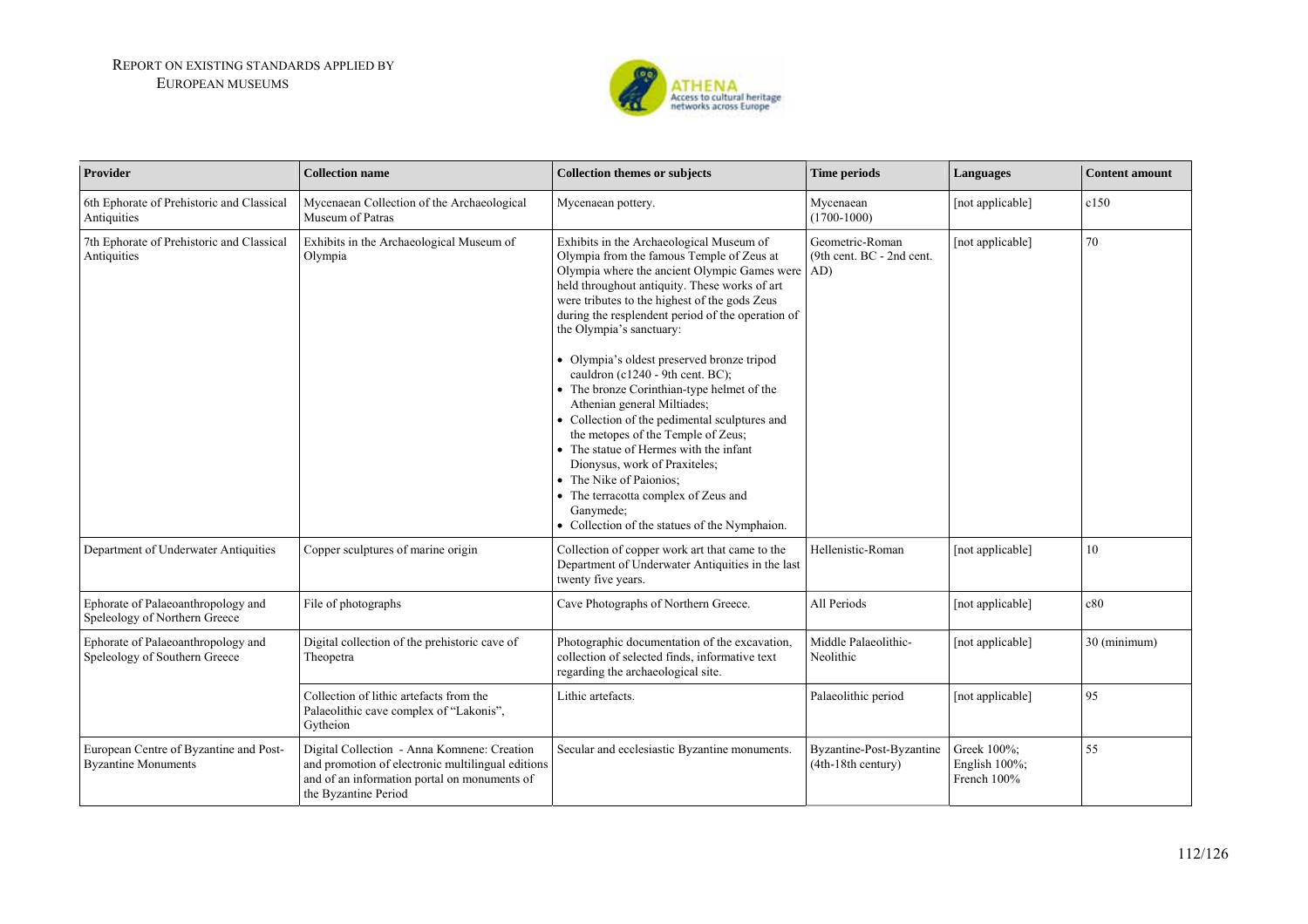

| Provider                                                 | <b>Collection name</b>                                                                                                                                       | <b>Collection themes or subjects</b>                                                                    | <b>Time periods</b>             | Languages        | <b>Content amount</b> |
|----------------------------------------------------------|--------------------------------------------------------------------------------------------------------------------------------------------------------------|---------------------------------------------------------------------------------------------------------|---------------------------------|------------------|-----------------------|
| LD' Ephorate of Prehistoric and Classical<br>Antiquities | Collection of stone objects decorated with<br>inscriptions and figures from Archaeological<br>Museum of Karditsa                                             | Inscribed stones and stones decorated with<br>sculptured figures.                                       | $4th - 1st$ century BC          | [not applicable] | 9                     |
|                                                          | Collection of small metal objects from the<br>excavations in the Thessalian Sanctuary of<br>Athena Itonia Filias in the Archaeological<br>Museum of Karditsa | Metal objects from the sanctuary of Athena<br>Itonia at Filia Karditsa's.                               | Geometric -Archaic              | [not applicable] | 42                    |
|                                                          | Collection of idols in the Archaeological<br>Museum of Karditsa                                                                                              | Clay, iron and bone objects.                                                                            | Prehistoric - Hellenistic       | [not applicable] | 95                    |
|                                                          | Collection of burial objects in the ancient graves<br>of Argithea Karditsa                                                                                   | Objects of clay, metal, inscribed stones, bone<br>object and objects of glass.                          | "5th $-$ 1st century B.C.".     | [not applicable] | 36                    |
| LH Ephorate of Prehistoric and Classical<br>Antiquities  | Collection of the Archaeological Museum of<br>Messinia                                                                                                       | Characteristic archaeological findings from<br>Messinia.                                                | Neolithic-Roman                 | [not applicable] | 889                   |
| Lst' Eforia of Prehistoric and Classical<br>Antiquities  | Prehistoric Collection of the Leukas<br>Archaeological Museum                                                                                                | • Palaeolithic and Neolithic artefacts;<br>Bronze Age finds from W. Dorpfeld's<br>excavations at Nydri. | Palaeolithic-Middle<br>Helladic | [not applicable] | 200                   |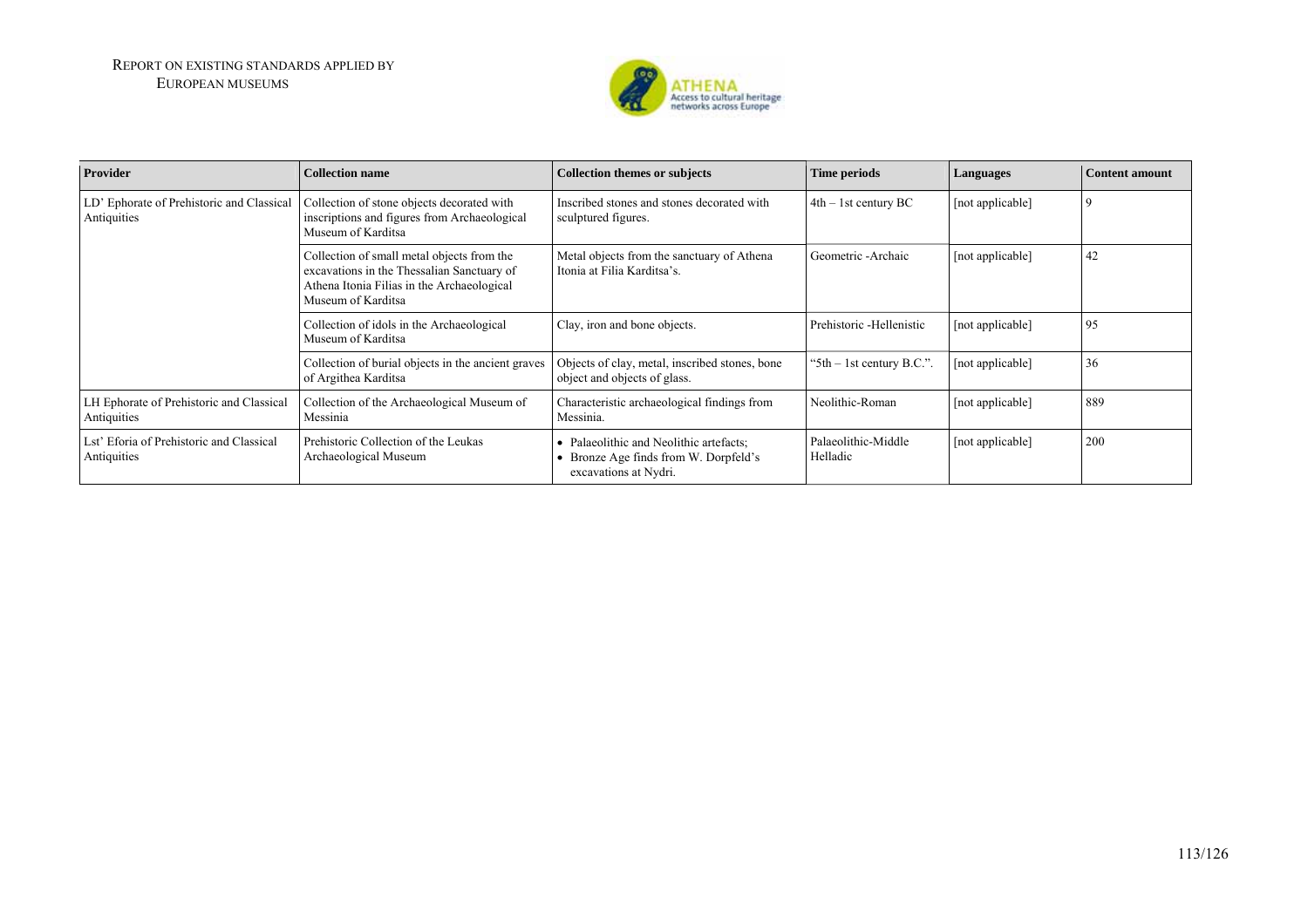

#### **Other – National research centre collection**

| Provider                              | <b>Collection name</b>                                                            | <b>Collection themes or subjects</b>                                                             | <b>Time periods</b> | Languages                  | <b>Content amount</b>                                                                 |
|---------------------------------------|-----------------------------------------------------------------------------------|--------------------------------------------------------------------------------------------------|---------------------|----------------------------|---------------------------------------------------------------------------------------|
| National Hellenic Research Foundation | "PANDEKTIS" Digital Thesaurus of Primary<br>Sources for Greek History and Culture | Ancient Greek and Latin inscriptions from<br>Upper Macedonia, Aegean Thrace and Achaia.          | Classical-1999      | Greek 100%;<br>English 80% | 1200 (texts with<br>photographs)                                                      |
|                                       |                                                                                   | Monastic Archives. Documents from Mount<br>Athos and Patmos.                                     |                     |                            | 4917 (texts and<br>3000 thumbnails)                                                   |
|                                       |                                                                                   | Greek Painters after the Fall of Constantinople<br>$(1450-1830)$ .                               |                     |                            | 1200 (short<br>biographies); 1600 (<br>icons)                                         |
|                                       |                                                                                   | Modern Greek Visual Prosopography<br>(15th-20th centuries).                                      |                     |                            | 6160 (short<br>biographies); 1600<br>(portraits)                                      |
|                                       |                                                                                   | Heraldic database of Greece<br>(14th-19th centuries).                                            |                     |                            | 300 (monuments)<br>with photographs)                                                  |
|                                       |                                                                                   | Greek Press Abroad<br>(19th-20th centuries).                                                     |                     |                            | 800 (metadata on<br>newspapers and<br>magazines);<br>200 (metadata on<br>journalists) |
|                                       |                                                                                   | People employed in Further, Secondary and<br>Primary Education (19th century).                   |                     |                            | 8050 (short<br>biographies);<br>500 (photographs)                                     |
|                                       |                                                                                   | Industrial establishments and workshops in the<br>Aegean.                                        |                     |                            | 1600 (texts with<br>photographs)                                                      |
|                                       |                                                                                   | Travel literature on Southeast Europe and the<br>Eastern Mediterranean<br>(15th-19th centuries). |                     |                            | 2500 (texts with<br>500 photographs)                                                  |
|                                       |                                                                                   | Greek cartography: the documents<br>(15th-19th centuries).                                       |                     |                            | 290 (photographs<br>with text)                                                        |
|                                       |                                                                                   | Name changes of settlements in Greece (1913-<br>1962).                                           |                     |                            | $4000$ (texts)                                                                        |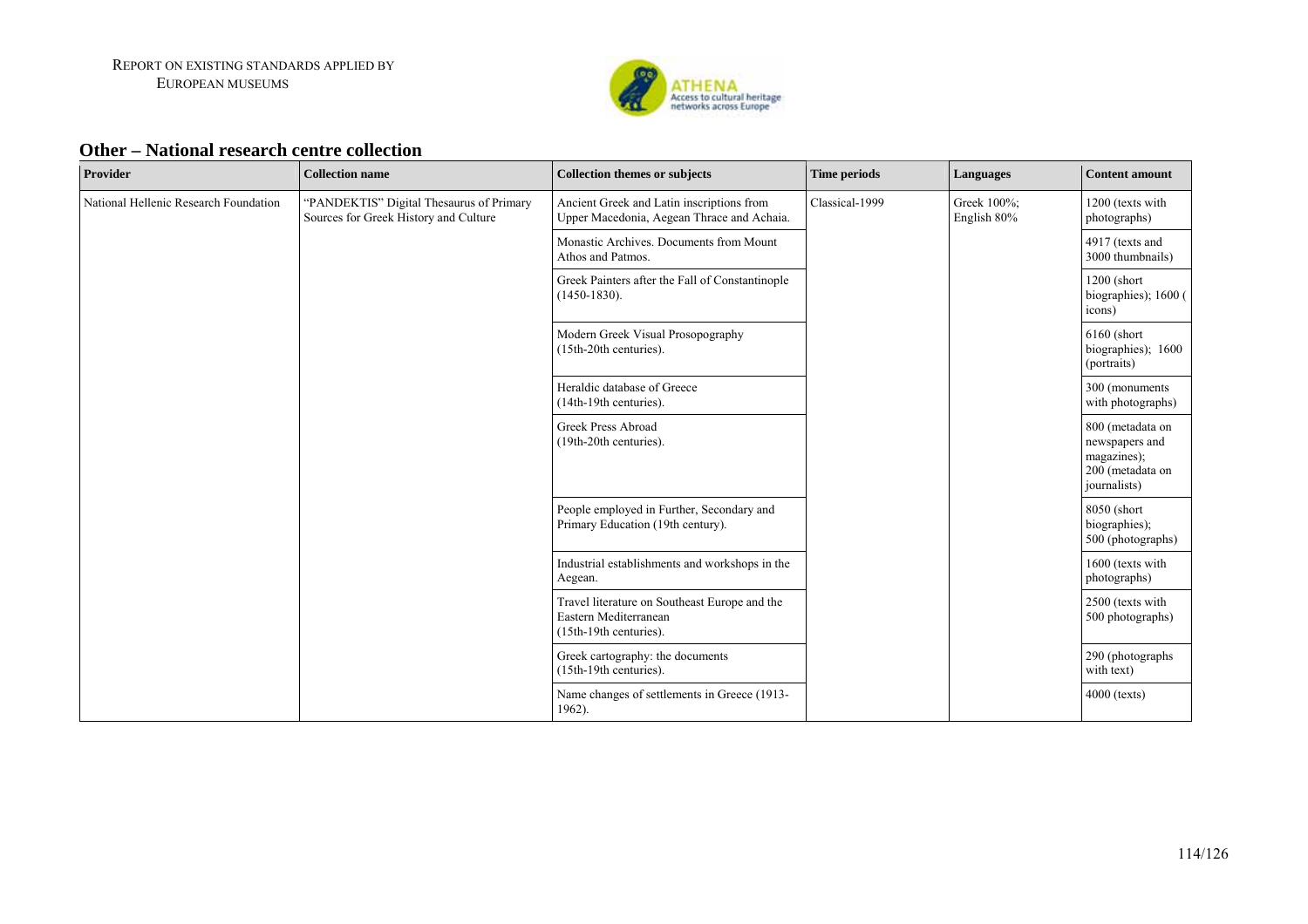

### **Other – Independent cultural organisation (audiovisual library and archive) collection**

| <b>Provider</b>                                                                        | Collection name                                             | Collection themes or subjects | Time periods | <b>Languages</b>                                    | Content amount |
|----------------------------------------------------------------------------------------|-------------------------------------------------------------|-------------------------------|--------------|-----------------------------------------------------|----------------|
| STUDIO-parallel circuit. Non profit<br>organization for the promotion of the<br>cinema | Collection of cinematographic magazines from<br>the library | Cinematographic magazines.    | 1900-1999    | Greek $100\%$ :<br>English $100\%$ ;<br>French 100% | 258 (issues)   |

### **Hungary**

#### **Museum collections**

| <b>Provider</b>                   | <b>Collection name</b>              | <b>Collection themes or subjects</b>                                  | Time periods | Languages      | <b>Content amount</b> |
|-----------------------------------|-------------------------------------|-----------------------------------------------------------------------|--------------|----------------|-----------------------|
| Museum of Literature Petőfi (PIM) | Media Collection                    | Audiovisual documents from and about<br>Hungarian writers.            | 1950-1999    | Hungarian 100% | 250 (audio files)     |
|                                   | <b>Art Collection</b>               | Relics, photographs and art pieces connected to<br>Hungarian writers. | 1800-Present | Hungarian 100% | 100                   |
|                                   | Manuscript archive                  | Manuscripts of Hungarian writers.                                     | 1800-Present | Hungarian 100% | [?]                   |
|                                   | Digital Academy of Literature (DIA) | Full text works of contemporary Hungarian<br>writers.                 | 1950-Present | Hungarian 100% | $\left($              |

### **Sound archive collections**

| <b>Provider</b> | Collection name         | <b>Collection themes or subjects</b>                   | Time periods | Languages      | Content amount                                 |
|-----------------|-------------------------|--------------------------------------------------------|--------------|----------------|------------------------------------------------|
| Hungarian Radio | Sound and Music Archive | Radio programmes (Hungarian) and historical<br>sounds. | 1900-1999    | Hungarian 100% | 50,000<br>$(15,000$ sound and<br>35,000 music) |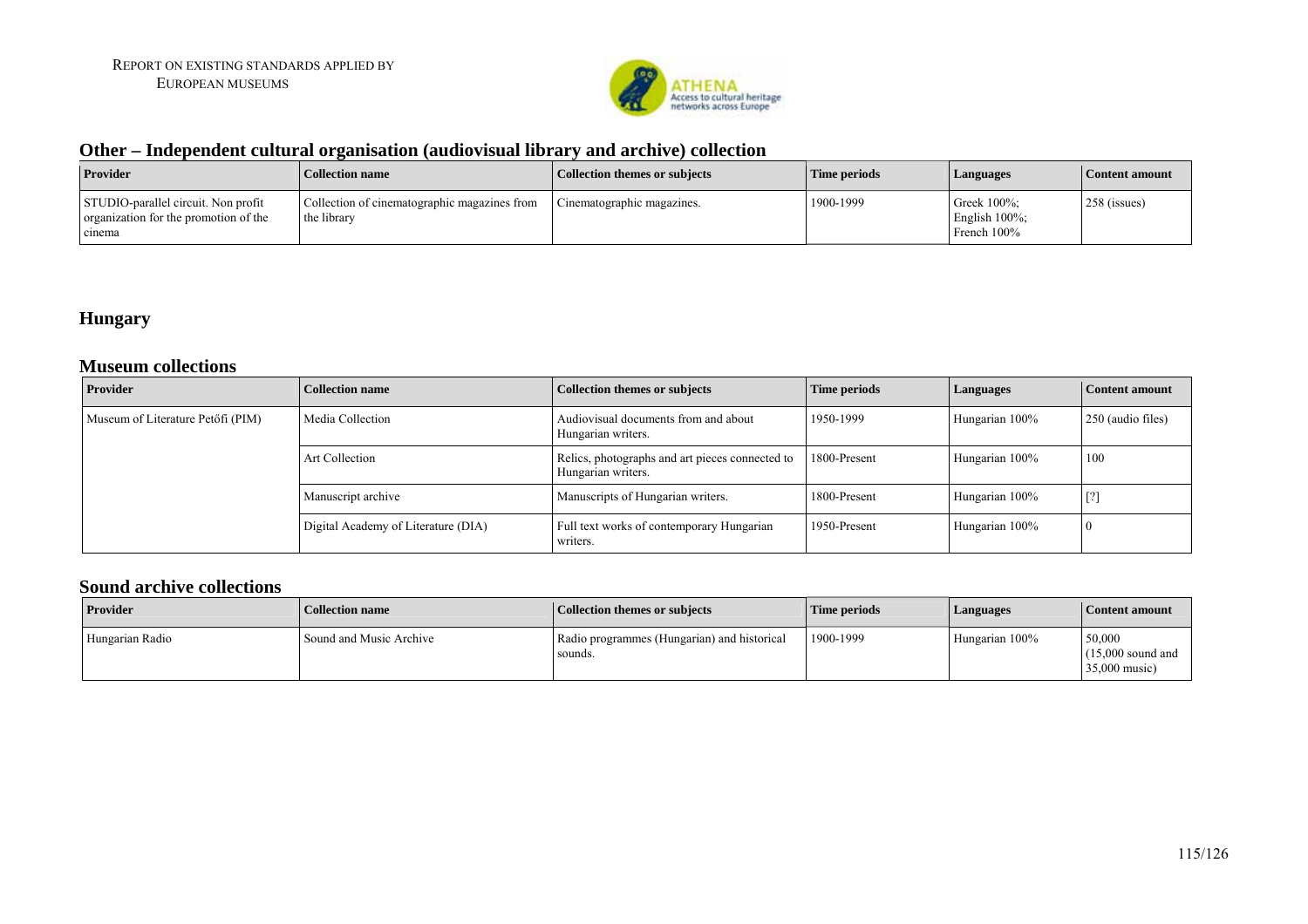

#### **Israel**

#### **Museum collection**

| <b>Provider</b>   | <b>Collection name</b>   | Collection themes or subjects                                                                                                                                                                                                                                                                                                                                                                                                                                                                                                                                      | Time periods         | Languages                      | Content amount |
|-------------------|--------------------------|--------------------------------------------------------------------------------------------------------------------------------------------------------------------------------------------------------------------------------------------------------------------------------------------------------------------------------------------------------------------------------------------------------------------------------------------------------------------------------------------------------------------------------------------------------------------|----------------------|--------------------------------|----------------|
| The Israel Museum | Museum collection online | African art, art of the Americas, ancient glass,<br>Asian art, Billy Rose Art Garden, Chalcolithic<br>and Canaanite periods, classical archaeology,<br>contemporary art, design and architecture,<br>Egyptian archaeology, European art,<br>Hellenistic, Roman, and Byzantine periods,<br>Islamic art and archaeology, Israeli art, Israelite<br>and Persian periods, Jewish ethnography,<br>Judaica,, modern art, numismatics, oceanic art,<br>photography prehistoric cultures, prints and<br>drawings, 'Shrine of the Book', and western<br>Asiatic antiquities | $233,000$ BP-Present | English $60\%$ ;<br>Hebrew 40% | 2000           |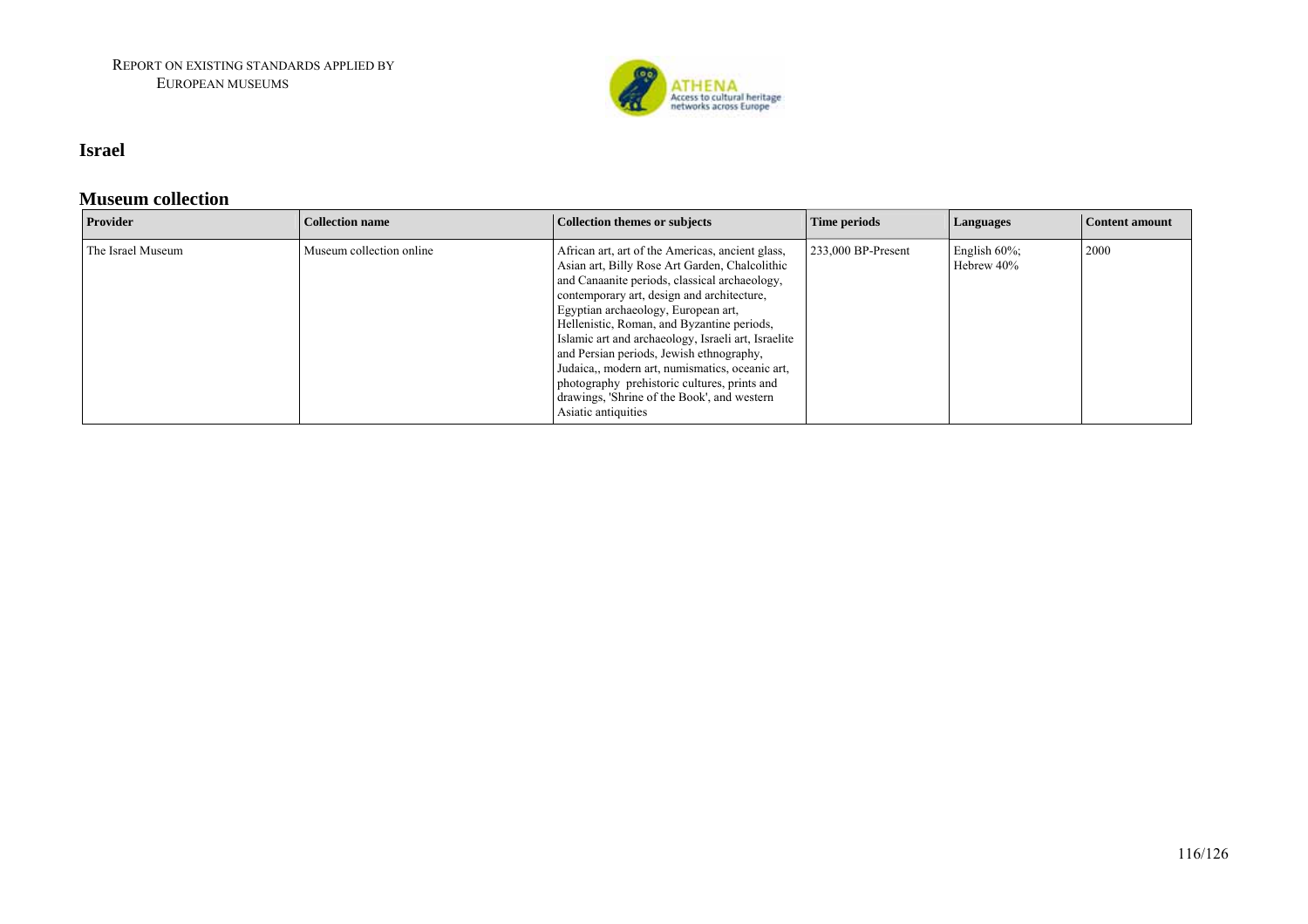

# **Library collection**

| Provider                   | <b>Collection name</b>                                                                                                                                                         | <b>Collection themes or subjects</b>                                                                                                                                                                                                                                                  | <b>Time periods</b> | Languages                                                 | <b>Content amount</b>                                                                                                                                                                                                                                                                                                                                                                                                                                                                                                                                                                                       |
|----------------------------|--------------------------------------------------------------------------------------------------------------------------------------------------------------------------------|---------------------------------------------------------------------------------------------------------------------------------------------------------------------------------------------------------------------------------------------------------------------------------------|---------------------|-----------------------------------------------------------|-------------------------------------------------------------------------------------------------------------------------------------------------------------------------------------------------------------------------------------------------------------------------------------------------------------------------------------------------------------------------------------------------------------------------------------------------------------------------------------------------------------------------------------------------------------------------------------------------------------|
| National Library of Israel | Audio;<br>Maps;<br>Newspapers;<br>Manuscripts and Transcription;<br>Rare Books;<br>Ketubbot - Jewish Contract Marriages;<br>Talmudic Manuscripts;<br>Treasures of the Library. | National Sound Archives.<br>Ancient maps of Jerusalem.<br>Holy Land maps.<br>Ancient maps of historic cities.<br>Early Hebrew newspapers.<br>Einstein Archives Online.<br>Digitized Book Repository.<br>Worldwide Repository of Ketubbot.<br>Online Treasury of Talmudic Manuscripts. | Medieval-Present    | English;<br>Hebrew:<br>Latin; French; German;<br>Aramaic. | 6,000 Hours<br>accessible in the<br>library facilities;<br>part of it is<br>accessible in the<br>Web:<br>Ancient Maps of<br>Jerusalem;<br>293 Мар;<br>1300 Maps of the<br>Holy Land;<br>Historic cities<br>c3,800 Maps;<br>150,000 pages;<br>Early Hebrew<br>Newspapers $-6$<br>titles:<br>Archival Database<br>holds 43,000<br>records;<br>900 manuscripts -<br>3,000 images.<br>Currently:<br>559 titles=746<br>items;<br>5 books are scanned<br>and added each<br>week;<br>3640 Ketubbot;<br>Complete collection<br>of all known<br>Talmud, Mishna<br>and Tosafta from<br>libraries around the<br>world. |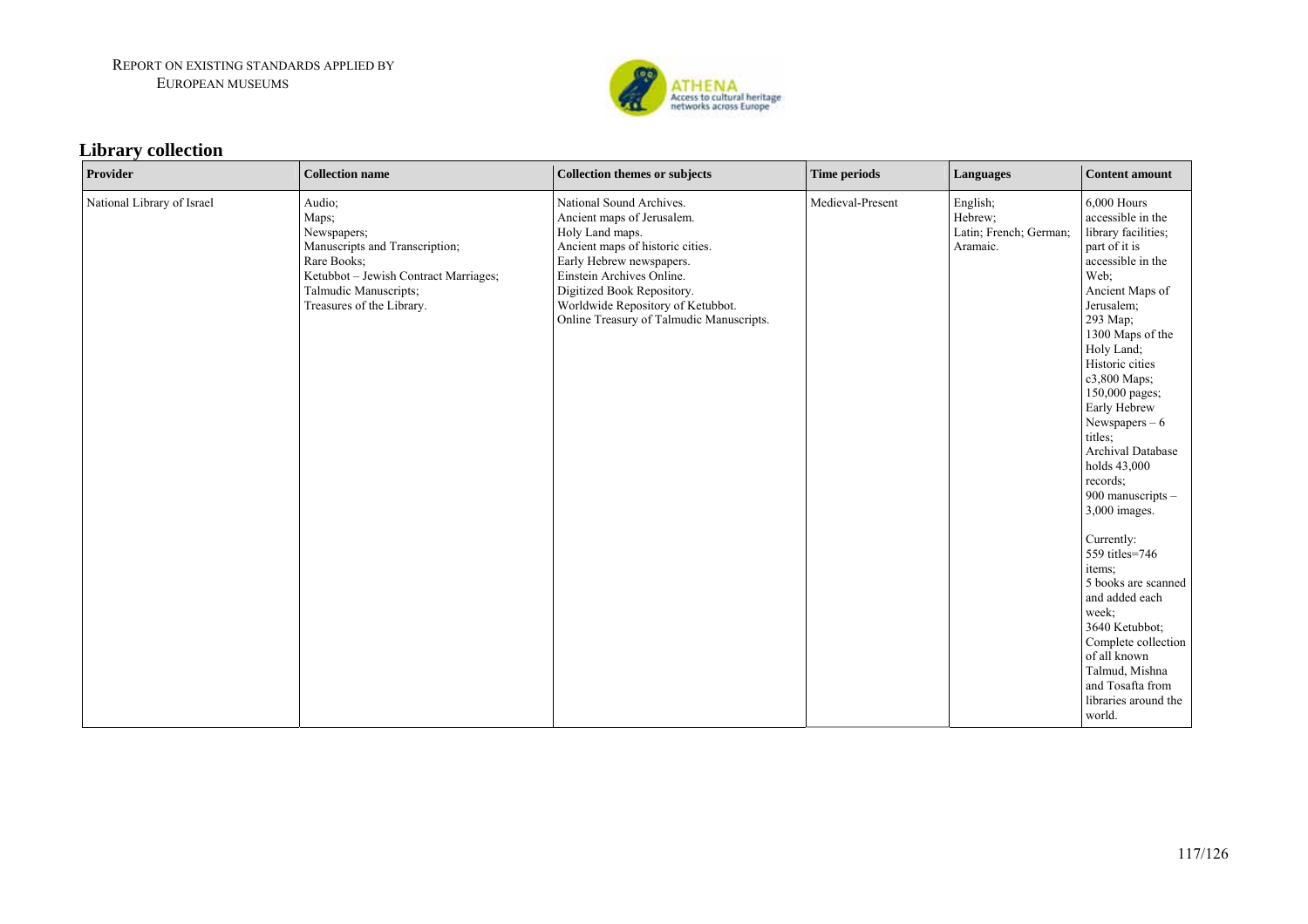

#### **Archive collections**

| Provider             | <b>Collection name</b>                                                         | <b>Collection themes or subjects</b>                                                                                                     | <b>Time periods</b>               | Languages                 | <b>Content amount</b> |
|----------------------|--------------------------------------------------------------------------------|------------------------------------------------------------------------------------------------------------------------------------------|-----------------------------------|---------------------------|-----------------------|
| Israel State Archive | German Consulates in Palestine<br>(Hebrew/German, Record group 67)             | German consulates since the 19th Century in<br>Palestine.                                                                                | 1800-Present<br>[all collections] | German 90%;<br>Hebrew 10% | 400,000               |
|                      | Austrian Consulate in Palestine<br>(German, Record Group 151)                  | Austrian consulate since the 19th Century in<br>Palestine.                                                                               | [see above]                       | [see above]               | 80,000                |
|                      | Non-Official German Archives<br>(German /Hebrew, Record Group 90)              | German documents from diplomatic and private<br>institutions taken by the British Authorities<br>following the outbreak of World War II. | [see above]                       | [see above]               | 80,000                |
|                      | Personal archive of Max Eitingen<br>(mostly in German, Sub record group 72.52) | Leading psychoanalyst trained by Freud whose<br>correspondence and personal archives have been<br>digitised.                             | [see above]                       | [see above]               | 70,000                |
|                      | Photographic collection of Beno Rothenberg<br>(Hebrew, Sub record group 137.4) | Photographer that for tens of years have been<br>documenting the Israel society.                                                         | [see above]                       | [see above]               | 3,200                 |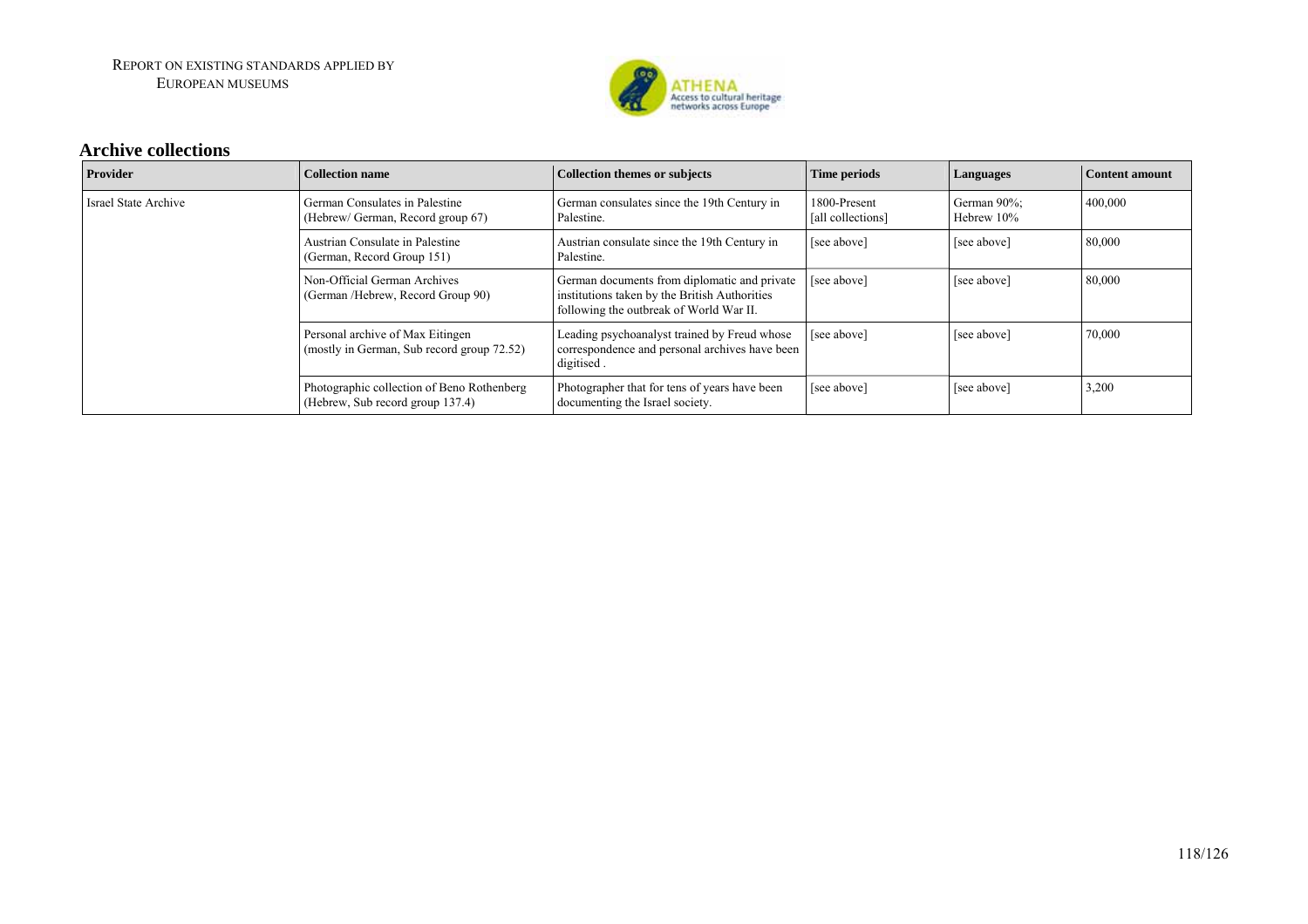

### **Italy**

#### **Museum collections**

| <b>Provider</b>                                                                            | Collection name                                              | Collection themes or subjects                                | Time periods | <i>Languages</i> | Content amount                                |
|--------------------------------------------------------------------------------------------|--------------------------------------------------------------|--------------------------------------------------------------|--------------|------------------|-----------------------------------------------|
| Superintendency to the National Gallery<br>of Modern and Contemporary art –<br><b>GNAM</b> | Museum collection and bio-iconographical<br>archive database | Italian and foreign sculpture.                               | 1801-2000    | Italian 100%     | 40,000 database<br>records $(250)$<br>images) |
| Querini Stampalia Foundation                                                               | Museum collection database (part of the<br>collection)       | Paintings, drawings, engravings, textiles, and<br>porcelain. | 1401-2000    | Italian          | c300                                          |

### **Aggregation (local)**

| 88 8<br>Provider                                                                                         | Collection name                                                             | Collection themes or subjects | Time periods | <b>Languages</b> | Content amount                                                                                          |
|----------------------------------------------------------------------------------------------------------|-----------------------------------------------------------------------------|-------------------------------|--------------|------------------|---------------------------------------------------------------------------------------------------------|
| Soprintendenza per il Polo museale<br>fiorentino<br>(Superintendency to the Museums Pole in<br>Florence) | Inventory database of the works located in the<br>State Museums in Florence | Works of art and inventories. | 300 BC-2008  | Italian          | 17,000<br>(records already)<br>published. Work in<br>progress, update<br>and increase is<br>continuous) |

## **Other – Government department collection**

| vuvi                                                                                                                                                    | Ovvermucht ucbai micht concenti |                               |              |              |                |  |  |
|---------------------------------------------------------------------------------------------------------------------------------------------------------|---------------------------------|-------------------------------|--------------|--------------|----------------|--|--|
| <b>Provider</b>                                                                                                                                         | <b>Collection name</b>          | Collection themes or subjects | Time periods | Languages    | Content amount |  |  |
| Soprintendenza Speciale per I Beni<br>Archeologici di Napoli e Pompei<br>(Special Superintentency for the Napoli<br>and Pompei Archaeological Heritage) | Heritage Catalogue Database     | Archaeological findings.      |              | Italian 100% | 20,000         |  |  |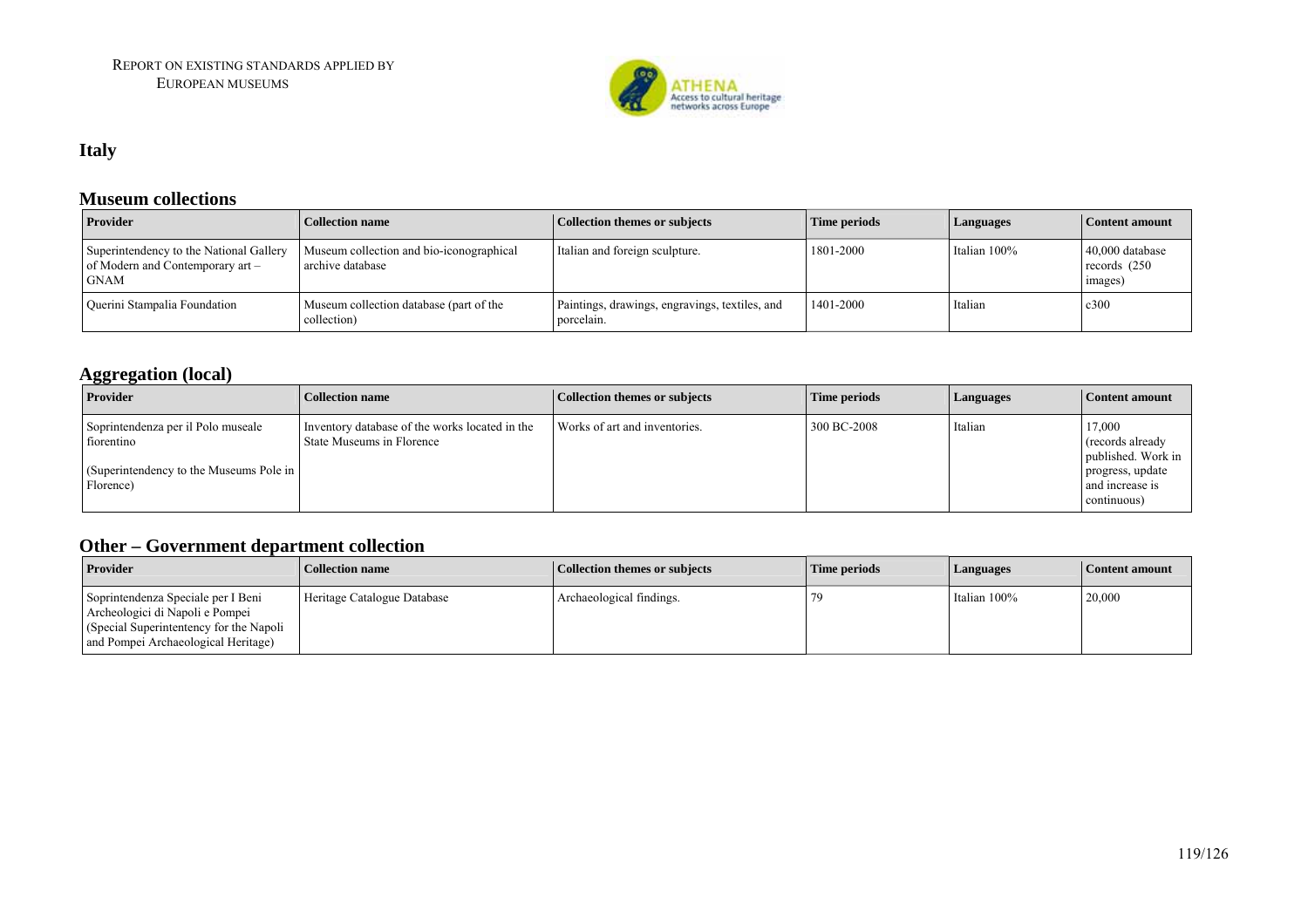

### **Other – Local government department collection**

| <b>Provider</b>                                                    | Collection name                                                                                                                                                                                                                             | <b>Collection themes or subjects</b>                                  | Time periods      | Languages       | Content amount |
|--------------------------------------------------------------------|---------------------------------------------------------------------------------------------------------------------------------------------------------------------------------------------------------------------------------------------|-----------------------------------------------------------------------|-------------------|-----------------|----------------|
| e paesaggistici della Liguria<br>2. Regione Liguria – Dipartimento | L. Direzione regionale per i beni culturali   Liguria Vincoli. Map of all of the cultural sites<br>that were "legally bound" in the territory of the<br>Liguria Region, according to the Italian Law on<br>cultural heritage and landscape. | Digitized Archives of Direzione regionale BAC<br>and Regione Liguria. | $150,000$ BC-2008 | Italian $100\%$ | c7000          |
| pianificazione territoriale                                        |                                                                                                                                                                                                                                             |                                                                       |                   |                 |                |

#### **Other – Cultural foundation collection**

| <b>Provider</b>                                                        | Collection name    | <b>Collection themes or subjects</b>                                                                                              | Time periods | Languages                                                              | Content amount |
|------------------------------------------------------------------------|--------------------|-----------------------------------------------------------------------------------------------------------------------------------|--------------|------------------------------------------------------------------------|----------------|
| Accademia nazionale di Santa Cecilia<br>(St. Cecilia National Academy) | Academy collection | History of music in Rome and Italy from the<br>16th century to present times. National and<br>international oral tradition music. | 1650-2009    | Italian 70%;<br>Other 30% (European<br>and Mediterranean<br>languages) | c200,000       |

### **Luxembourg [No survey]**

#### **Latvia**

### **Other – State agency collection**

| <b>Provider</b>                                                                                       | <b>Collection name</b>                                 | <b>Collection themes or subjects</b>                                                                                                                                                                                                                                                                                                                               | Time periods | Languages    | Content amount                   |
|-------------------------------------------------------------------------------------------------------|--------------------------------------------------------|--------------------------------------------------------------------------------------------------------------------------------------------------------------------------------------------------------------------------------------------------------------------------------------------------------------------------------------------------------------------|--------------|--------------|----------------------------------|
| Valsts Aģentūra "Kultūras informācijas"<br>sistēmas" (State agency "Culture"<br>Information Systems") | Joint Catalogue of the National Holdings of<br>Museums | Holds different museums' items about Latvia and Prehistory-Present<br>world history: artefacts from archaeological<br>digs, hoards of jewellery and coins, folk<br>costumes, traditional tools, applied art, domestic<br>items, natural objects, photographs, documents,<br>maps, engravings, paintings and other Latvian<br>historical, art and natural material. |              | Latvian 100% | c10.000<br>$(c5000)$ thumbnails) |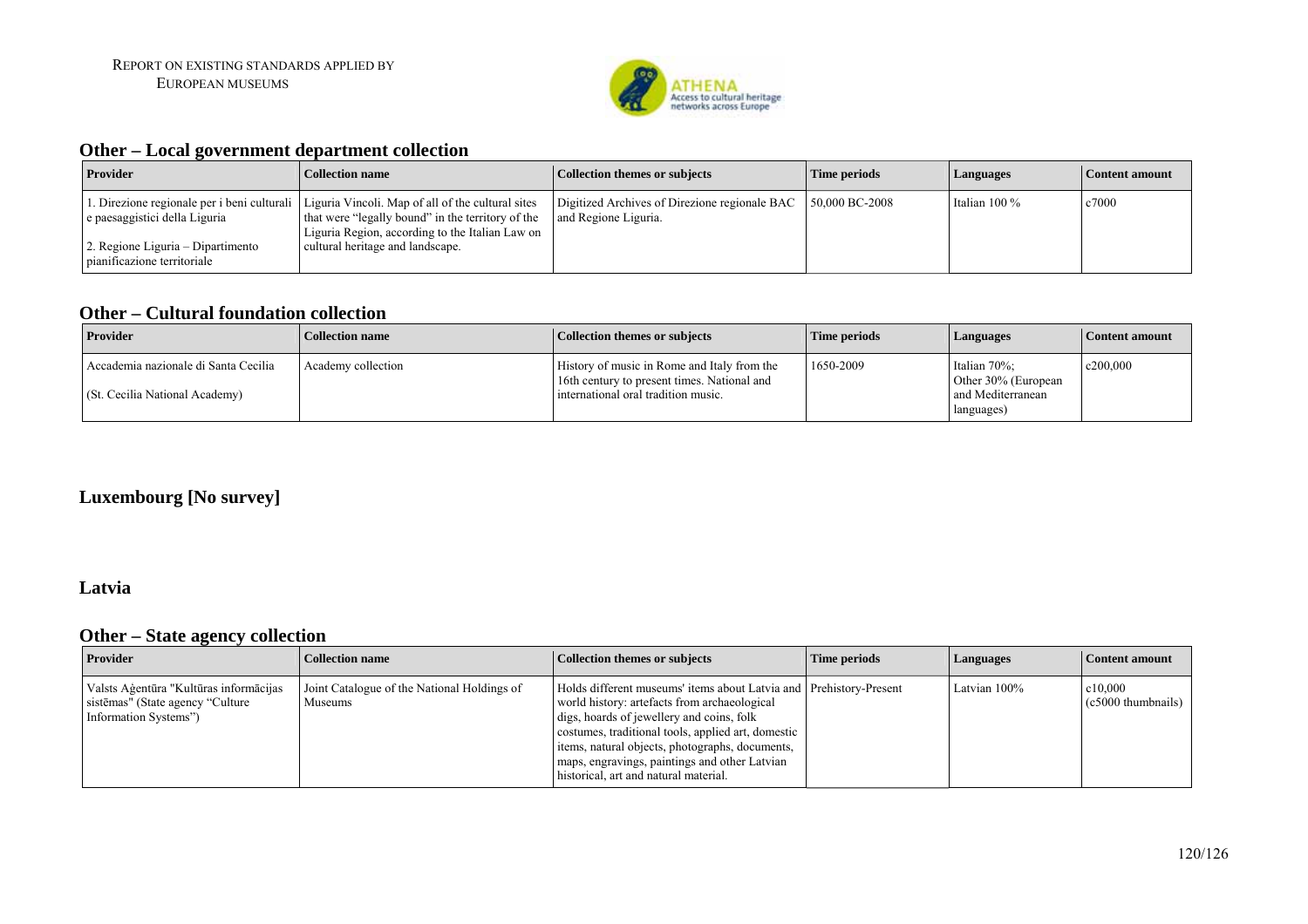

#### **Poland**

#### **Museum collection**

| <b>Provider</b>                                                                 | <b>Collection name</b>                                            | <b>Collection themes or subjects</b>       | Time periods        | Languages | Content amount |
|---------------------------------------------------------------------------------|-------------------------------------------------------------------|--------------------------------------------|---------------------|-----------|----------------|
| Państwowe Muzeum Archeologiczne w<br>Warszawie (State Archaeological<br>Museum) | Archaeological Museum collection database<br>digital collections) | Archaeological site, object and artefacts. | Prehistory-Medieval |           | c1000          |

### **Other – Non-governmental organisation (association) collection**

| <b>Provider</b>                                                         | <b>Collection name</b>    | <b>Collection themes or subjects</b> | Time periods       | <b>Languages</b> | Content amount |
|-------------------------------------------------------------------------|---------------------------|--------------------------------------|--------------------|------------------|----------------|
| International Centre for Information<br>Management Systems and Services | Collection of photographs | Architecture and landscape of Poland | Prehistory-Present | not relevant     | c30,000        |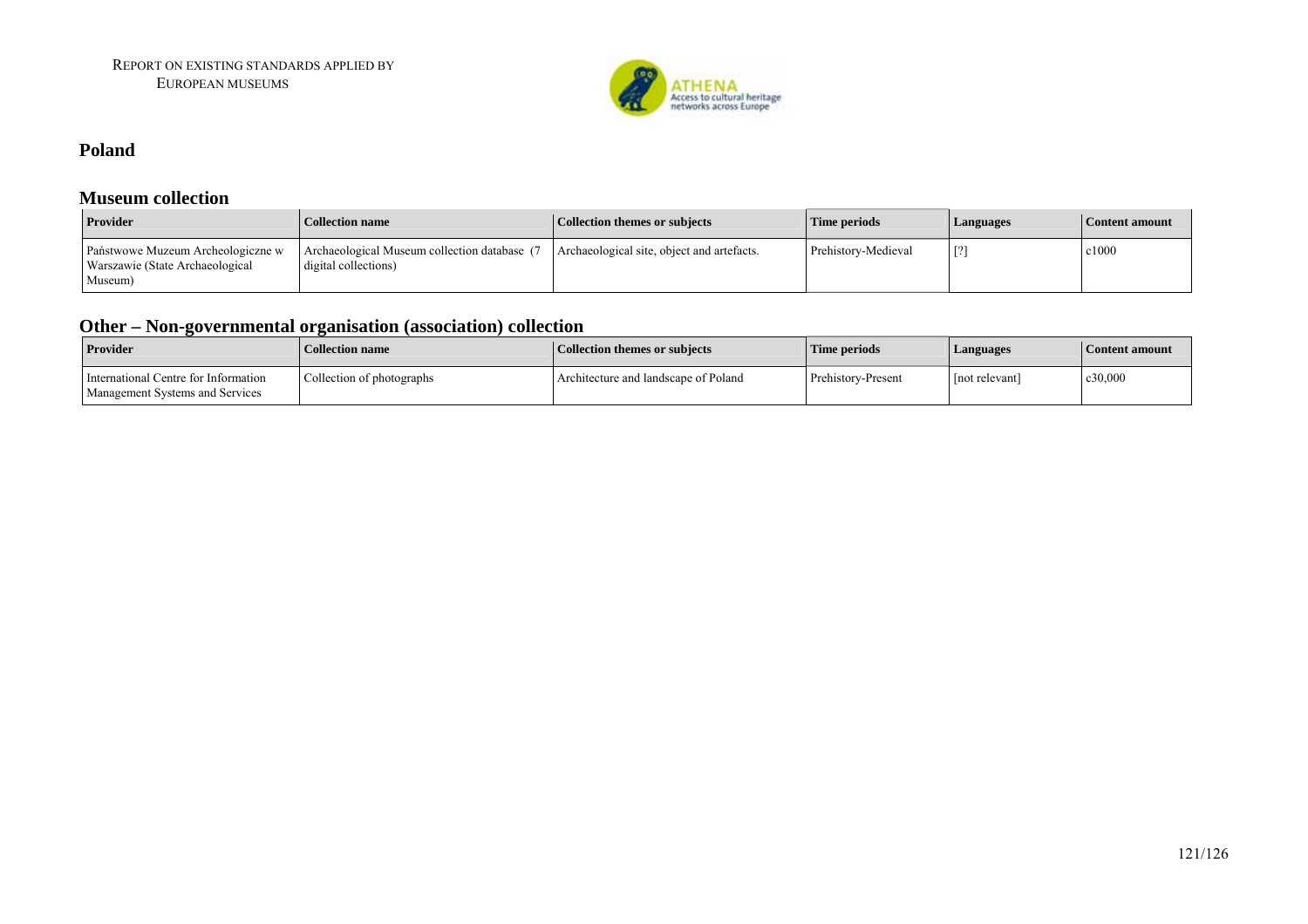

#### **Romania**

### **Aggregation (national)**

| Provider                              | <b>Collection name</b>                                                      | <b>Collection themes or subjects</b>                                                         | Time periods    | Languages                                                  | <b>Content amount</b>                                                             |
|---------------------------------------|-----------------------------------------------------------------------------|----------------------------------------------------------------------------------------------|-----------------|------------------------------------------------------------|-----------------------------------------------------------------------------------|
| CIMEC - Institute for Cultural Memory | Classical Romanian literature                                               | 19th century, early 20th century Romanian<br>literature.                                     | 1830-1939       | Romanian 100%                                              | 193 textual works<br>(i.e. 117 poems, 74)<br>short texts, 2 books,<br>c600 pages) |
|                                       | Romanian Listed Movable Heritage                                            | The official list of the Romanian Listed Movable  <br>Heritage.                              | Prehistory-1940 | $[?]$                                                      | 5000                                                                              |
|                                       | Medieval manuscripts                                                        | Medieval manuscripts in the Batthyaneum<br>Collection (Alba Iulia).                          | 1000-1785       | Latin $94\%$ ;<br>German 2%;<br>French 2%;<br>Hungarian 2% | 766 volumes<br>$(c150,000 \text{ page})$<br>images)                               |
|                                       | Religious buildings in Romania                                              | Images of churches, old and new.                                                             | 1376-2008       | $[?]$                                                      | 4375                                                                              |
|                                       | Virtual Museum of the Ethnographical<br>Monuments in Romania                | Ethnographic monuments in Romanian open air<br>museums.                                      | 1722-1960       | $[?]$                                                      | 758                                                                               |
|                                       | Incunabula in the Brukenthal collection<br>(Brukenthal Museum Sibiu)        | Incunabula.                                                                                  | 1467-1498       | Latin $95\%$ ;<br>German 5%                                | 79 objects<br>$(i.e. 79$ volumes,<br>50,000 page<br>images)                       |
|                                       | The Romanian archaeological digital library<br>(classical and contemporary) | Classical Romanian archaeological books and<br>journals and contemporary excavation reports. | 1886-2008       | Romanian 90%;<br>French 10%                                | 55 objects<br>$(i.e. 48 books + 7)$<br>years, 12,000 page<br>images)              |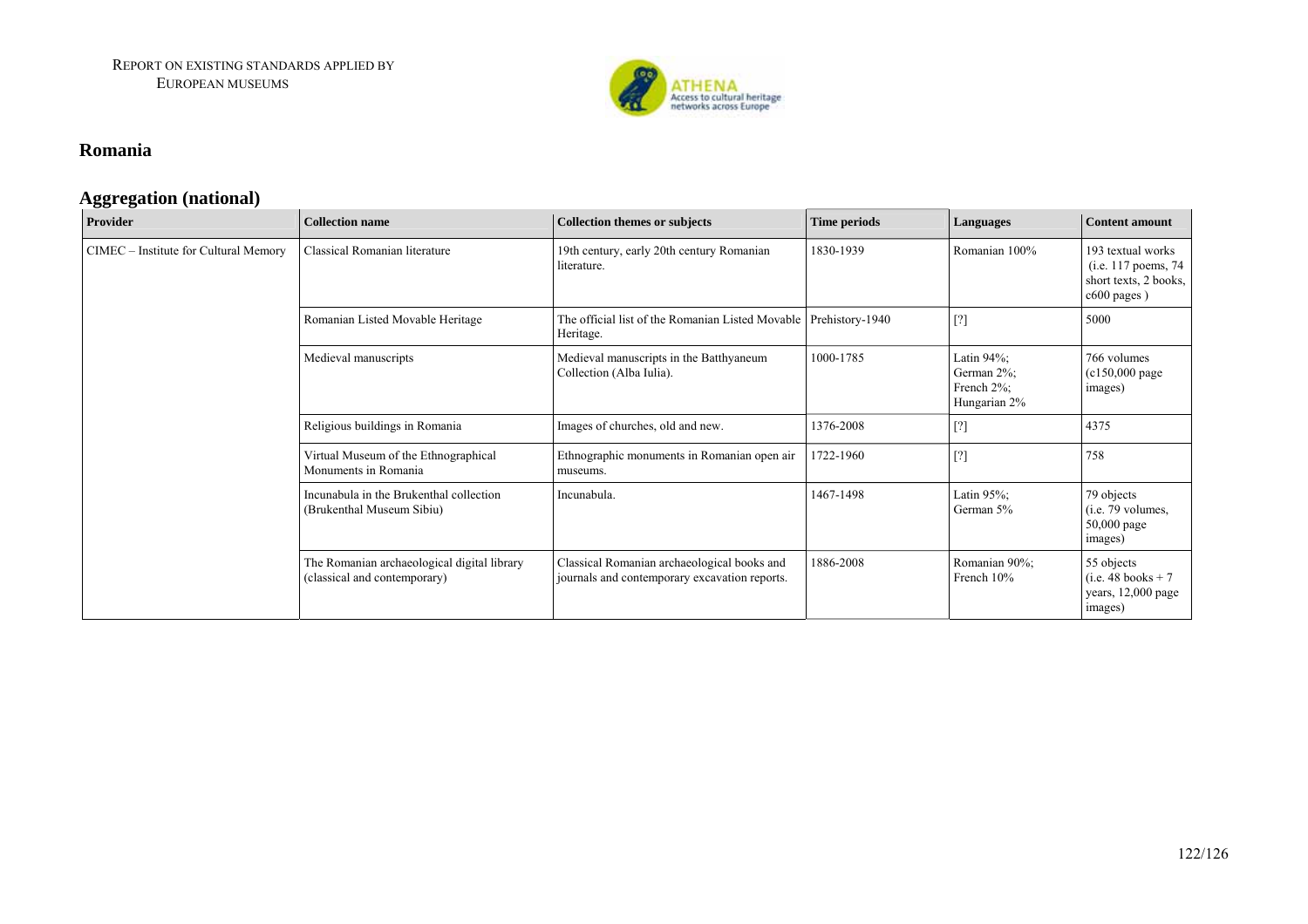

#### **Slovenia**

#### **Museum collections**

| Provider                            | <b>Collection name</b>                                                                                                                                                                                                                                                                                                                                                   | <b>Collection themes or subjects</b>                                                                                                                                                                                                                                                                                                                                                                                                                                                                                                                           | <b>Time periods</b>       | Languages                          | Content amount     |
|-------------------------------------|--------------------------------------------------------------------------------------------------------------------------------------------------------------------------------------------------------------------------------------------------------------------------------------------------------------------------------------------------------------------------|----------------------------------------------------------------------------------------------------------------------------------------------------------------------------------------------------------------------------------------------------------------------------------------------------------------------------------------------------------------------------------------------------------------------------------------------------------------------------------------------------------------------------------------------------------------|---------------------------|------------------------------------|--------------------|
| Slovene Ethnographic Museum         | Folk art and pictorial sources collection Textile<br>collection Crafts and trades collection Rural<br>economy and transport collection Social culture<br>collection Spiritual culture collection Rural<br>economy collection non-European collections<br>(Africa and Americas) Ethnographic film<br>Slovene emigrants' collection Ethnographic<br>photography collection | Painted beehive panels, Glass paintings,<br>Headwear, Blue-printing, Ploughing<br>implements, Toys, Music instruments, Kos's<br>Japanese 17th century xylography, Baraga's<br>collection of north American native people from<br>1st half of 19th century, Collection of photos<br>and objects of German colony in Togo (1911 -<br>1914), Egyptian amulets, Knoblehar's collection<br>of people in Sudan from 1st half of 19th<br>century, Filmography of SEM, Archive of<br>Slovenian emigrant handicrafts from Australia,<br>Vesel's photographic collection | 1750-1999                 | Slovene 100%                       | c2200              |
| Technical Museum of Slovenia        | Selected Technical Objects                                                                                                                                                                                                                                                                                                                                               | Bicycles, road traffic objects, sewing machines,<br>log sawing, mill objects, post until 1st World<br>War, and printing.                                                                                                                                                                                                                                                                                                                                                                                                                                       | [Several periods]         | Slovene 100%                       | c500               |
| Slovenian Museum of Natural History | Database of Invertebrate Pictures                                                                                                                                                                                                                                                                                                                                        | Invertebrate animals (Invertebrata).                                                                                                                                                                                                                                                                                                                                                                                                                                                                                                                           | [recently living animals] | Slovenian 100%.<br>English $100\%$ | c950               |
| National Museum of Slovenia         | Print Room Collection                                                                                                                                                                                                                                                                                                                                                    | Religious themes, mythology, portrait genre, and<br>views.                                                                                                                                                                                                                                                                                                                                                                                                                                                                                                     | 1500-1999                 | Slovene 100%                       | c1000<br>(in 2009) |
| Charintium Regional Museum          | Postcard from Charintia                                                                                                                                                                                                                                                                                                                                                  | Postcards describing the development of<br>Charintia.                                                                                                                                                                                                                                                                                                                                                                                                                                                                                                          | 1890-2009                 | Slovene 100%                       | c900               |

#### **Archive collection**

| <b>Provider</b>                      | Collection name    | <b>Collection themes or subjects</b>   | Time periods | <b>Languages</b> | Content amount |
|--------------------------------------|--------------------|----------------------------------------|--------------|------------------|----------------|
| Archives of the Republic of Slovenia | Land cadastre maps | Franciscean land cadastre digital maps | 1817-1823    | Slovene 100%     | c29,000        |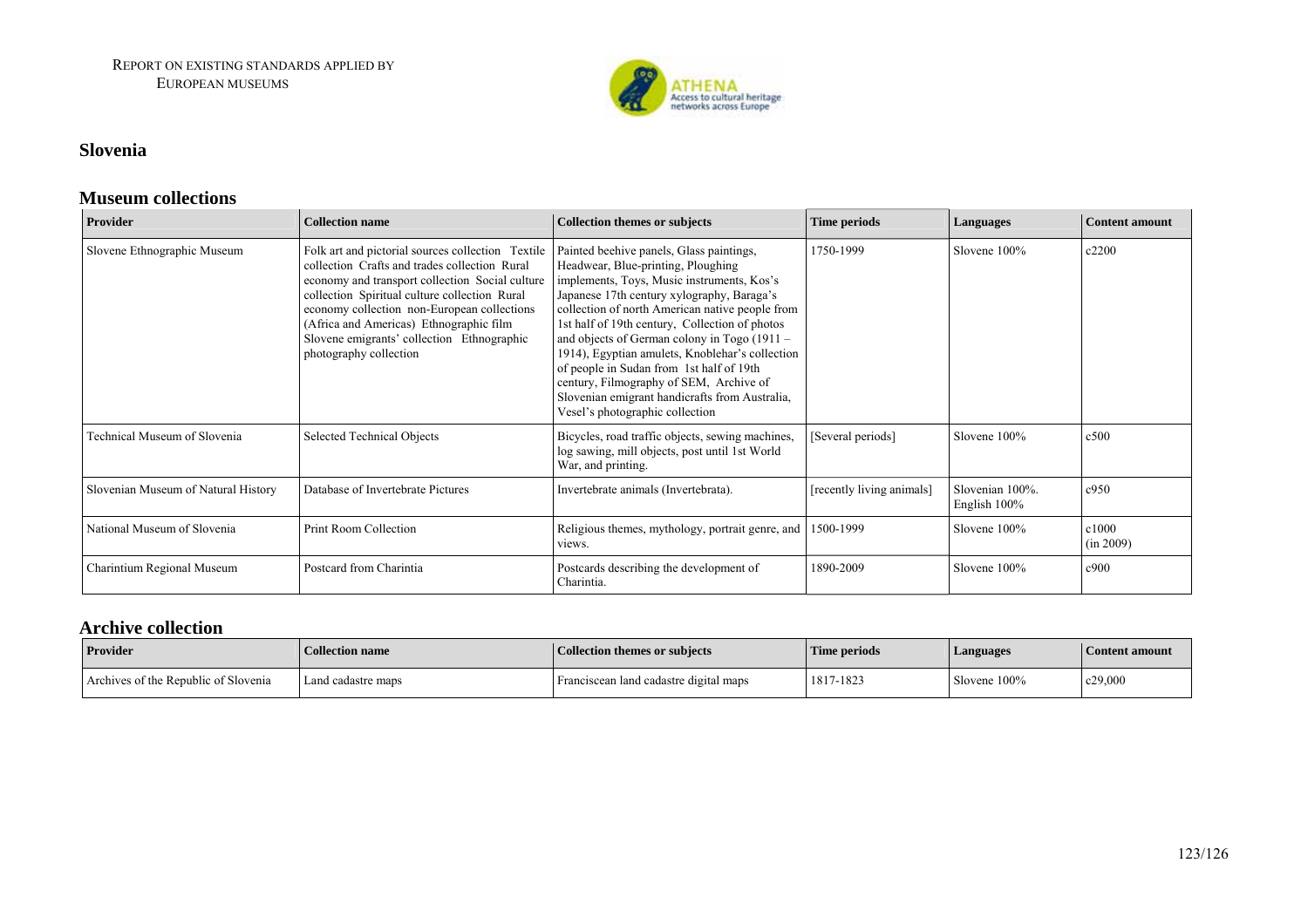

### **Other – Government department collection**

| <b>Provider</b>                                                  | <b>Collection name</b>                   | Collection themes or subjects                                                                                                                                                 | Time periods                                                             | <i>Languages</i> | Content amount |
|------------------------------------------------------------------|------------------------------------------|-------------------------------------------------------------------------------------------------------------------------------------------------------------------------------|--------------------------------------------------------------------------|------------------|----------------|
| Ministry of Culture of the Republic of<br>Slovenia –Indoc Centre | Photographs on Glass Topographical Notes | Photographs of the objects of cultural heritage<br>(on glass negatives). Topographical notes on<br>the objects of cultural heritage (by several<br>conservation specialists). | $1910-1970$ (photographs<br>on glass) 1913-1968<br>(topographical notes) | Slovene 100%     | c13,000        |

#### **Sweden**

#### *Museum collections*

| <b>Provider</b>                                     | <b>Collection name</b>                                                                           | <b>Collection themes or subjects</b>                | Time periods                                                                               | Languages    | Content amount                                     |
|-----------------------------------------------------|--------------------------------------------------------------------------------------------------|-----------------------------------------------------|--------------------------------------------------------------------------------------------|--------------|----------------------------------------------------|
| Länsmuseet Halmstad, County Museum of<br>Halmstad   | Länsmuseet Halmstads databas Elmer (The<br>Museum collection digitised in our database<br>Elmer) | Art, folk art, archaeology, archives, and pictures. | 1900-1999 (Art, mainly);<br>1700-1899 (folk art);<br>Prehistoric-Medieval<br>(archaeology) | Swedish 100% | c100,000<br>(objects,<br>photographs<br>and books) |
| Murberget, County museum of<br>Västernorrland       | Murberget photograph database                                                                    | Cultural history of Västernorrland County.          | 1900-2000                                                                                  | Swedish 100% | 80,000                                             |
| Stockholm County Museum (Stockholms<br>läns Museum) | Photograph database                                                                              | Photographs from Stockholm County.                  | 1900-2009<br>(motivs from stoneage to<br>today)                                            | Swedish 100% | c20,000                                            |

### **Archive collection**

| <b>Provider</b>                          | <b>Collection name</b>                                                                                                                                                  | Collection themes or subjects | Time periods | Languages                                                                                                      | Content amount |
|------------------------------------------|-------------------------------------------------------------------------------------------------------------------------------------------------------------------------|-------------------------------|--------------|----------------------------------------------------------------------------------------------------------------|----------------|
| and Krigsarkivet (The Military Archives) | Riksarkivet (National Archives of Sweden) Swedish and non-Swedish military map, and city   Military maps, plans and drawings, many hand<br>and fortress plan collection | drawn.                        | 1600-1899    | Swedish 60%<br>(Other languages)<br>represented in unknown<br>numbers: English,<br>German, French,<br>Spanish) | c20,000        |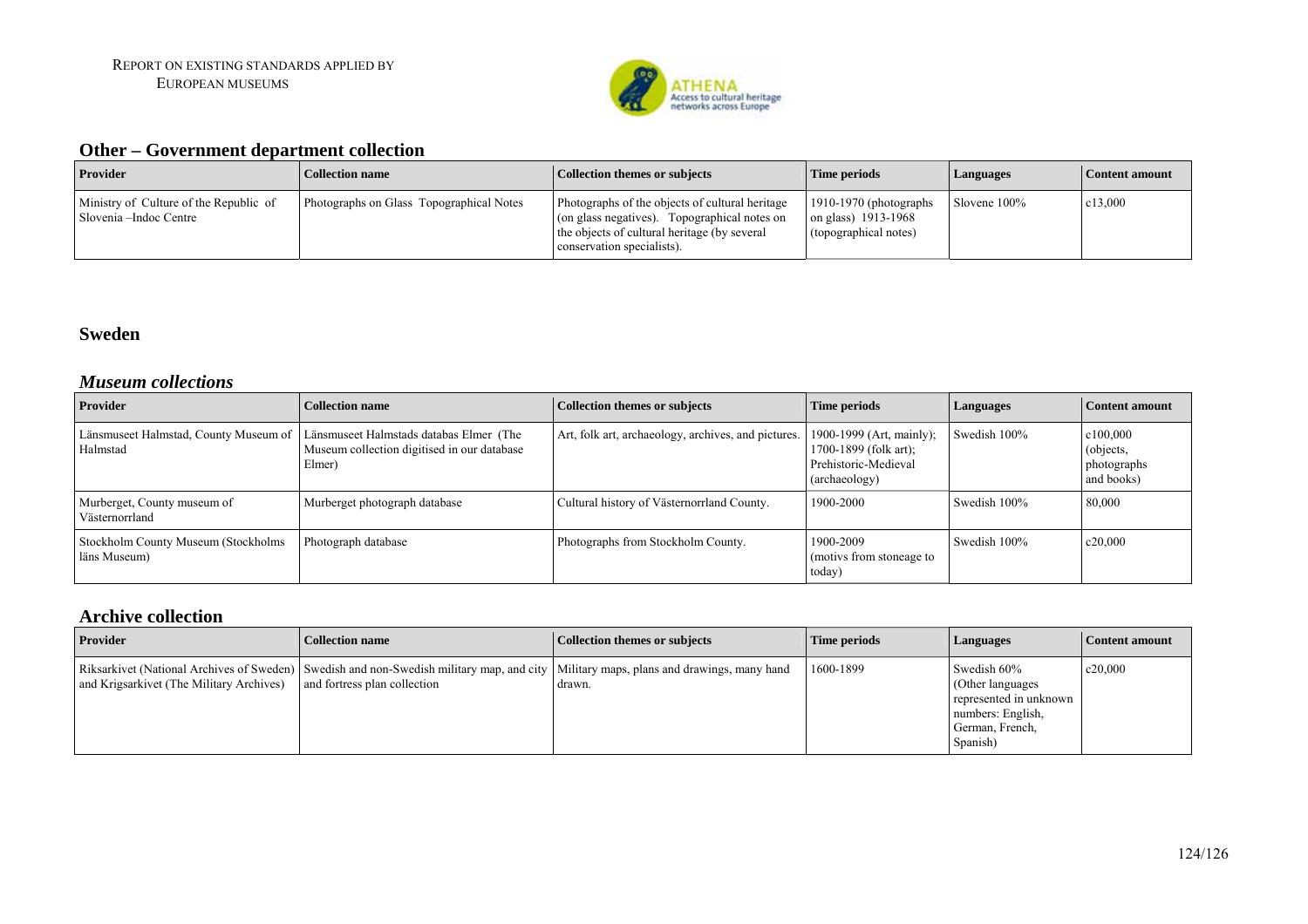

### **United Kingdom**

#### **Museums**

| Provider                                                                  | <b>Collection name</b>              | <b>Collection themes or subjects</b>                                                                                                                                                                                                 | Time periods         | Languages        | <b>Content amount</b>                            |
|---------------------------------------------------------------------------|-------------------------------------|--------------------------------------------------------------------------------------------------------------------------------------------------------------------------------------------------------------------------------------|----------------------|------------------|--------------------------------------------------|
| <b>Bristol City Council</b>                                               | Online museum collection database   | Objects from all over the world, covering art,<br>archaeology, social history, geology, and natural<br>history.                                                                                                                      | Prehistory-Present   | [not applicable] | c3000 images<br>$(150,000$ object<br>records)    |
| Fitzwilliam Museum [Cambridge]                                            | Fitzwilliam Museum Online Catalogue | Antiquities, applied arts (including sculpture,<br>porcelain, pottery, glass, tiles, netsuke, armour,<br>weapons, lacquer boxes, pot-lids and Korean<br>ceramics), coins and medals, manuscripts,<br>paintings, drawings and prints. | Palaeolithic-Present | [not applicable] | $c66,000$ (growing)                              |
| Royal Albert Memorial Museum and Art<br>Gallery [Exeter]                  | Online museum collection database   | Collections of archaeology, decorative arts, fine<br>art, local history, natural history, and world<br>cultures.                                                                                                                     | Prehistory-Present   | [not applicable] | $c5000$ images<br>(many more object)<br>records) |
| Victoria and Albert Museum [London]                                       | Online museum collections database  | Worldwide ceramics, fashion, furniture, glass,<br>metalwork, paintings, photographs, prints,<br>sculpture, and textiles.                                                                                                             | 3200 BC-Present      | [not applicable] | c43,500<br>$(c69,000 \text{ images})$            |
| Wiltshire Archaeological and Natural<br>History Society (WANHS) [Devizes] | Online museum collection            | Archaeology, recent history, natural history and<br>art of Wiltshire; including some of the finest<br>Bronze Age finds in the country from the World<br>Heritage landscapes around Stonehenge,<br>Avebury and Silbury Hill.          | Palaeolithic-Present | [not applicable] | c7000 images<br>$(c84,000$ records)              |